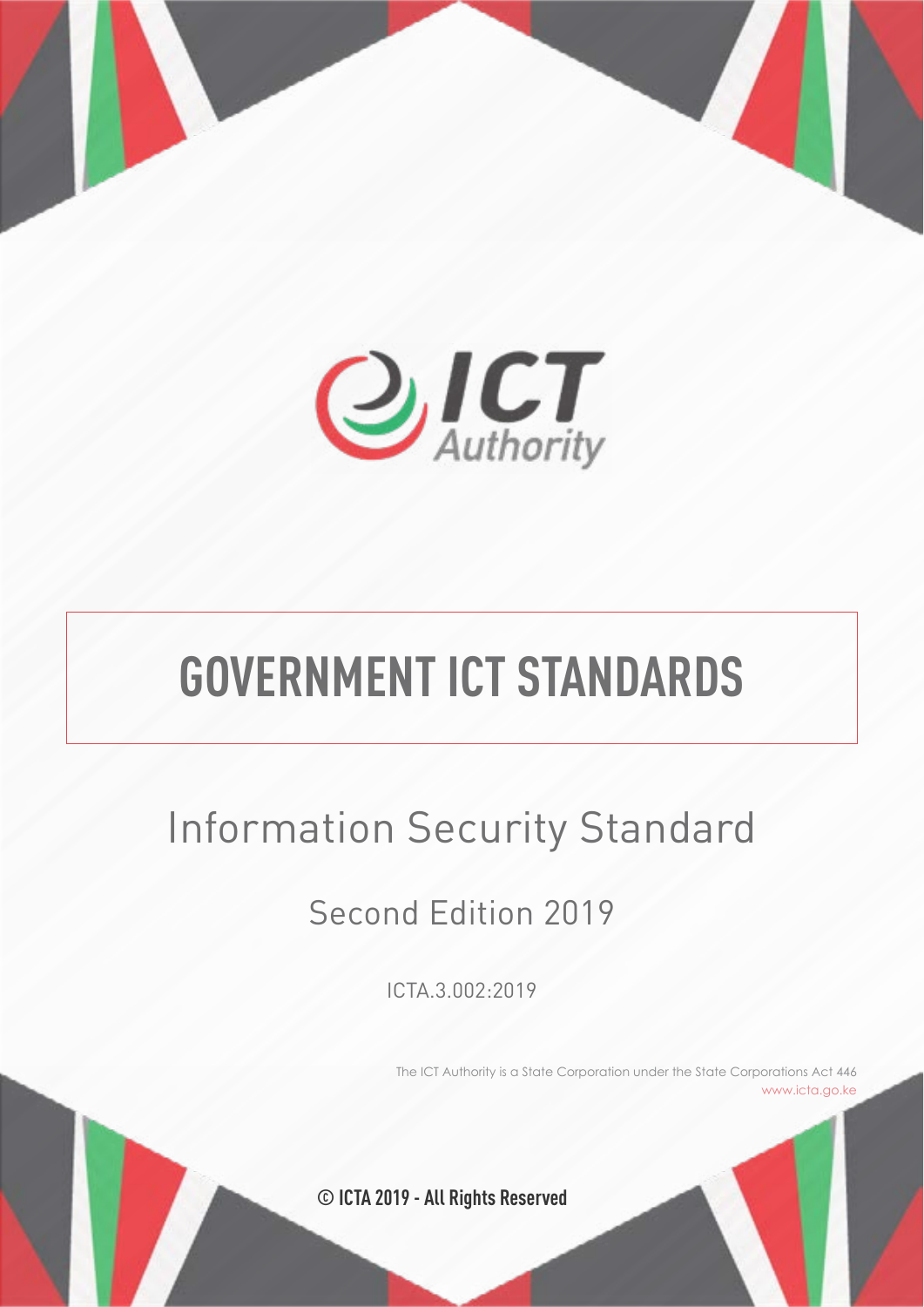## REVISION OF ICT STANDARDS

In order to keep abreast of progress in industry, ICTA Standards shall be regularly reviewed. Suggestions for improvements to published standards, addressed to the Chief Executive Officer, ICT Authority, are welcome.

## ©ICT Authority 2019

Copyright. Users are reminded that by virtue of Section 25 of the Copyright Act, Cap. 12 of 2001 of the Laws of Kenya, copyright subsists in all ICTA Standards and except as provided under Section 26 of this Act, no standard produced by ICTA may be reproduced, stored in a retrieval system in any form or transmitted by any means without prior permission in writing from the Chief Executive Officer.

## ICT AUTHORITY (ICTA)

Head Office: P.O. Box 27150, Nairobi-00100, Tel.: (+254 202) 211 960/61 E-Mail: standards@ict.go.ke, Web:http://standards.icta.go.ke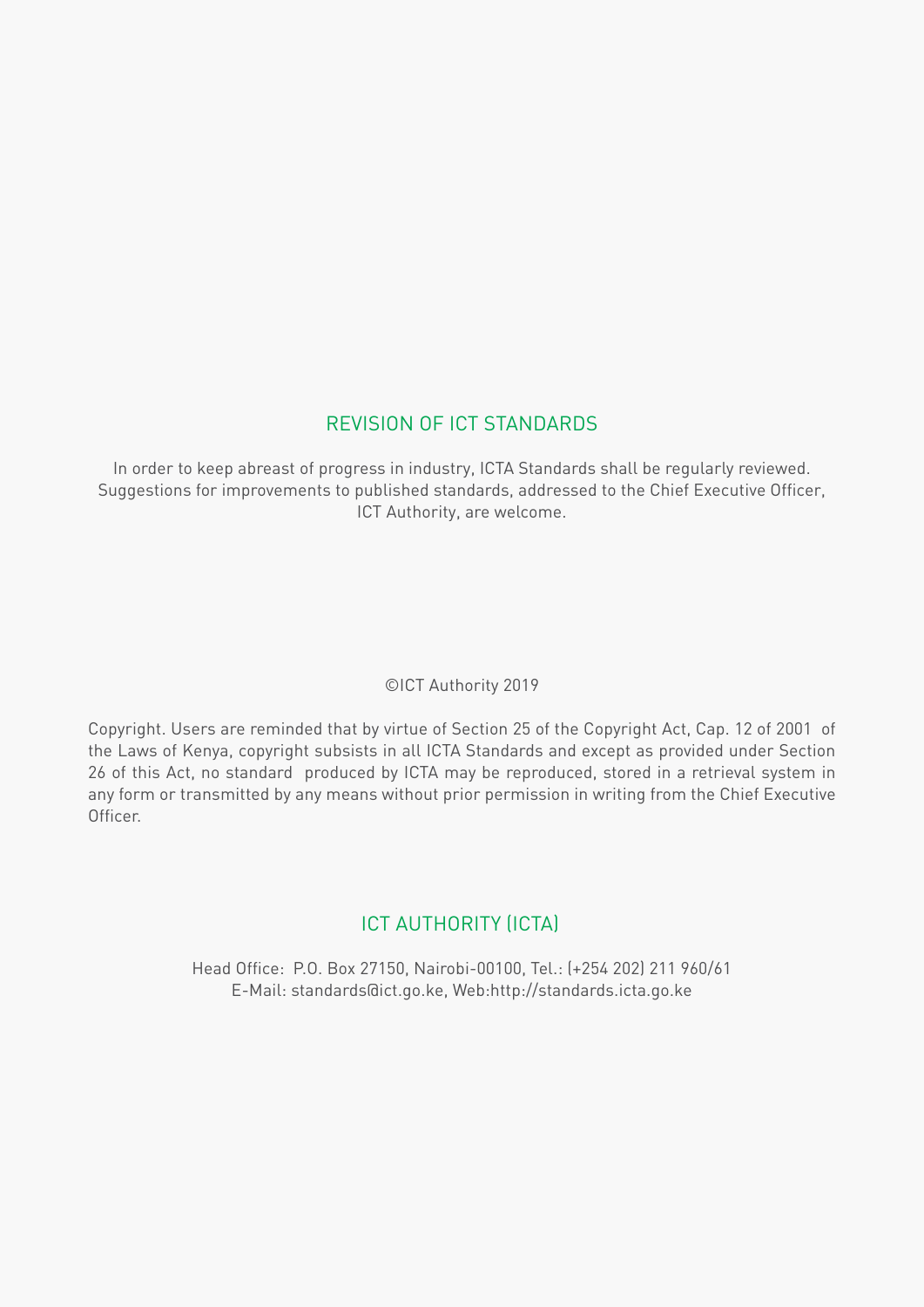# DOCUMENT CONTROL

| <b>Document Name:</b>    | <b>Information Security Standard</b>                |  |
|--------------------------|-----------------------------------------------------|--|
| Prepared by:             | Government Information Security Technical Committee |  |
| Edition:                 | <b>Second Edition</b>                               |  |
| Approved by:             | Board of Directors                                  |  |
| Date Approved:           | 13 <sup>th</sup> January 2020                       |  |
| <b>Effective Date:</b>   | 1 <sup>st</sup> February 2020                       |  |
| <b>Next Review Date:</b> | After 3 years                                       |  |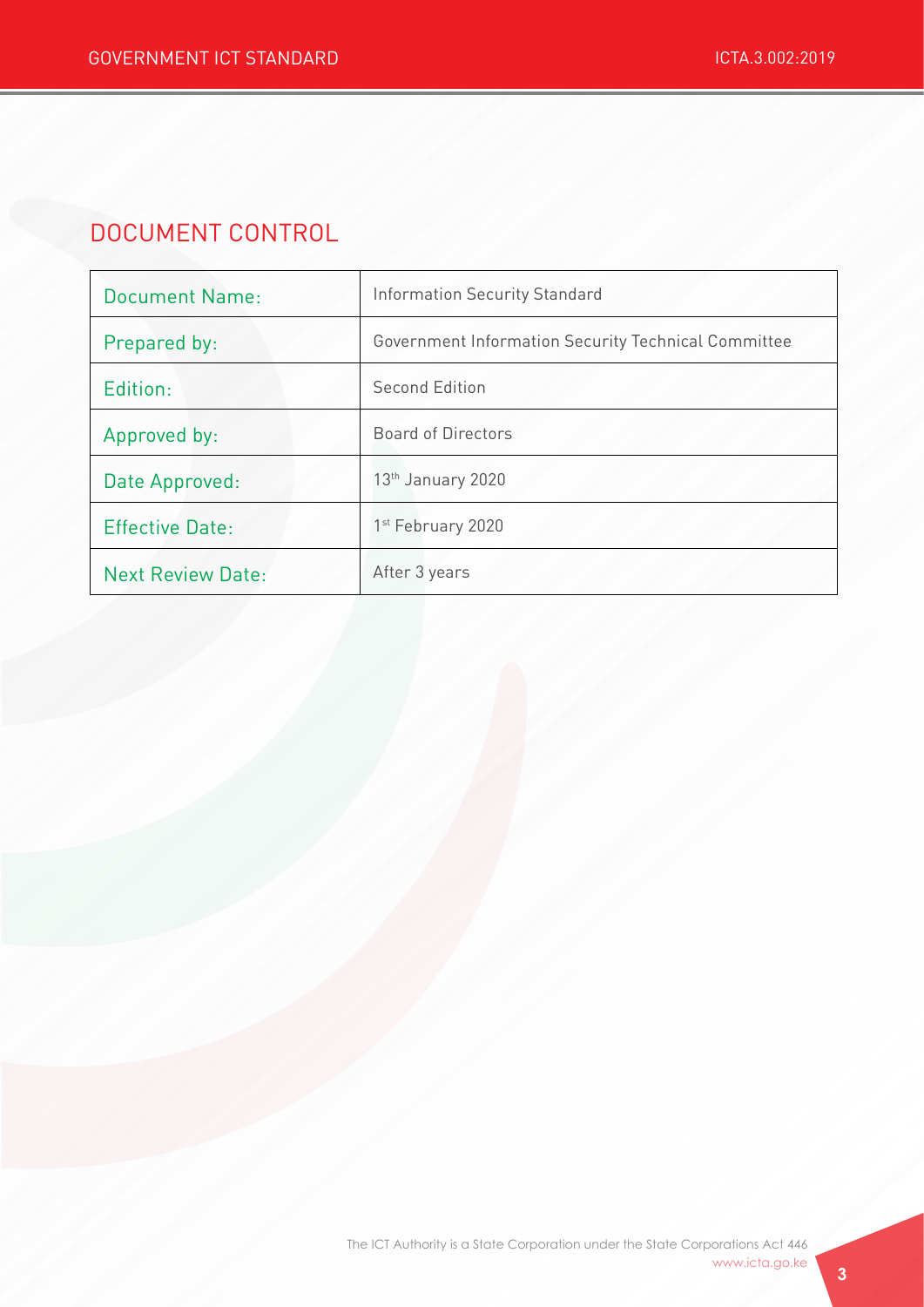# **Contents**

|      | FOREWORD                                   | 6       |
|------|--------------------------------------------|---------|
| 1.0  | <b>INTRODUCTION</b>                        | 7       |
| 2.0  | <b>SCOPE</b>                               | $8\,$   |
| 3.0  | NORMATIVE REFERENCES                       | $\,8\,$ |
| 4.0. | <b>TERMS AND DEFINITIONS</b>               | 9       |
| 4.1. | Abbreviations                              | 10      |
| 4.2. | Sub domains                                | 11      |
| 5.0  | LEADERSHIP AND ACCOUNTABILITY              | 11      |
| 5.1  | <b>Information Security Policies</b>       | 11      |
| 5.2  | <b>Steering Committee</b>                  | 12      |
| 5.3  | <b>Contacts with Authorities</b>           | 12      |
| 5.4  | Information Security in Project Management | 12      |
| 6.0  | CYBERSECURITY MANAGEMENT                   | 13      |
| 6.1  | Mobile device management                   | 13      |
| 6.2  | Teleworking                                | 14      |
| 6.3  | Forensics                                  | 15      |
| 6.4  | <b>Malware Defenses</b>                    | 15      |
| 6.5  | <b>Administrative Privileges</b>           | 15      |
| 7.0  | SYSTEMS AND APPLICATIONS SECURITY          | 16      |
| 7.1  | Systems acquisition and development        | 16      |
| 7.2  | E-Commerce                                 | 18      |
| 7.3  | APIs and Interoperability                  | 19      |
| 7.4  | Virtualization                             | 19      |
| 8.0  | COMMUNICATION SECURITY                     | 20      |
| 8.1  | Network Security                           | 20      |
| 8.2  | Wireless security                          | 21      |
| 8.3  | Electronic messaging                       | 22      |
| 8.4  | Information Sharing                        | 22      |
| 8.5  | Agreements on information transfer         | 23      |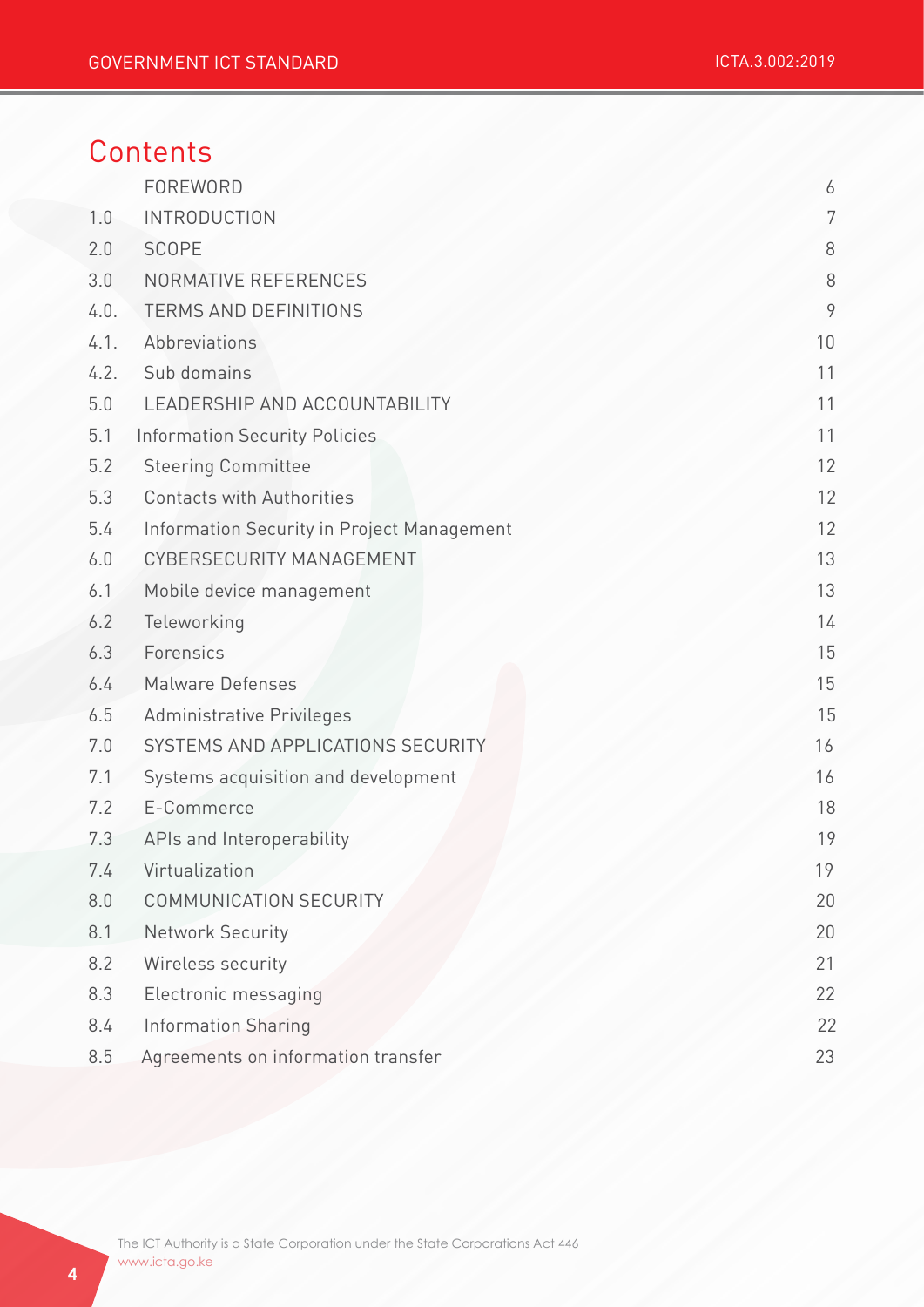| 9.0  | RISK MANAGEMENT                                               | 24 |
|------|---------------------------------------------------------------|----|
| 9.1  | Information Asset Management                                  | 24 |
| 9.2  | Information Classification and Sharing                        | 26 |
| 9.3  | <b>Business Continuity Management</b>                         | 27 |
| 9.4  | Threat and Vulnerability Management                           | 29 |
| 10.0 | HUMAN RESOURCES SECURITY                                      | 30 |
| 10.1 | <b>Background Screening</b>                                   | 30 |
| 10.2 | In-Service                                                    | 30 |
| 10.3 | Termination or Change of responsibilities                     | 30 |
| 10.4 | Information Security Awareness, Public Education and Training | 31 |
| 11.0 | OPERATIONAL SECURITY                                          | 31 |
| 12.0 | PHYSICAL AND ENVIRONMENTAL SECURITY                           | 42 |
| 13.0 | <b>CLOUD SECURITY</b>                                         | 44 |
| 14.0 | CRYPTOGRAPHY                                                  | 44 |
| 15.0 | THIRD PARTY RELATIONSHIPS                                     | 46 |
| 16.0 | COMPLIANCE                                                    | 50 |
| 17.0 | APPENDIX I: Compliance Checklist for information Security     | 52 |
| 18.0 | Appendix II: Guidelines                                       | 70 |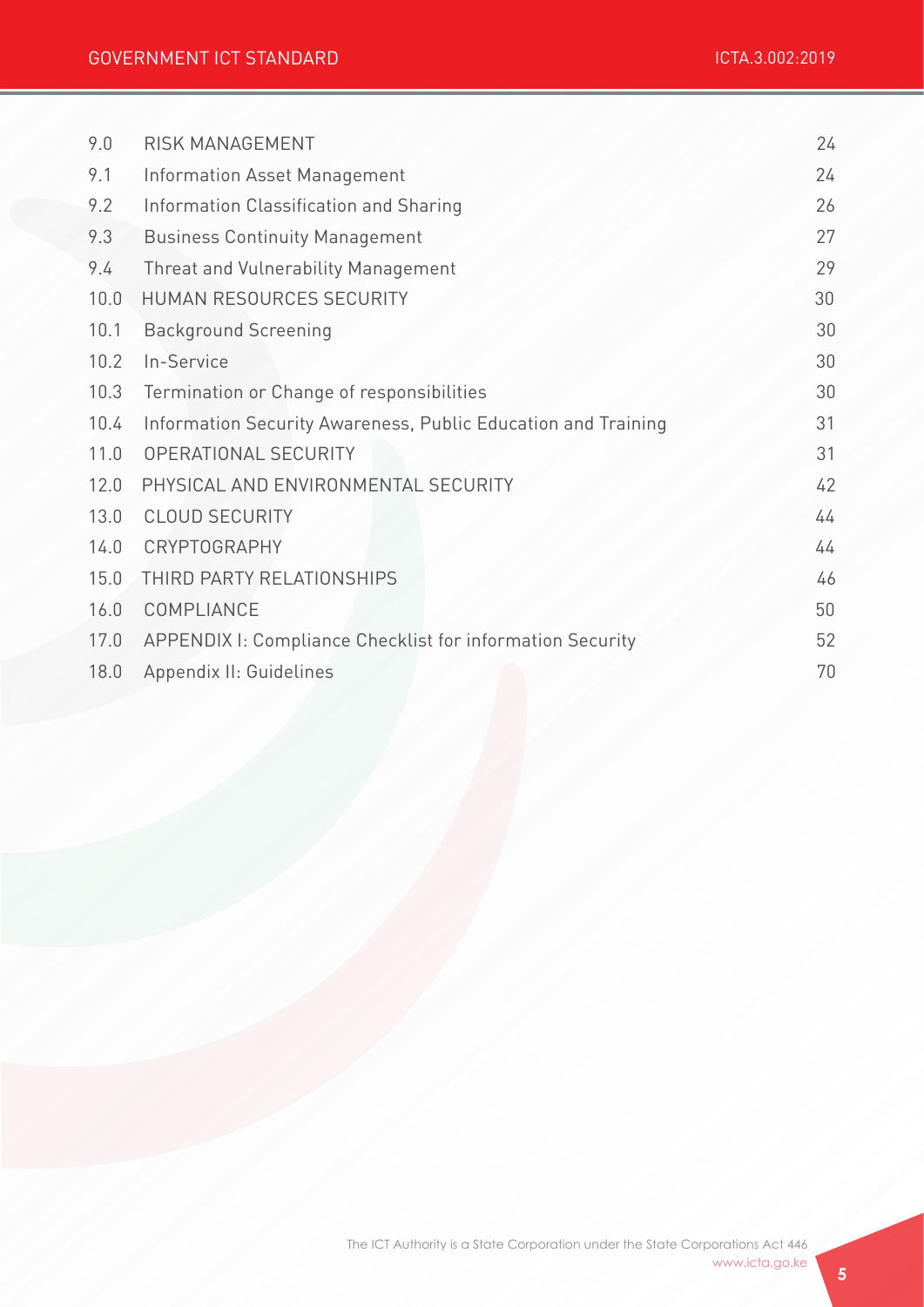## FOREWORD

The ICT Authority has the mandate to set and enforce ICT standards and guidelines across all aspects of information and communication technology including Systems, Infrastructure, Processes, Human Resources and Technology for the public service. The overall purpose of this mandate is to ensure coherent and unified approach to acquisition, deployment, management and operation of ICTs across the public service in order to achieve secure, efficient, flexible, integrated and cost effective deployment and use of ICTs.

To achieve this mandate, the Authority established a standards committee to identify the relevant standard domains and oversee the standards development process. The committee consulted and researched broadly among subject matter experts to ensure conformity to acceptable international and national industry best practices as well as relevance to the Kenyan public service. The committee eventually adopted the Kenya Bureau of Standards (KEBS) format and procedure for standards development. In an engagement founded on a memorandum of understanding KEBS, participated in the development of these Standards and gave invaluable advice and guidance.

For example, the IT Governance Standard, which falls under the overall Government Enterprise Architecture (GEA), has therefore been prepared in accordance with KEBS standards development guidelines which are, in turn, based on the international best practices by standards development organizations including ISO.

The Authority's Directorate of Programmes and Standards has the oversight role and responsibility for management, enforcement and review of this standard. The Directorate shall carry out quarterly audits in all the Ministries, Counties, and Agencies (MCA) to determine compliance to this Standard. The Authority shall issue a certificate for compliance to agencies upon inspection and assessment of the level of compliance to the standard. For non-compliant agencies, a report detailing the extent of the deviation and the prevailing circumstances shall be tabled before the Standards Review Board who shall advise and make recommendations to remedy the shortfall.

The ICT Authority management, conscious of the central and core role that standards play in public service integration, fostering shared services and increasing value in ICT investments, shall prioritize the adoption of this standard by all Government agencies. The Authority therefore encourages agencies to adhere to this standard in order to obtain value from their ICT investments.

Dr. Katherine W. Getao, EBS Chief Executive Officer ICT Authority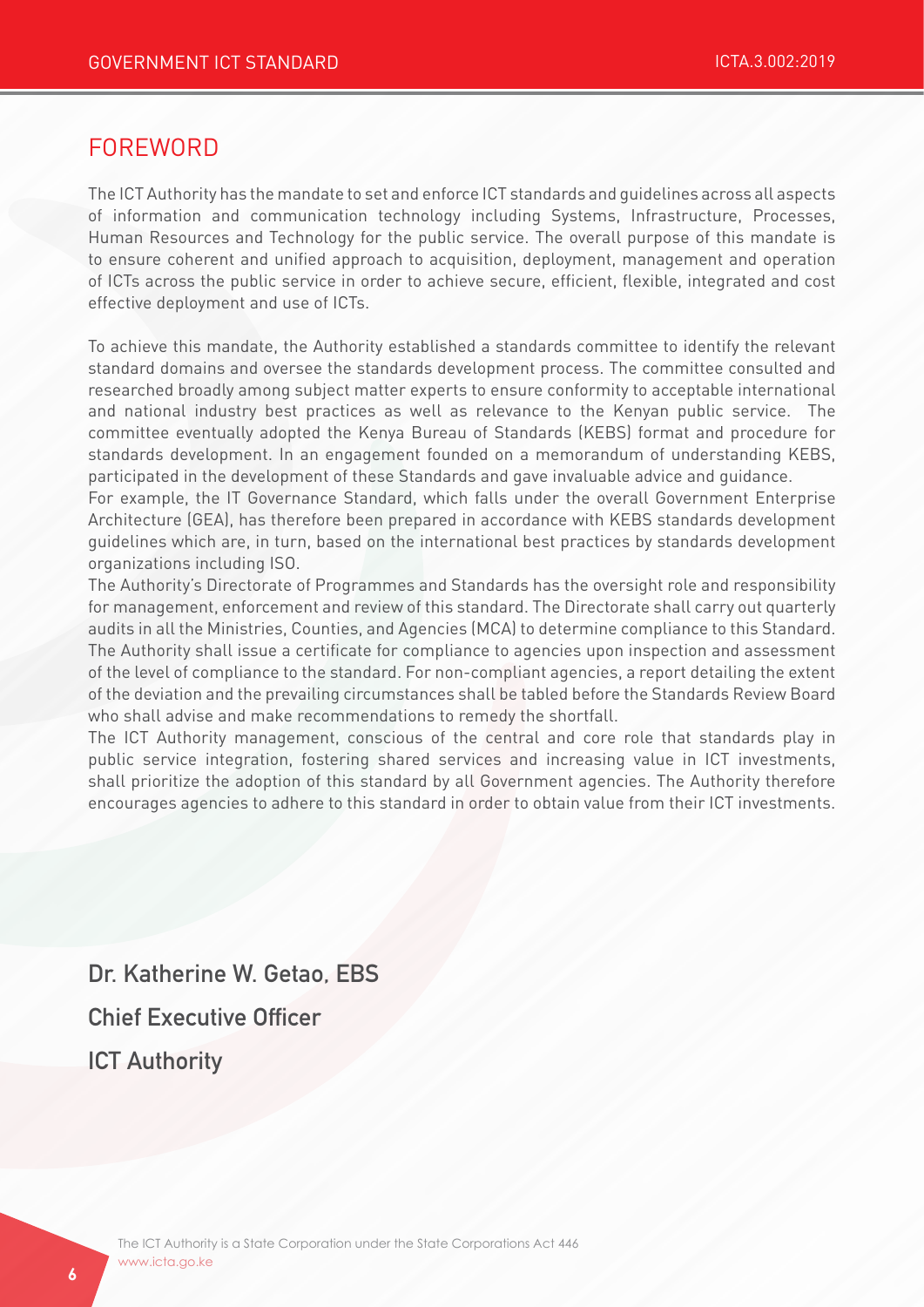# 1.0 INTRODUCTION

Data and Information are assets that, like other important government assets, are essential to Government and its operations and consequently need to be suitably protected in order to ensure information confidentiality, integrity and availability. This is especially important taking into consideration the increase in interconnectivity of government departments and systems. As a result, government information is now exposed to a growing number and a wider variety of threats, risks and vulnerabilities.

Information systems security standards aim at guiding in the setting up of appropriate controls that will ensure the protection of information from a wide range of threats in order to ensure continuity in government operations, minimize risk, and maximize return on government IT investments.

The following set of standards guide in the implementation of suitable set of controls, including policies, processes, procedures, organizational structures, software and hardware functions to ensure information security is achieved. These controls need to be established, implemented, monitored, reviewed and improved, where necessary, to ensure that the specific IT security and operational objectives of the government are met.

Information Security is based on the following five elements:

- Confidentiality ensuring that Information is only accessible to those with authorized access
- Integrity safequarding the accuracy and completeness of Information and processing methods
- Availability ensuring that authorized Users have access to Information when required
- Compliant Use ensuring that MCDA meet all legal and contractual obligations
- Responsible Use- ensuring that appropriate controls are in place so that Users have access to accurate, relevant and timely Information but that Users of MCDA ICT resources do not adversely affect other Users or other Systems.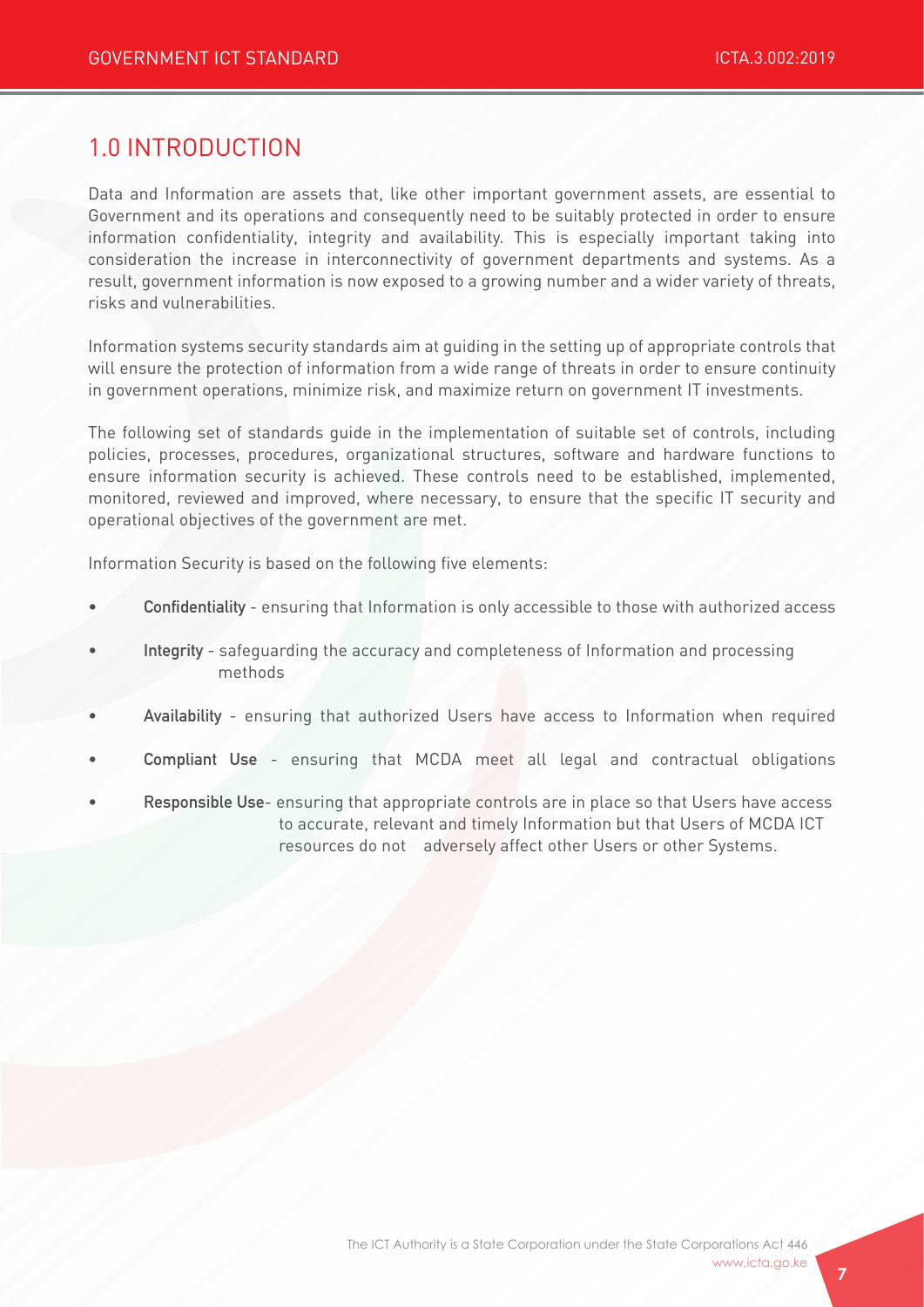# 2.0 SCOPE

This ICTA Standard establishes security guidelines for Ministries, Counties and Agencies as custodians of public information and data. The standard is based on a risk management approach and requires MCDA to implement policies and procedures that are proportionate to their level of risk, after conducting and documenting a risk assessment.

The objective is to provide a consistent approach to managing information security risks across Government in line with the Government Enterprise Architecture guiding principles.

#### 2.1 Field of Application

This standard will be applicable to the following:

- Central Government of Kenya
- County Governments
- Constitutional Commissions
- **State Corporations**

# 3.0 NORMATIVE REFERENCES

The following standards contain provisions which, through reference in this text, constitute provisions of this standard. All standards are subject to revision and, since any reference to a standard is deemed to be a reference to the latest edition of that standard, parties to agreements based on this standard are encouraged to take steps to ensure the use of the most recent editions of the standards indicated below. Information on currently valid national and international standards can be obtained from Kenya Bureau of Standards.

- ISO/IEC 27002:2013- Information technology Security techniques Code of practice for information security controls
- Center for Internet Security Controls Version 7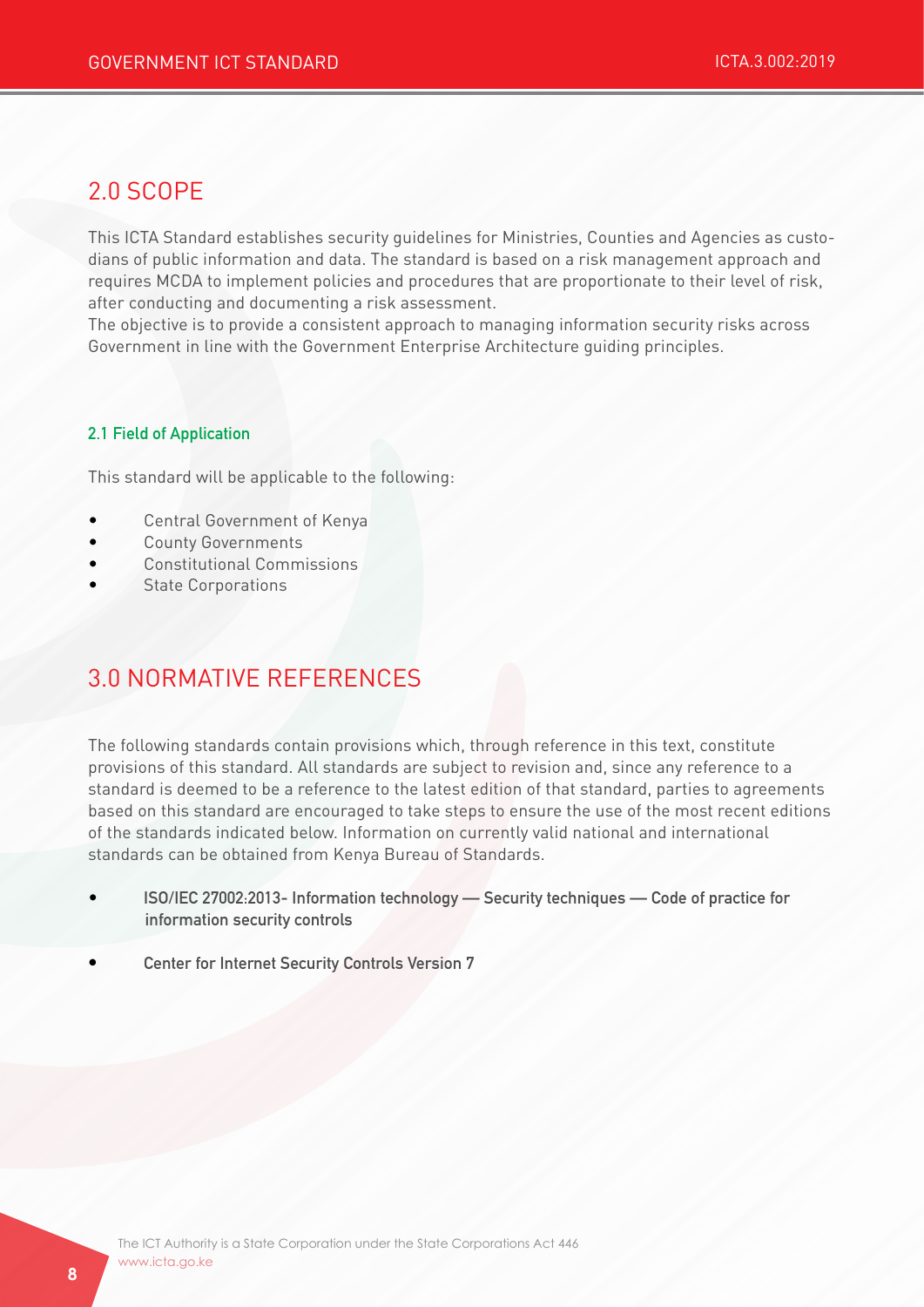For the purposes of this ICTA Standard, the following definitions, abbreviations and symbols apply:

# 4.0 TERMS AND DEFINITIONS

| Anything that has value to the MCDA<br>Asset-                                                                                                                                                                                               |                                                                                                                                                                                                                               |  |
|---------------------------------------------------------------------------------------------------------------------------------------------------------------------------------------------------------------------------------------------|-------------------------------------------------------------------------------------------------------------------------------------------------------------------------------------------------------------------------------|--|
| The property of being accessible and usable upon demand by an authorized entity<br><b>Availability -</b>                                                                                                                                    |                                                                                                                                                                                                                               |  |
| Confidentiality- The property that information is not made available or disclosed to unauthorized<br>individuals, entities, or processes.                                                                                                   |                                                                                                                                                                                                                               |  |
| <b>Information Security-</b>                                                                                                                                                                                                                | Preservation of confidentiality, integrity and availability of information; in<br>addition, other properties such as authenticity, accountability,<br>non-repudiation and reliability can also be involved                    |  |
| Information security event-                                                                                                                                                                                                                 | An identified occurrence of a system, service or network state<br>indicating a possible breach of information security policy or failure<br>of safeguards, or a previously unknown situation that may be<br>security relevant |  |
|                                                                                                                                                                                                                                             | Information security incident- A single or a series of unwanted or unexpected information security<br>events that have a significant probability of compromising business<br>operations and threatening information security  |  |
| <b>Information Security</b><br>Management System (ISMS) - That part of the overall management system, based on a business<br>risk approach, to establish, implement, operate, monitor, review,<br>maintain and improve information security |                                                                                                                                                                                                                               |  |
| NOTE: The management system includes MCDA's structure, policies, planning activities, responsibilities,<br>practices, procedures, processes and resources.                                                                                  |                                                                                                                                                                                                                               |  |
| Integrity-                                                                                                                                                                                                                                  | The property of safeguarding the accuracy and completeness of assets                                                                                                                                                          |  |
| Residual risk - The risk associated with an action or event remaining after natural or inherent<br>risks have been reduced by risk controls                                                                                                 |                                                                                                                                                                                                                               |  |
| Risk acceptance -                                                                                                                                                                                                                           | Decision to accept a risk                                                                                                                                                                                                     |  |
| Risk analysis- Systematic use of information to identify sources and to estimate the risk                                                                                                                                                   |                                                                                                                                                                                                                               |  |
| <b>Risk assessment-</b>                                                                                                                                                                                                                     | Overall process of risk analysis and risk evaluation                                                                                                                                                                          |  |
| <b>Risk evaluation-</b>                                                                                                                                                                                                                     | Process of comparing the estimated risk against given risk criteria to<br>determine the significance of the risk                                                                                                              |  |

Risk management- Coordinated activities to direct and control an MCDA with regard to risk

Risk treatment- Process of selection and implementation of measures to modify risk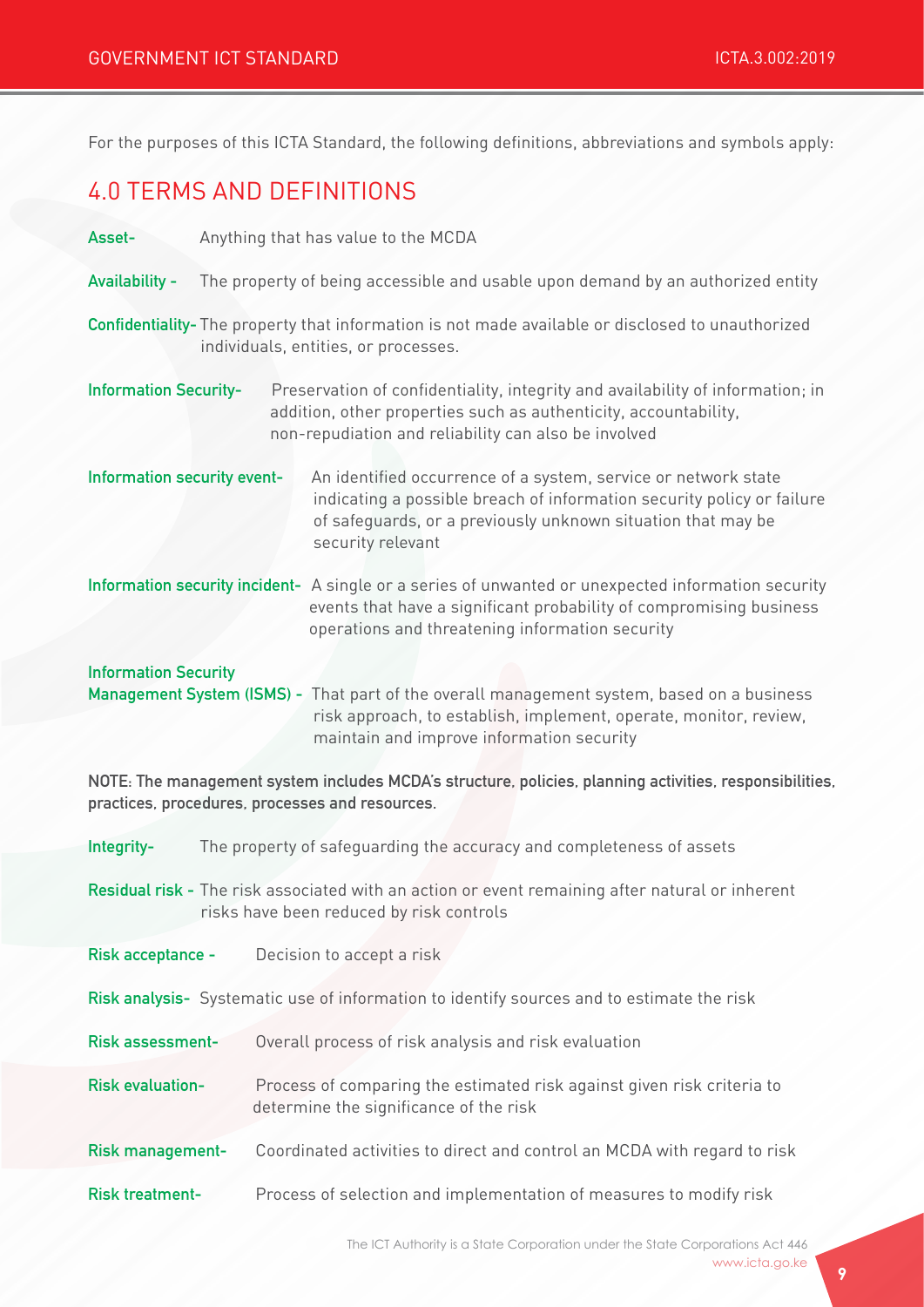| <b>Application Security-</b>                                                                                                                                                       | Application security is the use of software, hardware, and procedural<br>methods to protect applications from external threats from development,<br>deployment to maintenance.                                                                                             |  |
|------------------------------------------------------------------------------------------------------------------------------------------------------------------------------------|----------------------------------------------------------------------------------------------------------------------------------------------------------------------------------------------------------------------------------------------------------------------------|--|
| Data Security- Data security refers to protective measures that are applied to prevent unauthorized<br>access to computers, databases and websites that may cause data corruption. |                                                                                                                                                                                                                                                                            |  |
| Email Security- Email security refers to the collective measures used to secure the access and<br>content of an email account or service.                                          |                                                                                                                                                                                                                                                                            |  |
| <b>Hardware Security-</b>                                                                                                                                                          | Hardware security refers to the collective measures deployed to secure the<br>physical technology that houses and executes the software, stores and<br>transports the data, and provides interfaces for the entry and removal of<br>information from the system.           |  |
| <b>Network Security-</b>                                                                                                                                                           | Network security refers to any activities designed to protect the usability,<br>reliability, integrity, and safety of your network and data.                                                                                                                               |  |
| A duress alarm-                                                                                                                                                                    | Is a method for secretly indicating that an action is taking place 'under<br>duress'.                                                                                                                                                                                      |  |
| <b>Physical Security-</b>                                                                                                                                                          | The protection of building sites and equipment (and all information and<br>software contained therein) from theft vandalism, natural disaster,<br>manmade catastrophes, and accidental damage (e.g., from electrical<br>surges, extreme temperatures, and spilled coffee). |  |
| Tele-working- Refers to all forms of work outside of the office including non-traditional work                                                                                     |                                                                                                                                                                                                                                                                            |  |

**king-** Refers to all forms of work outside of the office, including non-traditional work environments, such as those referred to as "telecommuting", "flexible workplace", "remote work" and "virtual work" environments.

## 4.1. Abbreviations

| GEA             | Government Enterprise Architecture                            |
|-----------------|---------------------------------------------------------------|
| <b>ISMS</b>     | Information Security Management System                        |
| IS <sub>0</sub> | International Standards Organization                          |
| <b>MCDA</b>     | Ministry, Counties, Departments and MCDA                      |
| ΙT              | Information Technology                                        |
| ICT             | Information and Communication Technologies                    |
| IS.             | <b>Information Security</b>                                   |
| PKI             | Public Key Infrastructure                                     |
| <b>DMARC</b>    | Domain based Message Authentication Reporting and Conformance |
| <b>DKIM</b>     | Domain Keys Identified Mail                                   |
| PCI-DSS         | Payment Card Industry - Data Security Standard                |
| <b>API</b>      | Application Program Interface                                 |
| <b>VLAN's</b>   | Virtual Local Area Networks                                   |
| <b>IDS</b>      | <b>Intrusion Detection System</b>                             |
|                 |                                                               |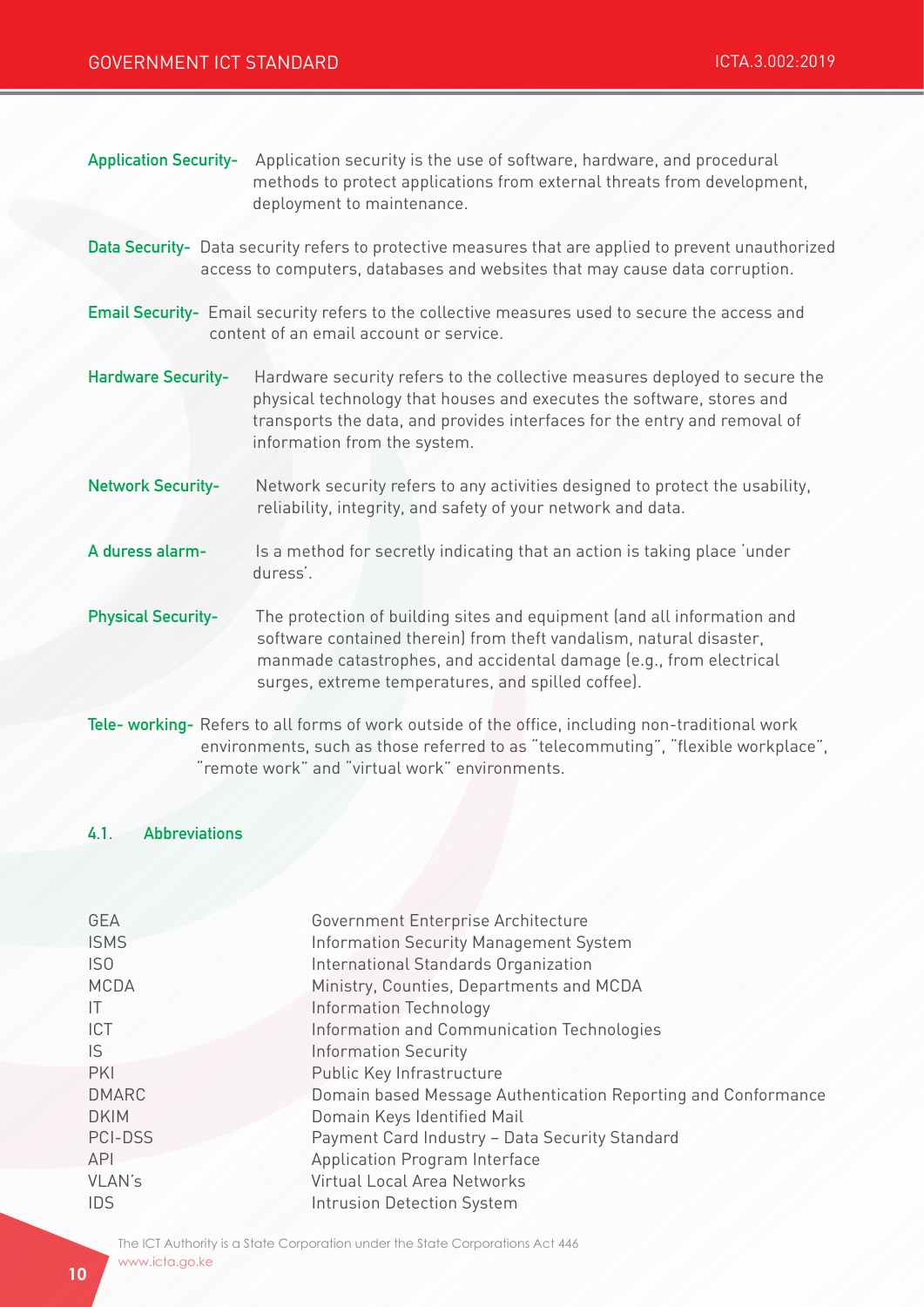| <b>IPS</b>  | Intrusion Prevention System          |
|-------------|--------------------------------------|
| 0S          | <b>Operating System</b>              |
| WAF's       | <b>Web Application Firewalls</b>     |
| <b>SDLC</b> | Software Development Life Cycle      |
| <b>TCP</b>  | <b>Transmission Control Protocol</b> |
| <b>UDP</b>  | User Datagram Protocol               |
| SPF         | Sender policy Framework              |

### 4.2. Sub domains

- a. Leadership and accountability
- b. Cybersecurity management
- c. Risk management
- d. Business continuity management
- e. Human resources security
- f. Operational security
- g. Third party relationships

# 5.0 LEADERSHIP AND ACCOUNTABILITY

Objective: To establish an information security management framework in-line with MCDA requirements.

#### 5.1 Information Security Policies

#### 5.1.1 Enterprise Information Security Policy

MCDA shall define an enterprise information security policy which is approved by management and which sets out their approach to managing information security objectives.

The enterprise information security policy shall contain:-

- a) Definition of information security, objectives and principles to guide all activities relating to information security;
- b) Assignment of general and specific responsibilities for information security management;
- c) Defined roles;
- d) Processes for handling deviations and exceptions.
- 5.1.2 Issue Specific Security Policy

The enterprise information security policy shall be supported by issue specific policies, which further mandate the implementation of information security controls and are typically structured to address the needs of certain target groups within an MCDA.

The Issue specific policies shall include but not limited;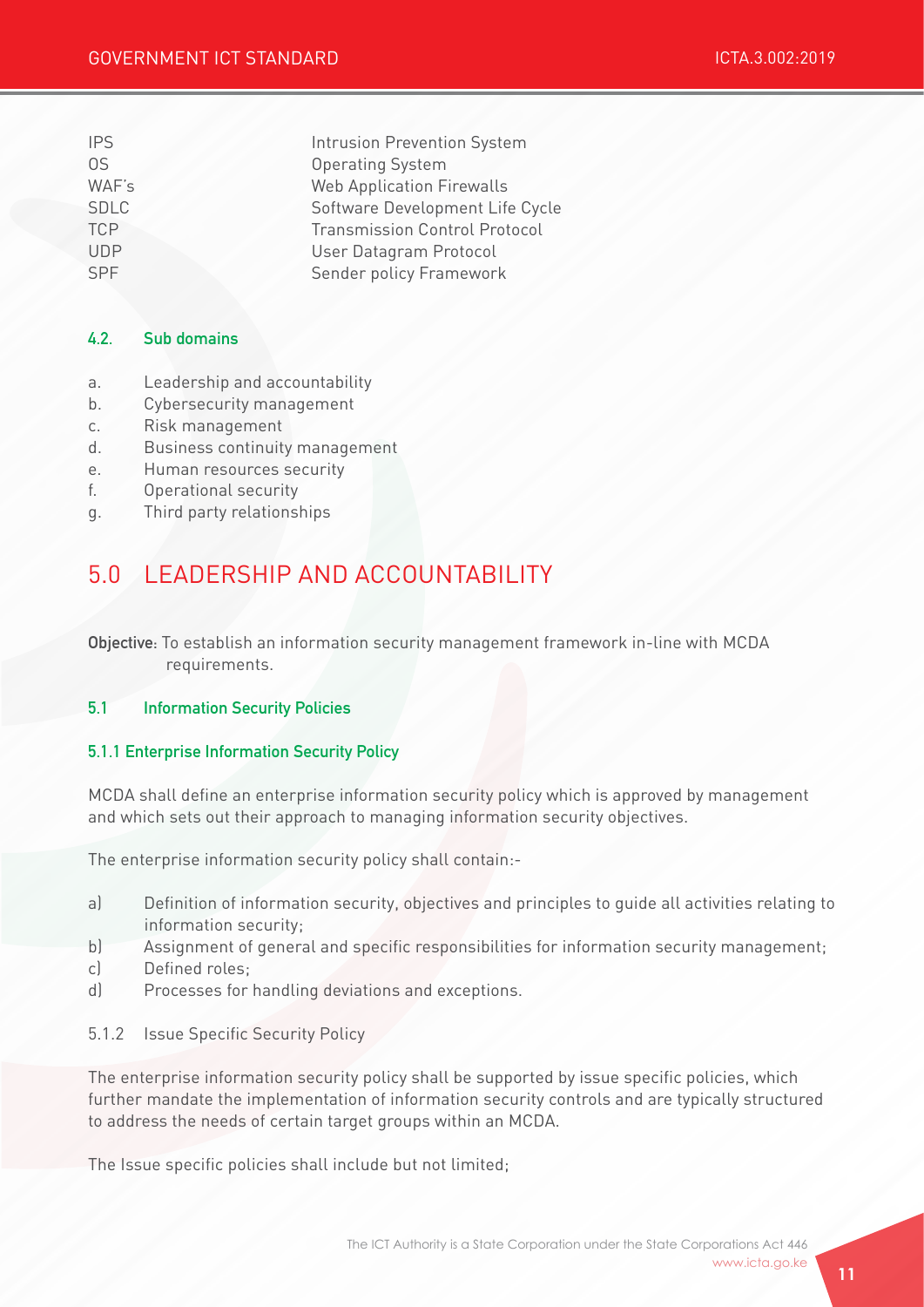- 5.1.2.1 Access control and password management
- 5.1.2.2 Information classification
- 5.1.2.3 Acceptable use
- 5.1.2.4 Mobile devices and tele-working
- 5.1.2.5 Backup and recovery
- 5.1.2.6 Supplier relationships
- 5.1.2.7 Electronic communications
- 5.1.2.8 Vulnerability and patch management

MCDA may have other issue specific security policies to address certain needs and groups.

#### 5.2 Steering Committee

- 5.2.2 MCDA shall establish an information security steering committee to coordinate corporate security initiatives at the executive level and thus enable optimized spending, manage their infrastructure and minimize security risk.
- 5.2.3 Membership of the information security steering committee can include line of business managers, application owners, regional managers, IT/ICT managers, the IT/ICT director, the chief security officer, the corporate risk manager and the chief internal auditor.
- 5.2.4 There shall be established the function of information security at the MCDA reporting to the Chief Information Officer.
- 5.2.5 MCDA shall appoint an officer/ officers in charge of information security
- 5.2.6 To be able to fulfill responsibilities in the information security area the appointed individuals shall be certified in the area and be given opportunities to keep up to date with developments in information security sector
- 5.2.7 Information security roles and responsibilities shall be documented and approved by senior executive management
- 5.2.8 MCDA shall ensure segregation of duties to eliminate access, modification or use of assets without authorization or detection by a single person. The initiation of critical events shall be separated from its authorization

#### 5.3 Contacts with Authorities

There shall be established contacts with relevant Authorities to ensure that information security incidents are promptly reported and acted upon for business continuity.

- 5.3.2 MCDA shall maintain contacts with Law enforcement, Regulatory bodies, Supervisory authorities and Service providers.
- 5.3.3 MCDA Information Security function shall maintain membership with specialist security forums and professional associations

#### 5.4 Information Security in Project Management

The ICT Authority is a State Corporation under the State Corporations Act 446 www.icta.go.ke www.icta.go.ke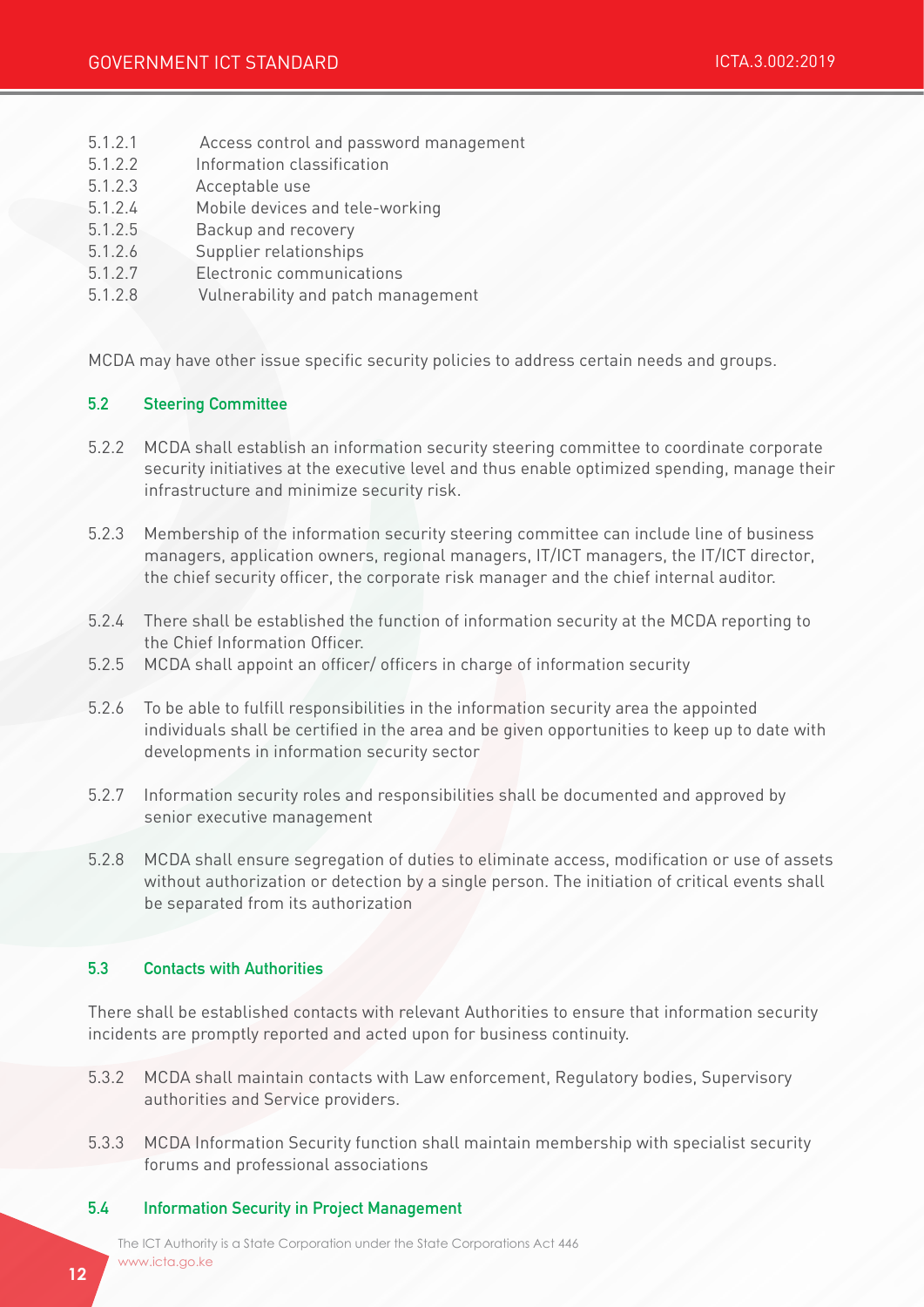Information security objectives shall be included in all projects objectives being implemented by the MCDA.

- 5.4.2 MCDA shall ensure the protection of confidentiality, integrity and availability of project information.
- 5.4.3 MCDA shall identify, address and manage information security risks at all stages of project management.

# 6.0 CYBERSECURITY MANAGEMENT

Cyber security management can be described as everything an MCDA does to protect its information systems and computer networks from cyber-attacks, intrusions, malware and various types of data breaches

#### 6.1 Mobile device management

This is the process of managing and securing employees' mobile devices that are deployed across multiple mobile service providers and across multiple mobile operating systems being used within the MCDA.

#### 6.1.2 General

The MCDA in securing mobile devices shall ensure:

- 6.1.2.1 Development and enforcement of a mobile device policy according to its risk assessment to ensure that organizational information is not compromised.
- 6.1.2.2 The mobile device policy shall consider:
- a) malware protection;
- b) remote disabling, erasure or lockout;
- c) backups and recovery;
- d) separation of private and business use of the devices, including using software to support such separation and protect business data on a private device;
- e) encryption
- f) device registration
- g) tagging
- 6.1.2.3 Protection shall be in place to avoid the unauthorized access to or disclosure of the information stored and processed by these devices e.g. using cryptographic techniques and enforcing use of secret authentication information.
- 6.1.2.4 Administrator level accounts shall only be used by authorized ICT administrators. All other users shall use user/basic level accounts.
- 6.1.2.5 Devices carrying important, sensitive or critical business information shall not be left unattended and, where possible, shall be physically locked away, or special locks shall be used to secure the devices.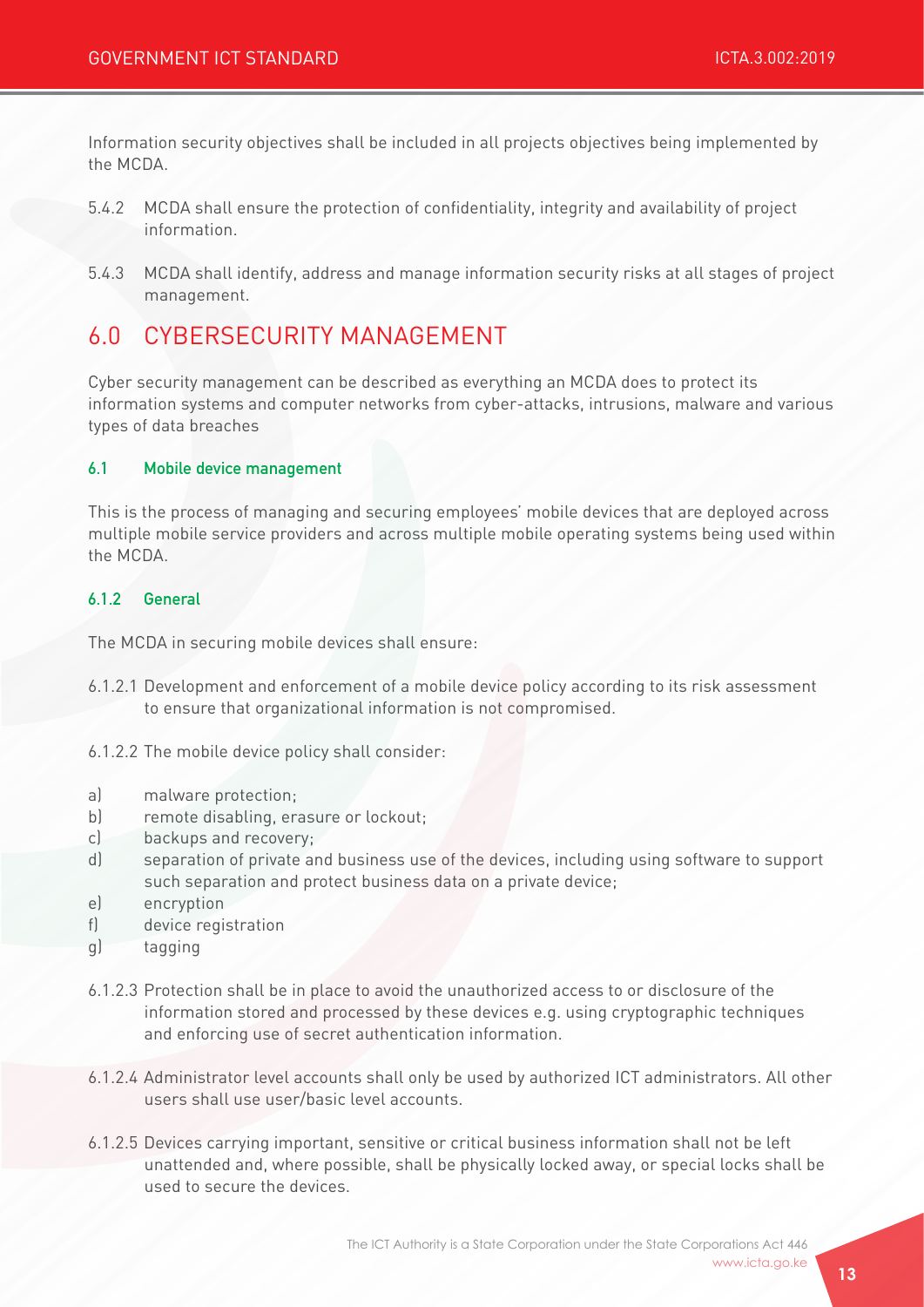- 6.1.2.6 Each MCDA shall have a specific procedure taking into account legal, insurance and other security requirements of the organization for cases of theft or loss of mobile devices.
- 6.1.2.7 Training shall be arranged for personnel using mobile devices to raise their awareness of the additional risks resulting from this way of working and the controls that should be implemented.

#### 6.1.3 Bring Your Own Device (BYOD)

This is the practice of allowing the employees of an organization to use their personal computers, smart phones and or other devices for work purposes. MCDA shall include provisions for BYOD within the mobile device policy and shall consider:

- 6.1.3.1 Network authentication, authorization and accounting of devices login into the organization's network prior to accessing the network to ensure that each of the organization's security policies has been enforced in the same manner as local network devices. E.g. valid anti-malware, genuine licensed and supported OS, non-approved software are not installed.
- 6.1.3.2 Signing acceptance use agreement acknowledging users understand their duties in upholding security (physical protection, software updating, etc.), waiving ownership of business data, allowing remote wiping of data by the organization in case of theft or loss of the device or when no longer authorized to use the service. This policy needs to take account of privacy legislation.

#### 6.2 Teleworking

This is working remotely away from the physical office location using technology and telecommunications to remain in touch with the business and its related systems. It involves use of communication tools to carry out work duties from a remote location.

MCDA allowing tele-working shall define a policy which shall ensure:

- 6.2.2 Identification of the roles/jobs which may be considered for teleworking
- 6.2.3 The types of network and application services which may be provided to teleworkers.
- 6.2.4 The classified information types that should not be made available to teleworkers.
- 6.2.5 Teleworkers shall be identified, authenticated and authorized before accessing corporate resources
- 6.2.6 There are specific equipment or software products which must be deployed on the teleworker's PC and how the connection to the remote PC should be protected i.e. VPN and how data on the machine should be protected
- 6.2.7 The teleworker's PC configuration shall be protected, updated and monitored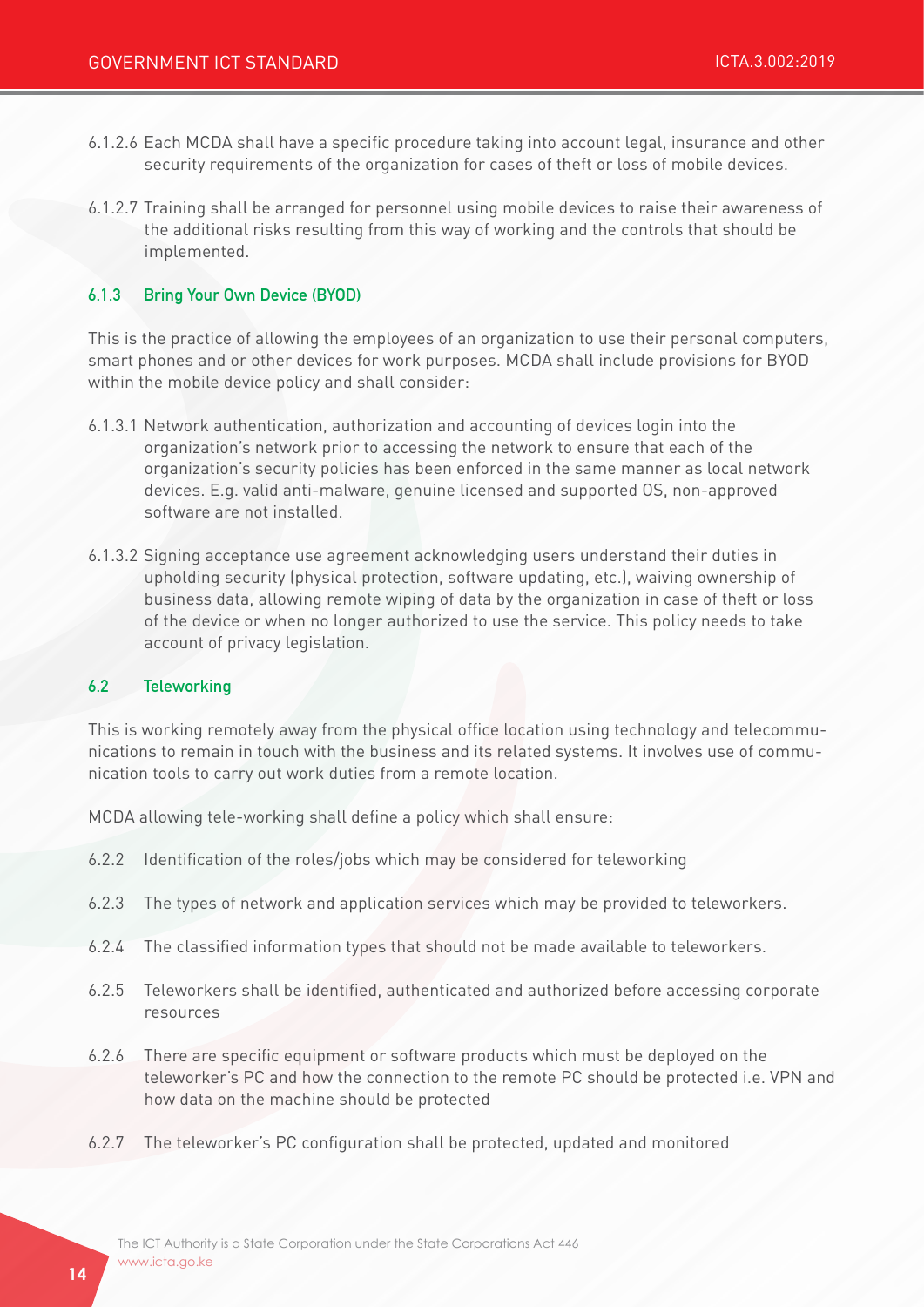- 6.2.8 The user's understand their role in protecting corporate resources e.g. appropriate use of resources, user should not modify security configuration, use of anti-virus software, storage of corporate data on local drives and use of encryption tools
- 6.2.9 That users understand the possible information risks associated with teleworking, how those risks are addressed, and the user's role in minimizing the risks
- 6.2.10 That a code of practice is signed by teleworkers for accountability if the requirements of the policy are contravened.

#### 6.3 Forensics

Computer forensics is the application of investigation and analysis techniques to gather and preserve evidence from a particular computing device in a way that is suitable for presentation in a court of law. An MCDA shall:

- 6.3.2 Engage only qualified persons in the identifying analyzing and presenting digital evidence
- 6.3.3 Ensure that images of the original media are preserved and a chain of custody is documented
- 6.3.4 Ensure that only the images of the media are analyzed and not the original media.
- 6.3.5 Ensure that the tools used in the digital forensics are internationally or locally accredited as sound forensics tools.

#### 6.4 Malware Defenses

Malware is software that is intentionally designed to cause damage to a computer systems and infrastructure.

The MCDA shall;

- 6.4.2 Utilize centrally managed anti-malware software to continuously monitor and defend each of the organization's workstations and servers.
- 6.4.3 Ensure that the organization's anti-malware software updates its scanning engine and signature database on a regular basis.
- 6.4.4 Configure devices so that they automatically conduct an anti-malware scan of removable media when inserted or connected.
- 6.4.5 Configure devices not to auto-run content from removable media.
- 6.4.6 Send all malware detection events to enterprise anti-malware administration tools and event log servers for analysis and alerting.

#### 6.5 Administrative Privileges

This is the highest level or rights granted to the user of a computer, application system or database or network, it is the ability to make major changes to a system.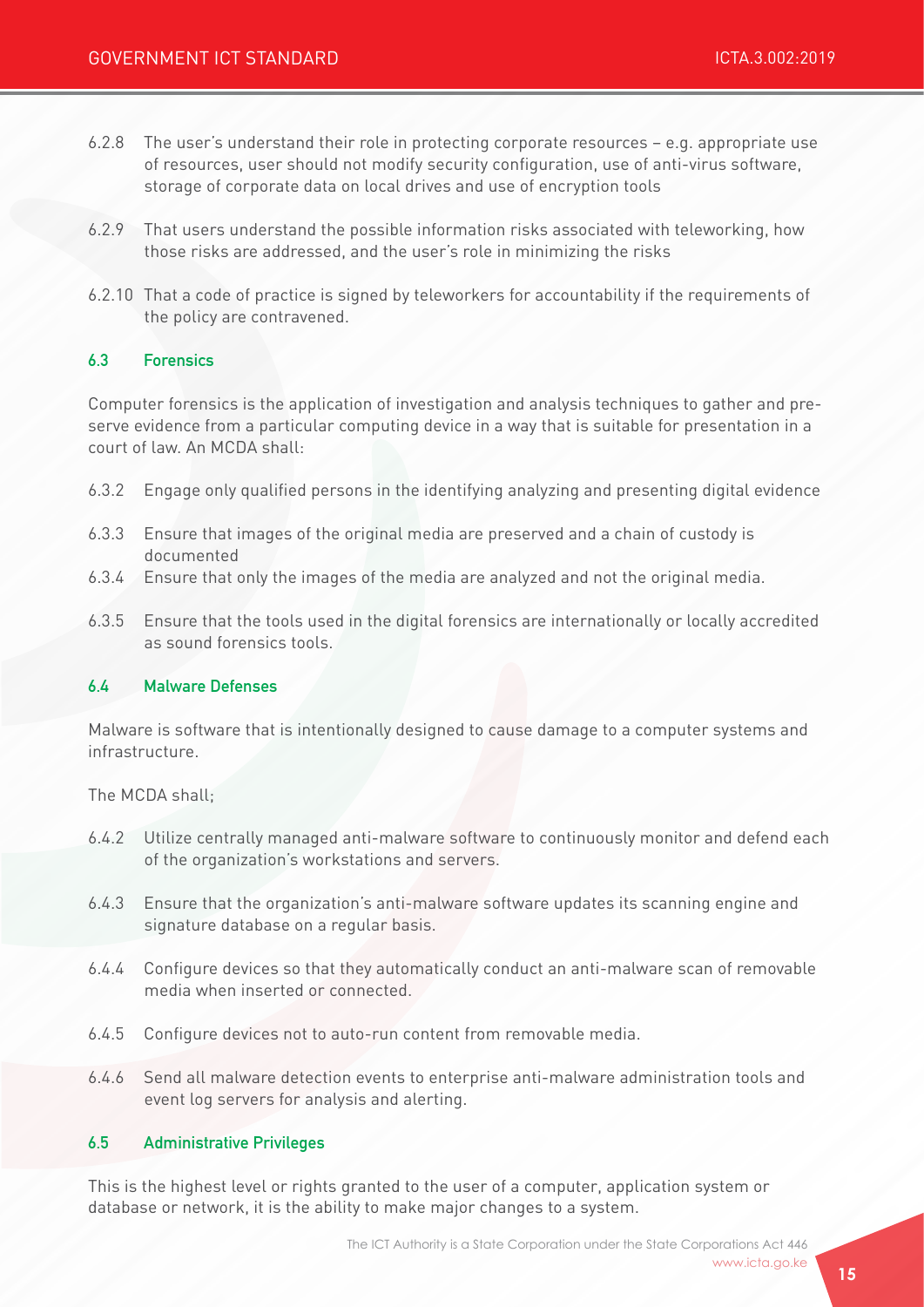The MCDA shall:

- 6.5.2 Conform to the password policy with regards to administrator accounts
- 6.5.3 Use automated tools to inventory all administrative accounts, including domain and local accounts, to ensure that only authorized individuals have elevated privileges.
- 6.5.4 Before deploying any new asset, change all default passwords to have values consistent with administrative level accounts.
- 6.5.5 Ensure that all users with administrative account access use a dedicated or secondary account for elevated activities. This account should only be used for administrative activities and not daily user activities.
- 6.5.6 Where multi-factor authentication is not supported, accounts will use passwords that are unique to that system.
- 6.5.7 Use multi-factor authentication and encrypted channels for all administrative account access.
- 6.5.8 Limit access to scripting tools to only administrative or development users with the need to access those capabilities.
- 6.5.9 Configure systems to issue a log entry and alert when an account is added to or removed from any group assigned administrative privileges.
- 6.5.10 Configure systems to issue a log entry and alert on unsuccessful logins to an administrative account.

# 7.0 Systems and Applications security

#### 7.1 Systems acquisition and development

System is acquired and designed to meet user functionality and data requirements. Acquisition and development is the resultof selection process of a system to optimize the number of resources used.

The MCDA shall:

- 7.1.1 Ensure vendor supplied defaults for system passwords and other security parameters are changed
- 7.1.2 Ensure secure coding practices appropriate to the programming language and development environment are being used.
- 7.1.3 Ensure that explicit error checking is performed and documented for all input, including for size, data type, and acceptable ranges or formats.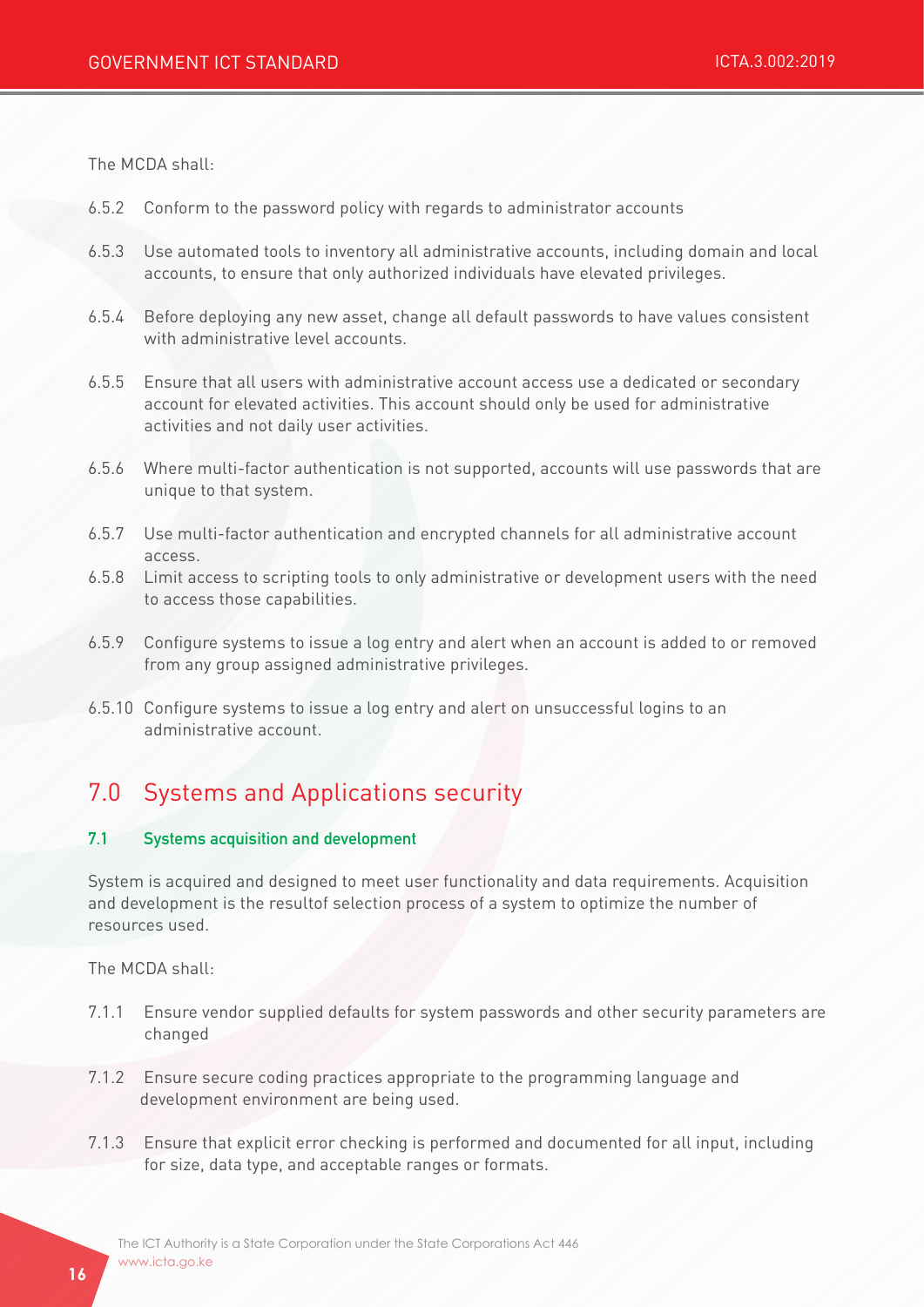- 7.1.4 Verify that the version of all software acquired from outside the organization is still supported by the developer or appropriately hardened based on developer security recommendations.
- 7.1.5 Ensure use up-to-date and trusted third-party components for the software developed by the organization.
- 7.1.6 Use of only standardized and extensively reviewed encryption algorithms for security sensitive information e.g. database hashes for passwords
- 7.1.7 Ensure that all software development personnel receive training in writing secure code for their specific development environment and responsibilities to reduce dependency on contractors.
- 7.1.8 Apply static and dynamic analysis tools to verify that secure coding practices are being adhered to for internally developed software.
- 7.1.9 Establish a process to accept and address reports of software vulnerabilities, including providing a means for external entities to contact the information security group.
- 7.1.10 Maintain separate environments for production and non-production systems.
- 7.1.11 Protect web applications by deploying web application firewalls (WAFs) that inspect all traffic flowing to the web application for common web application attacks. For applications that are not web-based, specific application firewalls should be deployed if such tools are available for the given application type. If the traffic is encrypted, the device should either sit behind the encryption or be capable of decrypting the traffic prior to analysis. If neither option is appropriate, a host-based web application firewall should be deployed.
- 7.1.12 Use standard hardening configuration templates for systems as applicable e.g. web, DNS, mail servers.
- 7.1.13 Escrow agreements are entered into for safeguarding of source code in the event the system is not fully owned by the MCDA
- 7.1.14 For both in house and off shelf systems require that quality assurance is guaranteed in meeting the requirements of the system.
- 7.1.15 Ensure user acceptance testing is performed before acceptance of the system
- 7.1.16 Ensure proper error handling is performed to only give the required output and not give out excessive information on backend technologies.
- 7.1.17 Separation of development, testing and operational environments

The MCDA in securing the environment of applications shall ensure;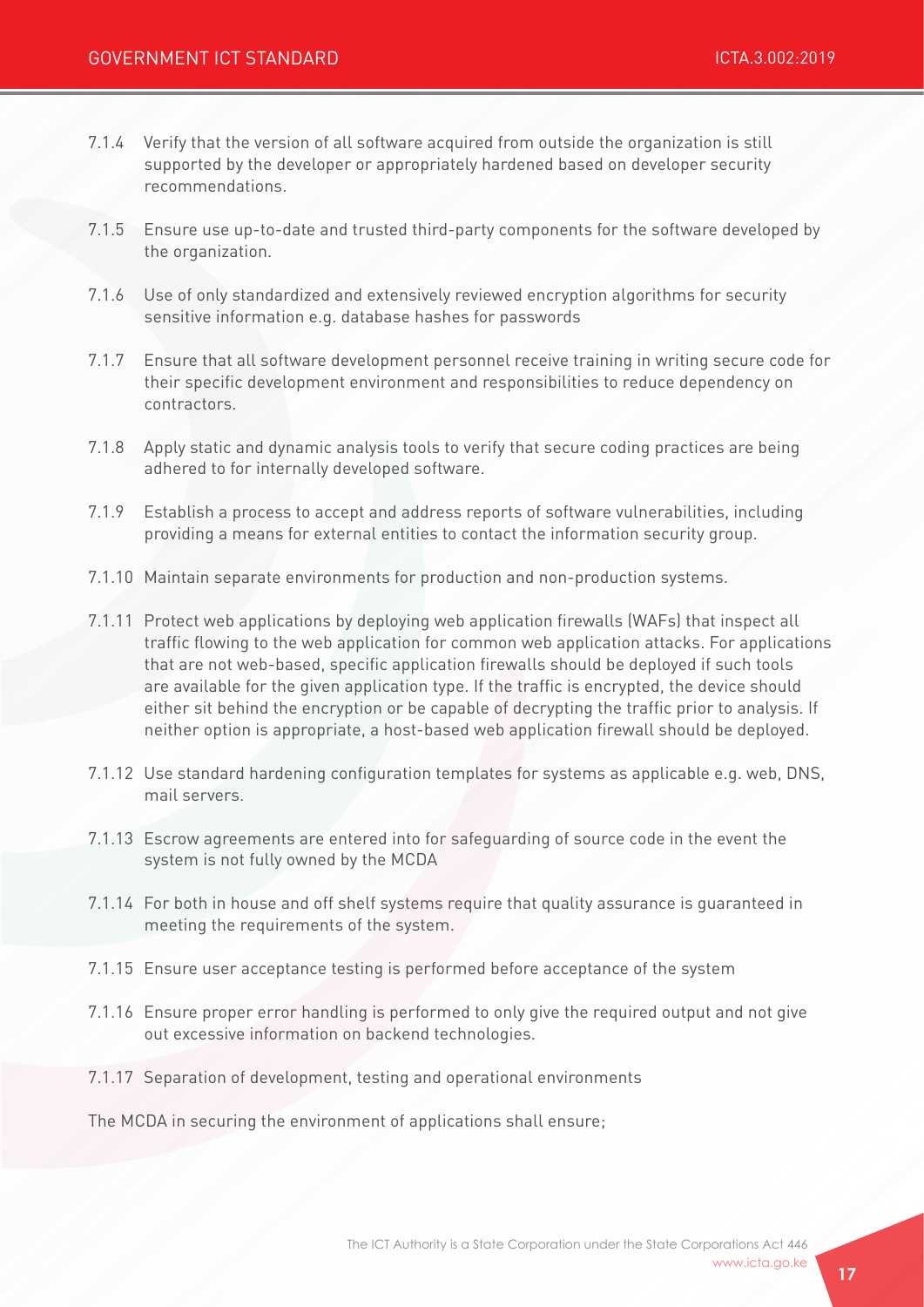- 7.1.18 Rules for the transfer of applications from development to operational status shall be defined and documented;
- 7.1.19 Development and operational applications shall run on different systems
- 7.1.20 Changes to operational systems and applications shall be tested in a testing or staging environment prior to being applied to operational systems;
- 7.1.21 Compilers, editors and other development tools or system utilities shall not be accessible from operational systems
- 7.1.22 Users shall use different user profiles for operational and testing systems, and menus should display appropriate identification messages to reduce the risk of errors.
- 7.1.23 Sensitive data shall not be copied into the testing system environment unless equivalent controls are provided for the testing system.

#### 7.2 E-Commerce

Electronic commerce, refers to the buying and selling of goods or services using the internet, and the transfer of money and data to execute these transactions. It is the buying and selling produce by electronic means such as by mobile applications and the Internet.

MCDA shall;

- 7.2.1 Take measures to protect Personal Identifiable Information of their clients.
- 7.2.2 Encrypt transmission of confidential information sent through open and public networks.
- 7.2.3 Protect systems against malware through regular scanning and updating of the anti-malware solutions.
- 7.2.4 Develop and maintain secure systems and applications through secure software development lifecycle and vulnerability management
- 7.2.5 Restrict access to sensitive customer information to a "need to know" basis.
- 7.2.6 Uniquely identify and authenticate access to system components and users to ensure accountability of access to critical data systems.
- 7.2.7 Tracking and monitoring all access to confidential information through logging mechanisms
- 7.2.8 Test security systems and processes regularly.
- 7.2.9 Take into consideration mechanisms and procedures that taken together constitute a security architecture for e-commerce e.g. internet firewalls, Public Key Infrastructure (PKI), Payment Card Industry Data Security Standard (PCI DSS) compliance, password and authentication management.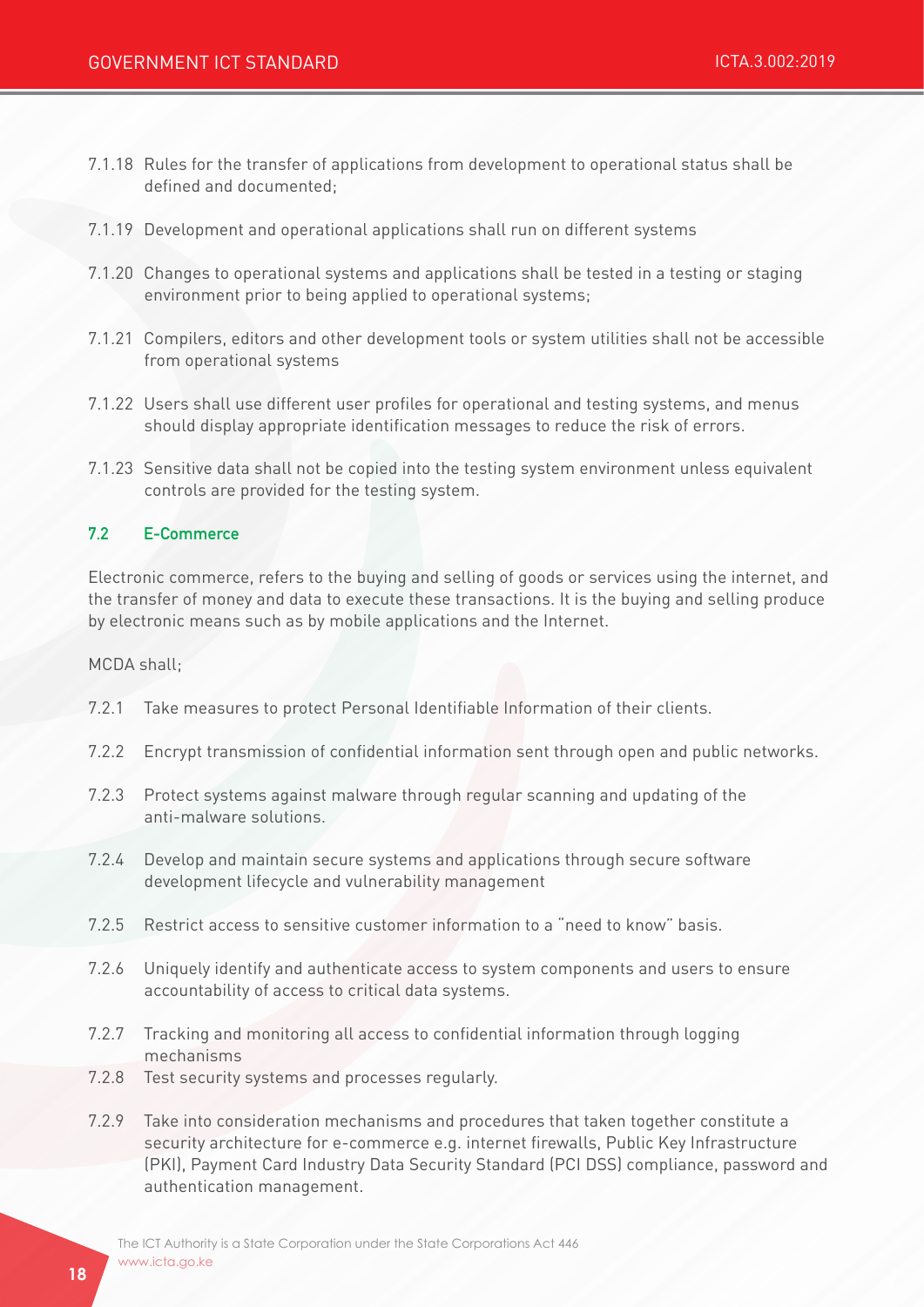#### 7.3 APIs and Interoperability

When implementing APIs and designing interoperability of systems the MCDA shall ensure;

- 7.3.1 Validation of agreed standards for message formats to avoid transmission errors.
- 7.3.2 Encryption standards are agreed between the parties for API transactions.
- 7.3.3 Service account credentials must always be secured through encryption/hashing.
- 7.3.4 Usernames, passwords, session tokens, and API keys should not appear in the URL.
- 7.3.5 Validation of all request parameters to defend against injection attacks
- 7.3.6 Relevant error messaging without giving out too much information on the backend technologies.
- 7.3.7 Proper authentication and authorization to determine messages are from authorized parties only.
- 7.3.8 Establish controls to guard against manipulation of data in active transactions and attempts to alter transactions should issue alerts and be recorded.
- 7.3.9 Electronic signatures are used to safeguard against non-repudiation of transactions.
- 7.3.10 Message authentication codes exist to ensure messages are not altered during transmission.

#### 7.4 Virtualization

In the deployment of virtualization technology MCDA shall take into consideration the following:

- 7.4.1 Isolation of the guest host from the host operating system e.g. file sharing should be disabled.
- 7.4.2 Both the host and virtual environments are hardened to only allow the intended use.
- 7.4.3 Hypervisors are patched as vendor fixes are released.
- 7.4.4 Access and visibility between the guests hosted within the host operating systems should be restricted
- 7.4.5 Security monitoring of the hypervisors and auditing to generate reports that flag suspicious configurations and communication between the guests.
- 7.4.6 Routinely inspect event and task logs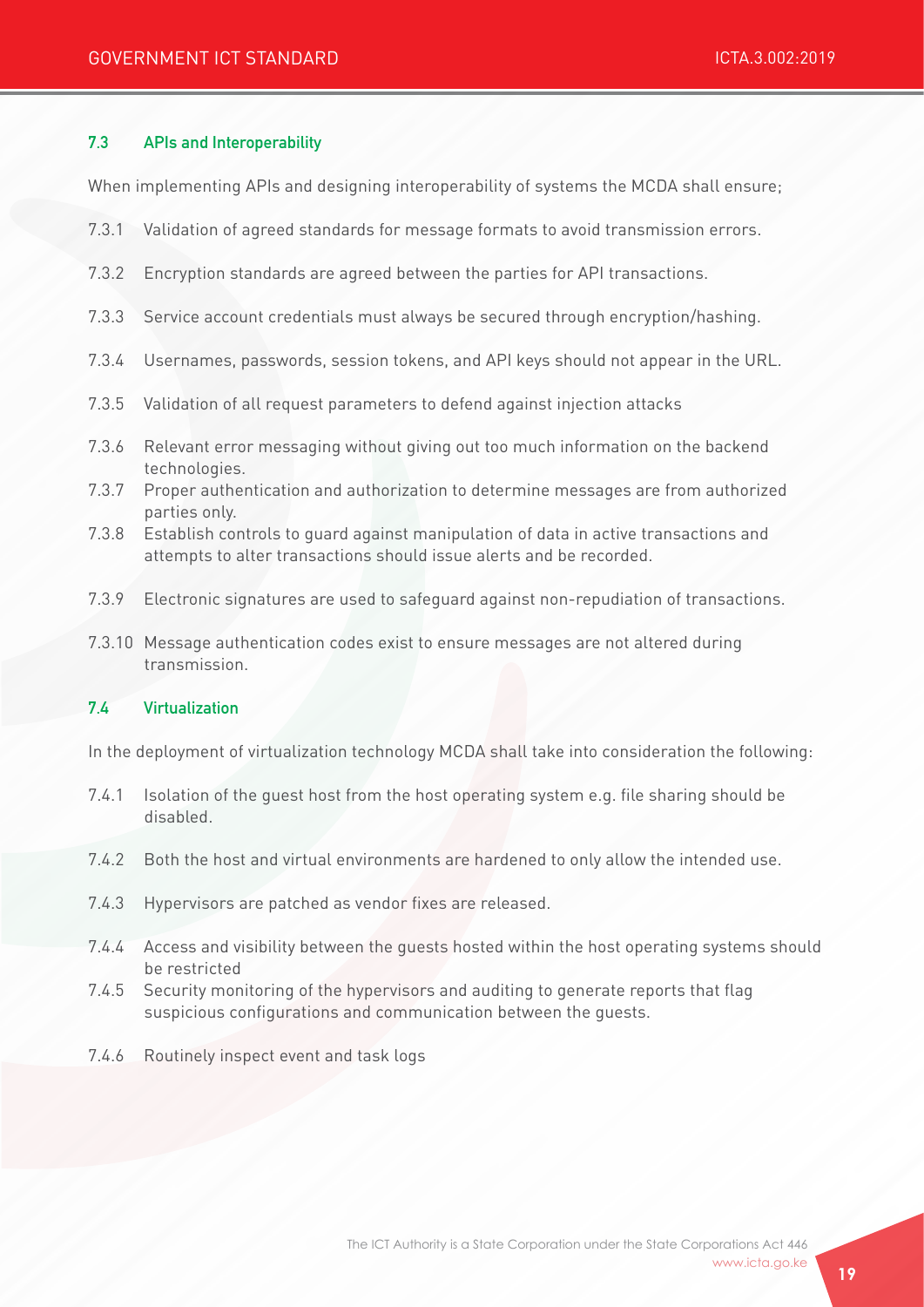# 8.0 Communication Security

#### 8.1 Network Security

This is the protection of the access to files and directories in a computer or IT network against hacking, misuse and unauthorized changes to the system.

The MCDA shall;

- 8.1.1 Maintain an up-to-date inventory of all of the organization's network perimeters.
- 8.1.2 Perform regular scans from outside each trusted network perimeter to detect any unauthorized connections which are accessible across the boundary.
- 8.1.3 Deny communications with known malicious Internet IP addresses and limit access only to trusted and necessary IP address ranges at each of the organization's network boundaries.
- 8.1.4 Deny communication over unauthorized TCP or UDP ports or application traffic to ensure that only authorized protocols are allowed to cross the network boundary in or out of the network at each of the organization's network boundaries.
- 8.1.5 Deploy network-based Intrusion Detection Systems (IDS) sensors to look for unusual attack mechanisms and detect compromise of these systems at each of the organization's network boundaries.
- 8.1.6 Deploy network-based Intrusion Prevention Systems (IPS) to block malicious network traffic at each of the organization's network boundaries.
- 8.1.7 Enable the collection and monitoring of Network Flows and logging data on network boundary devices.
- 8.1.8 Ensure that all network traffic to or from the Internet passes through an authenticated application layer proxy that is configured to filter unauthorized connections.
- 8.1.9 Decrypt all encrypted network traffic at the boundary proxy prior to analyzing the content. However, the organization may use whitelists of allowed sites that can be accessed through the proxy without decrypting the traffic.
- 8.1.10 Require all remote login access to the organization's network to encrypt data in transit and use multi-factor authentication.
- 8.1.11 Maintain standard, documented security configuration standards for all authorized network devices.
- 8.1.12 Configure rules that allow traffic to flow through network devices and should be documented in a configuration management system with a specific business reason for each rule.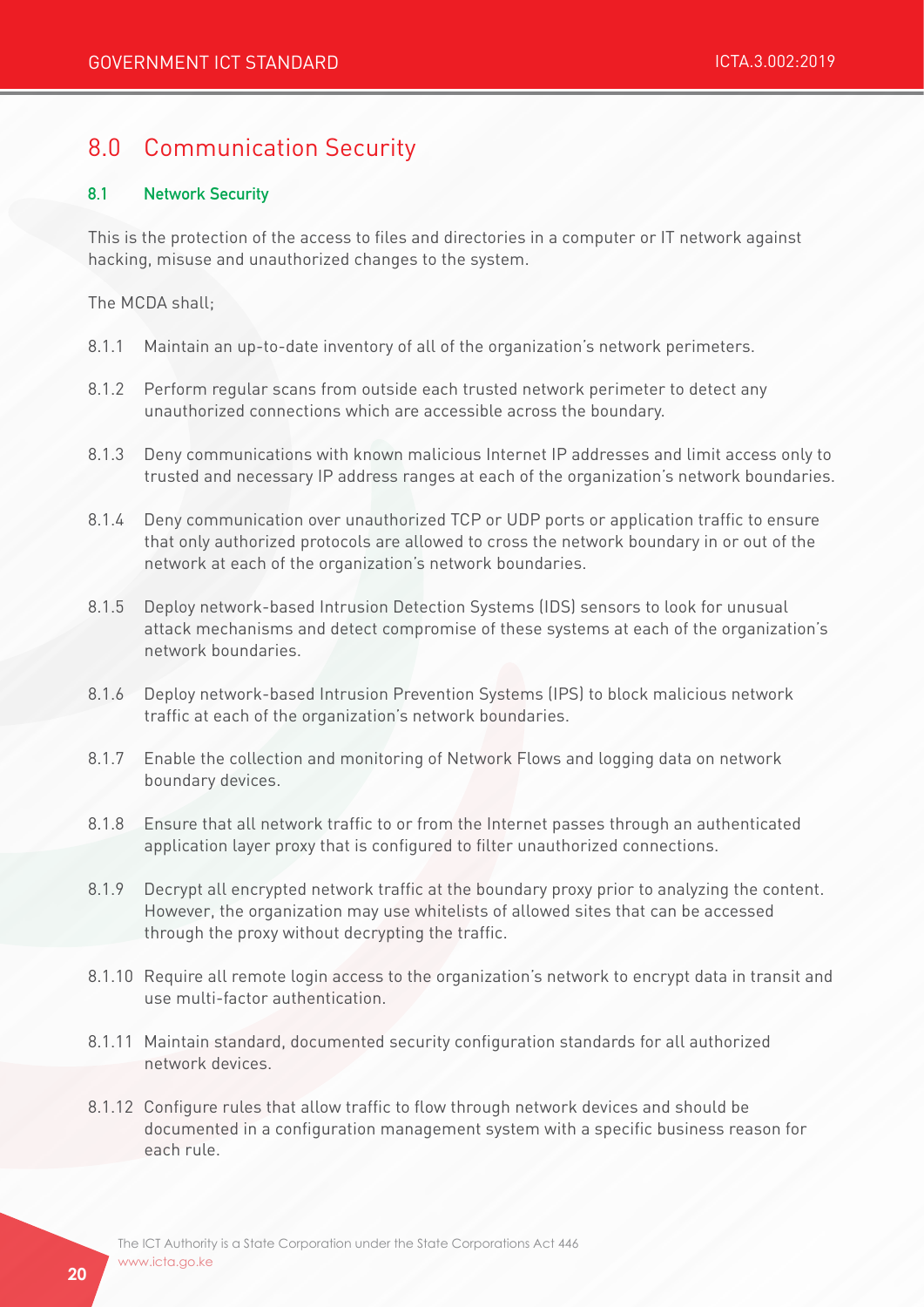- 8.1.13 Compare all network device configurations against approved security configurations defined for each network device in use and alert when any deviations are discovered.
- 8.1.14 Install the latest stable version of any security related updates on all network devices.
- 8.1.15 Manage network devices using multi-factor authentication and encrypted sessions where possible.
- 8.1.16 Separate networks through VLANs or, preferably, on entirely different physical connectivity for different network segments.
- 8.1.17 Associate active ports, services and protocols to the hardware assets in the asset inventory.
- 8.1.18 Ensure that only network ports, protocols, and services listening on a system with validated business needs are running on each system.
- 8.1.19 Perform automated port scans on a regular basis against all systems and alert if unauthorized ports are detected on a system.
- 8.1.20 Apply host-based firewalls or port filtering tools on end systems, with a default-deny rule that drops all traffic except those services and ports that are explicitly allowed.
- 8.1.21 Place application layer firewalls in front of any critical network segments to verify and validate the traffic going to the network. Any unauthorized traffic should be blocked and logged.

#### 8.2 Wireless security

This is the prevention of unauthorized access or damage to computers, applications, databases or data using wireless networks.

The MCDA shall;

- 8.2.1 Maintain an inventory of authorized wireless access points connected to the wired network.
- 8.2.2 Configure network vulnerability scanning tools to monitor, detect and alert on unauthorized wireless access points connected to the wired network.
- 8.2.3 Disable wireless access on devices that do not have a business purpose for wireless access or pose a risk in facilitating adhoc wireless connections (computer to computer), by-passing network controls.
- 8.2.4 Leverage on wireless encryption standards for data in transit.
- 8.2.5 Ensure that wireless networks use authentication protocols that require multi-factor authentication.
- 8.2.6 Create a separate wireless network for personal or untrusted devices. Enterprise access from this network should be treated as untrusted and filtered and audited accordingly.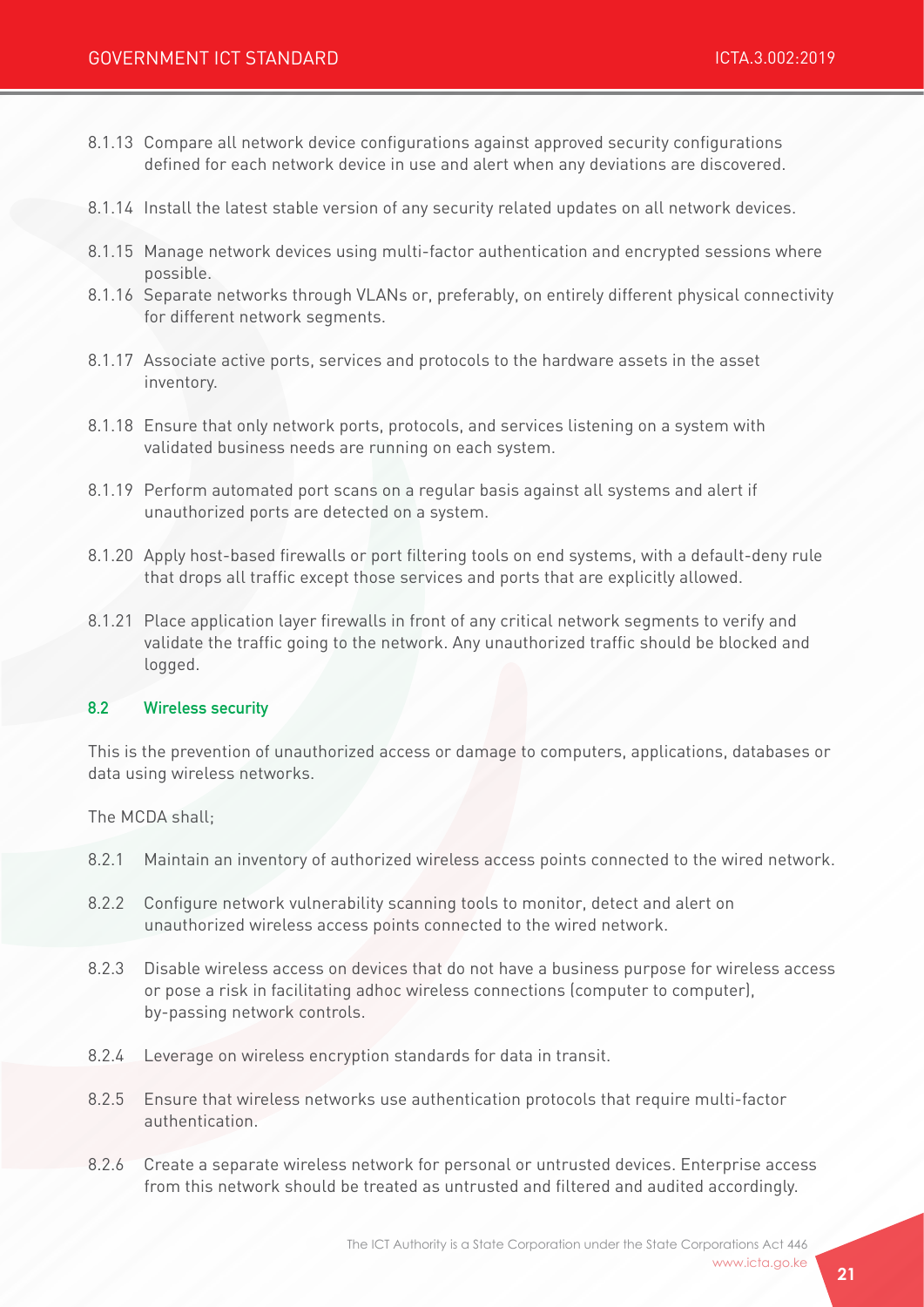8.2.7 Scan wireless devices for malware before admission to the network.

#### 8.3 Electronic messaging

This is the creation, storage, exchange, and management of text, images, voice, e-mail, paging, and Electronic Data Interchange over a communications network.

MCDA shall develop and implement policies taking into consideration:

- 8.3.1 Protecting messages from unauthorized access, modification or denial of service commensurate with the classification scheme adopted by the organization.
- 8.3.2 Ensuring correct addressing and transportation of the messages;
- 8.3.3 Reliability and availability of the service;
- 8.3.4 Requirements for electronic signatures;
- 8.3.5 Obtaining approval prior to using external public services such as instant messaging, social networking or file sharing;
- 8.3.6 Implementation of cryptographic technologies to protect user authentication and email data.
- 8.3.7 The mail clients are deployed, configured, and used properly to meet the security requirements of the organization.
- 8.3.8 Use of sandboxing to analyze and block inbound email attachments with malicious behavior
- 8.3.9 Domain based Message Authentication Reporting and Conformance (DMARC) policy, the Sender Policy Framework (SPF) and the Domain Keys Identified Mail (DKIM) standards.

#### 8.4 Information Sharing

MCDA shall develop formal transfer policies, procedures and controls to protect the transfer of information through the use of communication facilities and shall consider the following items:

- 8.4.1 Procedures designed to protect transferred information from interception, copying, modification, mis-routing and destruction;
- 8.4.2 Procedures for the detection of and protection against malware that may be transmitted through the use of electronic communications
- 8.4.3 Procedures for protecting communicated sensitive electronic information that is in the form of an attachment;
- 8.4.4 Policy or guidelines outlining acceptable use of communication facilities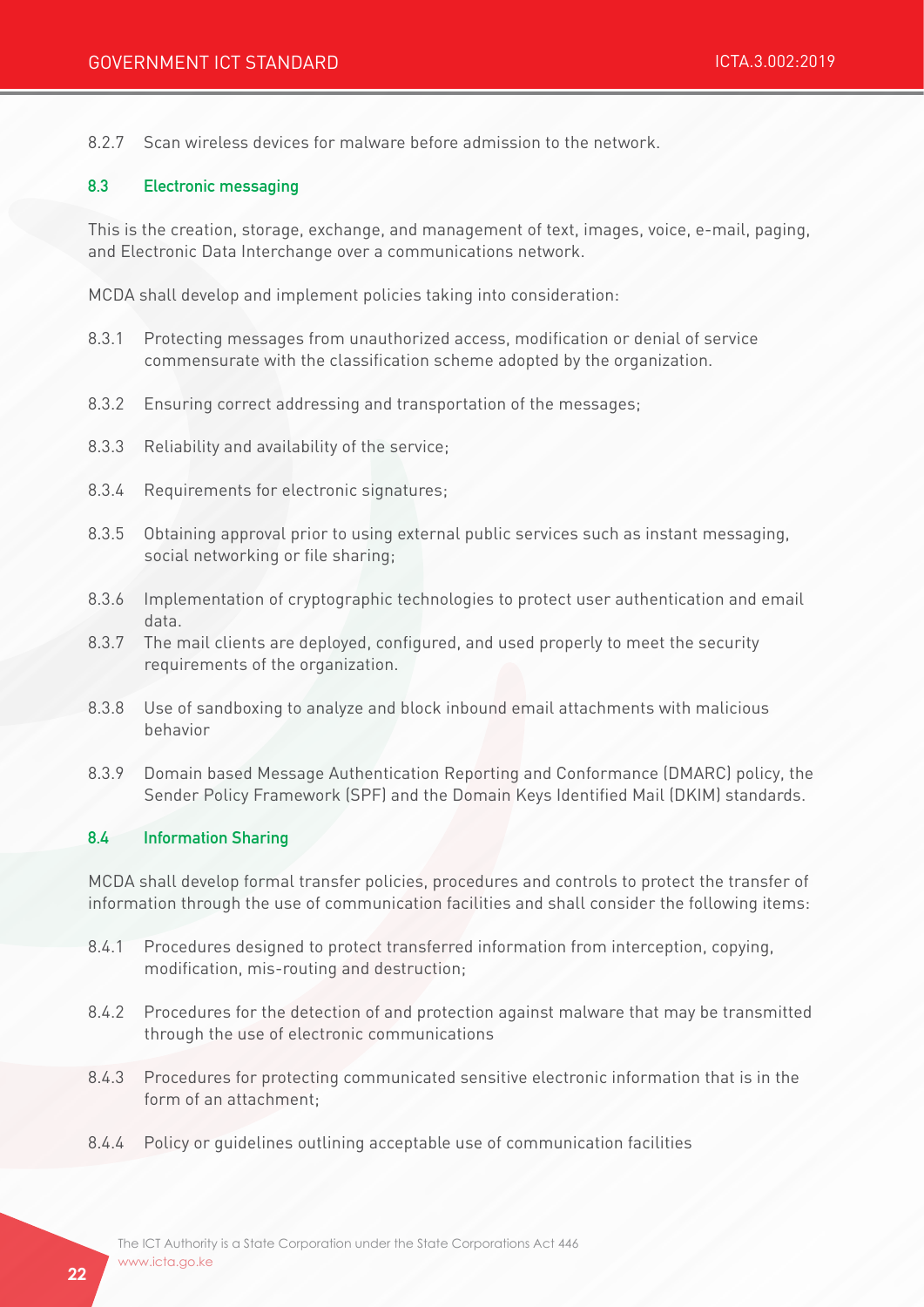- 8.4.5 Personnel, external party and any other user's responsibilities not to compromise the organization, e.g. through defamation, harassment, impersonation, forwarding of chain letters, unauthorized purchasing, etc.
- 8.4.6 Use of cryptographic techniques e.g. to protect the confidentiality, integrity and authenticity of information
- 8.4.7 Retention and disposal guidelines for all business correspondence, including messages, in accordance with relevant national and local legislation and regulations;
- 8.4.8 Controls and restrictions associated with using communication facilities, e.g. automatic forwarding of electronic mail to external mail addresses.
- 8.4.9 Advising personnel to take appropriate precautions not to reveal confidential information;
- 8.4.10 Not leaving messages containing confidential information on answering machines since these may be replayed by unauthorized persons, stored on communal systems or stored incorrectly as a result of misdialing;
- 8.4.11 Advising personnel about the problems of using facsimile machines or services, namely:
- a) Unauthorized access to built-in message stores to retrieve messages;
- b) Deliberate or accidental programming of machines to send messages to specific numbers;
- c) Sending documents and messages to the wrong number either by misdialing or using the wrong stored number.
- d) Compliance with any relevant legal requirements

#### 8.5 Agreements on information transfer

- 8.5.1 MCDA shall be subject to terms of agreements to address the secure transfer of business information between the organization and external parties.
- 8.5.2 The information security content of the agreement shall reflect the sensitivity of the business information involved.
- 8.5.3 The Information transfer agreements should incorporate the following:
- a) Management responsibilities for controlling and notifying transmission, dispatch and receipt;
- b) Procedures to ensure traceability and non-repudiation;
- c) Minimum technical standards for packaging and transmission;
- d) Courier identification standards;
- e) Responsibilities and liabilities in the event of information security incidents, such as loss of data;
- f) Use of an agreed labeling system for sensitive or critical information, ensuring that the meaning of the labels is immediately understood and that the information is appropriately protected
- g) Technical standards for recording and reading information and software;
- h) Any special controls that are required to protect sensitive items, such as cryptography
- i) Maintaining a chain of custody for information while in transit;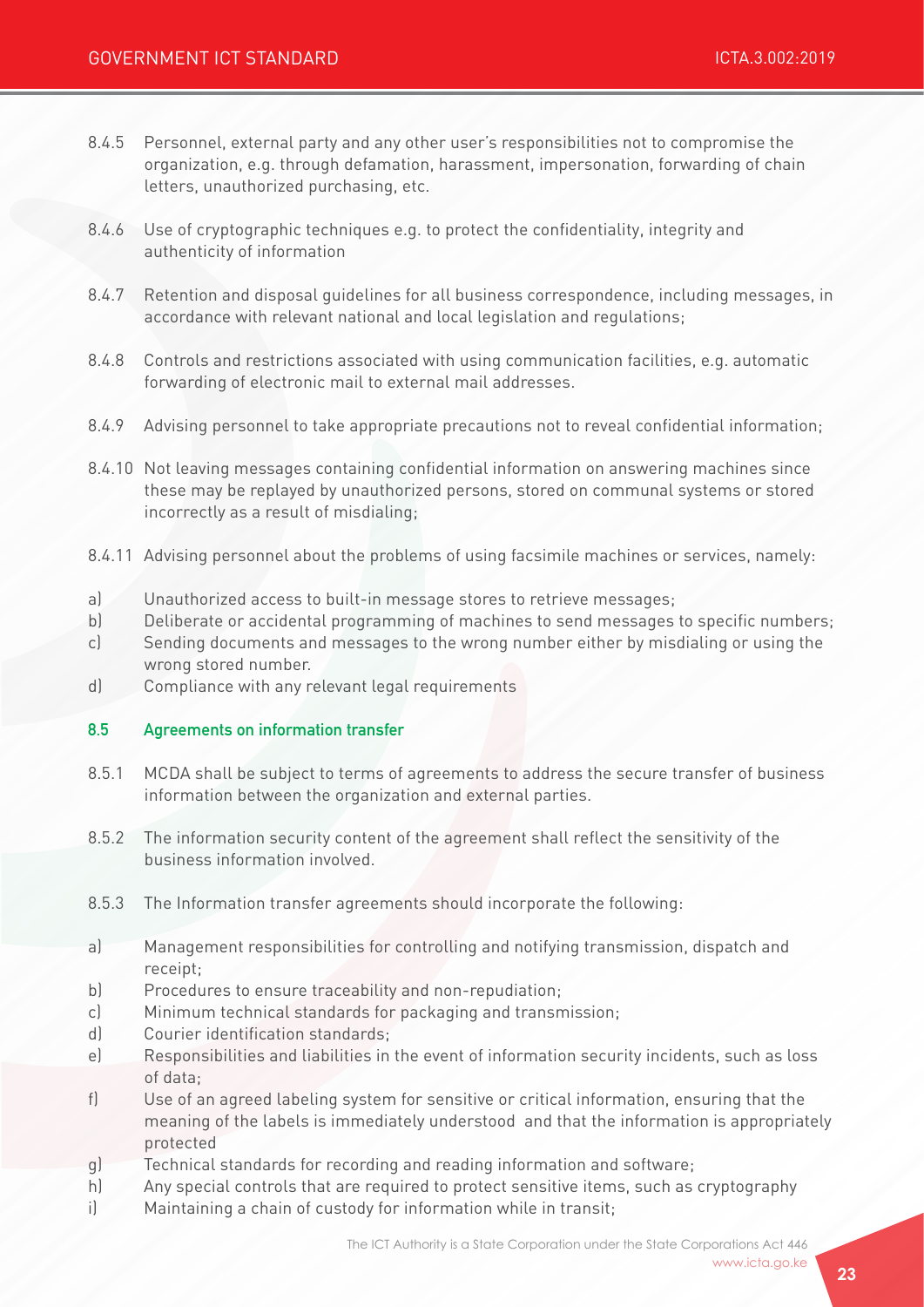j) Acceptable levels of access control.

# 9.0 RISK MANAGEMENT

#### 9.1 Information Asset Management

Information asset refers to any device or media used to store information in any form. In management of information assets, the MCDA shall;

- 9.1.1 Implement and maintain an inventory of assets associated with information and information processing facilities
- 9.1.2 For each of the identified assets, ownership of the asset shall be assigned and the classification shall be identified
- 9.1.3 The owner shall ensure the assets are appropriately classified and protected,
- 9.1.4 MCAs shall ensure labelling of classified information. Physical labels and metadata shall be used
- 9.1.5 The owner shall define and periodically review access restrictions and classifications to important assets, taking into account applicable access control policies;
- 9.1.6 The owner shall ensure proper security of information when the asset is retired or destroyed.
- 9.1.7 Rules for the acceptable use of information and of assets associated with information and information processing facilities shall be identified, created, documented and implemented.
- 9.1.8 Employees and external party users using or having access to the organization's assets shall be made aware of the information security requirements of the organization's assets associated with information and information processing facilities and resources
- 9.1.9 Use of messaging and collaboration, social media, BYOD shall conform to the systems and applications standard
- 9.1.10 All employees and external party users shall return all of the organizational assets in their possession upon termination of their employment, contract or agreement unless there exists a pre-arrangement for transfer of ownership.
- 9.1.11 The termination process shall be formalized to include the return of all previously issued physical and electronic assets owned by or entrusted to the organization with item
- 9.1.12 In cases where an employee or external party user purchases the organization's equipment or uses their own personal equipment, procedures shall be followed to ensure that all relevant information is transferred to the organization and securely erased from the equipment.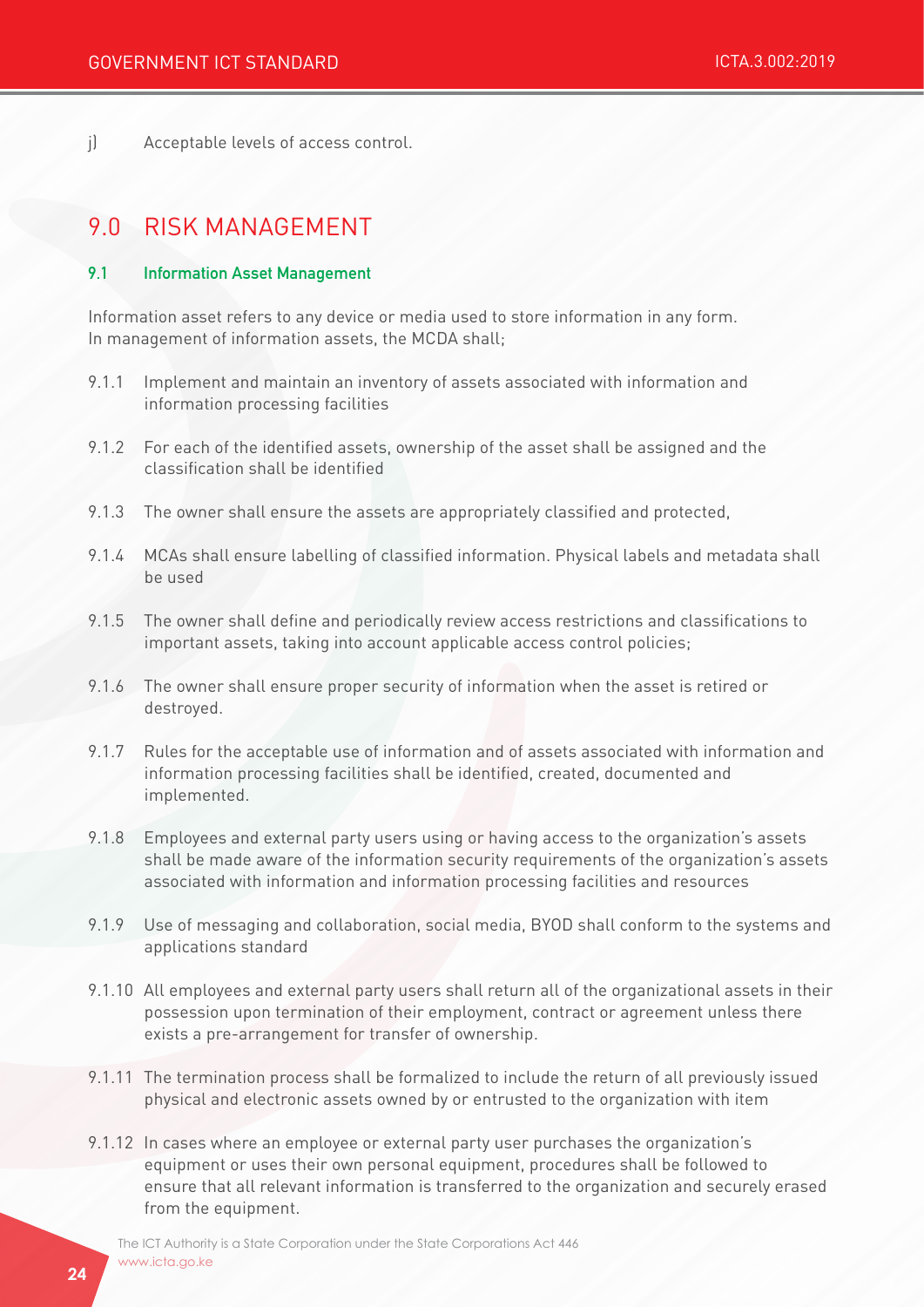- 9.1.13 In cases where an employee or external party user has knowledge that is important to ongoing operations, that information shall be documented and transferred to the organization.
- 9.1.14 During the notice period of termination, the organization shall control unauthorized copying of relevant information (e.g. intellectual property) by terminated employees and contractors.
- 9.1.15 MCDA shall develop and implement a clear desk policy for papers and removable storage media and a clear screen policy for information processing facilities
- 9.1.16 The clear desk and clear screen policy shall take into account the information classifications, legal and contractual requirements and the corresponding risks and cultural aspects of the organization. The following guidelines shall be implemented
- a. Sensitive or critical business information, e.g. on paper or on electronic storage media, shall be locked away (ideally in a safe or cabinet or other forms of security furniture) when not required, especially when the office is vacated.
- b. Computers and terminals shall be left logged off or protected with a screen and keyboard locking mechanism controlled by a password, token or similar user authentication mechanism when unattended and shall be protected by key locks, passwords or other controls when not in use;
- c. Unauthorized use of photocopiers and other reproduction technology (e.g. scanners, digital cameras) shall be prevented;
- 9.1.17 Ensure the physical asset is maintained in accordance with the supplier's recommended service intervals and only authorized maintenance personnel shall carry out repairs and service equipment;
- 9.1.18 Records shall be kept of all suspected or actual faults, and of all preventive and corrective maintenance;
- 9.1.19 Appropriate controls shall be implemented when the asset is scheduled for maintenance, taking into account whether this maintenance is performed by personnel on site or external to the organization; where necessary, information shall be cleared from the asset or the maintenance personnel shall be cleared;
- 9.1.20 All maintenance requirements imposed by insurance policies shall be complied with;
- 9.1.21 Before putting the asset back into operation after its maintenance, it shall be inspected to ensure that it has not been tampered with and does not malfunction.
- 9.1.22 MCAs shall develop procedures for the management of removable media in accordance with the classification scheme adopted by the organization.
- 9.1.23 MCA shall document formal procedures for the secure disposal of media and assets to minimize the risk of confidential information leakage to unauthorized persons.All users shall be made aware of the security requirements and procedures for protecting unattended equipment, as well as their responsibilities for implementing such protection.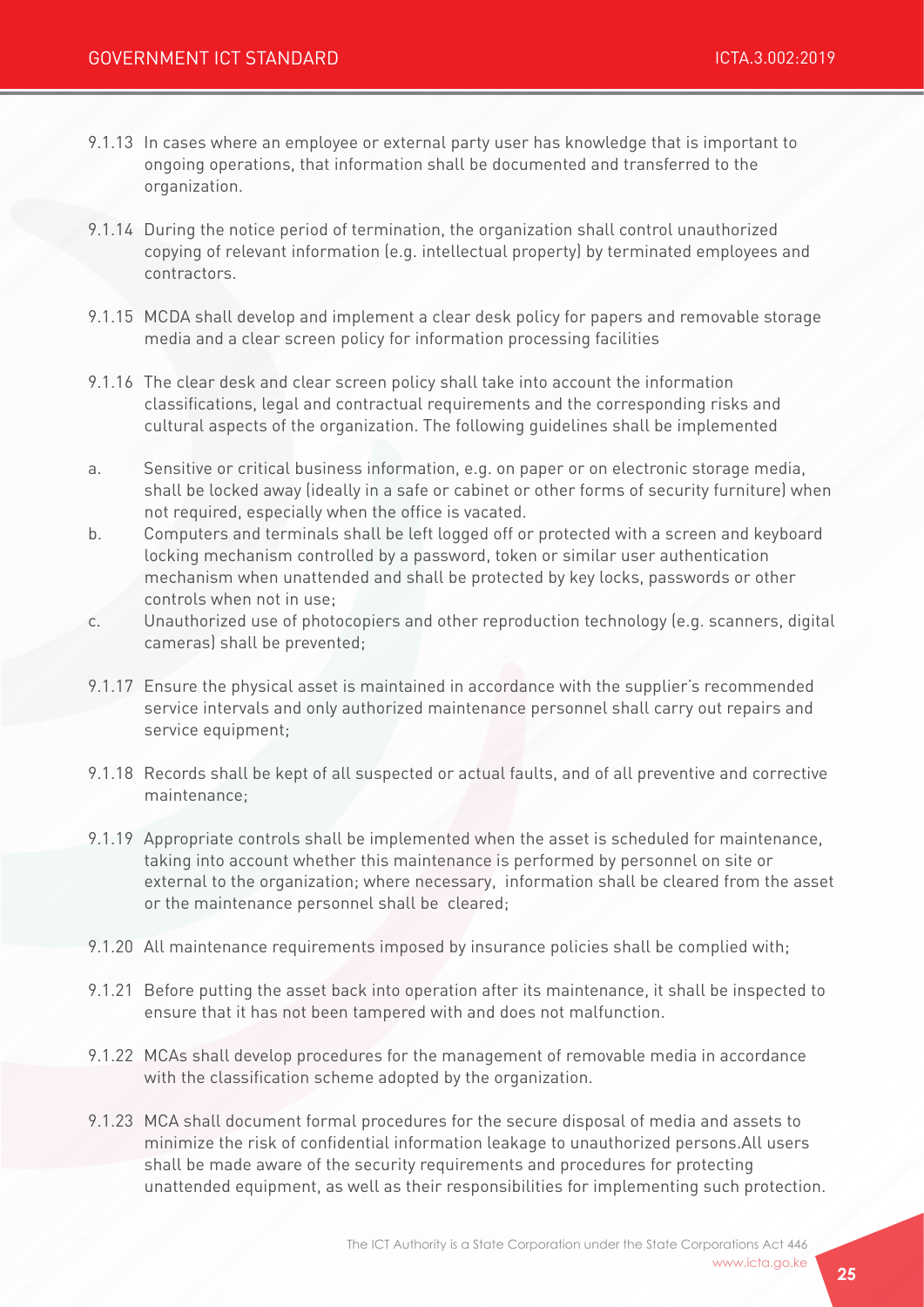#### 9.2 Information Classification and Sharing

This is a process in which organizations assess data that they hold and the level of protection it should be given, this is usually classified in terms of confidentiality. The MCDA shall ensure that;

- 9.2.1 Information shall be classified in terms of legal requirements, value, criticality and sensitivity to unauthorized disclosure or modification and aligned to the access control policy
- 9.2.2 Each level shall be given a name that makes sense in the context of the classification scheme's application.
- 9.2.3 The scheme shall be consistent across the whole organization so that everyone will classify information and related assets in the same way, have a common understanding of protection requirements and apply the appropriate protection.
- 9.2.4 Classification shall be included in the organization's processes, and be consistent and coherent across the organization. Results of classification shall indicate value of assets depending on their sensitivity and criticality to the organization. Results of classification shall be updated in accordance with changes of their value, sensitivity and criticality through their life-cycle.
- 9.2.5 Information confidentiality

Classification scheme shall be based on four levels as follows:

- a. Disclosure causes no harm
- b. Disclosure causes minor embarrassment or minor operational inconvenience
- c. Disclosure has a significant short term impact on operations or tactical objectives
- d. Disclosure has a serious impact on long term strategic objectives or puts the survival of the organization at risk.
- 9.2.6 MCDA shall ensure labelling of classified information using physical labels and metadata
- 9.2.7 MCDA shall ensure access restrictions supporting the protection requirements for each level of classification;
- 9.2.8 MCDA shall ensure maintenance of a formal record of the authorized recipients of assets;
- 9.2.9 MCDA shall ensure protection of temporary or permanent copies of information to a level consistent with the protection of the original information;
- 9.2.10 MCDA shall ensure storage of IT assets in accordance with manufacturers' specifications;
- 9.2.11 MCDA shall ensure clear marking of all copies of media for the attention of the authorized recipient.
- 9.2.12 MCDA shall document and implement the following guidelines to protect media containing information being transported: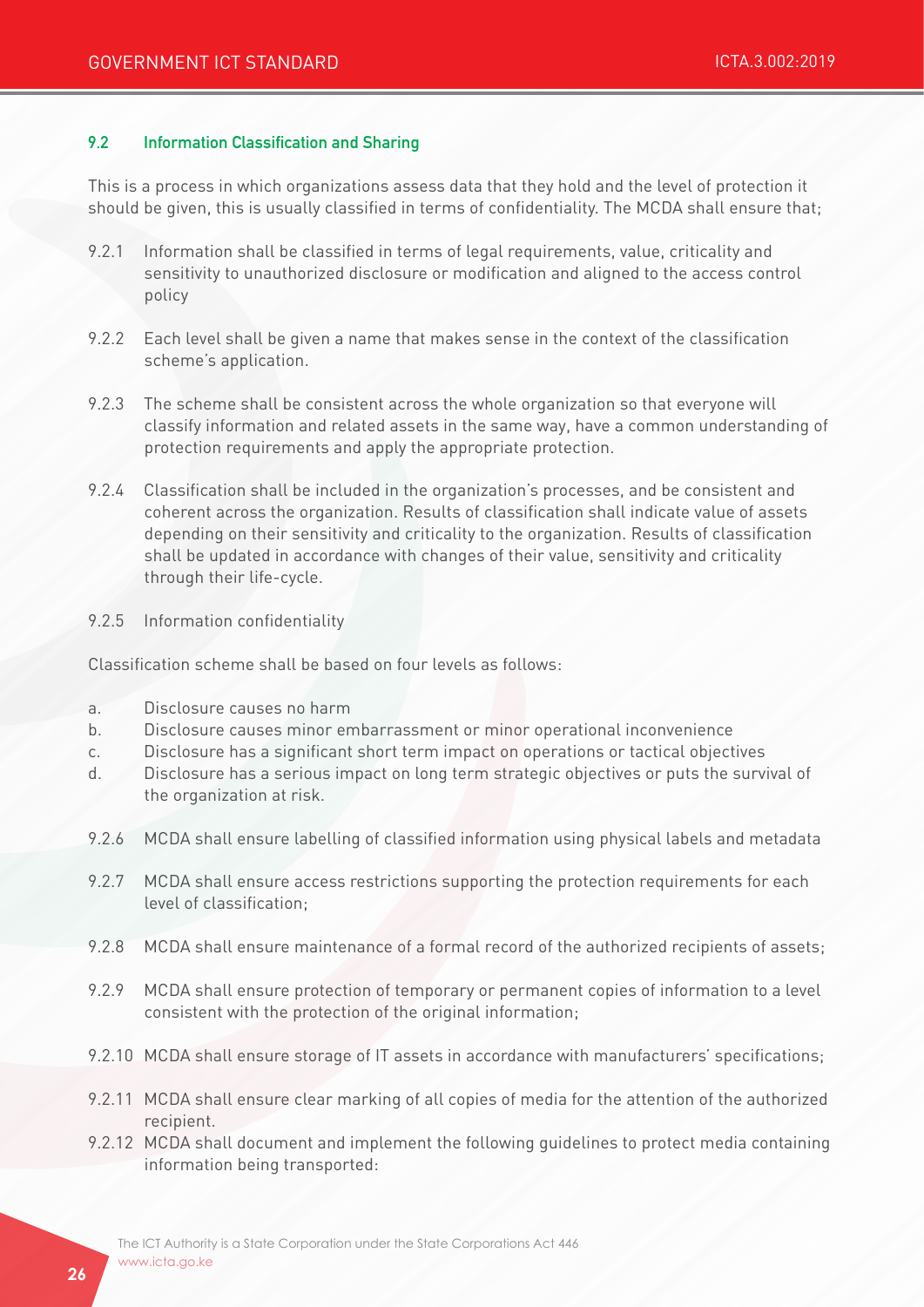- a. Reliable transport or couriers shall be used;
- b. A list of authorized couriers shall be agreed with management;
- c. Procedures to verify the identification of couriers shall be developed;
- d. Packaging shall be sufficient to protect the contents from any physical damage likely to arise during transit and in accordance with any manufacturers' specifications, for example protecting against any environmental factors that may reduce the media's restoration effectiveness such as exposure to heat, moisture or electromagnetic fields;
- e. Logs shall be kept, identifying the content of the media, the protection applied as well as recording the times of transfer to the transit custodians and receipt at the destination.

#### 9.3 Business Continuity Management

Business continuity planning (BCP) and Disaster Recovery Planning is the process involved in creating a system of prevention and recovery from potential threats to a company. The plan ensures that personnel and assets are protected and are able to function quickly in the event of a disaster.

### 9.3.1 Information Backup

This is the creation of a copy of computer data and stored in a different location so that it may be used to restore the original data in the event of a data loss event

- a. MCDA shall define a backup policy to define the organization's requirements for backup of information, software and systems.
- b. When designing a backup plan, the following items shall be taken into consideration:
- c. Accurate and complete records of the backup copies and documented restoration procedures
- d. The extent (e.g. full or differential backup) and frequency of backups
- e. Criticality of the information to the continued operation of the organization;
- f. The backups shall be stored in a remote location, at a sufficient distance to escape any physical damage from a disaster at the main site;
- g. Backup information shall be given an appropriate level of physical and environmental protection consistent with the standards applied at the main site;
- h. Backup media shall be regularly tested to ensure that they can be relied upon for emergency use when necessary; this shall be combined with a test of the restoration procedures and checked against the restoration time required.
- i. Testing the ability to restore backed-up data shall be performed onto dedicated test media, not by overwriting the original media in case the backup or restoration process fails and causes irreparable data damage or loss;
- j. In situations where confidentiality is of importance, backups shall be protected by means of encryption.
- k. Operational procedures shall monitor the execution of backups and address failures of scheduled backups to ensure completeness of backups.
- l. Backup arrangements for individual systems and services shall be regularly tested to ensure that they meet the requirements of business continuity plans.
- m. Backup arrangements should cover all systems information, applications and data of critical systems that are necessary to recover the complete system in the event of a disaster.
- n. The retention period for essential business information shall be determined, taking into account any requirement for archive copies to be permanently retained.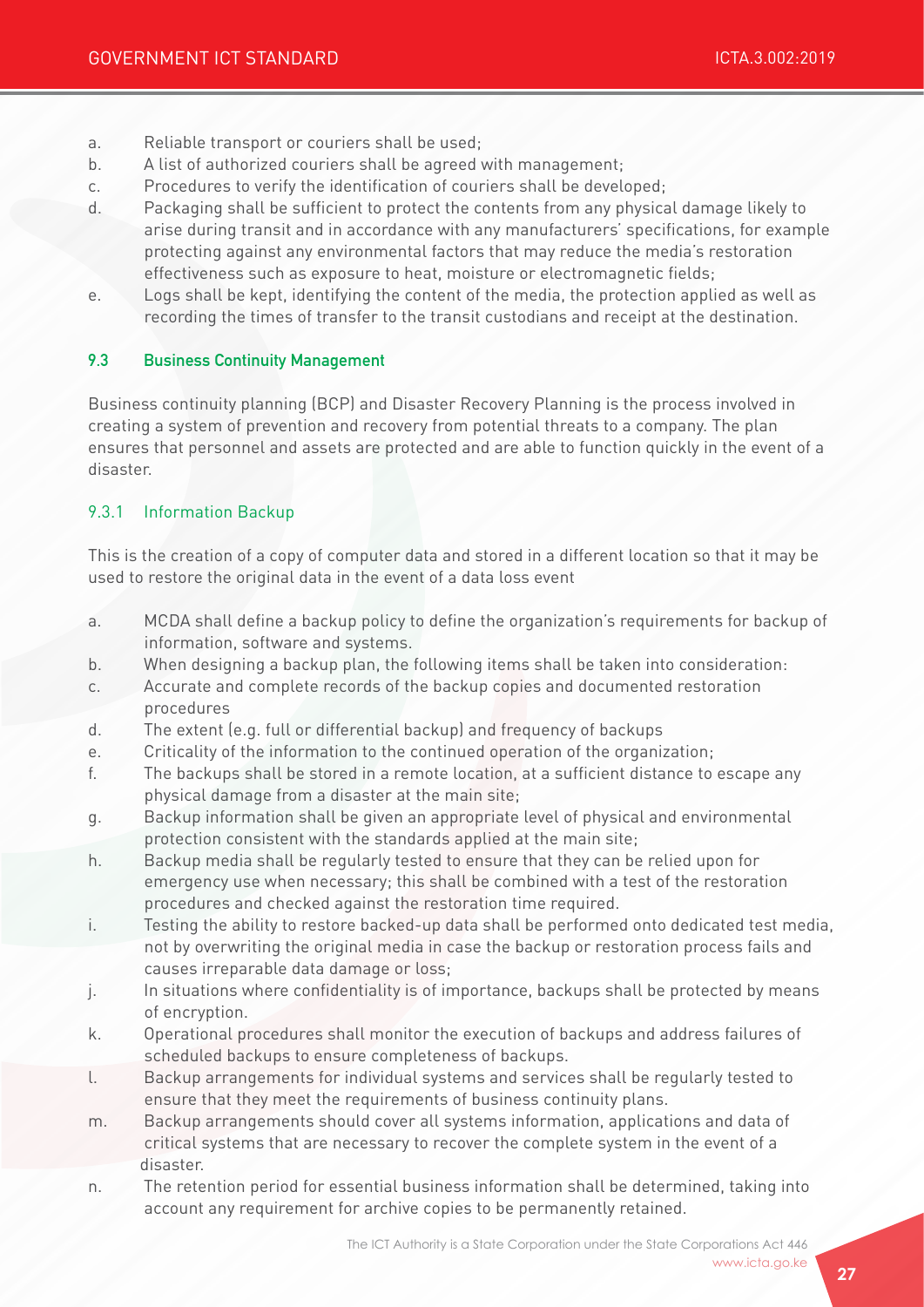#### 9.3.2 Business Continuity and Disaster Recovery Plan

- a. MCDA shall develop, implement and maintain business continuity and disaster recovery plan.Information security requirements shall be determined when planning for business continuity and disaster recovery.
- b. The organization shall establish, document, implement and maintain processes, procedures and controls to ensure the required level of continuity for information security during an adverse situation
- c. MCDA shall ensure that:
- Adequate management structure is in place to prepare for, mitigate and respond to a disruptive event using personnel with the necessary authority, experience and competence;
- Incident response personnel with the necessary responsibility, authority and competence to manage an incident and maintain information security are nominated;
- Documented plans, response and recovery procedures are developed and approved, detailing how the organization will manage a disruptive event and will maintain its information security to a predetermined level, based on management-approved information security continuity objectives
- d. MCDA shall establish, document, implement and maintain:
- Information security controls within business continuity or disaster recovery processes, procedures
- and supporting systems and tools;
- Processes, procedures and implementation changes to maintain existing information security
- controls during an adverse situation;
- Compensating controls for information security controls that cannot be maintained during an adverse situation.
- Appropriate business continuity plans for recovering from malware attacks, including all necessary data and software backup and recovery arrangements
- e. MCDA shall verify their information security management continuity by exercising and testing the functionality of information security continuity processes, procedures and controls to ensure consistency;
- f. MCDA shall identify business requirements for the availability of information systems. Where applicable, redundant information systems shall be tested to ensure the failover from one component to another component works as intended.
- 9.3.3 Availability
- a. Critical MCDA systems shall be designed to be resilient to single failures of infrastructure and application components and as such shall run on robust reliable hardware and software supported by alternative or duplicate facilities.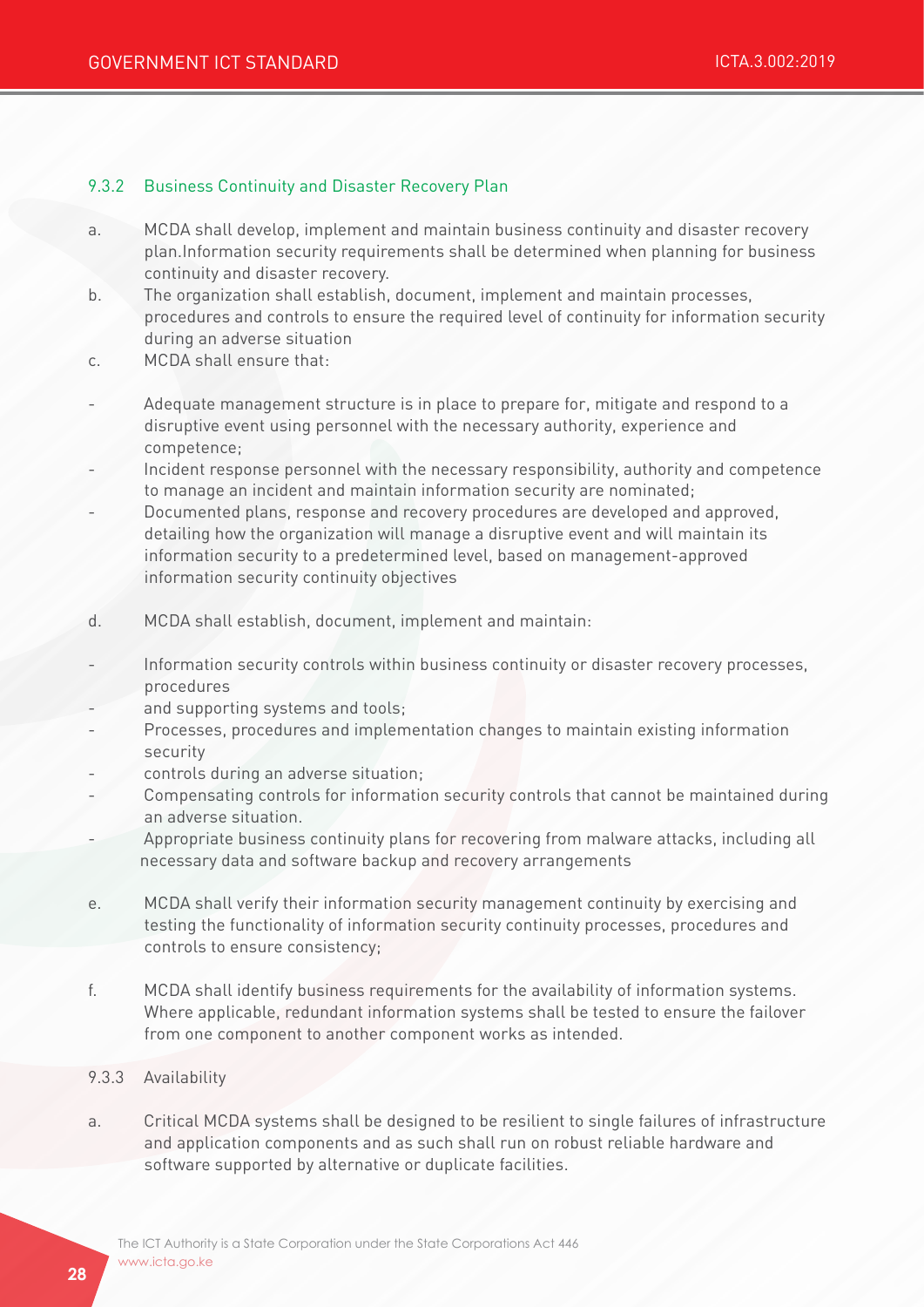#### 9.4 Threat and Vulnerability Management

Threat and Vulnerability Management is the cyclical practice of identifying, assessing, classifying, remediating, and mitigating security weaknesses together with fully understanding root cause analysis to address potential flaws in policy, process and, standards

- 9.4.1 MCDA's shall develop and maintain an effective management process for technical vulnerabilities
- 9.4.2 The organization shall define and establish the roles and responsibilities associated with technical vulnerability management, including vulnerability monitoring, vulnerability risk assessment, patching, asset tracking and any coordination responsibilities required;
- 9.4.3 Information resources that will be used to identify relevant technical vulnerabilities and to maintain awareness about them shall be identified for software and other technology based on the asset inventory list.
- 9.4.4 Timeline shall be defined to react to notifications of potentially relevant technical vulnerabilities;
- 9.4.5 Once a potential technical vulnerability has been identified, the organization should identify the associated risks and the actions to be taken; such action could involve patching of vulnerable systems or applying other controls;
- 9.4.6 Patches shall be tested and evaluated before they are installed on a production system to ensure they are effective and do not result in side effects that cannot be tolerated; if no patch is available, other controls shall be considered, such as:
- a. Turning off services or capabilities related to the vulnerability;
- b. Adapting or adding access controls, e.g. firewalls, at network borders
- c. Increased monitoring to detect actual attacks;
- d. Raising awareness of the vulnerability;
- 9.4.7 The technical vulnerability management process shall be regularly monitored and evaluated in order to ensure its effectiveness and efficiency;
- 9.4.8 An effective technical vulnerability management process should be aligned with incident management activities, to communicate data on vulnerabilities to the incident response function and provide technical procedures to be carried out should an incident occur;
- 9.4.9 MCDA shall define a procedure to address the situation where vulnerability has been identified but there is no suitable countermeasure
- 9.4.10 MCDA shall establish a formal policy prohibiting the use of unauthorized software and implement controls that prevent or detect the use of unauthorized software suspected malicious websites.
- 9.4.11 MCDA shall establishing a formal policy to protect against risks associated with obtaining files and software either from or via external networks or on any other medium, and reducing vulnerabilities that could be exploited by malware, e.g. through technical vulnerability management.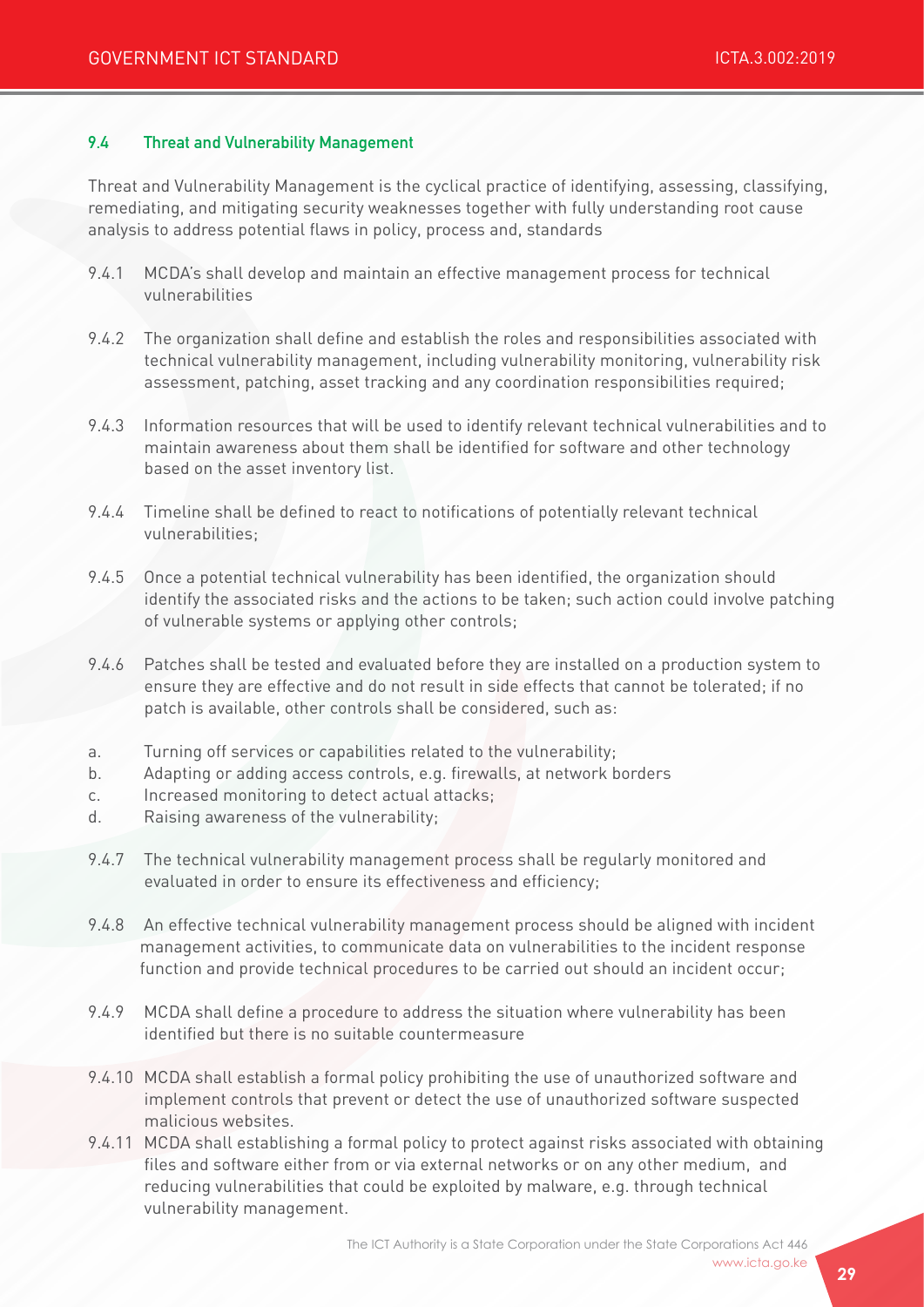- 9.4.12 Regular reviews of the software and data content of systems supporting critical business shall be conducted and the presence of any unapproved files or unauthorized amendments shall be formally investigated.
- 9.4.13 MCDA shall carry out installation and regular updates of anti-malware software
- 9.4.14 Procedures and responsibilities to deal with malware protection on systems, training in their use, reporting and recovering from malware attacks shall be defined
- 9.4.15 The organization shall define and enforce strict policy on which types of software users may install and identify and document what types of software installations are permitted and what types of installations are prohibited.

# 10.0 HUMAN RESOURCES SECURITY

MCDA's shall ensure that both employees and contractors understand their information security responsibilities and are suitable for the roles for which they are considered.

#### 10.1 Background Screening

This is a pre-employment procedure done to help reassure organizations that they are hiring trustworthy individuals.

10.1.1 MCDA shall conduct background verification checks on all candidates for employment in accordance with relevant laws, regulations and ethics.

10.1.2 The screening shall be proportional to the business requirements, the classification of the information to be accessed and the perceived risks.

10.1.3 Internal promotions that involves the person accessing mission critical assets shall also attract further and more detailed vetting

10.1.4 MCDA shall have contractual agreements (code of conduct) with their employees and contractors that reflect the organization's policies for information security

#### 10.2 In-Service

MCDA shall ensure that all employees and contractors:

- 10.2.1 Are provided with guidelines to state information security expectations of their role within the organization;
- 10.2.2 Conform to the terms and conditions of employment, which includes the organization's information security policies and appropriate methods of working;
- 10.2.3 Are provided with an anonymous reporting channel to report violations of information security policies or procedures ("whistle blowing").
- 10.2.4 There shall be a formal and communicated disciplinary process in place to take action against employees who have committed an information security breach.

#### 10.3 Termination or Change of responsibilities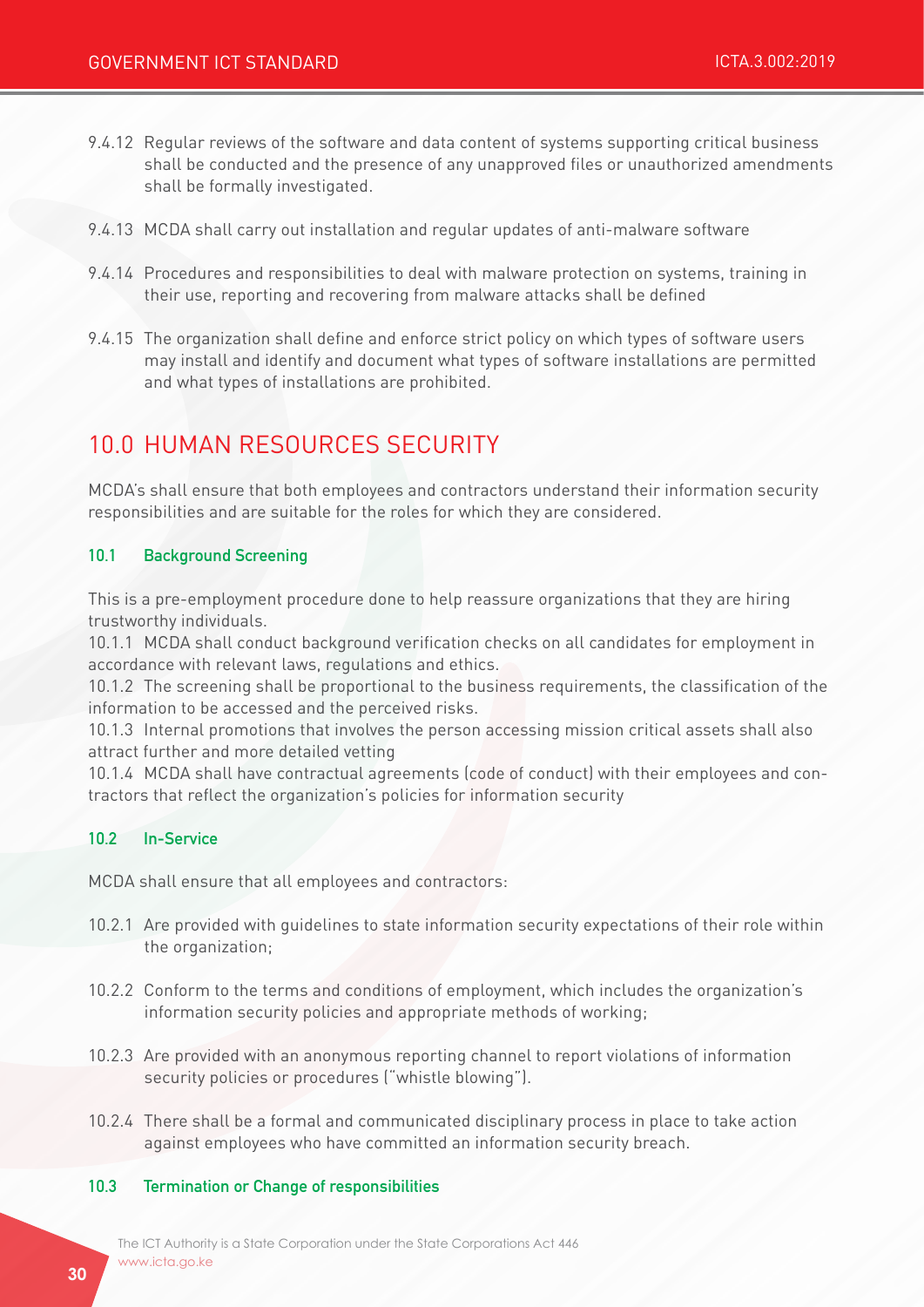MCDA shall put in place a framework to protect their interests as part of the process of changing or terminating employment by ensuring.

- 10.3.1 Termination or change of responsibilities is communicated appropriately to all relevant functions.
- 10.3.2 All access rights issued shall be disabled or reassigned in accordance to the access control policy

#### 10.4 Information Security Awareness, Public Education and Training

- 10.4.1 MCDA shall conduct an information security awareness programme in line with the organization's information security policies and relevant procedures, taking into consideration the organization's information to be protected and the controls that have been implemented to protect the information.
- 10.4.2 The awareness programme shall include a number of awareness-raising activities such as public campaigns (e.g. an "information security day") and issuing booklets or newsletters.
- 10.4.3 The awareness programme shall be planned taking into consideration the employees' roles in the organization, and, where relevant, the organization's expectation of the awareness of contractors.
- 10.4.4 Information security education and training shall take place annually. Initial education and training applies to those who transfer to new positions or roles with substantially different information security requirements, not just to new starters and should take place before the role becomes active.
- 10.4.5 An assessment of the employees' understanding shall be conducted at the end of an awareness, education and training course to test knowledge retention and understanding.

# 11.0 OPERATIONAL SECURITY

MCDA shall ensure correct and secure operations of information processing facilities.

#### 11.1 Access Control

Control mechanisms based on business owner requirements and assessed/accepted risks for controlling access to all information assets and ICT assets have been established

#### 11.1.1 Access control policy

This outlines controls placed on both physical access to the computer system and to the software in order to limit access to computer networks and data.

- a. MCDA shall establish, document and review an access control policy based on business and information security requirements. The policy shall take account of the following:
- b. Security requirements of business applications;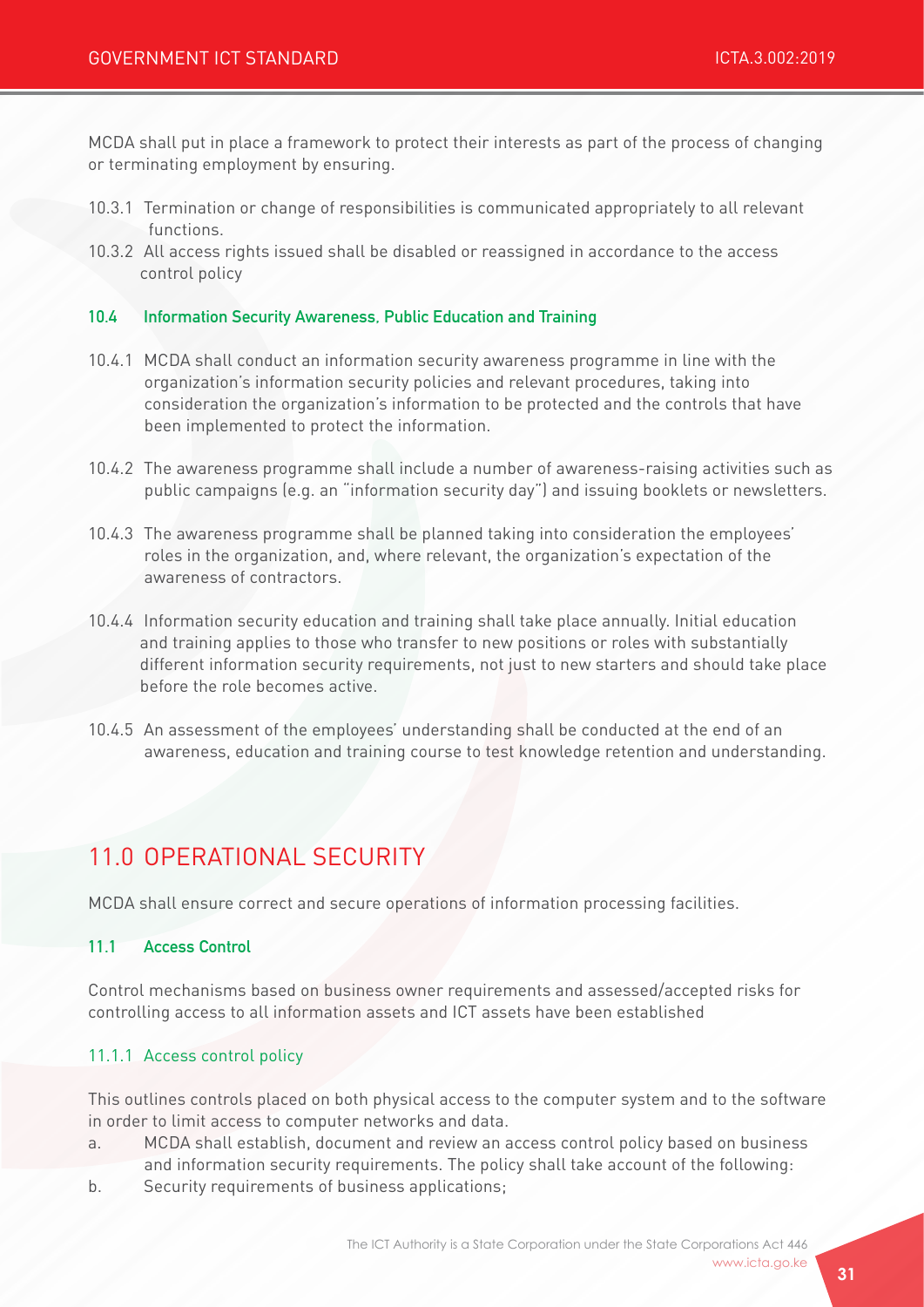- c. Information dissemination and authorization considering least privilege, the need to know and information security levels and classification of information
- d. Consistency between the access rights and information classification policies of systems and networks;
- e. Relevant legislation and any contractual obligations regarding limitation of access to data or services
- f. Management of access rights in a distributed and networked environment which recognizes all types of connections available;
- g. Segregation of access control roles, e.g. access request, access authorization, access administration;
- h. Requirements for formal authorization of access requests
- i. Requirements for periodic review of access rights
- j. Requirements for disabling and removal of access rights
- k. Archiving of records of all significant events concerning the use and management of user identities and secret authentication information;
- l. Roles with privileged access
- m. Role based provisioning of accounts

## 11.1.2 Access to networks and network services

MCDA shall develop a policy concerning the use of networks and network services. This policy shall cover:

- a. The networks and network services which are allowed to be accessed;
- b. Authorization procedures for determining who is allowed to access which networks and networked services;
- c. Management controls and procedures to protect access to network connections and network services;
- d. The means used to access networks and network services (e.g. use of VPN or wireless network);
- e. User authentication requirements for accessing various network services;
- f. Monitoring of the use of network services.
- g. The policy on the use of network services should be consistent with the organization's Access Control Policy.

### 11.1.3 Access control to program source code

- a. MCDA shall document the following guidelines to control access to such program source libraries in order to reduce the potential for corruption of computer programs:
- b. Where possible, program source libraries shall not be held in operational systems;
- c. The program source code and the program source libraries shall be managed according to established procedures;
- 11.2 Support personnel should not have unrestricted access to program source libraries;
- 11.3 The updating of program source libraries and associated items and the issuing of program sources to programmers shall only be performed after appropriate authorization has been received;
- 11.4 Program listings shall be held in a secure environment;

The ICT Authority is a State Corporation under the State Corporations Act 446 www.icta.go.ke www.icta.go.ke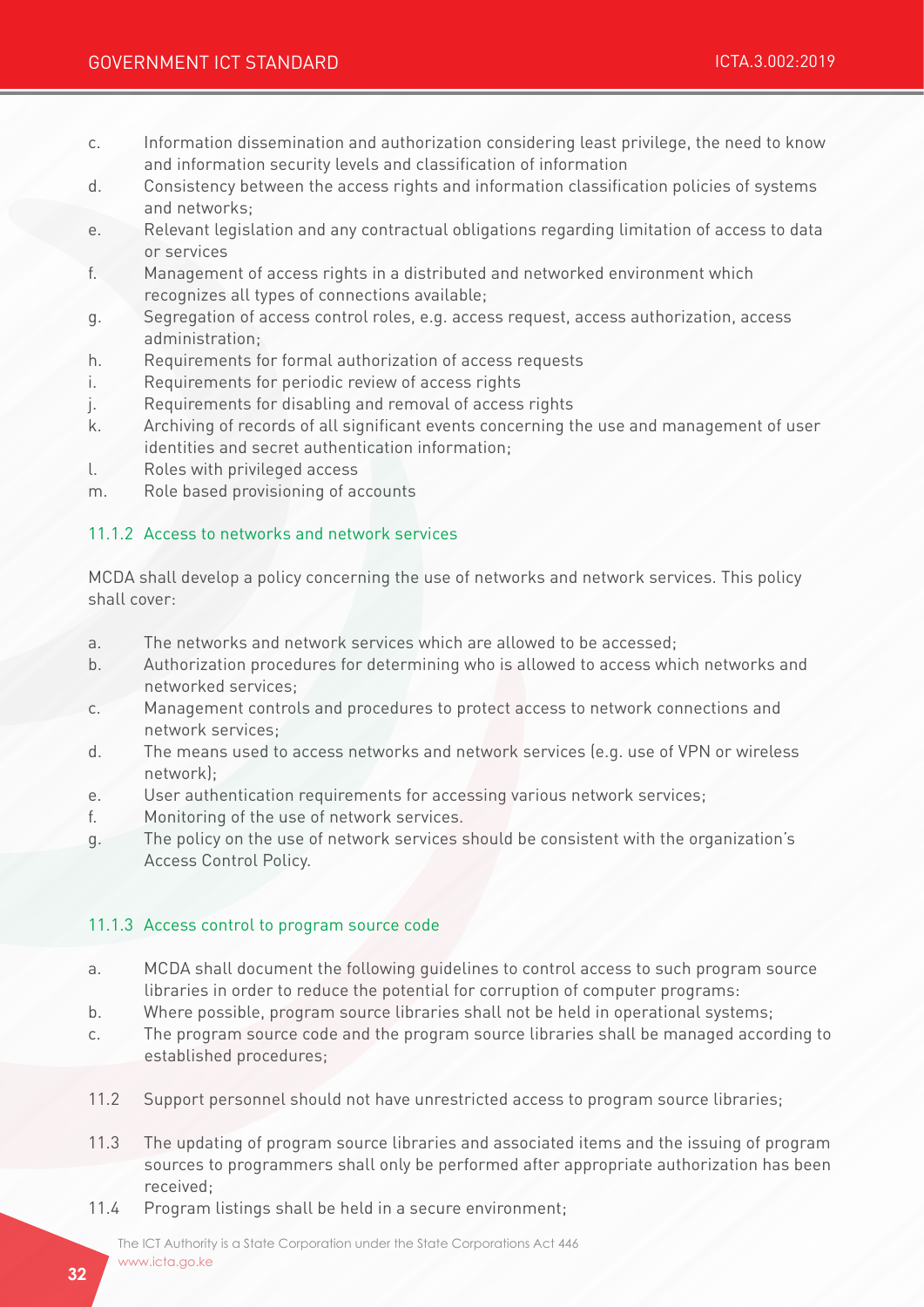- 11.5 An audit log should be maintained of all accesses to program source libraries;
- 11.6 Maintenance and copying of program source libraries shall be subject to strict change control procedures
- 11.7 If the program source code is intended to be published, additional controls to help getting assurance on its integrity (e.g. digital signature) should be considered.

#### 11.8 User access management

This is the administration of giving individual users in a system access to the resources they need at the as and when needed, this usually includes access to applications, permissions, and security requirements

#### 11.8.1 User registration and de-registration

- a. MCDA shall develop a formal user registration and de-registration process to enable assignment of access rights.The process for managing user IDs should include:
- a. Using unique user IDs to enable users to be linked to and held responsible for their actions; the use of shared IDs should only be permitted where they are necessary for business or operational reasons and should be approved and documented;
- b. Immediately disabling or removing user IDs of users who have left the organization
- c. Periodically identifying and removing or disabling redundant user IDs;
- d. Ensuring that redundant user IDs are not issued to other users.

#### 11.8.2 User access provisioning

The provisioning process for assigning or revoking access rights granted to user IDs shall include:

- a. Obtaining authorization from the owner of the information system or service for the use of the information system or service
- b. Separate approval for access rights from management may also be appropriate;
- c. Verifying that the level of access granted is appropriate to the access policies and is consistent with other requirements such as segregation of duties;
- d. Ensuring that access rights are not activated (e.g. by service providers) before authorization procedures are completed;
- e. Maintaining a central record of access rights granted to a user ID to access information systems and services;
- f. Adapting access rights of users who have changed roles or jobs and immediately removing or blocking access rights of users who have left the organization;
- g. Periodically reviewing access rights with owners of the information systems or services

#### 11.8.3 Managed privileged access rights

MCDA shall ensure the allocation of privileged access rights is controlled through a formal authorization process in accordance with the relevant access control policy. The following steps shall be considered:

a. The privileged access rights associated with each system or process, e.g. operating system, database management system and each application and the users to whom they need to be allocated should be identified;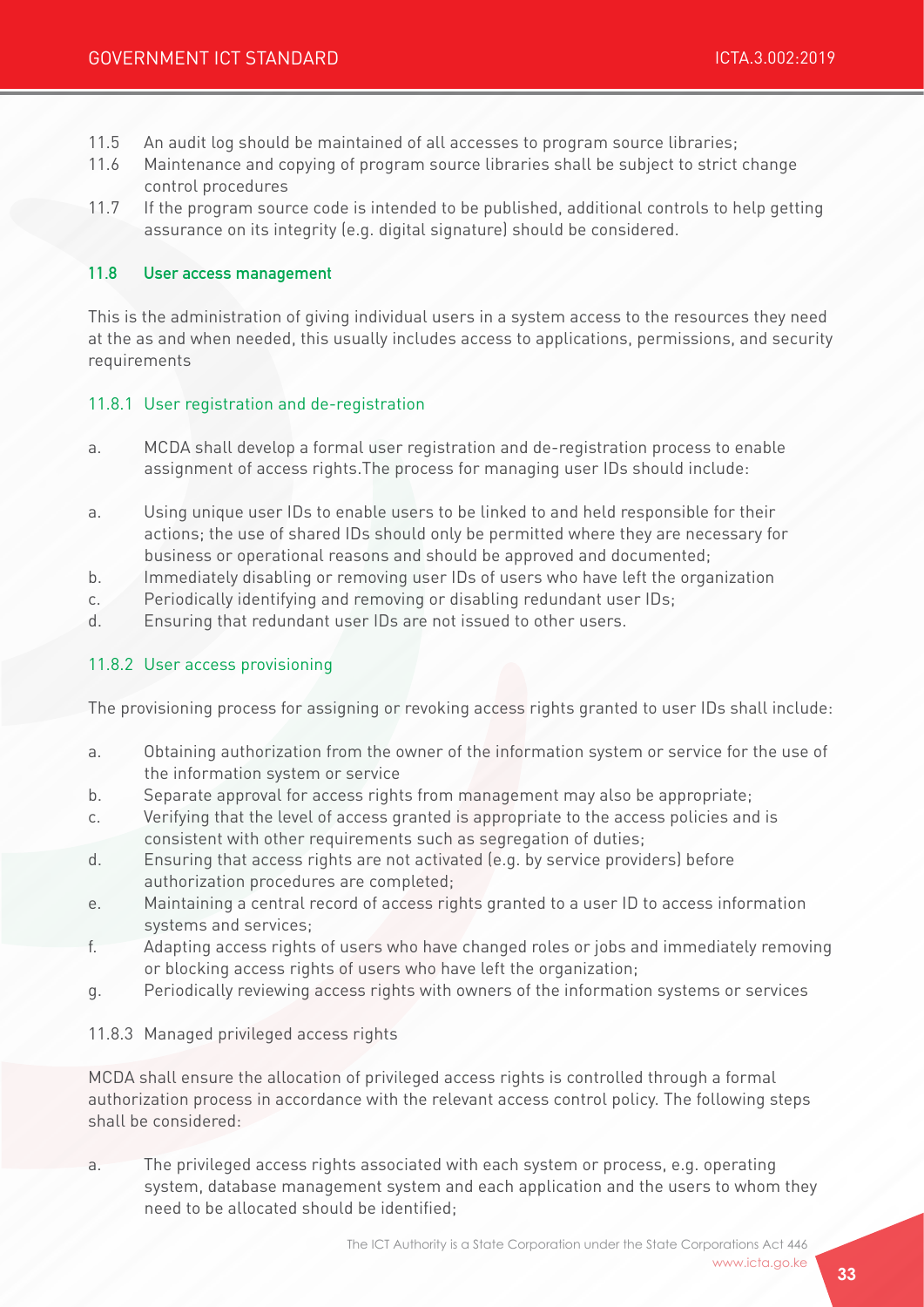- b. Privileged access rights shall be allocated to users on a need-to-use basis and on an event-by event basis in line with the access control policy i.e. based on the minimum requirement for their functional roles;
- c. An authorization process and a record of all privileges allocated should be maintained. Privileged access rights shall not be granted until the authorization process is complete;
- d. Requirements for expiry of privileged access rights shall be defined;
- e. Privileged access rights shall be assigned to a user ID different from those used for regular business activities. Regular business activities shall not be performed from privileged ID;
- f. The competences of users with privileged access rights shall be reviewed regularly in order to verify if they are in line with their duties;
- g. Specific procedures should be established and maintained in order to avoid the unauthorized use of generic administration user IDs, according to systems' configuration capabilities;
- h. For generic administration user IDs, the confidentiality of secret authentication information shall be maintained when shared (e.g. changing passwords frequently and as soon as possible when a privileged user leaves or changes job, communicating them among privileged users with appropriate mechanisms).

#### 11.8.4 Management of secret authentication information of users

- a. MCDA shall document a formal management process for the allocation of secret authentication information. It shall include the following:
- a. Users shall be required to sign a statement to keep personal secret authentication information confidential and to keep group (i.e. shared) secret authentication information solely within the members of the group; this signed statement may be included in the terms and conditions of employment
- b. When users are required to maintain their own secret authentication information they shall be provided initially with secure temporary secret authentication information`, which they are forced to change on first use;
- c. Procedures shall be established to verify the identity of a user prior to providing new, replacement or temporary secret authentication information;
- d. Temporary secret authentication information should be given to users in a secure manner; the use of external parties or unprotected (clear text) electronic mail messages should be avoided;
- e. Temporary secret authentication information should be unique to an individual and shall not be guessable;
- f. Users shall acknowledge receipt of secret authentication information;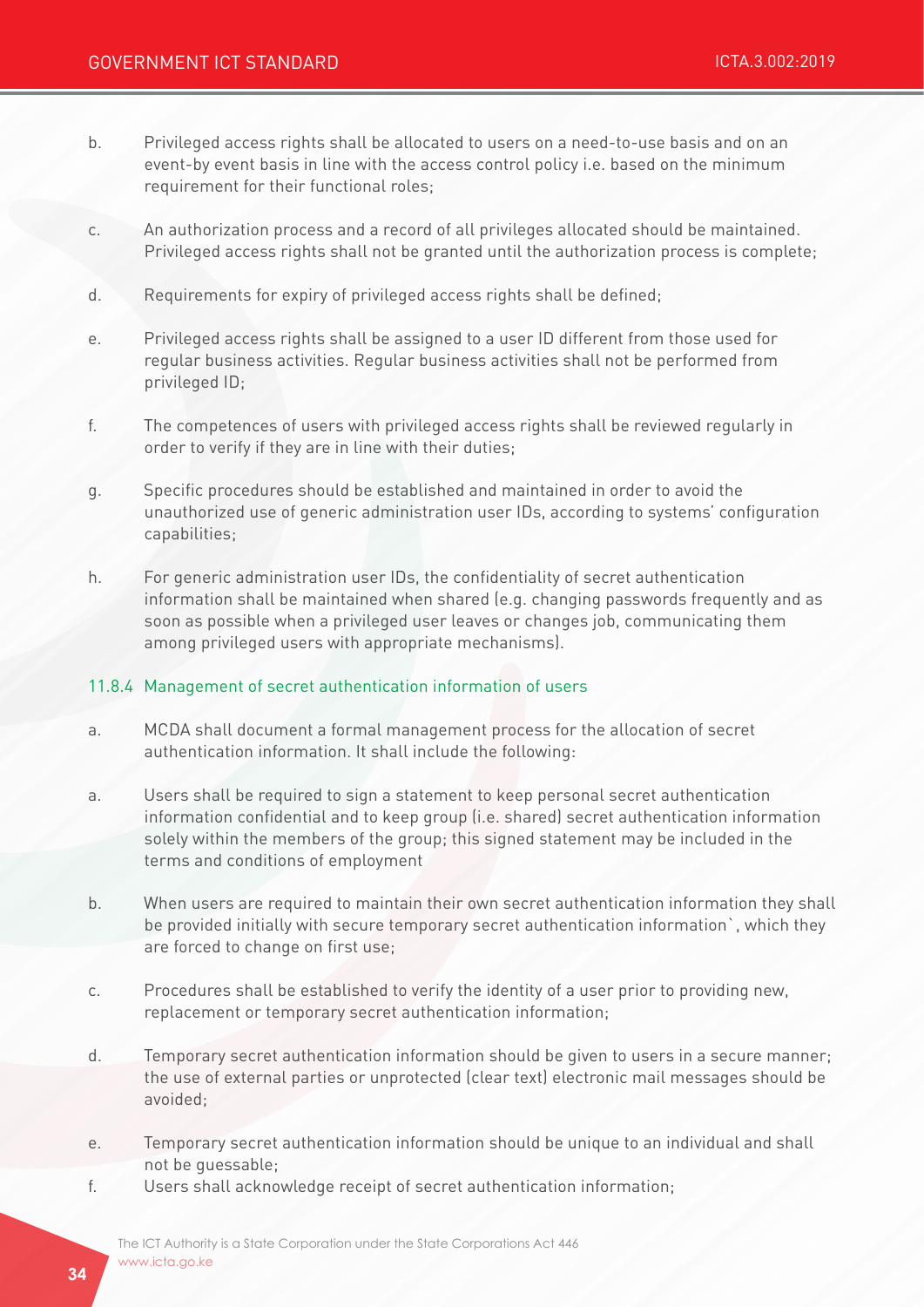- g. Default vendor secret authentication information shall be altered following installation of systems or software.
- h. MCDA shall also use passwords for secret authentication information. Other types of secret authentication information are cryptographic keys and other data stored on hardware tokens (e.g. smart cards) that produce authentication codes.

#### 11.8.5 Review of user access rights

- a. MCDA shall review users' access rights at regular intervals. The review of access rights shall consider the following:
- a. Users' access rights should be reviewed at regular intervals and after any changes, such as promotion, demotion or termination of employment
- b. User access rights shall be reviewed and re-allocated when moving from one role to another within the same organization;
- c. Authorizations for privileged access rights should be reviewed at more frequent intervals;
- d. Privilege allocations should be checked at regular intervals to ensure that unauthorized privileges have not been obtained;
- e. Changes to privileged accounts should be logged for periodic review.

#### 11.8.6 Removal or adjustment of access rights

a. The access rights of all employees and external party users to information and information processing facilities shall be removed upon termination of their employment, contract or agreement, or adjusted upon change.

#### 11.9 User responsibilities

IT user responsibilities are set up by an IT systems administrator, and specifies what applications a user may access; transactions they may perform and what data they may access and carry out transactions on.

#### 11.9.1 Use of secret authentication information

All users shall be advised to:

- a. Keep secret authentication information confidential, ensuring that it is not divulged to any other parties, including people of authority;
- b. Avoid keeping a record (e.g. on paper, software file or hand-held device) of secret authentication information, unless this can be stored securely and the method of storing has been approved (e.g. password vault);
- c. Change secret authentication information whenever there is any indication of its possible compromise;
- d. When passwords are used as secret authentication information, select quality passwords with sufficient minimum length which are:
- a) Easy to remember;
- b) Not based on anything somebody else could easily guess or obtain using person related information, e.g. names, telephone numbers and dates of birth etc.;
- c) Not vulnerable to dictionary attacks (i.e. do not consist of words included in dictionaries);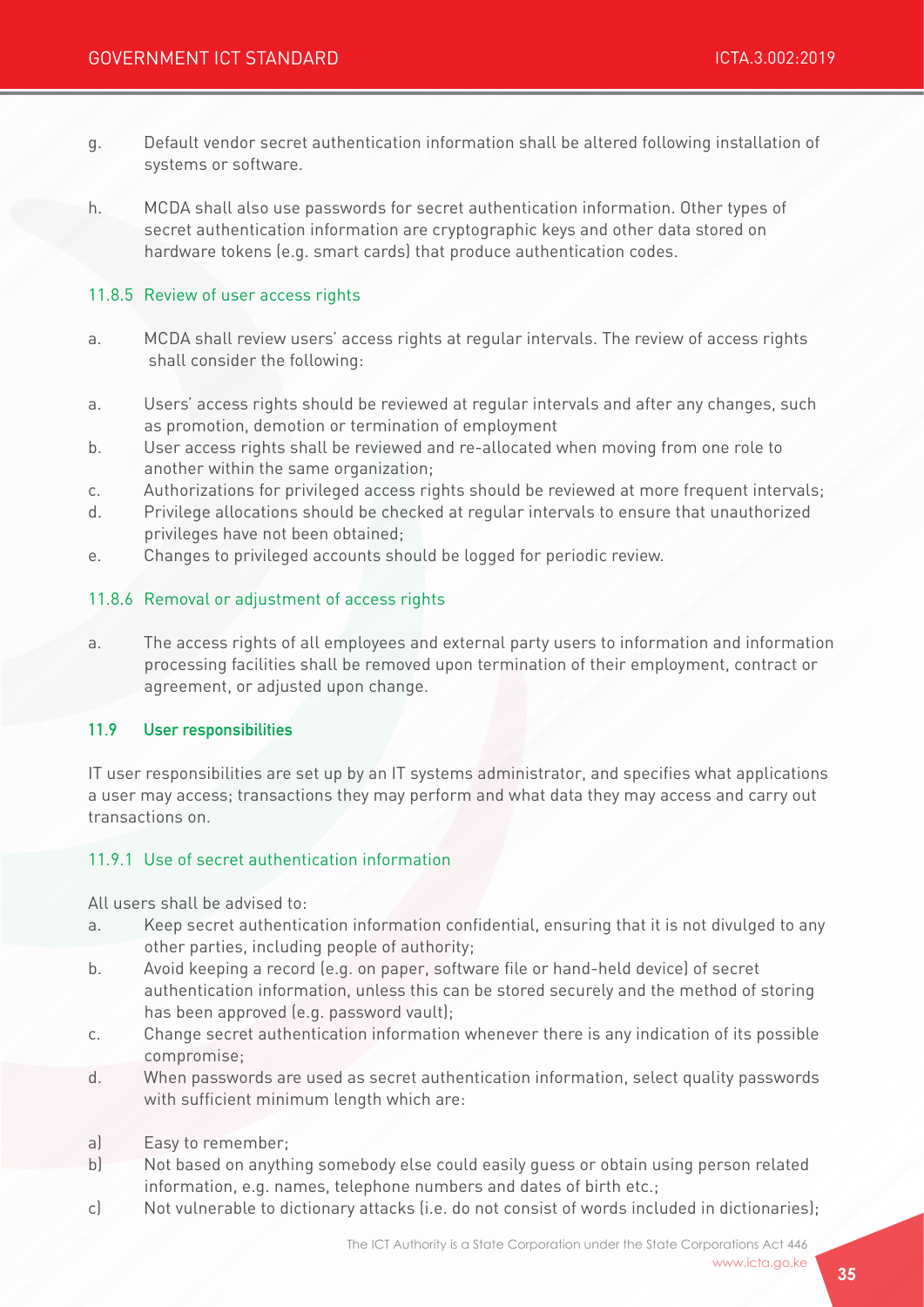- d) Free of consecutive identical, all-numeric or all-alphabetic characters;
- e) If temporary, changed at the first log-on;
- f) Not share individual user's secret authentication information;
- e. Ensure proper protection of passwords when passwords are used as secret authentication information in automated log-on procedures and are stored;
- f. Not use the same secret authentication information for business and non-business purposes.

#### 11.10 Information access restriction

The MCDA shall;

- 11.10.1Implement restrictions to access based on individual business application requirements and in accordance with the defined access control policy and consider the following in order to support access restriction requirements:
- 11.10.2Providing menus to control access to application system functions;
- 11.10.3Controlling which data can be accessed by a particular user;
- 11.10.4Controlling the access rights of users, e.g. read, write, delete and execute;
- 11.10.5Controlling the access rights of other applications;

11.10.6Limiting the information contained in outputs, applications or systems.

#### 11.11 Child Online Protection

MCDÁs will ensure that they enforce child online safety policy on Internet use that includes the operation of a technology protection measure that protects children on-line.

The MCDA shall;

- 11.11.1Protect access by minors to inappropriate matter on the Internet;
- 11.11.2 Ensure the Safety and security of minors when using electronic mail, chat rooms and other forms of direct electronic communications under their responsibility;
- 11.11.3Control unauthorized access and other unlawful activities by minors online;

11.11.4 Control unauthorized disclosure, use, and dissemination of personal information regarding minors; and

11.11.5Provide Measures restricting minors' access to materials harmful to them.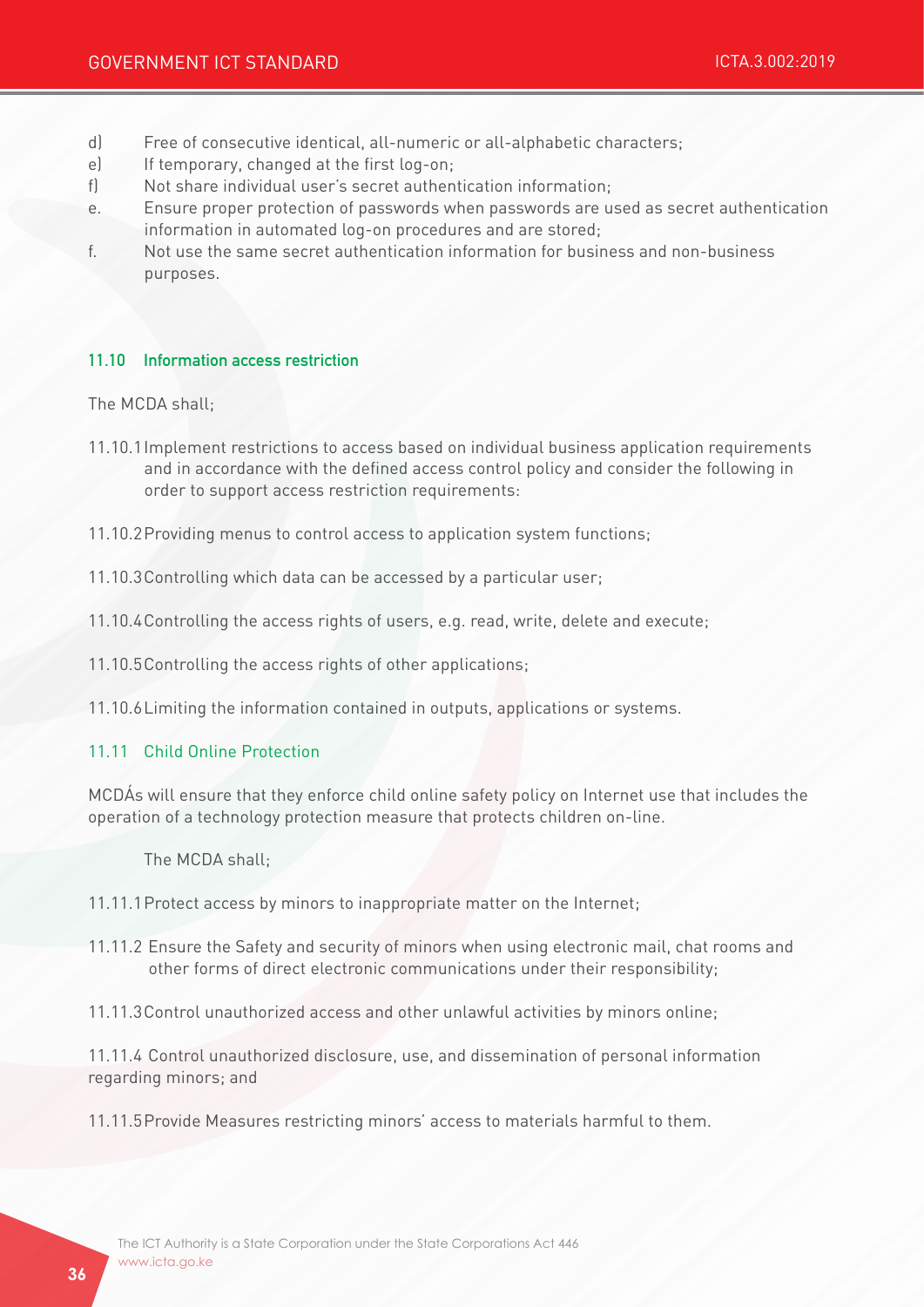## 11.12 Digital Values and Education.

MCDA shall incorporate positive values in all their mentorship programs as a means of ensuring a responsible and technology savvy generation.

### 11.13 Secure log-on procedures

#### MCDA shall

- 11.13.1Design a procedure for logging into a system to minimize the opportunity for unauthorized access. The log-on procedure shall disclose the minimum information about the system or application, in order to avoid providing an unauthorized user with any unnecessary assistance. The procedure shall address
- 11.13.2 Not display system or application identifiers until the log-on process has been successfully completed;
- 11.13.3 Display a general notice warning that the computer should only be accessed by authorized users;
- 11.13.4 Not provide help messages during the log-on procedure that would aid an unauthorized user;
- 11.13.5 Validate the log-on information only on completion of all input data. If an error condition arises, the system shall not indicate which part of the data is correct or incorrect;
- 11.13.6 Protect against brute force log-on attempts;
- 11.13.7 Log unsuccessful and successful attempts;
- 11.13.8 Raise a security event if a potential attempted or successful breach of log-on controls is detected;
- 11.13.9 Display the following information on completion of a successful log-on:
- 11.13.10 Date and time of the previous successful log-on;
- 11.13.11 Details of any unsuccessful log-on attempts since the last successful log-on;
- 11.13.12 Not display a password being entered;
- 11.13.13 Not transmit passwords in clear text over a network;
- 11.13.14 Terminate inactive sessions after a defined period of inactivity, especially in high risk locations such as public or external areas outside the organization's security management or on mobile devices;
- 11.13.15 Restrict connection times to provide additional security for high-risk applications and reduce the window of opportunity for unauthorized access.
- 11.14 Password Management system

MCDA shall establish a password management system which shall;

- 11.14.1Enforce the use of individual user IDs and passwords to maintain accountability;
- 11.14.2 Allow users to select and change their own passwords and include a confirmation procedure to allow for input errors;
- 11.14.3Enforce the password policy
- 11.14.4Not display passwords on the screen when being entered;
- 11.14.5Store password files separately from application system data;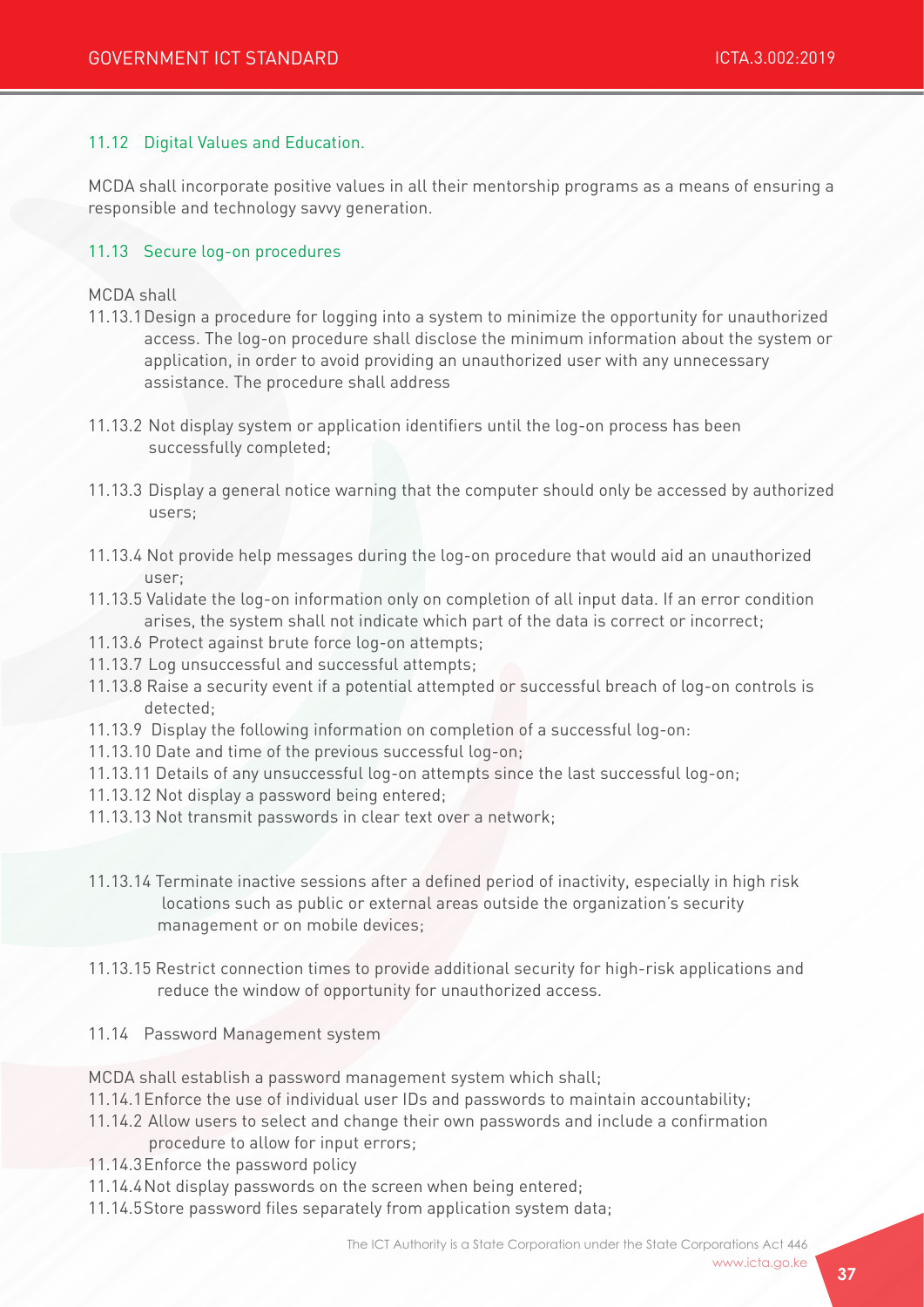- 11.14.6 Store and transmit passwords in protected form.
- 11.14.7 Allow users to select and change their own passwords and include a confirmation procedure to allow for input errors;

#### 11.15 Use of privileged utility programs

In case MCDA is using utility program, the following shall be considered and documented:

- 11.15.1 Use of identification, authentication and authorization procedures for utility programs;
- 11.15.2 Segregation of utility programs from applications software;
- 11.15.3 Limitation of the use of utility programs to the minimum practical number of trusted, authorized users
- 11.15.4Authorization for ad hoc use of utility programs;
- 11.15.5 Limitation of the availability of utility programs, e.g. for the duration of an authorized change;
- 11.15.6 Logging of all use of utility programs;
- 11.15.7 Defining and documenting of authorization levels for utility programs;
- 11.15.8 Removal or disabling of all unnecessary utility programs;
- 11.15.9 Not making utility programs available to users who have access to applications on systems where segregation of duties is required.

#### 11.16 Change Management

MCDA shall ensure the following:

- 11.16.1 Identification and recording of significant changes;
- 11.16.2 Planning and testing of changes;
- 11.16.3 Assessment of the potential impacts, including information security impacts, of such changes;
- 11.16.4Verification that information security requirements have been met;
- 11.16.5Communication of change details to all relevant persons;
- 11.16.6 Fall-back procedures, including procedures and responsibilities for aborting and recovering from
- 11.16.7 Unsuccessful changes and unforeseen events;
- 11.16.8 Provision of an emergency change process to enable quick and controlled implementation of changes needed to resolve an incident
- 11.16.9 An audit log containing all relevant information shall be retained.

# 11.17 Incident Management

Incident management is the process of describing the activities of an organization to identify, analyze, and correct hazards to prevent a future re-occurrence of ICT incidences.

11.17.1Management of information security incidents and improvements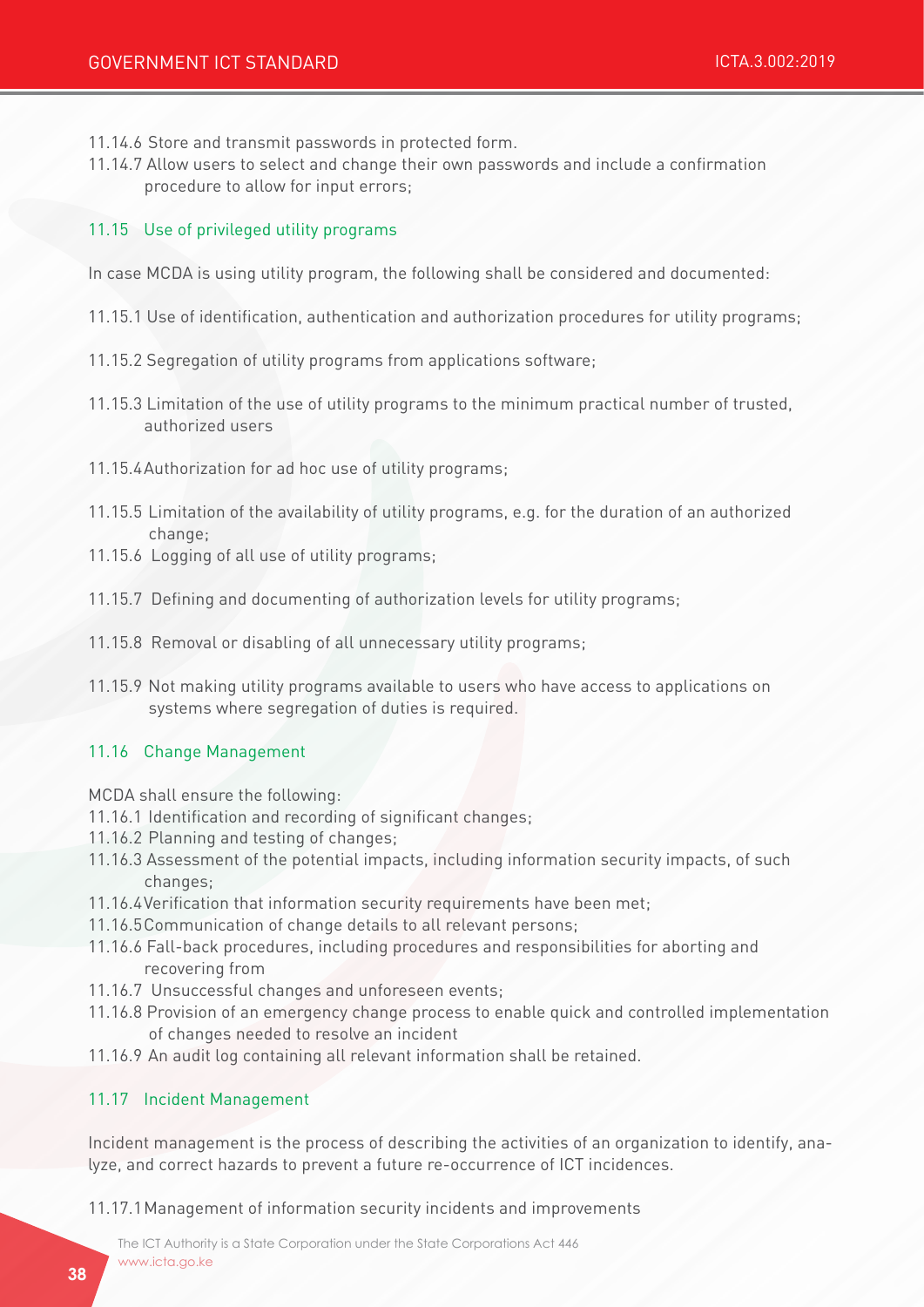a. MCDA shall ensure a consistent and effective approach to the management of information security incidents, including communication on security events and weaknesses.

### 11.17.2 Responsibilities and procedures

- a. MCDA shall establish management responsibilities and procedures to ensure a quick, effective and orderly response to information security incidents.
- b. Management responsibilities shall be established to ensure that the following procedures are developed and communicated adequately within the organization:
- a) Procedures for incident response planning and preparation;
- b) Procedures for monitoring, detecting, analyzing and reporting of information security events and incidents;
- c) Procedures for logging incident management activities;
- d) Procedures for handling of forensic evidence;
- e) Procedures for assessment of and decision on information security events and assessment of information security weaknesses;
- f) Procedures for response including those for escalation, controlled recovery from an incident and communication to internal and external people or organizations;
- c. Procedures established shall ensure that:
- a. competent personnel handle the issues related to information security incidents within the organization;
- b. a point of contact for security incidents' detection and reporting is implemented;
- c. appropriate contacts with relevant entities, external interest groups or forums that handle the issues
- d. related to information security incidents are maintained;
- d. Reporting procedures

#### MCDA shall

- a. Ensure all employees and contractors shall be made aware of their responsibility to report information security events as quickly as possible.
- b. Establish an internal process for identifying and reporting security incidents.
- c. Create awareness to employees on its internal incident reporting process.
- d. Establish a suitable feedback processes to ensure that those persons reporting information security events are notified of results after the issue has been dealt with and closed.
- 11.17.3 Assessment of information security events
- a. Information security events shall be assessed and it shall be decided if they are to be classified as information security incidents
- b. The point of contact shall assess each information security event using the agreed information security event and incident classification scale and decide whether the event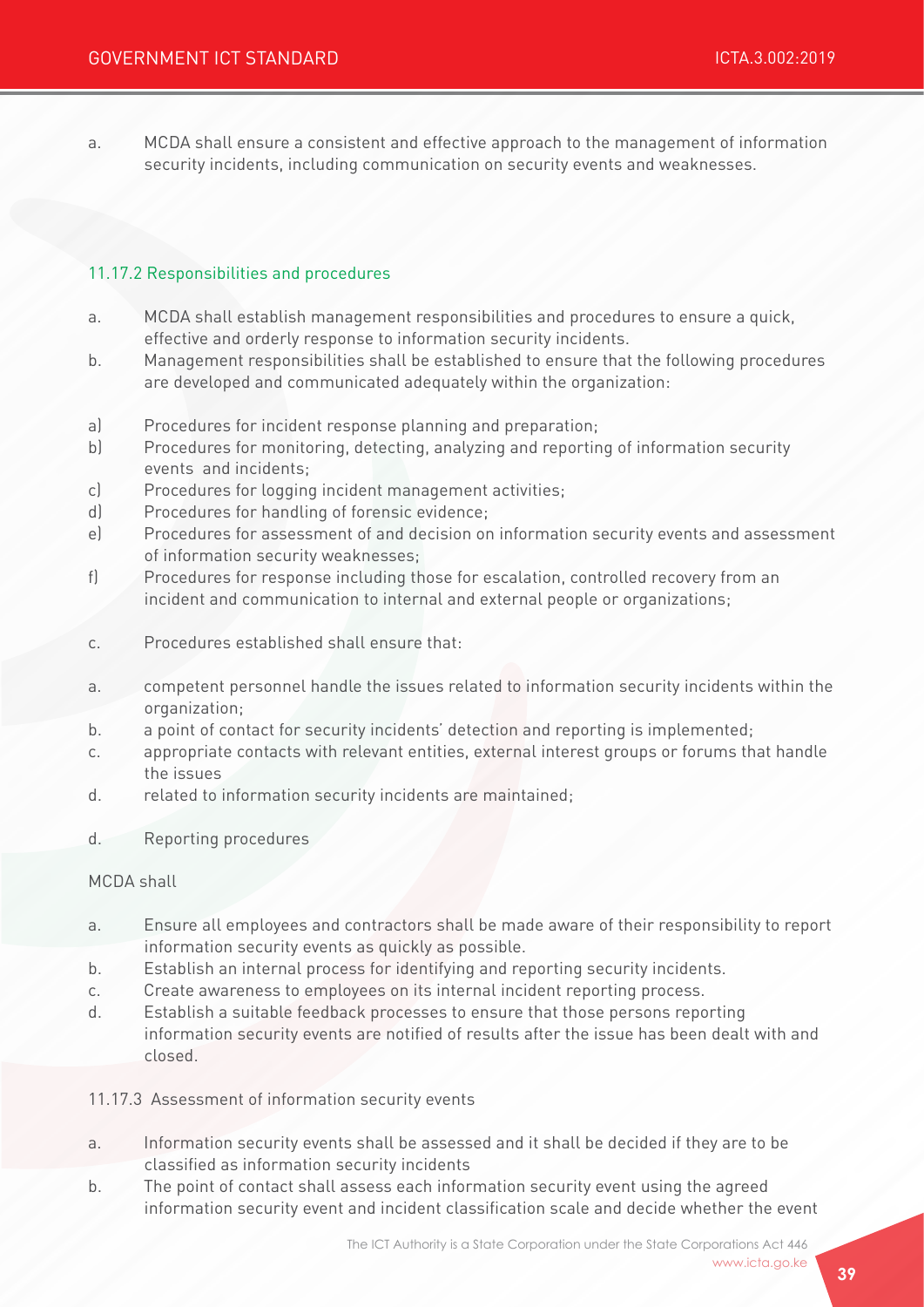shall be classified as an information security incident.

- c. Classification and prioritization of incidents can help to identify the impact and extent of an incident.
- d. In cases where the organization has an information security incident response team (ISIRT), the assessment and decision can be forwarded to the ISIRT for confirmation or reassessment.
- e. Results of the assessment and decision shall be recorded in detail for the purpose of future reference and verification.

### 11.17.4 Response to information security incidents

- a. MCDA shall document procedures for response to information security incidents which shall include the following:
- a. Collecting evidence as soon as possible after the occurrence;
- b. Conducting information security forensics analysis
- c. Escalate as required;
- d. Ensuring that all involved response activities are properly logged for later analysis;
- e. Communicating the existence of the information security incident or any relevant details thereof to other internal and external people or organizations with a need-to-know;
- f. Dealing with information security weakness(es) found to cause or contribute to the incident;
- g. Once the incident has been successfully dealt with, formally closing and recording it.
- h. Post-incident analysis should take place, as necessary, to identify the source of the incident.

### 11.17.5 Learning from information security incidents

- a. Knowledge gained from analyzing and resolving information security incidents shall be documented and used to reduce the likelihood or impact of future incidents.
- b. There shall be mechanisms in place to enable the types, volumes and costs of information security incidents to be quantified and monitored. The information gained from the evaluation of information security incidents should be used to identify recurring or high impact incidents.

### 11.17.6 Collection of digital evidence

- a. The organization shall define and apply procedures for the identification, collection, acquisition and preservation of information, which can serve as evidence.
- b. Where available, certification or other relevant means of qualification of personnel and tools shall be sought, so as to strengthen the value of the preserved evidence.
- c. The procedures shall take account of:
- a) chain of custody;
- b) safety of evidence;
- c) safety of personnel;
- d) roles and responsibilities of personnel involved;
- e) competency of personnel;
- f) documentation;
- g) incident briefing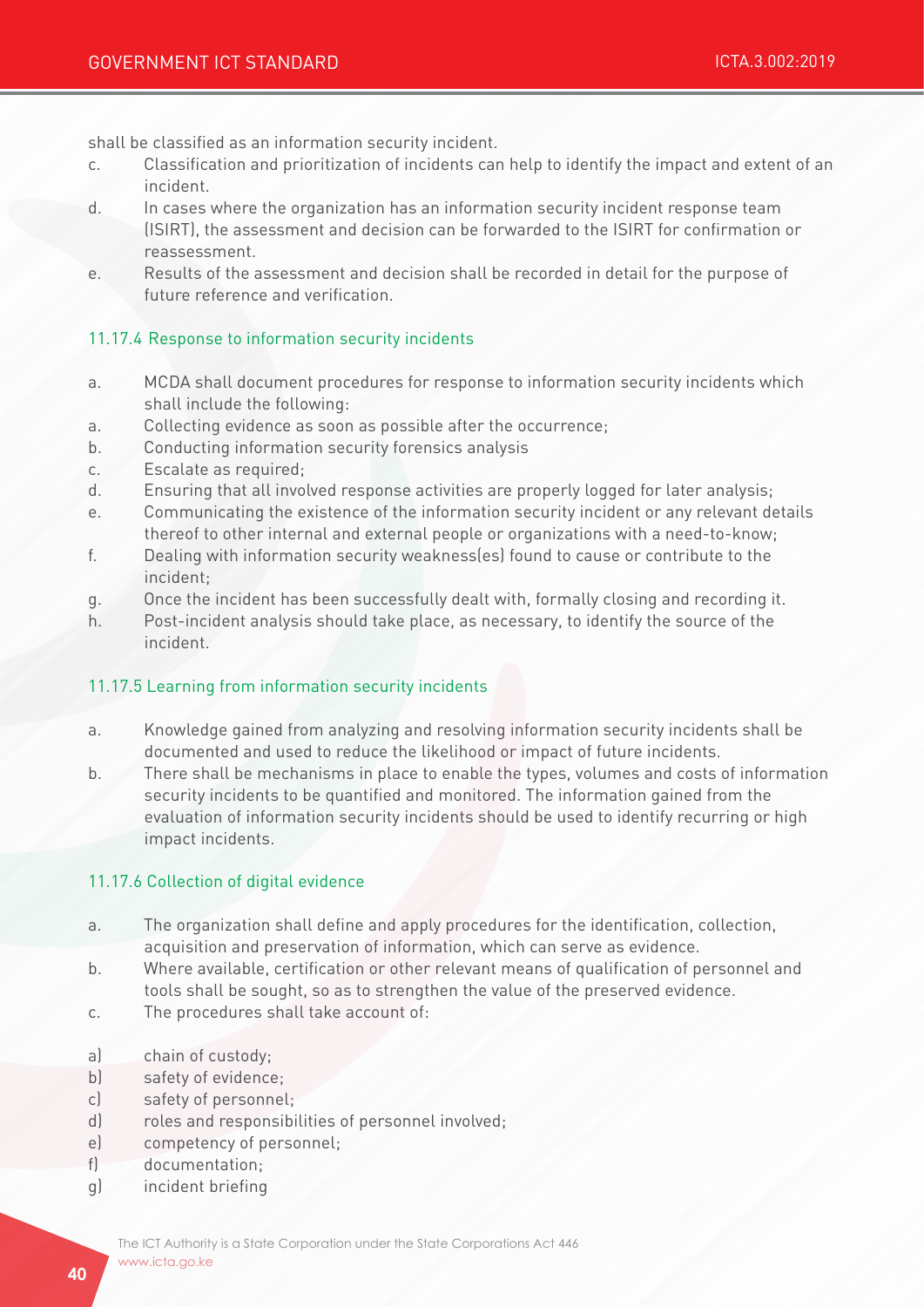#### 11.18 Event Monitoring

This is a log of information that is analyzed and monitored for higher level intelligence. It captures many different types of system information relating to transactions, access, etc. Logs from mission critical systems shall be stored for a minimum duration of 12 months.

## 11.18.1 Event logging

- a. Event logs recording user activities, exceptions, faults and information security events for mission critical systems shall be produced, kept and regularly reviewed by MCDA.
- b. Event logs shall include:
- a) user Identification;
- b) System activities;
- c) Dates, times and details of key events, e.g. log-on and log-off;
- d) Device identity or location if possible and system identifier;
- e) Records of successful and rejected system access attempts;
- f) Records of successful and rejected data and other resource access attempts;
- g) Changes to system configuration;
- h) Use of privileges;
- i) Use of system utilities and applications;
- j) Files accessed and the kind of access;
- k) Network addresses and protocols;
- l) Alarms raised by the access control system;
- m) Activation and de-activation of protection systems, such as anti-virus systems and intrusion
- n) Detection systems;
- o) Records of transactions executed by users in applications.
- c. Event logs can contain sensitive data and personally identifiable information. Appropriate privacy protection measures shall be taken
- d. System administrators shall not have permission to erase or de-activate logs of their own activities

### 11.18.2 Protection of log information

- a. Logging facilities and log information shall be protected against tampering and unauthorized access
- b. Controls shall aim to protect against unauthorized changes to log information and operational problems with the logging facility including:
- a) Alterations to the message types that are recorded;
- b) Log files being edited or deleted;
- c) Storage capacity of the log file media being exceeded, resulting in either the failure to record events or over-writing of past recorded events.

#### 11.18.3 Administrator and operator logs

a. System administrator and system operator activities shall be logged and the logs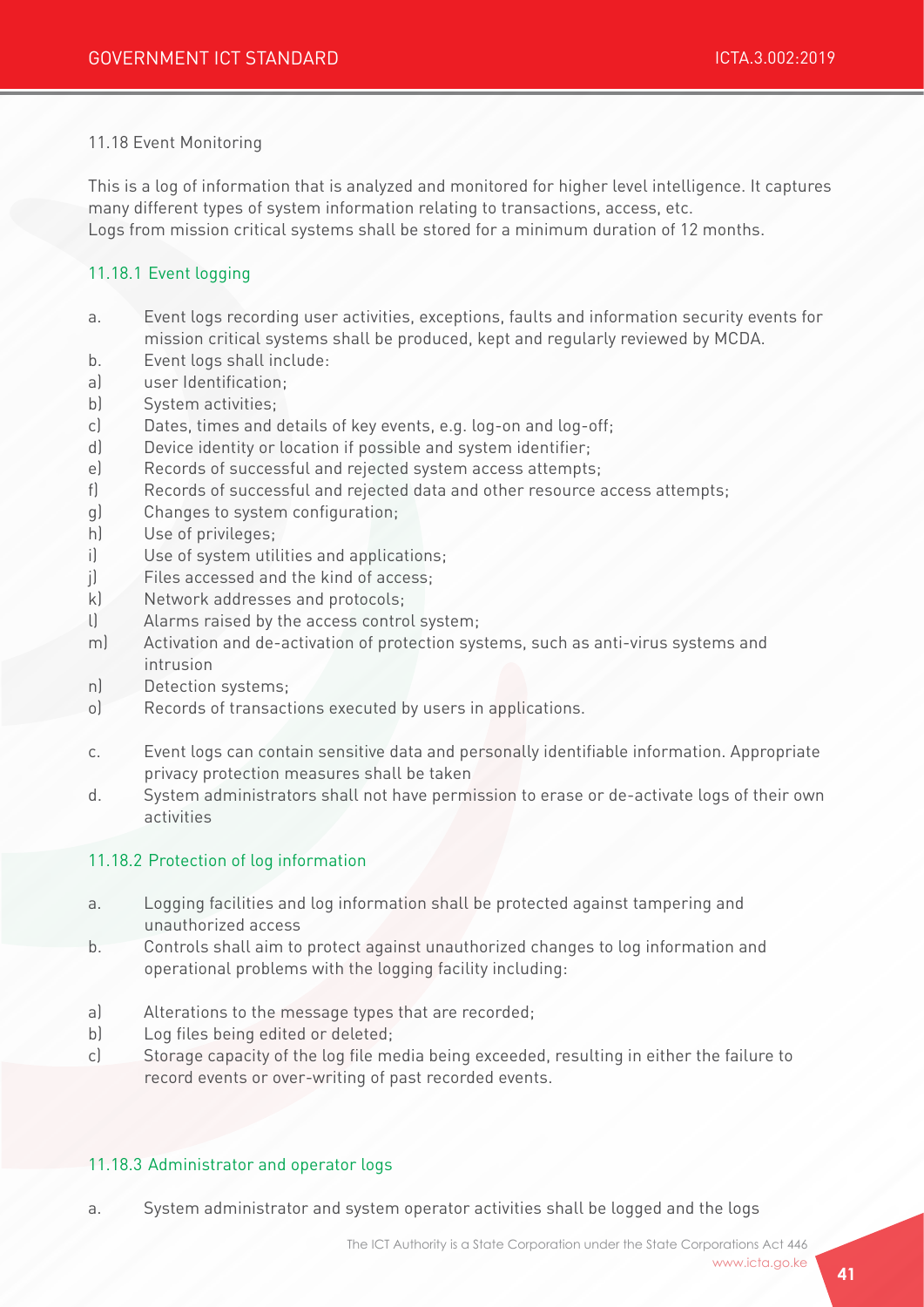protected and regularly reviewed.

#### 11.18.4 Clock synchronization

- a. External and internal requirements for time representation, synchronization and accuracy shall be documented.
- b. A standard reference time for use within the organization shall be defined.The organization's approach to obtaining a reference time from external source(s) and how to synchronize internal clocks reliably shall be documented and implemented.

# 12.0 PHYSICAL AND ENVIRONMENTAL SECURITY

In putting measures to protect systems, buildings, and related supporting infrastructure against threats associated with their physical environment, the MCA shallensure;

- 12.1.1 Security perimeters or areas that contain either sensitive or critical information or information processing facilitiesare defined.
- 12.1.2 The date and time of entry and departure of visitors shall be recorded, and all visitors shall be supervised.
- 12.1.3 Access to areas where confidential information is processed or stored shall be restricted to authorized individuals.
- 12.1.4 All employees, contractors and external parties shall be required to wear some form of visible identification and shall immediately notify security personnel if they encounter unescorted visitors and anyone not wearing visible identification.
- 12.1.5 External party support service personnel shall be granted restricted access to secure areas or information processing facilities only when required; this access shall be authorized and monitored.
- 12.1.6 Access rights to secure areas shall be regularly reviewed and updated, and revoked when necessary
- 12.1.7 Establish measures to protect against external and environmental threats such as earthquake, explosion, civil unrest and other forms of natural or man-made disaster.
- 12.1.8 Buildings shall be unobtrusive and give minimum indication of their purpose, with no obvious signs, outside or inside the building, identifying the presence of information processing activities;
- 12.1.9 Directories and internal telephone books identifying locations of information processing facilities shall not be readily accessible to anyone unauthorized.
- 12.1.10 Access to a delivery and loading area from outside of the building shall be restricted to identified and authorized personnel;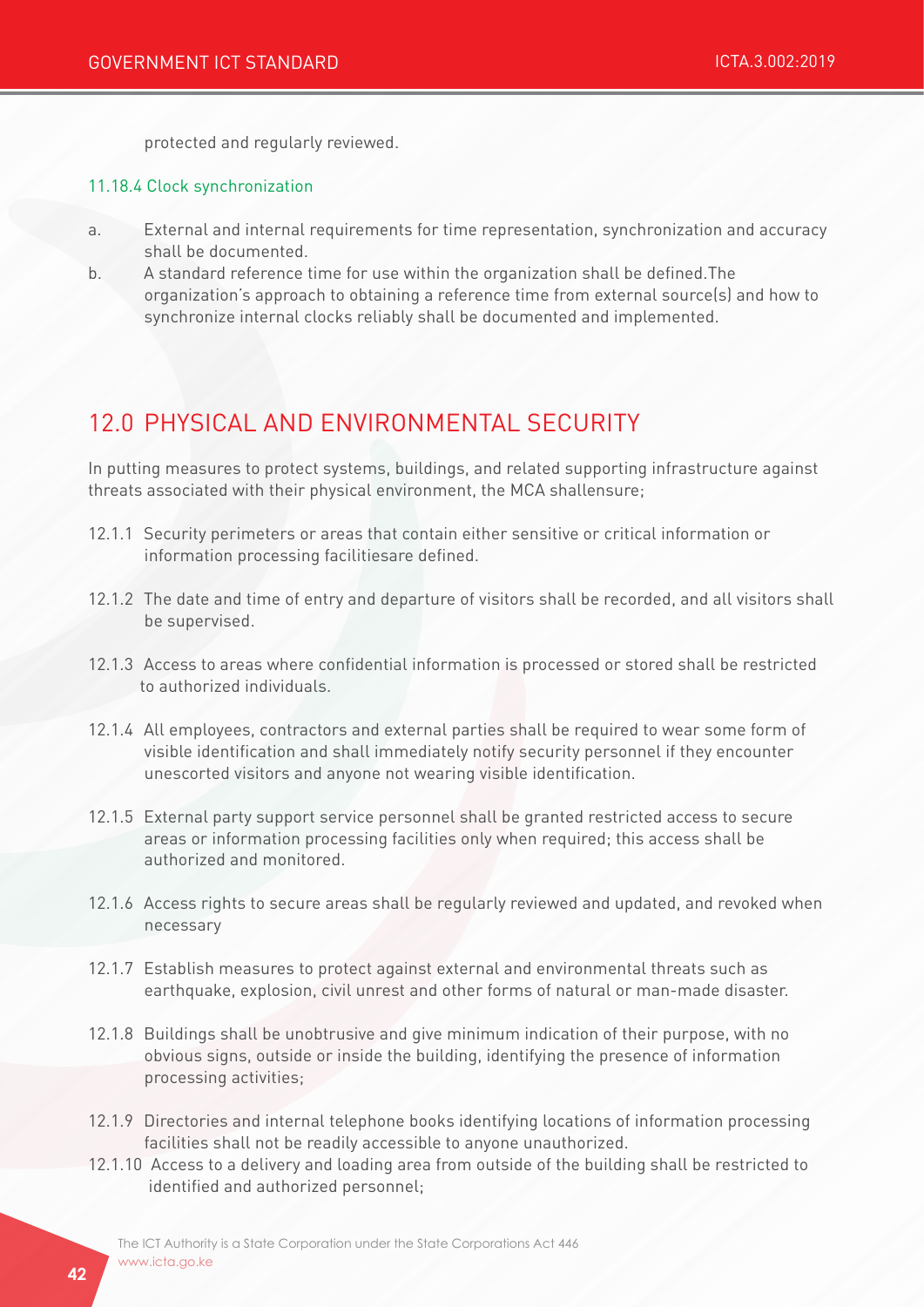- 12.1.11 The delivery and loading area shall be designed so that supplies can be loaded and unloaded without delivery personnel gaining access to other parts of the building; -
- 12.1.12 The external doors of a delivery and loading area shall be secured when the internal doors are opened;
- 12.1.13 Incoming material shall be inspected and examined for explosives, chemicals or other hazardous materials, before it is moved from a delivery and loading area;
- 12.1.14 The following cabling security controls shall be implemented
- a. Power and telecommunications lines into information processing facilities shall be underground, where possible, or subject to adequate alternative protection;
- b. Power cables shall be segregated from communications cables to prevent interference;
- c. For sensitive or critical systems further controls to consider include:
- I. Installation of armored conduit and locked rooms or boxes at inspection and termination points;
- II. Use of electromagnetic shielding to protect the cables;
- III. Initiation of technical sweeps and physical inspections for unauthorized devices being attached to the cables;
- IV. Controlled access to patch panels and cable rooms.
- 12.1.15Establish procedures for secure removal of assets from information processing facilities.
- 12.1.16 The use of any mission critical information storing and processing equipment outside the organization's premises shall be authorized by management. This applies to equipment owned by the organization and that equipment owned privately and used on behalf of the organization.
- 12.1.17 Packaging shall be sufficient to protect the contents from any physical damage likely to arise during transit and in accordance with any manufacturers' specifications, for example protecting against any environmental factors that may reduce the media's restoration effectiveness such as exposure to heat, moisture or electromagnetic fields;
- 12.1.18 Logs shall be kept, identifying the content of the media, the protection applied as well as recording the times of transfer to the transit custodians and receipt at the destination.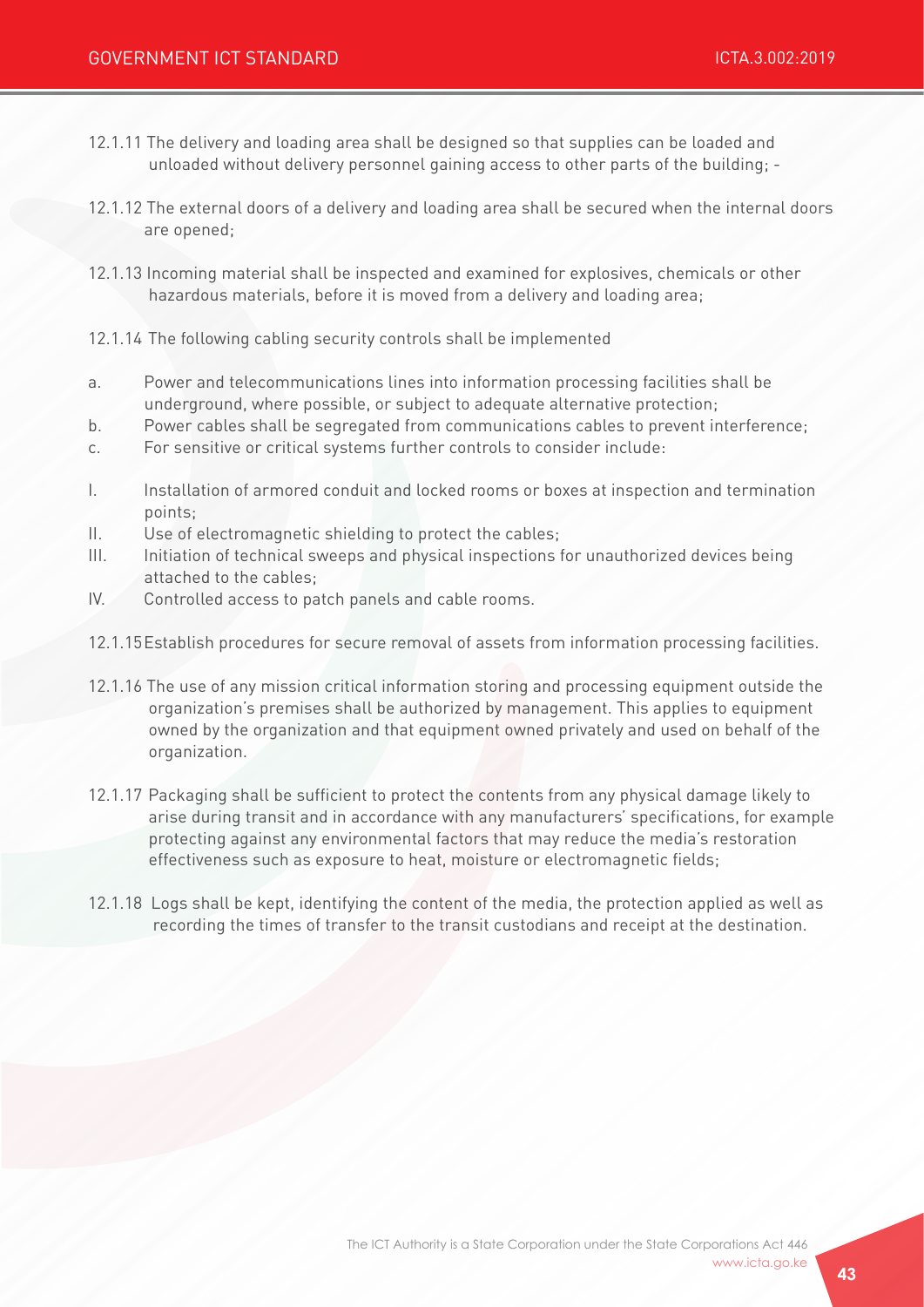# 13.0 CLOUD SECURITY

Cloud computing is the on-demand availability of computer data storage and computing power system resources without direct active management by the user. This mainly defines data centers available to many users over the Internet.

MCDA's shall ensure

- 13.1.1 Effective governance, risk and compliance are catered for by ensurering the following measures are taken into consideration;
- 13.1.2 Risk assessment of the cloud solution has been undertaken and the controls to the risks have been implemented
- 13.1.3 Continued availability of the information systems and data by considering business continuity planning that seeks to prevent interruption of mission-critical services, and to reestablish full functionality.
- 13.1.4 Integrity of the information stored within the system and while on transit
- 13.1.5 Confidentiality of sensitive data while stored and in transit
- 13.1.6 Conformity to applicable laws and regulations
- 13.1.7 If possible include a right of audit in the contract
- 13.1.8 Request proof of independent security reviews and certification reports that meet the MCDA compliance requirement
- 13.1.9 The use of private cloud deployment model only, no multi-tenancy, for additional security
- 13.1.10 The MCDA in safeguarding its interest shall also ensure that the following policies are effected:
- a. Privacy policy A privacy policy document informs readers how a technology or other product or service will use an MCDA's personal information. The term privacy policy is often used because many IT systems gather and use personal information from users in many different ways. It is important to ensure that a privacy plicy is in place to protect or cover the MCDA against this risk of exposure.
- b. Confidentiality policy The purpose of a Confidentiality Policy is to lay down the principals that must be observed by all that have access to information on the cloud service mostly confidential information.
- c. Data Soveriegnity laws Data sovereignty is the idea that data is subject to the laws and governance structures within the nation it is collected or stored.
- d. Data integrity (data modification) policy Data integrity is the maintenance and assurance of data accuracy and consistency over its entire life-cycle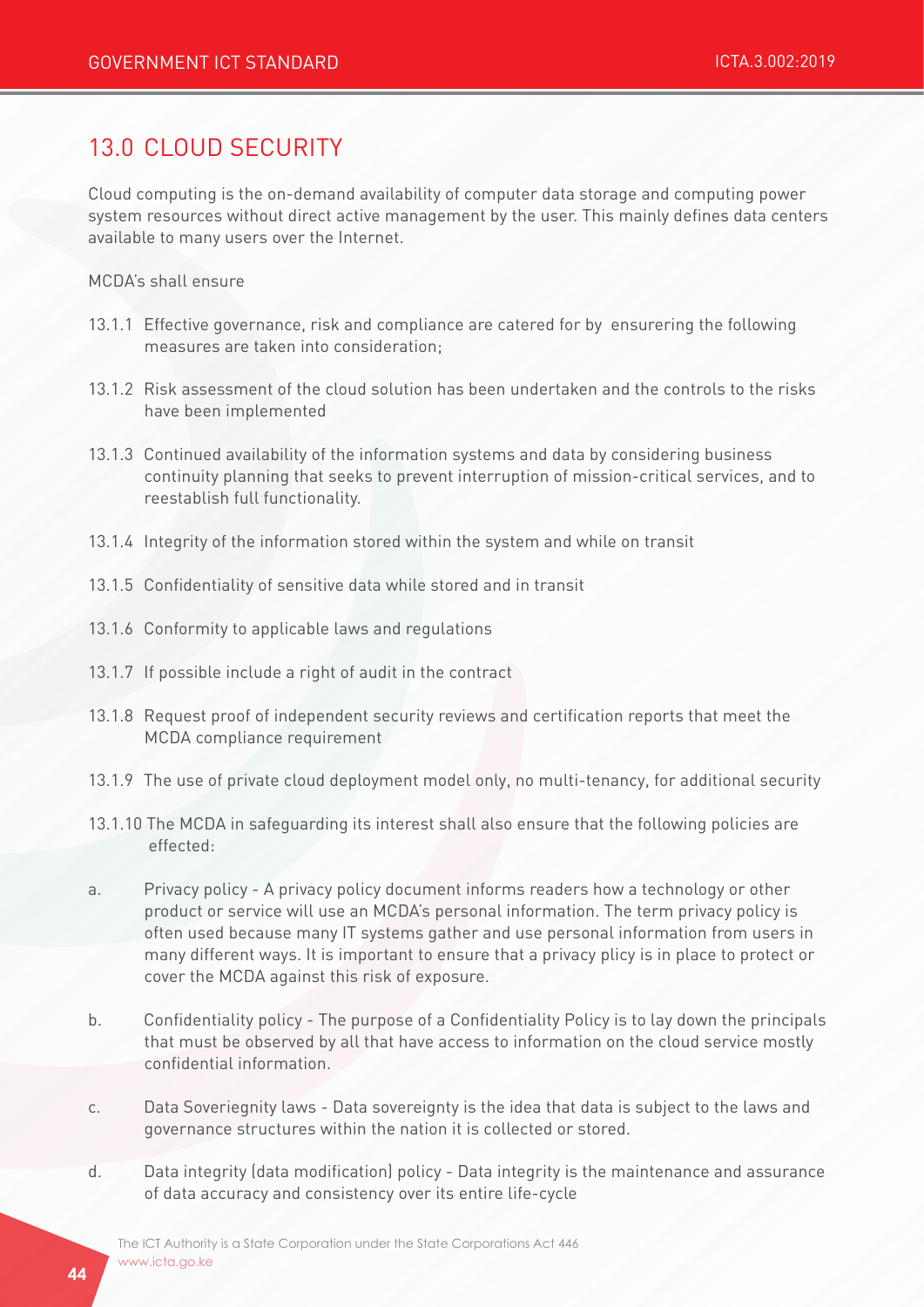- e. Performance management policy -
- f. Authentication and access policy Authentication is the process by which a system or application confirms that a person or device really is who or what it is claiming to be and through which access to the requested resource is authorized.
- g. Exit strategy policy An exit strategy is a planned approach to terminating a situation in a way that will maximize benefit and/or minimize damage or risk.

# 14.0 CRYPTOGRAPHY

Cryptography refers to secure information and communication techniques derived from mathematical concepts and a set of rule-based calculations called algorithms that are used to transform messages in ways that are hard to decipher.The objective is to protect confidentiality, Authenticity or Integrity of Information.

## 14.1 Cryptographic controls

- 14.1.1 The MCDA shall develop and implement a policy on the use of encryption for protection of information. The policy shall address the following:-
- a. Use of cryptographic controls
- b. Principles under which business information should be protected
- c. Type, strength and quality of the encryption algorithm required
- d. The use of encryption on information transported by mobile or removable media devices or across communication lines
- e. Methods to deal with the protection of cryptographic keys and the recovery of encrypted information.
- f. Roles and responsibilities
- g. Standards to be adopted
- h. The impact of using encrypted information on controls
- 14.1.2 The MCDA shall consult relevant authorities to get specialist advice in selecting appropriate cryptographic controls.

### 14.2 Key Management

Key management is the process of administering or managing cryptographic keys. It involves the generation, creation, protection, storage, exchange, replacement and use of specific security keys and with another type of security system built into large cryptosystems, enables selective restriction for certain keys.

- 14.2.1 Government entity shall develop and implement a policy on the use, protection and lifetime of cryptographic keys. The policy shall be based on agreed set of standards, procedures and secure methods for generating and managing keys.
- 14.2.2 Activation and deactivation dates for keys shall be defined to reduce the likelihood of improper use.
- 14.2.3 The authenticity of public keys shall also be considered to securely manage secret and private keys.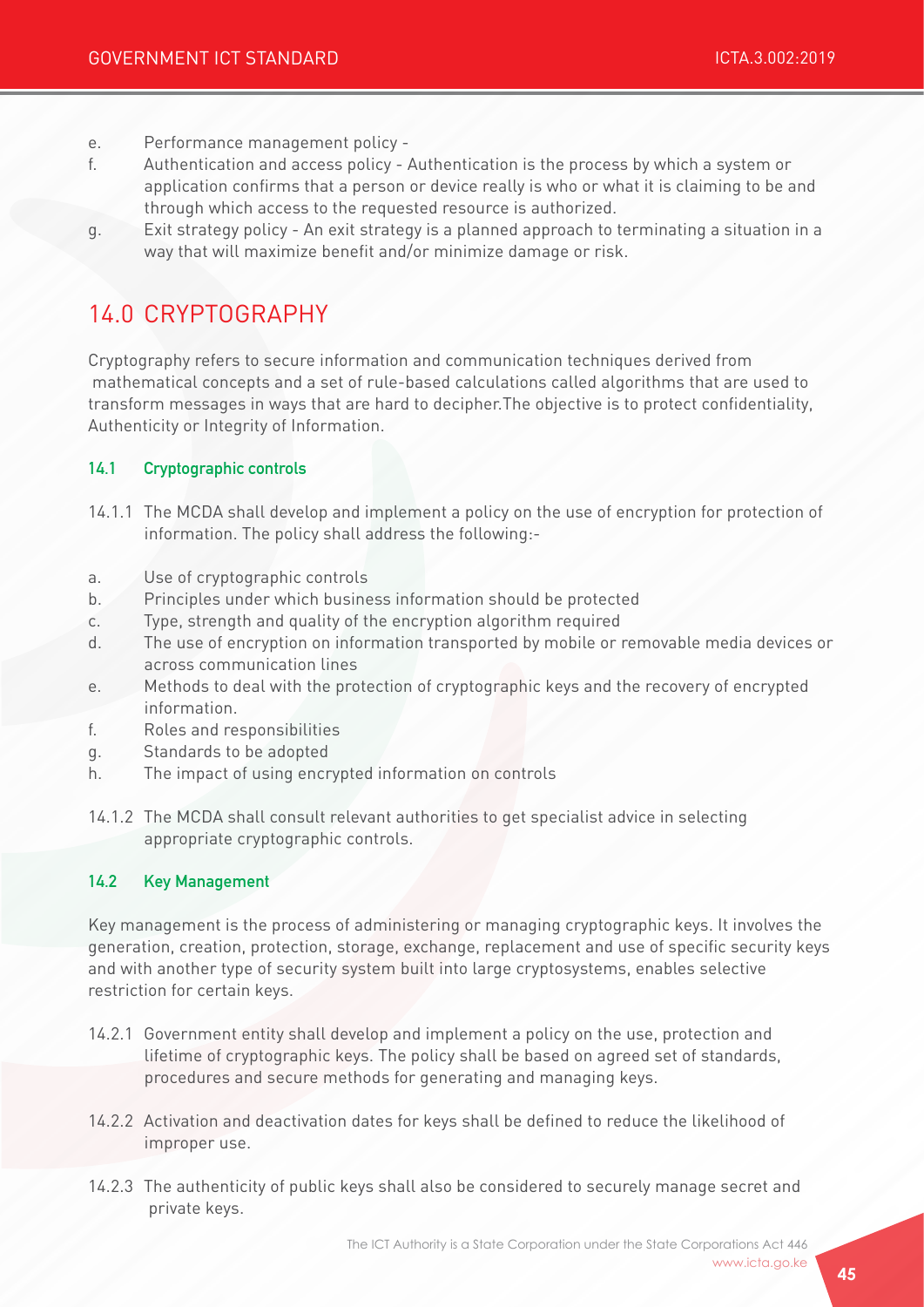- 14.2.4 The contents of service level agreements or contracts with external suppliers of cryptographic services, e.g. with ICT authority, shall cover issues of liability, reliability of services and response times for the provision of services
- 14.2.5 Procedures may need to be considered for handling legal requests for access to cryptographic keys.

#### 14.3 Digital Signatures

A digital signature is a mathematical technique used to validate the authenticity and integrity of a message, software or digital document

- 14.3.1 MCDA proposing to use Digital Signature shall use digital signature certificates duly issued by a licensed certifying authority.
- 14.3.2 MCDA shall define the roles and responsibility of various users for the usage of Digital Signature and their revocation
- 14.3.3 In case a Digital Signature Certificate is compromised, the signature owner shall immediately contact the respective Certifying Authority to initiate revocation.

# 15.0 THIRD PARTY RELATIONSHIPS

Third party is someone who may be indirectly involved but is not a principal party to an arrangement, in this context, third party will mostly refer to vendors and suppliers that work with MCDA's to provide ICT goods and services.

- 15.1 Information security in supplier relationships
- 15.1.1 Information security policy for supplier relationships
- a. MCDA shall agree with suppliers and document policies for supplier's access to the organization's assets
- b. These controls shall address processes and procedures to be implemented by the MCDA, as well as those processes and procedures that the MCDA shall require the supplier to implement, including:
- c. Identifying and documenting the types of suppliers, e.g. IT services, logistics utilities, financial services, IT infrastructure components, whom the MCDA will allow to access its information;
- d. A standardized process and lifecycle for managing supplier relationships; defining the types of information access that different types of suppliers will be allowed, and monitoring and controlling the access;
- e. Minimum information security requirements for each type of information and type of access to be granted.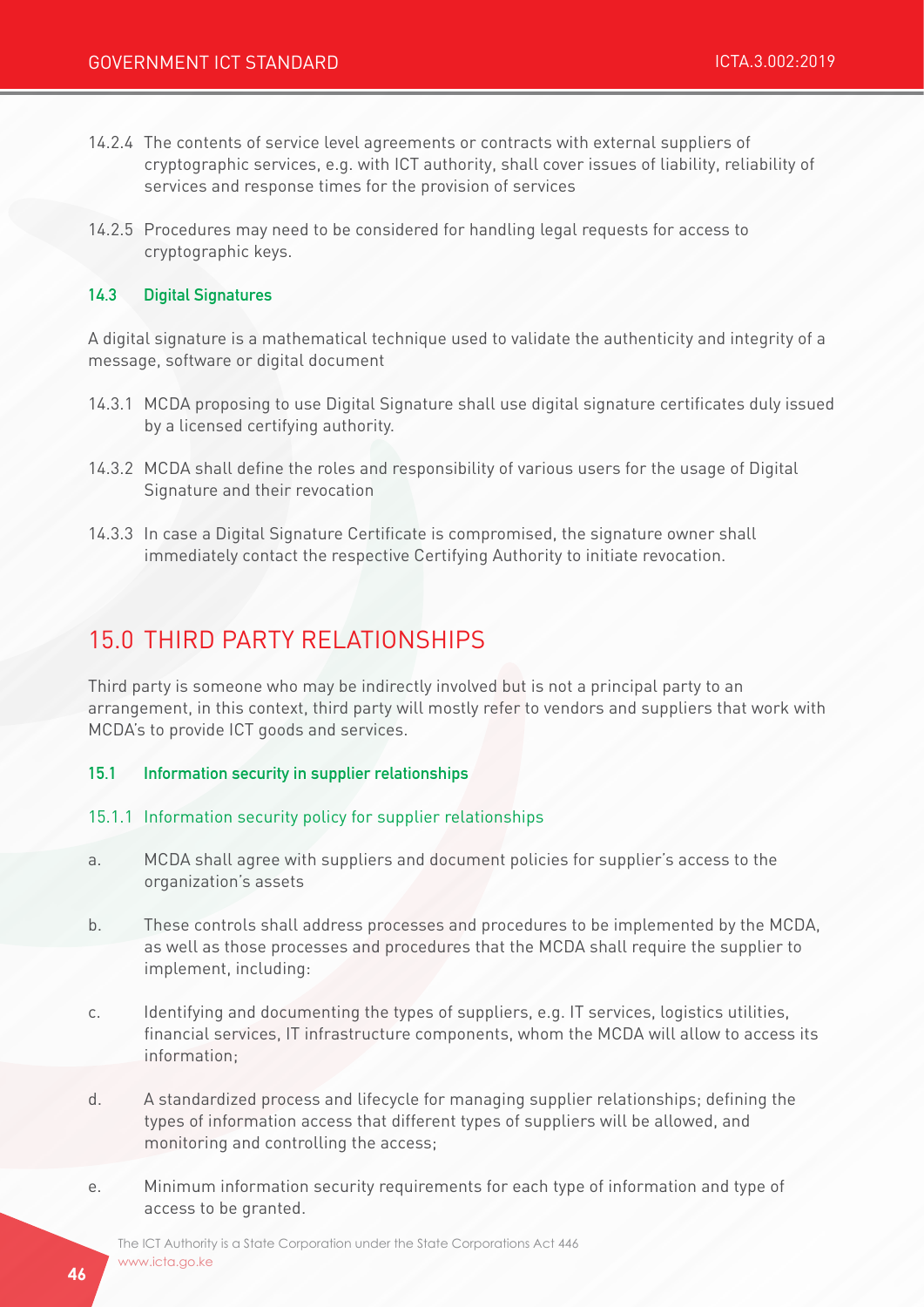- f. Serve as the basis for individual supplier agreements based on the organization's business needs and requirements and its risk profile;
- g. Processes and procedures for monitoring adherence to established information security requirements for each type of supplier and type of access, including third party review and product validation;
- h. Accuracy and completeness controls to ensure the integrity of the information or information processing provided by either party;
- i. Types of obligations applicable to suppliers to protect the organization's information;
- j. Handling incidents and contingencies associated with supplier access including responsibilities of both the organization and suppliers;
- k. Resilience and, if necessary, recovery and contingency arrangements to ensure the availability of the information or information processing provided by either party;
- l. Awareness training for the organization's personnel involved in acquisitions regarding applicable policies, processes and procedures;
- m. Awareness training for the organization's personnel interacting with supplier personnel regarding appropriate rules of engagement and behavior based on the type of supplier and the level of
- n. Supplier access to the organization's systems and information; Conditions under which information security requirements and controls will be documented in an agreement signed by both parties;
- o. Managing the necessary transitions of information, information processing facilities and anything else that needs to be moved, and ensuring that information security is maintained throughout the transition period.

### 15.1.2 Addressing security within supplier agreements

- a. Supplier agreements shall be established and documented to ensure that there is no misunderstanding between the organization and the supplier regarding both parties' obligations to fulfil relevant information security requirements.
- b. The following terms shall be considered for inclusion in the agreements in order to satisfy the identified information security requirements:
- c. Description of the information to be provided or accessed and methods of providing or accessing the information;
- d. Classification of information according to the organization's classification scheme if necessary also mapping between the organization's own classification scheme and the classification scheme of the supplier;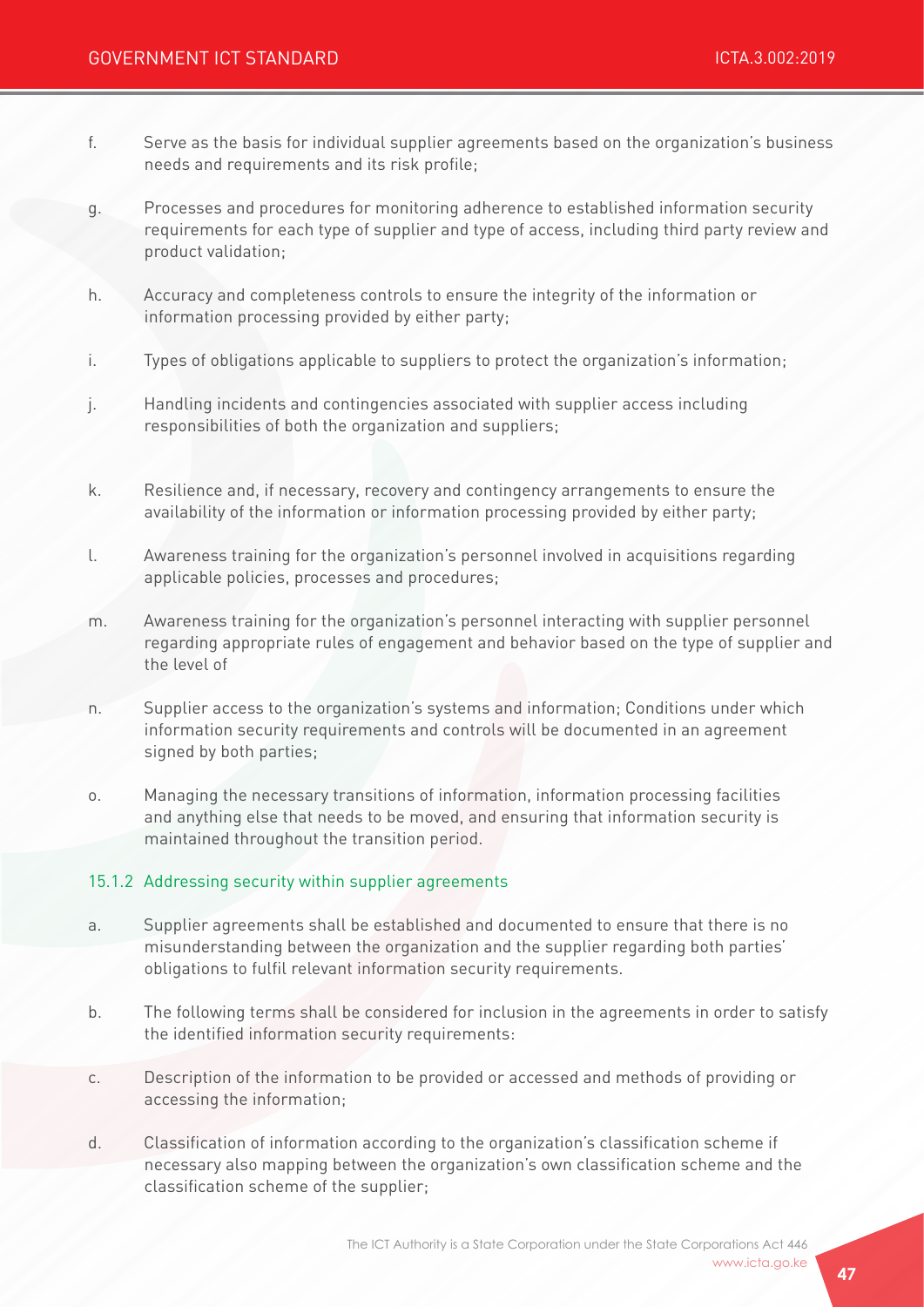- e. Legal and regulatory requirements, including data protection, intellectual property rights and copyright, and a description of how it will be ensured that they are met;
- f. Obligation of each contractual party to implement an agreed set of controls including access control, performance review, monitoring, reporting and auditing;
- g. Rules of acceptable use of information, including unacceptable use if necessary
- h. Either explicit list of supplier personnel authorized to access or receive the organization's information or procedures or conditions for authorization, and removal of the authorization, for access to or receipt of the organization's information by supplier personnel;
- i. Information security policies relevant to the specific contract;
- j. Incident management requirements and procedures (especially notification and collaboration during incident remediation);
- k. Training and awareness requirements for specific procedures and information security requirements, e.g. for incident response, authorization procedures;
- l. Relevant regulations for sub-contracting, including the controls that need to be implemented;
- m. Relevant agreement partners, including a contact person for information security issues;
- n. Screening requirements, if any, for supplier's personnel including responsibilities for conducting the screening and notification procedures if screening has not been completed or if the results give cause for doubt or concern;
- o. Right to audit the supplier processes and controls related to the agreement;
- p. Defect resolution and conflict resolution processes Supplier's obligation to periodically deliver an independent report on the effectiveness of controls and agreement on timely correction of relevant issues raised in the report;
- q. Supplier's obligations to comply with the organization's security requirements.

### 15.1.3 Information and communication technology supply chain

- a. Agreements with suppliers shall include requirements to address the information security risks associated with information and communications technology services and product supply chain.
- b. The following topics shall be considered for inclusion in supplier agreements concerning supply chain security:
- c. Defining information security requirements to apply to information and communication technology product or service acquisition in addition to the general information security requirements for supplier relationships;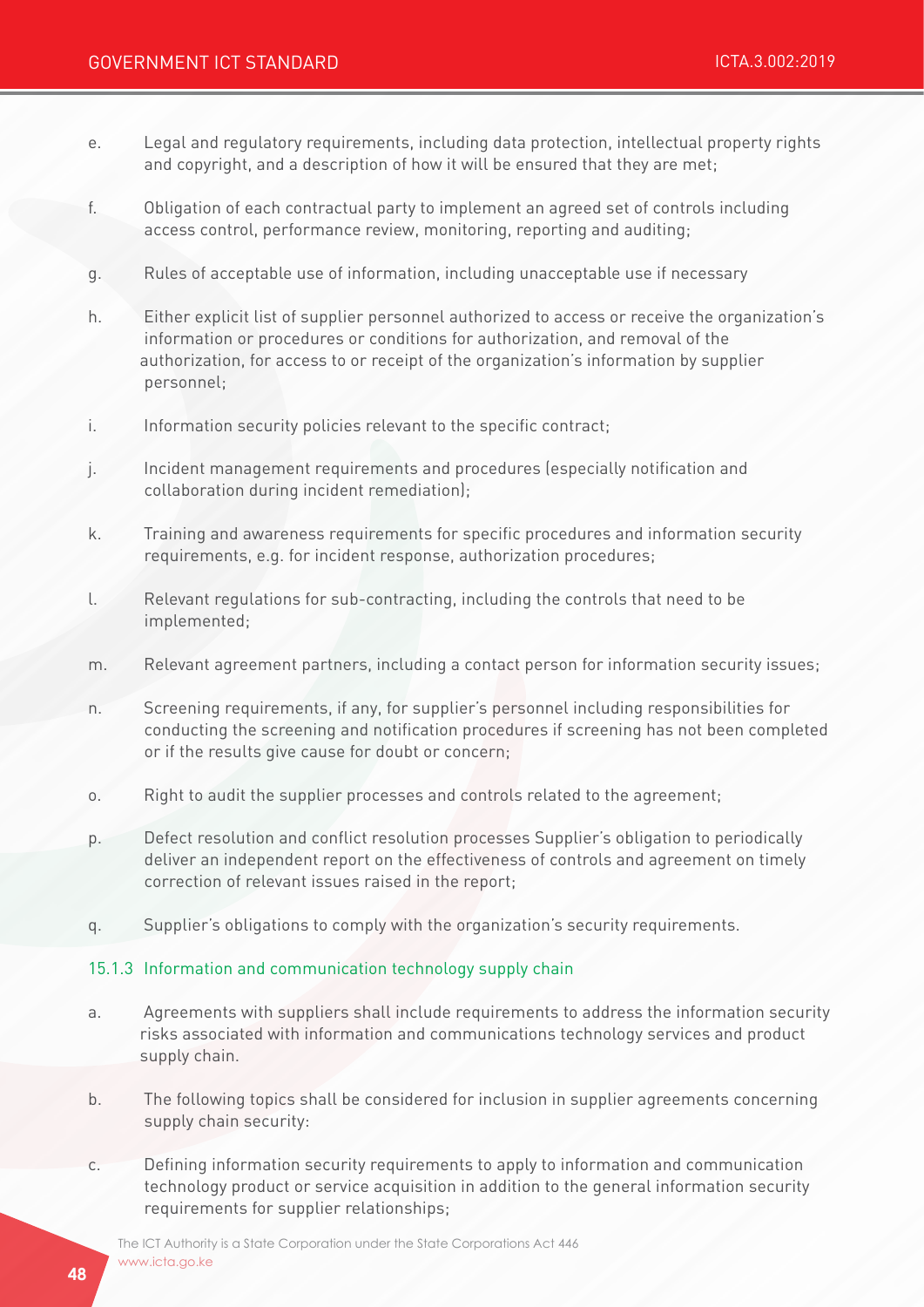- d. For information and communication technology services, requiring that suppliers propagate the organization's security requirements throughout the supply chain if suppliers subcontract for parts of information and communication technology service provided to the organization;
- e. For information and communication technology products, requiring that suppliers propagate appropriate security practices throughout the supply chain if these products include components purchased from other suppliers;
- f. Implementing a monitoring process and acceptable methods for validating that delivered information and communication technology products and services are adhering to stated security requirements;
- g. Implementing a process for identifying product or service components that are critical for maintaining functionality and therefore require increased attention and scrutiny when built outside of the organization especially if the top tier supplier outsources aspects of product or service components to other suppliers;
- h. Obtaining assurance that critical components and their origin can be traced throughout the supply chain;
- i. Obtaining assurance that the delivered information and communication technology products are functioning as expected without any unexpected or unwanted features;
- j. Defining rules for sharing of information regarding the supply chain and any potential issues and compromises among the organization and suppliers;
- k. Implementing specific processes for managing information and communication technology component lifecycle and availability and associated security risks
- l. This includes managing the risks of components no longer being available due to suppliers no longer being in business or suppliers no longer providing these components due to technology advancements

### 15.2 Supplier service delivery management

15.2.1 MCDA's shall regularly monitor, review and audit supplier service delivery and shall involve:

- a. Monitoring service performance levels to verify adherence to the agreements;
- b. Reviewing service reports produced by the supplier and arrange regular progress meetings as requiredby the agreements;
- c. Conducting audits of suppliers, in conjunction with review of independent auditor's reports, if available,and follow-up on issues identified;
- d. Providing information about information security incidents and review this information as requiredby the agreements and any supporting guidelines and procedures;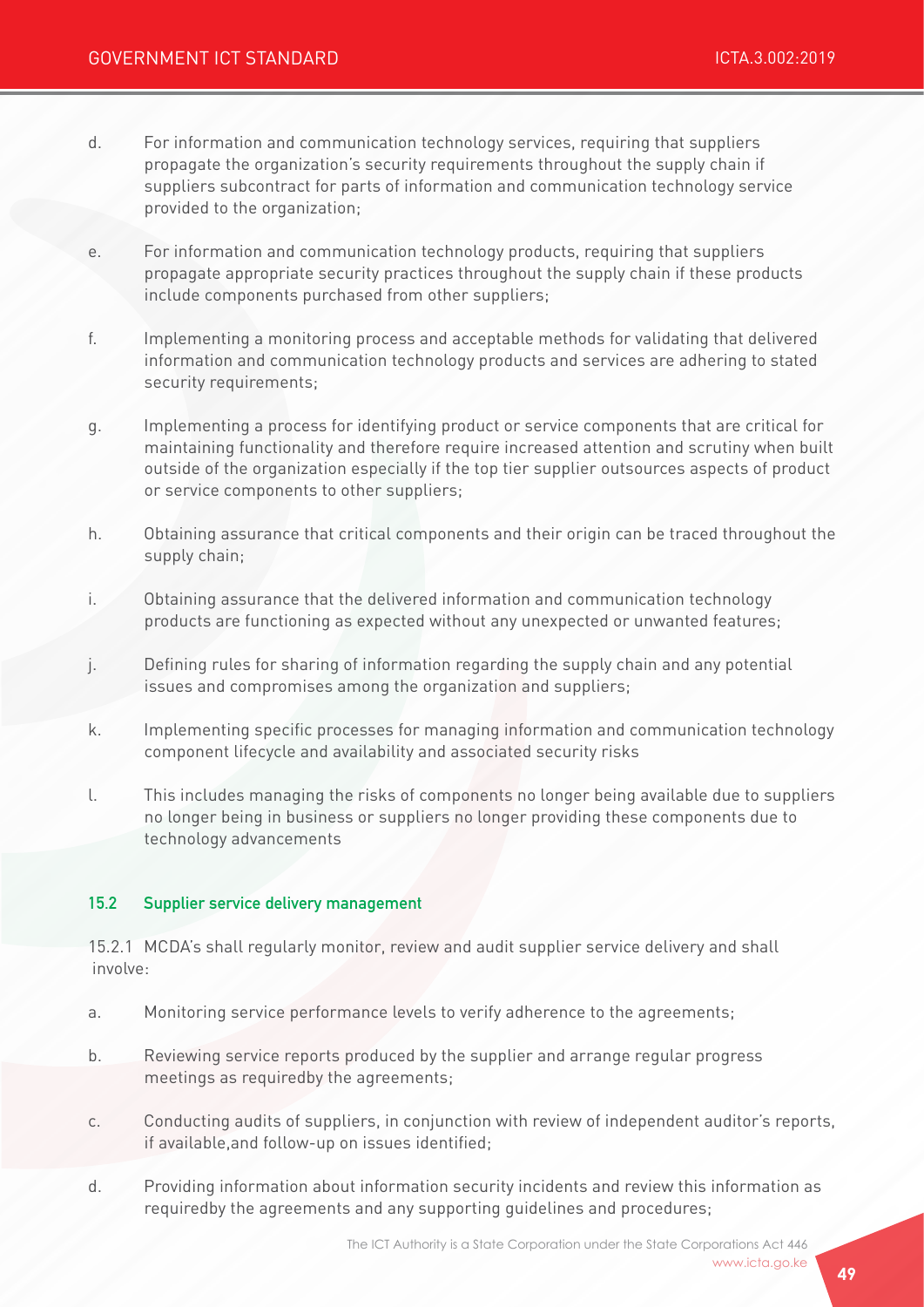- e. Reviewing supplier audit trails and records of information security events, operational problems,failures, tracing of faults and disruptions related to the service delivered;
- f. Resolving and manage any identified problems;
- g. Review information security aspects of the supplier's relationships with its own suppliers;
- h. Ensuring that the supplier maintains sufficient service capability together with workable plans designed to ensure that agreed service continuity levels are maintained following major service failures or disaster

# 16.0 COMPLIANCE

#### 16.1 Identification of applicable legislation and contractual requirements

- 16.1.1 MCDA shall avoid breach of legal, statutory, regulatory or contractual obligations related to information security and of any security requirements.
- 16.1.2 All relevant legislative statutory, regulatory, contractual requirements and the MCDA's approach to meet these requirements shall be explicitly documented and kept up to date for each information system and the organization
- 16.1.3 The controls and individual responsibilities to meet these requirements shall also be and documented.
- 16.1.4 Managers shall identify all legislation applicable to their MCDA in order to meet the requirements for their type of business.

#### 16.2 Intellectual property rights

- 16.2.1 The following guidelines shall be considered to protect any material that may be considered intellectual property:
- a. Publishing an intellectual property rights compliance policy which the legal use of software
- b. and information products;
- c. Acquiring software only through known and reputable sources, to ensure that copyright is not violated;
- d. Maintaining awareness of policies to protect intellectual property rights and giving notice of the intent to take disciplinary action against personnel breaching them;
- e. Maintaining appropriate asset registers and identifying all assets with requirements to protect intellectual property rights;
- f. Maintaining proof and evidence of ownership of licenses, master disks, manuals, etc.; Implementing controls to ensure that any maximum number of users permitted within the license is not exceeded;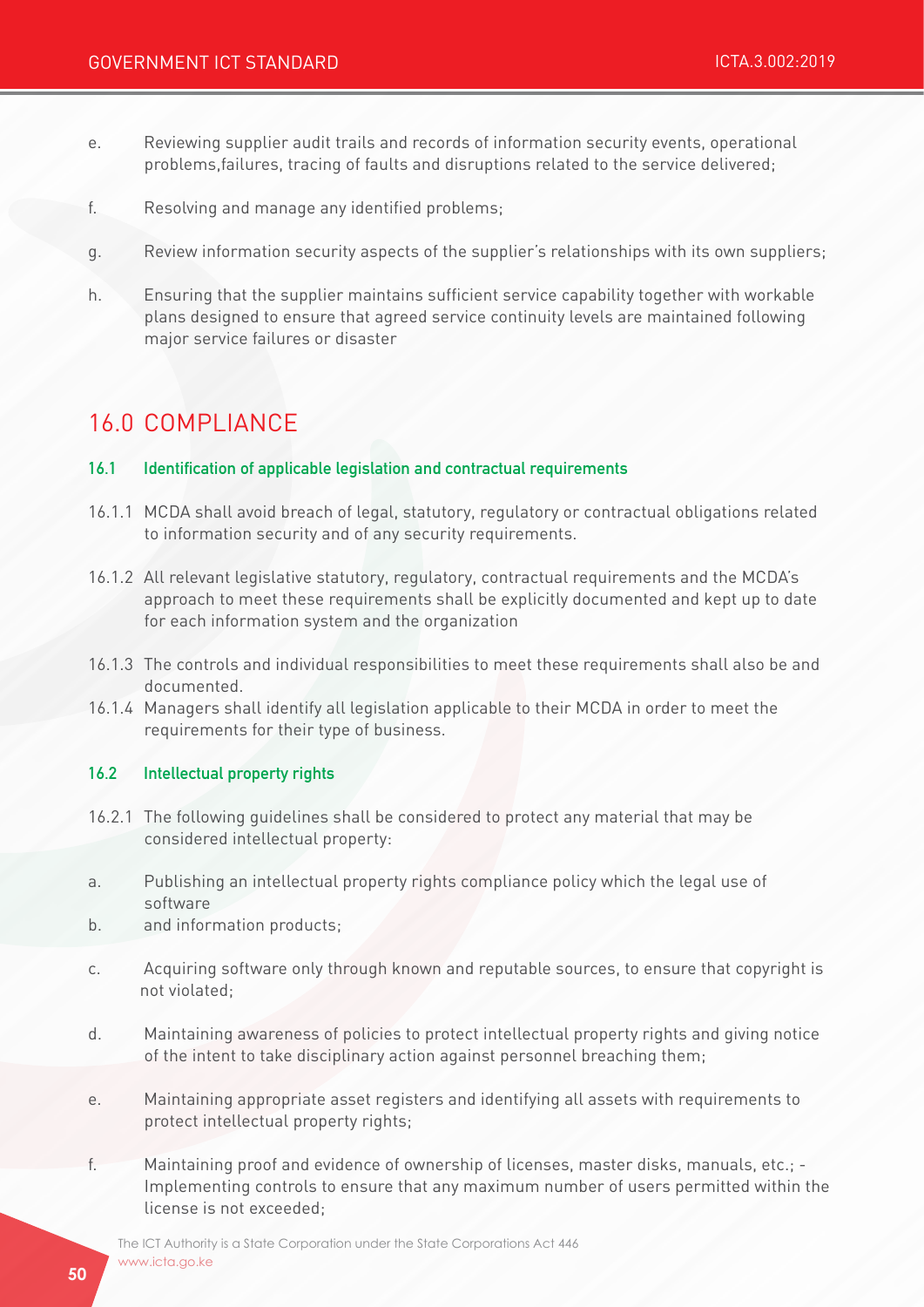- g. Carrying out reviews that only authorized software and licensed products are installed; Providing a policy for maintaining appropriate license conditions; - Providing a policy for disposing of or transferring software to others;
- h. Complying with terms and conditions for software and information obtained from public networks;
- i. Not duplicating, converting to another format or extracting from commercial recordings audio) other than permitted by copyright law;
- j. Not copying in full or in part, books, articles, reports or other documents, other than permitted by copyright law.

#### 16.3 Protection of records

- 16.3.1 To meet these record safeguarding objectives, the following steps should be taken within an organization:
- a. Guidelines shall be issued on the retention, storage, handling and disposal of records and information;
- b. A retention schedule shall be drawn up identifying records and the period of time for which they shall be retained;

#### 16.4 Privacy and protection of personally identifiable information

16.4.1 MCDA shall develop and implement a data policy for privacy and protection of personally identifiable information This policy shall be communicated to all persons involved in the processing of personally identifiable information.

#### 16.5 Compliance with security policies and standards

- 16.5.1 Managers shall regularly review the compliance of information processing and procedures within their area of responsibility with the appropriate security policies, standards and any other security requirements.
- 16.5.2 Managers shall identify how to review that information security requirements in policies, standards and other applicable regulations are met. Automatic measurement and reporting tools shall be considered for regular review.

If any non-compliance is found as a result of the review, managers shall:

- a. Identify the causes of the non-compliance;
- b. Evaluate the need for actions to achieve compliance;
- c. Implement appropriate corrective action;
- d. Review the corrective action taken to verify its effectiveness and identify any or weaknesses.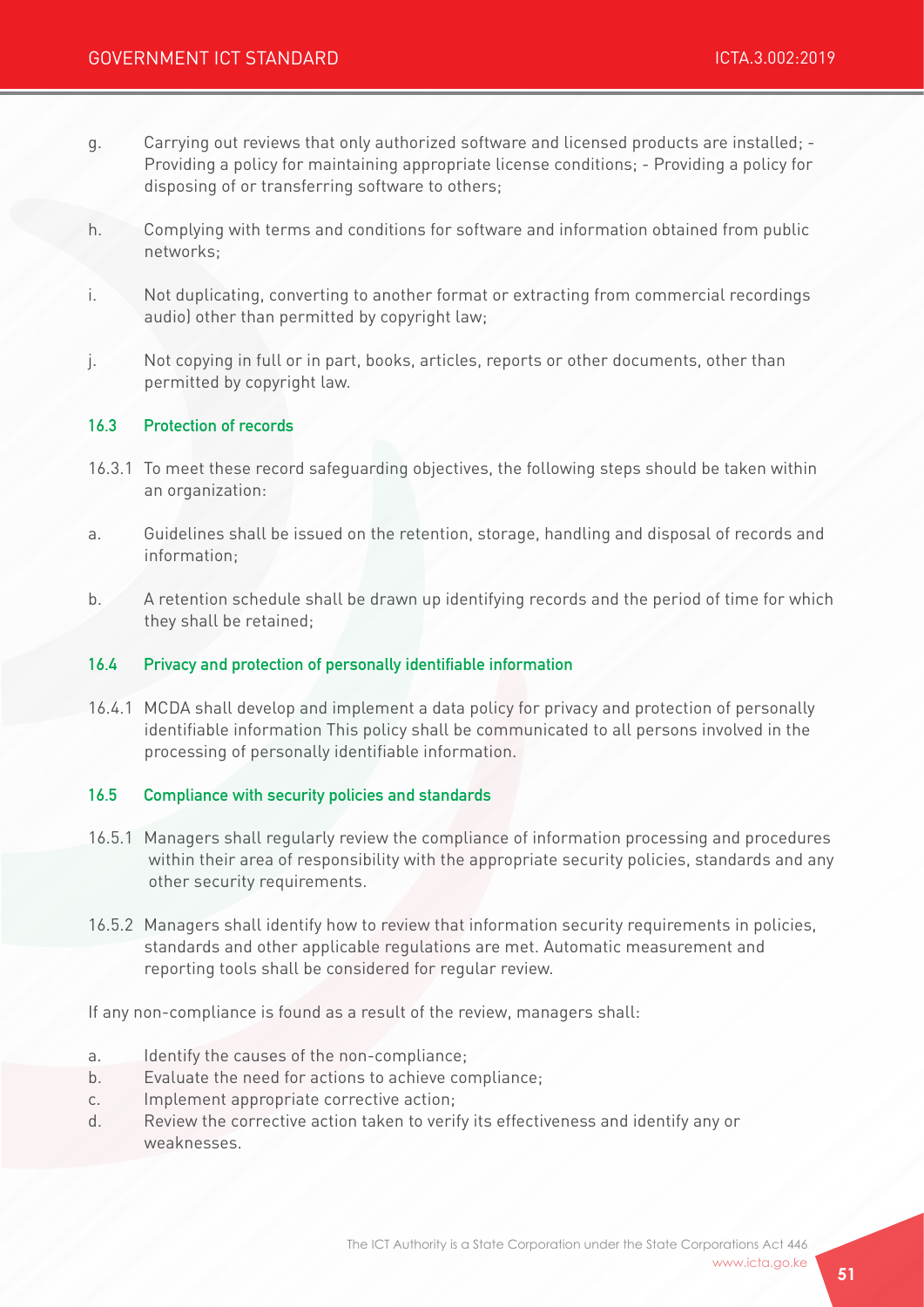# 17.0 APPENDIX I: COMPLIANCE CHECKLIST FOR INFORMATION **SECURITY**

| Sub-domain                                                            | <b>Subject</b>                      |                | <b>Requirement</b>                                                                                                         | <b>Compliance</b><br>{Yes/No} | <b>Comments</b> |
|-----------------------------------------------------------------------|-------------------------------------|----------------|----------------------------------------------------------------------------------------------------------------------------|-------------------------------|-----------------|
| <b>Information</b><br><b>Security</b><br>Governance and<br>Management | Information<br>security policy      | 1              | An information security<br>policy exists                                                                                   |                               |                 |
|                                                                       |                                     | $\overline{2}$ | All mandatory clauses in the<br>standard can be located in the<br>information security policy                              |                               |                 |
|                                                                       |                                     | 3              | There has been consultation<br>across major business areas<br>within the MCDA                                              |                               |                 |
|                                                                       |                                     | 4              | Business requirements have<br>been documented within the<br>policy                                                         |                               |                 |
|                                                                       |                                     | 5              | A risk assessment has<br>been documented and the<br>results have informed the<br>development of the policy                 |                               |                 |
|                                                                       |                                     | 6              | Legislative requirements<br>relevant to the MCDA have<br>been documented within the<br>policy                              |                               |                 |
|                                                                       |                                     | 7              | Staff are aware of and trained<br>in the use of the policy with<br>refresher courses available                             |                               |                 |
|                                                                       |                                     | 8              | The policy can be easily<br>accessed by all employees                                                                      |                               |                 |
|                                                                       |                                     | 9              | Senior Executive signoff/<br>endorsement can be located<br>within the policy or brief                                      |                               |                 |
|                                                                       |                                     | 10             | The date of the policy's last<br>review is no more than 24<br>months old                                                   |                               |                 |
|                                                                       |                                     | 11             | The date for the policy's next<br>review is documented within<br>the policy, and appropriate<br>review mechanisms in place |                               |                 |
|                                                                       | Information<br><b>Security Plan</b> | 12             | An information security plan<br>exists                                                                                     |                               |                 |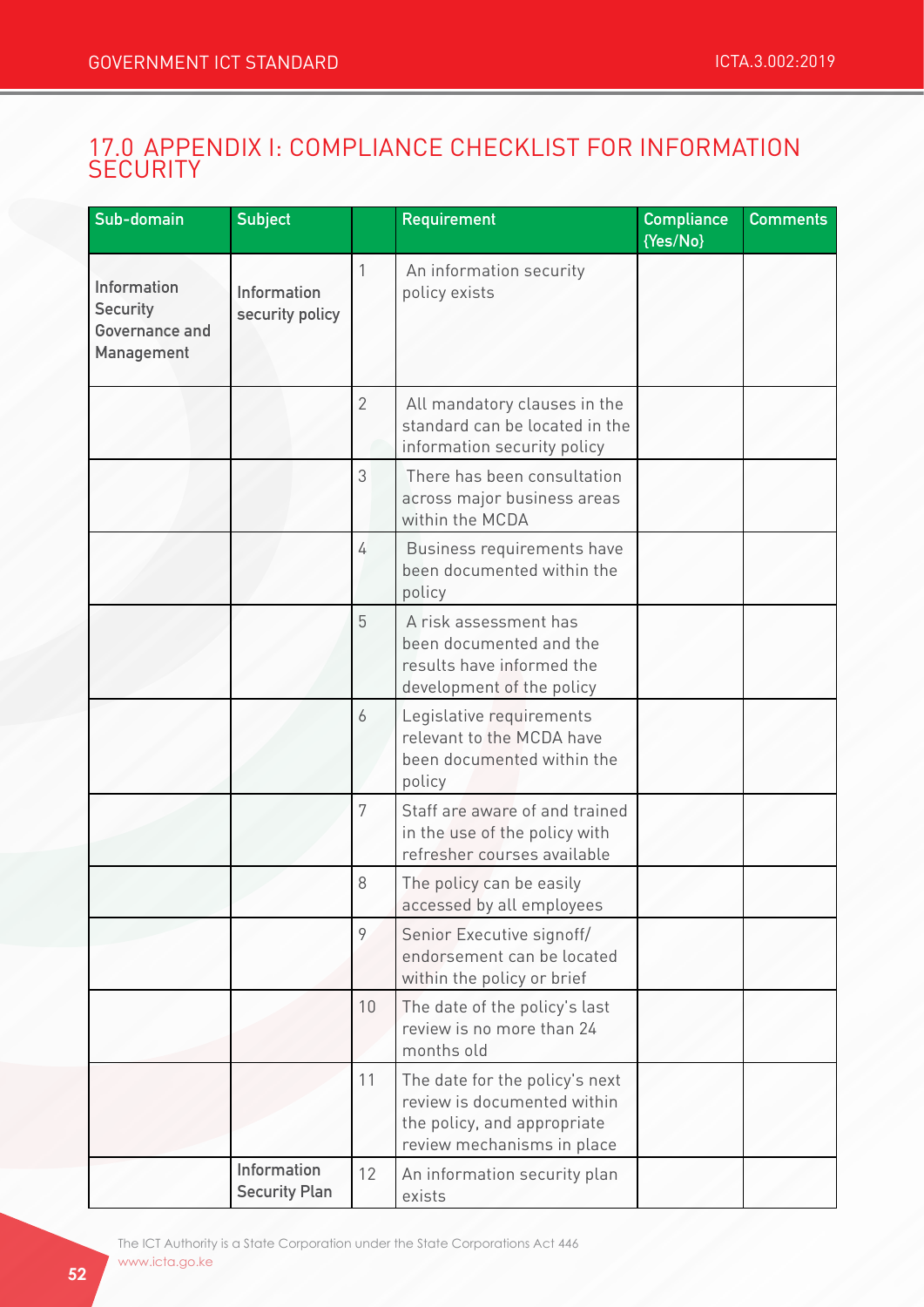|                                     | 13 | There has been consultation<br>across major business<br>areas within the MCDA and<br>business requirements have<br>been documented within the<br>plan                                                                                         |  |
|-------------------------------------|----|-----------------------------------------------------------------------------------------------------------------------------------------------------------------------------------------------------------------------------------------------|--|
|                                     | 14 | A risk assessment has<br>been documented and the<br>results have informed the<br>development of the plan                                                                                                                                      |  |
|                                     | 15 | A threat and risk assessment<br>has been conducted and<br>documented for all ICT assets<br>that create, store, process or<br>transmit security classified<br>information. The date of the<br>last assessment is no more<br>than 12 months old |  |
| Governance                          | 16 | Senior executive management<br>group agenda/minutes<br>include information security<br>matters                                                                                                                                                |  |
|                                     | 17 | There's an information<br>security steering committee                                                                                                                                                                                         |  |
|                                     | 18 | Information security roles and<br>responsibilities documented<br>and approved by senior<br>executive management                                                                                                                               |  |
|                                     | 19 | Employees with information<br>security roles and<br>responsibilities have signed<br>a document stating that they<br>understand their roles and<br>responsibilities                                                                            |  |
| <b>External Party</b><br>Governance | 20 | Standard templates for<br>service level agreement and<br>operational level agreements<br>include clauses dealing<br>with information security<br>requirements                                                                                 |  |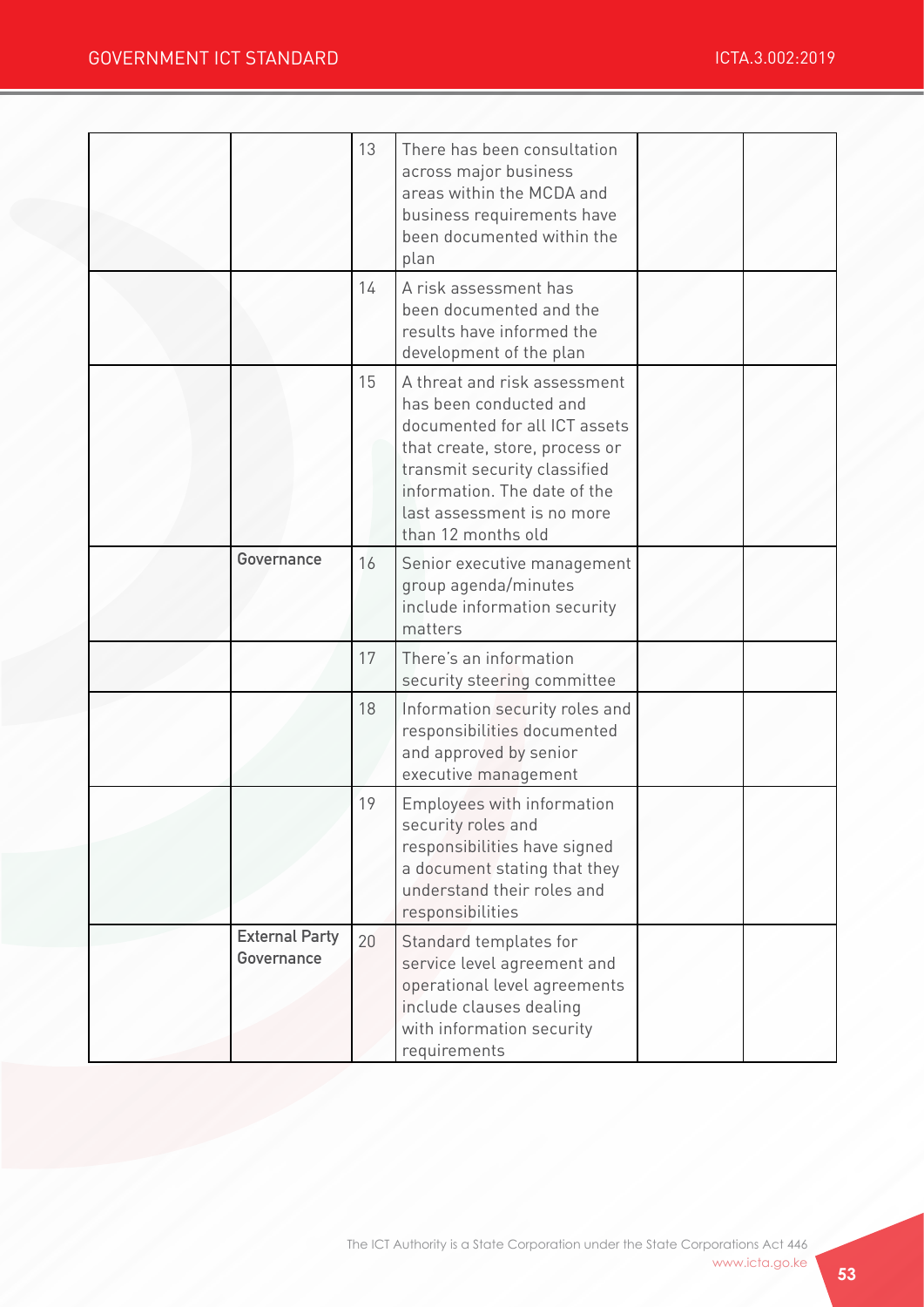|                                                            |                                                   | 21 | Minutes of Information<br>security steering committee<br>meetings include outcomes<br>of routine checks on inclusion<br>of information security<br>requirements in SLAs,<br>and audits to ensure third<br>party adherence to these<br>agreements |  |
|------------------------------------------------------------|---------------------------------------------------|----|--------------------------------------------------------------------------------------------------------------------------------------------------------------------------------------------------------------------------------------------------|--|
|                                                            | Information<br><b>Security Risk</b><br>Management | 22 | Risk management plan<br>has been put in place that<br>includes identification,<br>qualification and prioritisation<br>of risks against acceptance<br>criteria and identifies<br>appropriate controls to<br>protect against risks.                |  |
|                                                            |                                                   | 23 | Risk analysis against the<br>agencies information Asset<br>register has been completed                                                                                                                                                           |  |
| <b>Information</b><br><b>Resource</b><br><b>Management</b> | <b>Data Security</b>                              | 24 | <b>MCDA Records Management</b><br>Program in Place. MCDA has<br>an Information Management<br>Policy outlining governance<br>arrangements, roles and<br>responsibilities of all staff<br>for the management of<br>information                     |  |
|                                                            |                                                   | 25 | Records Manager appointed<br>with up to date statement of<br>duties                                                                                                                                                                              |  |
|                                                            |                                                   | 26 | Information asset register in<br>place, Information Owners<br>and Custodians are identified<br>on the register. MCDA has<br>security classified each asset.                                                                                      |  |
|                                                            | Information<br><b>Asset Register</b>              | 27 | Procedures for the protective<br>control of information assets<br>have been documented and<br>approved by the Information<br>security committee body                                                                                             |  |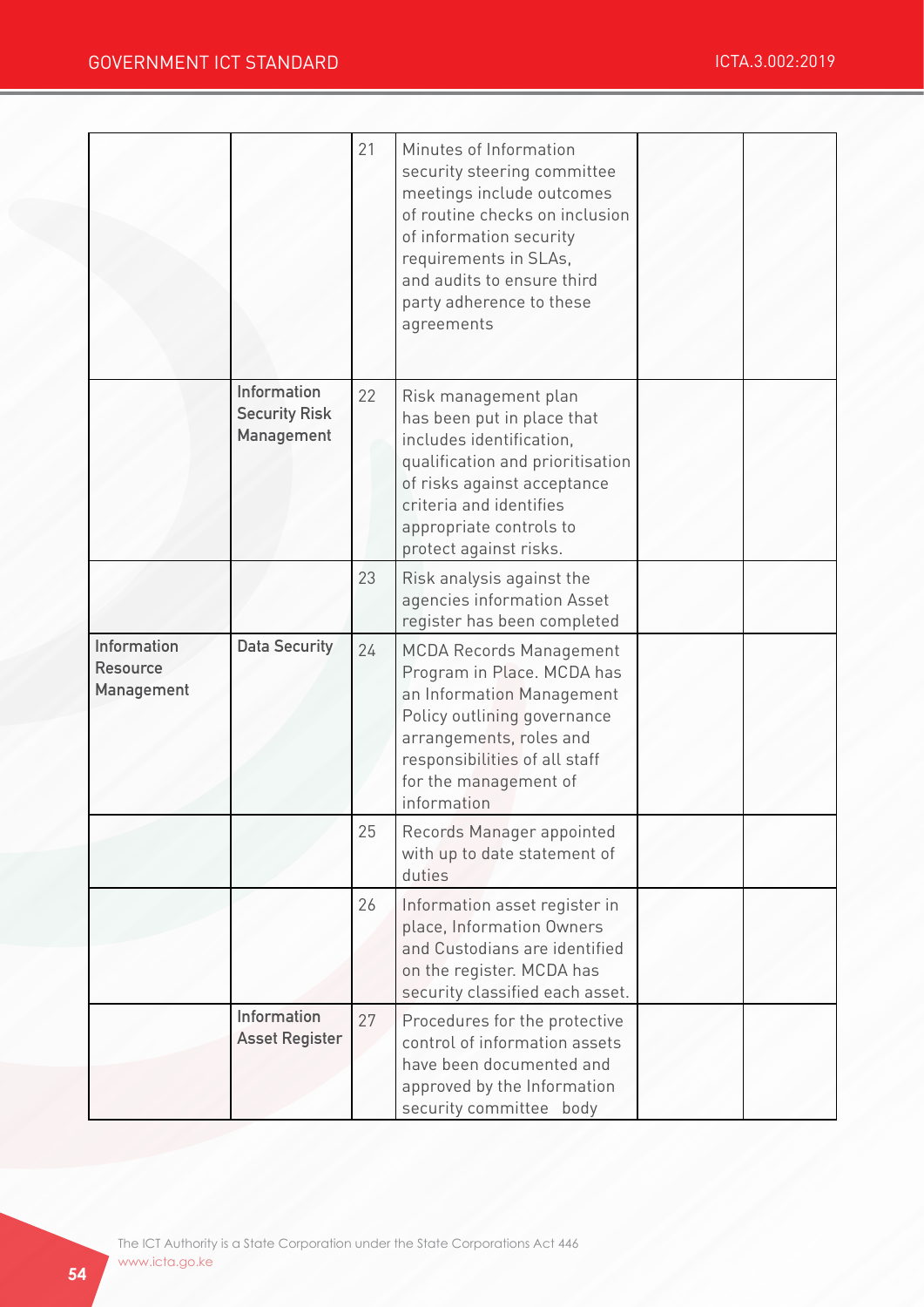|                                                         | 29 | An ICT asset register exists,<br>that documents the security<br>classification of application<br>and technology assets (in<br>accordance with the policy<br>and the manual or in the<br>case of national security<br>information relevant national<br>arrangements) and the<br>corresponding controls that<br>are applied to that asset<br>(actual controls may be<br>documented elsewhere) |  |
|---------------------------------------------------------|----|---------------------------------------------------------------------------------------------------------------------------------------------------------------------------------------------------------------------------------------------------------------------------------------------------------------------------------------------------------------------------------------------|--|
|                                                         | 30 | ICT asset register has been<br>completed and is updated at<br>least annually                                                                                                                                                                                                                                                                                                                |  |
|                                                         | 31 | ICT asset register identifies<br>the ICT asset custodian for all<br>assets                                                                                                                                                                                                                                                                                                                  |  |
| Information<br><b>Security</b><br><b>Classification</b> | 32 | Procedures for the<br>classification of information<br>assets have been<br>documented and approved<br>by the Information security<br>c0mmittee                                                                                                                                                                                                                                              |  |
|                                                         | 33 | MCDA has a complete<br>information asset register,<br>where all information assets<br>are assigned a classification,<br>or in the case of national<br>security information, as per<br>national arrangements                                                                                                                                                                                 |  |
|                                                         | 34 | The information security<br>classification policy and<br>procedure document state<br>that legislative obligations<br>override the classification<br>scheme. For example, the<br>security classification of<br>an information asset does<br>not prevent it from being<br>considered for release under<br>the freedom of information                                                          |  |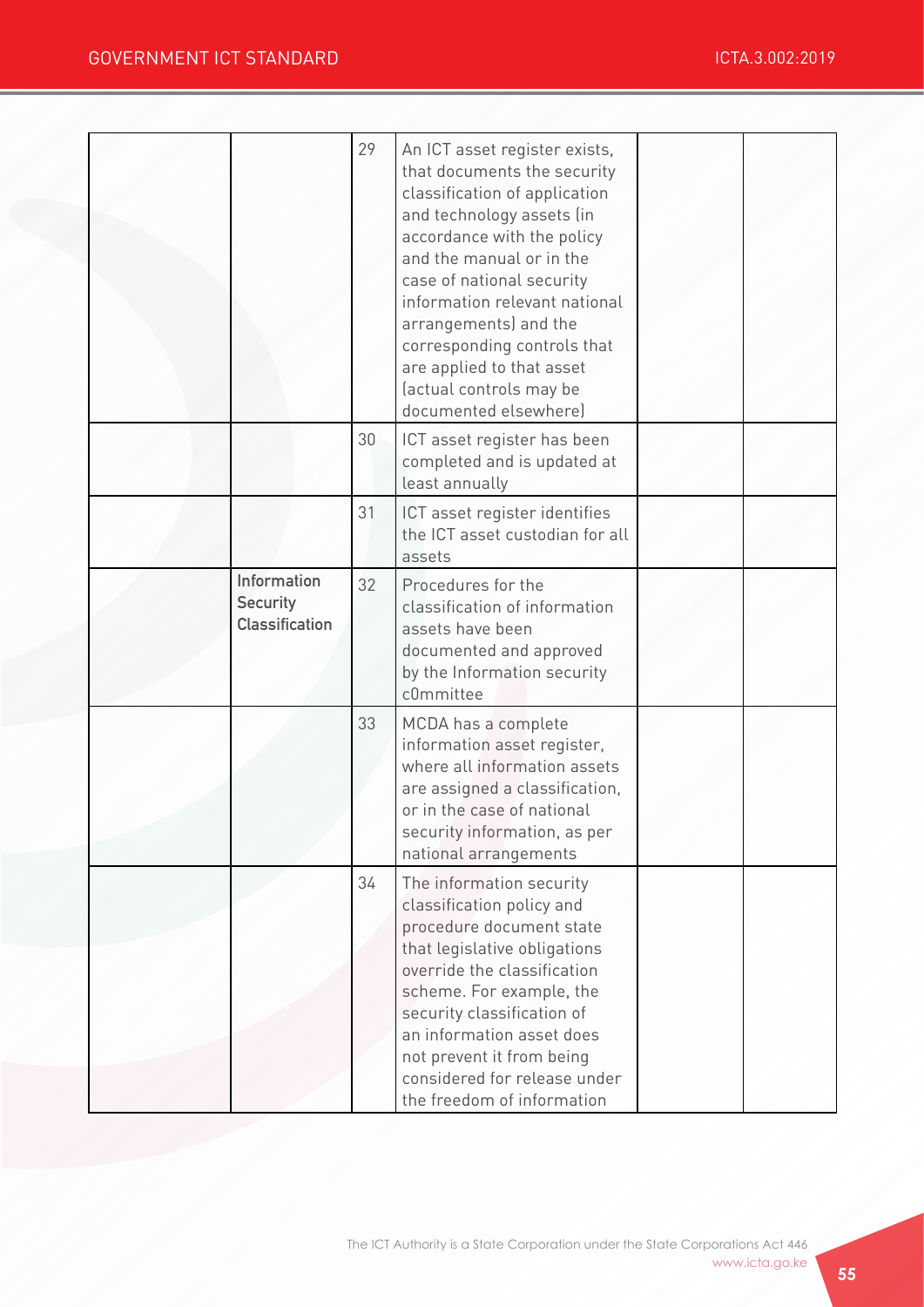| Physical<br>Environment<br><b>Security</b>      | <b>Building</b><br>controls and<br>security areas | 35 | Physical security protection<br>controls (commensurate with<br>the security classification of<br>information levels) have been<br>implemented for all offices,<br>rooms, storage facilities and<br>cabling infrastructure in line<br>with the standards   |  |
|-------------------------------------------------|---------------------------------------------------|----|-----------------------------------------------------------------------------------------------------------------------------------------------------------------------------------------------------------------------------------------------------------|--|
|                                                 |                                                   | 36 | Control policies (including<br>clear desk/clear screen)<br>has been implemented in<br>information processing<br>areas that deal with security<br>classified information                                                                                   |  |
|                                                 | <b>Asset</b><br>Management                        | 37 | MCDA equipment is located<br>in secure areas. Records of<br>routine checks confirm that<br>these areas are accessible<br>only to authorised personnel                                                                                                     |  |
|                                                 |                                                   | 38 | <b>MCDA</b> information security<br>policies address the<br>protection and monitoring of<br>ICT assets that are offsite                                                                                                                                   |  |
|                                                 |                                                   | 39 | Policies are implemented<br>for the secure disposal or<br>reuse of ICT assets which<br>are commensurate with the<br>information asset's security<br>classification level                                                                                  |  |
|                                                 |                                                   | 40 | Processes are implemented<br>for the secure disposal or<br>reuse of ICT assets which<br>are commensurate with the<br>information asset's security<br>classification level                                                                                 |  |
| Information and<br>Communications<br>Technology | Operational<br>procedures<br>and                  | 41 | Operational procedures<br>ensuring information assets<br>and ICT assets, including<br>information systems and<br>network tasks, are managed<br>consistently in accordance<br>with the required level<br>of security, have been<br>documented and approved |  |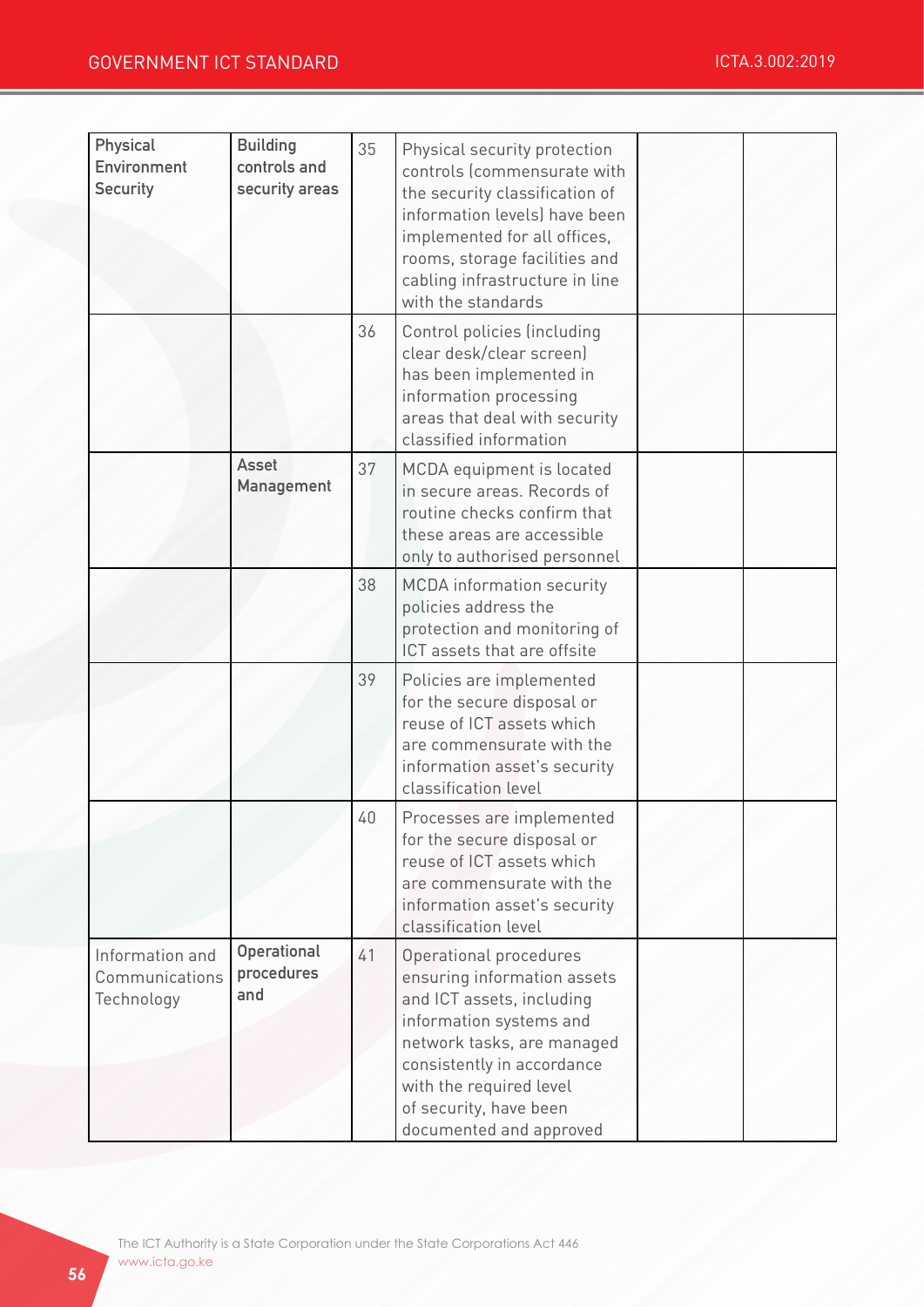| <b>Third Party</b><br><b>Service</b><br><b>Delivery</b> | 42 | Agreements clearly articulate<br>the level of security required,<br>are regularly monitored and<br>endorsed by the relevant<br>senior executives and<br>governance body                                                                                               |  |
|---------------------------------------------------------|----|-----------------------------------------------------------------------------------------------------------------------------------------------------------------------------------------------------------------------------------------------------------------------|--|
| Capacity<br>planning<br>and system<br>acceptance        | 43 | System acceptance include<br>confirmation of the<br>application of appropriate<br>security controls and of the<br>capacity requirements of the<br>system                                                                                                              |  |
|                                                         | 44 | System capacity is regularly<br>monitored to ensure risks of<br>system overload or failure,<br>which could lead to a security<br>breach, are avoided                                                                                                                  |  |
| <b>Malicious and</b><br><b>Mobile Code</b><br>Control   | 45 | Adequate controls have been<br>defined and implemented<br>for the prevention, detection,<br>removal and reporting of<br>attacks of malicious code on<br>all ICT assets                                                                                                |  |
|                                                         | 46 | Details of vulnerability/<br>integrity scans have been<br>documented including what<br>core software has been<br>scanned, when it has been<br>scanned, when the next scan<br>is due, and the scan results                                                             |  |
|                                                         | 47 | <b>Employee education</b><br>about malicious code and<br>associated processes have<br>been conducted, for example<br>through induction programs,<br>training programs/plans and<br>awareness campaigns (eg.<br>emails, posters, factsheets,<br>intranet contents etc) |  |
| <b>Backup</b><br>procedures                             | 48 | Comprehensive systems<br>maintenance processes<br>and procedures (including<br>operator and audit/fault<br>logs), information backup<br>procedures and archiving<br>have been implemented                                                                             |  |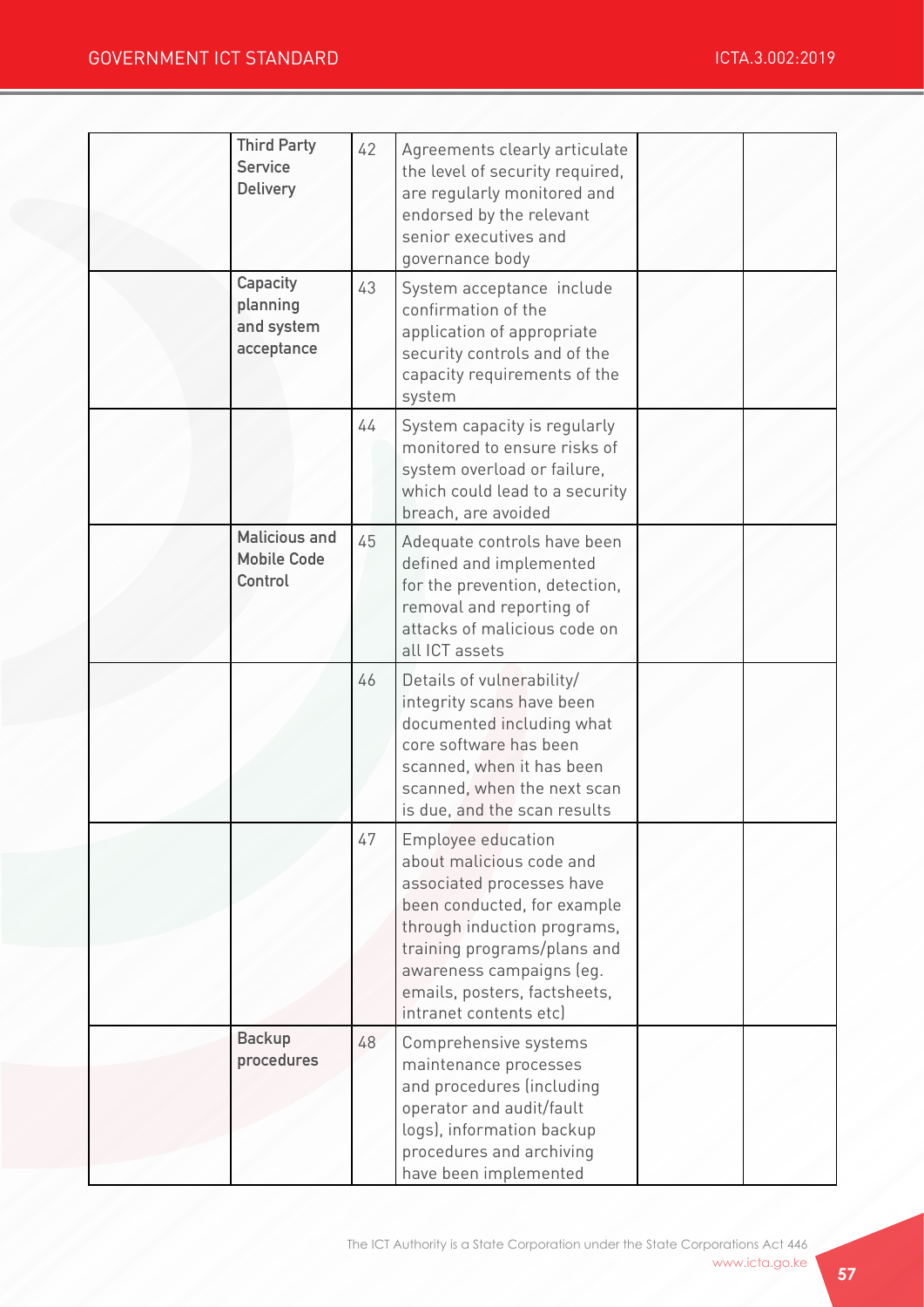| <b>Network</b>                                                 | 49 | Network security policy                                                                                                                                                                                                                            |  |
|----------------------------------------------------------------|----|----------------------------------------------------------------------------------------------------------------------------------------------------------------------------------------------------------------------------------------------------|--|
| security                                                       |    | and guidelines have been<br>documented and approved.                                                                                                                                                                                               |  |
|                                                                |    | Network administrators are                                                                                                                                                                                                                         |  |
|                                                                |    | aware of and follow these<br>documents                                                                                                                                                                                                             |  |
|                                                                | 50 | Firewall rule and associated<br>network architecture testing<br>processes are documented.<br>MCDA records document<br>tests, their results and any<br>corrective action taken                                                                      |  |
|                                                                | 51 | Processes for reviewing and<br>updating network security<br>design, configuration,<br>vulnerability and integrity are<br>documented. MCDA records<br>demonstrate that periodic<br>network security checks,<br>reviews and updates are<br>occurring |  |
|                                                                | 52 | A policy on scanning has been<br>documented and approved.<br>Supporting processes to<br>ensure adherence to the<br>manual have also been<br>developed                                                                                              |  |
|                                                                | 53 | Processes relating to<br>IT change management<br>(including maintenance<br>of network systems) and<br>configuration management<br>processes are established<br>and updated as required                                                             |  |
| Information<br><b>Technology</b><br><b>Media</b><br>Management | 54 | Media handling procedures<br>have been documented and<br>implemented                                                                                                                                                                               |  |
|                                                                | 55 | All the requirements of<br>the manual have been<br>documented within these<br>procedures                                                                                                                                                           |  |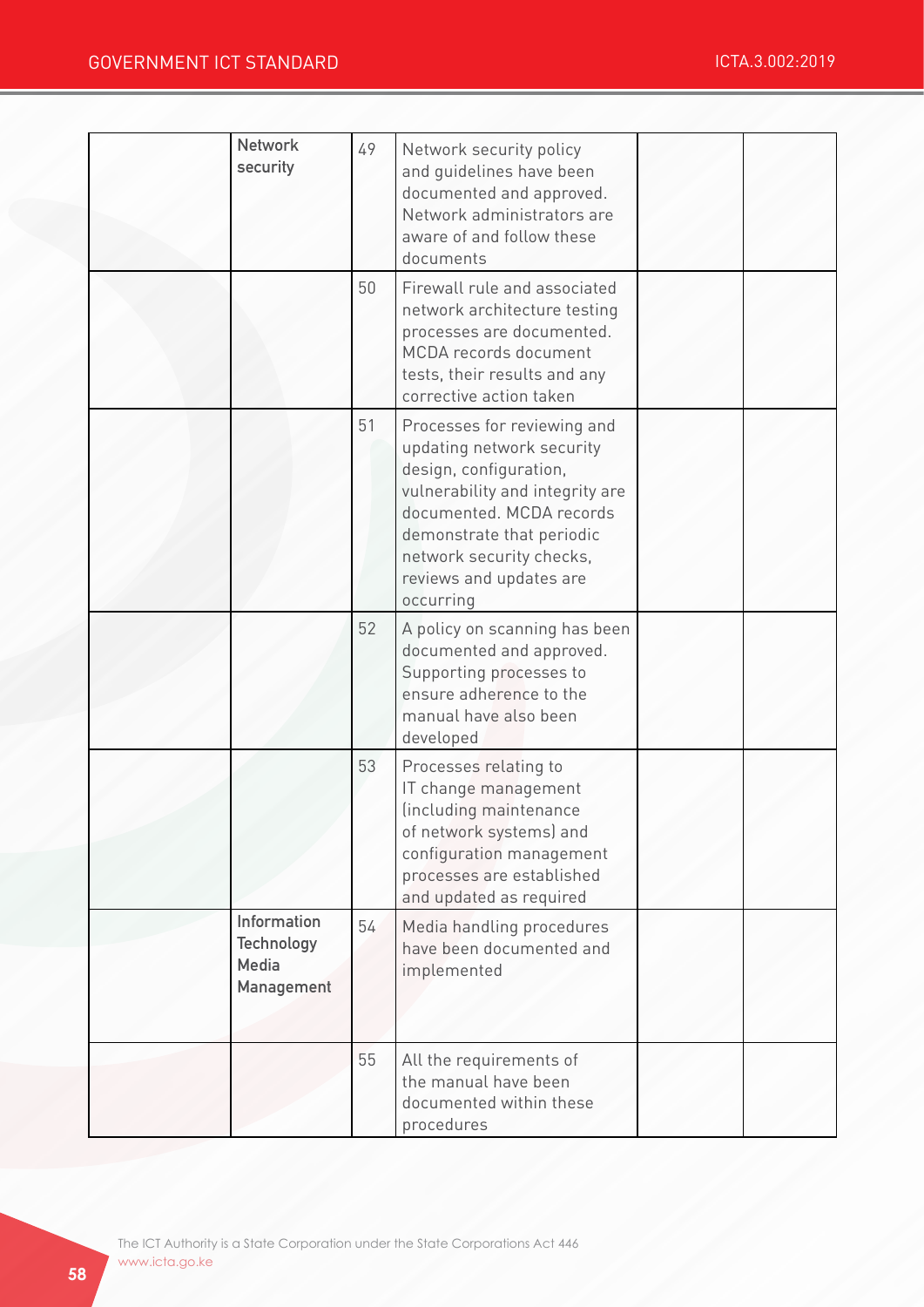| <b>Electronic</b><br>Information<br><b>Transfer</b> | 56 | A Network policy has<br>been implemented to<br>ensure the security of data<br>during transportation over<br>communication networks                                                                         |  |
|-----------------------------------------------------|----|------------------------------------------------------------------------------------------------------------------------------------------------------------------------------------------------------------|--|
|                                                     | 57 | Methods for exchanging<br>information within the MCDA,<br>between agencies, through<br>online services, and/or third<br>parties are compliant with<br>legislative requirements                             |  |
|                                                     | 58 | Appropriate authorisation<br>has been obtained and<br>documented for the type<br>and level of encryption used<br>within the MCDA.                                                                          |  |
|                                                     | 59 | All information exchanges<br>over public networks,<br>including all online or publicly<br>available transactions/<br>systems must be authorised<br>either directly or through<br>clear policy              |  |
|                                                     | 60 | A policy to control email,<br>has been approved by the<br>relevant senior executive/<br>governance body and has<br>been implemented within the<br><b>MCDA</b>                                              |  |
| e-commerce                                          | 61 | Details of penetration testing<br>have been documented,<br>including what critical<br>online services have been<br>tested, when the testing has<br>occurred, when the next test<br>is due and test results |  |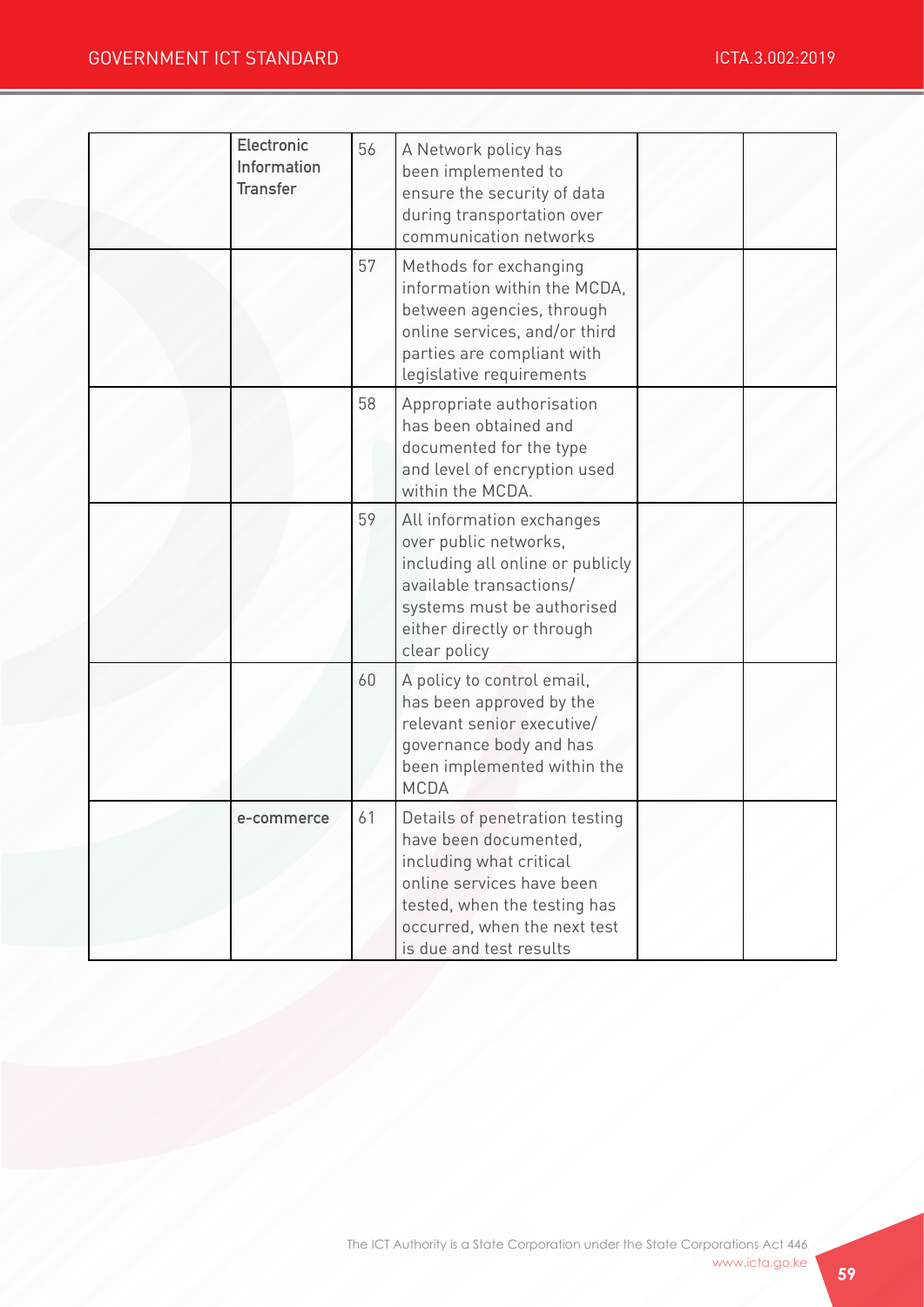|                                             |                                        | 62 | Policies and controls have<br>been developed to manage<br>all aspects of on-line and<br>internet activities including<br>anonymity/privacy, data<br>confidentiality, use of<br>cookies, applications/plug-<br>ins, types of language used,<br>practices for downloading<br>executables, web server<br>security configuration,<br>auditing, access controls and<br>encryption |  |
|---------------------------------------------|----------------------------------------|----|------------------------------------------------------------------------------------------------------------------------------------------------------------------------------------------------------------------------------------------------------------------------------------------------------------------------------------------------------------------------------|--|
|                                             |                                        | 63 | There is a policy for adoption<br>of PKI digital signatures for<br>e-commerce                                                                                                                                                                                                                                                                                                |  |
|                                             | <b>Security Audit</b><br>Logging       | 64 | Details of operator and<br>audit/fault logs have been<br>documented including what<br>events are logged, when and<br>who will review and monitor<br>logs, where and for how long<br>the logs are stored, are logs<br>adequately protected                                                                                                                                    |  |
|                                             |                                        | 65 | All assets have a<br>synchronized time source<br>which is visible                                                                                                                                                                                                                                                                                                            |  |
| Identity<br>and Access<br><b>Management</b> | <b>Access Control</b><br><b>Policy</b> | 66 | Control mechanisms<br>based on business owner<br>requirements and assessed/<br>accepted risks for controlling<br>access to all information<br>assets and ICT assets have<br>been established                                                                                                                                                                                 |  |
|                                             |                                        | 67 | Access control rules are<br>consistent with business<br>requirements                                                                                                                                                                                                                                                                                                         |  |
|                                             |                                        | 68 | Access control rules are<br>consistent with information<br>classification                                                                                                                                                                                                                                                                                                    |  |
|                                             |                                        | 69 | Access control rules are<br>consistent with legislative<br>obligations                                                                                                                                                                                                                                                                                                       |  |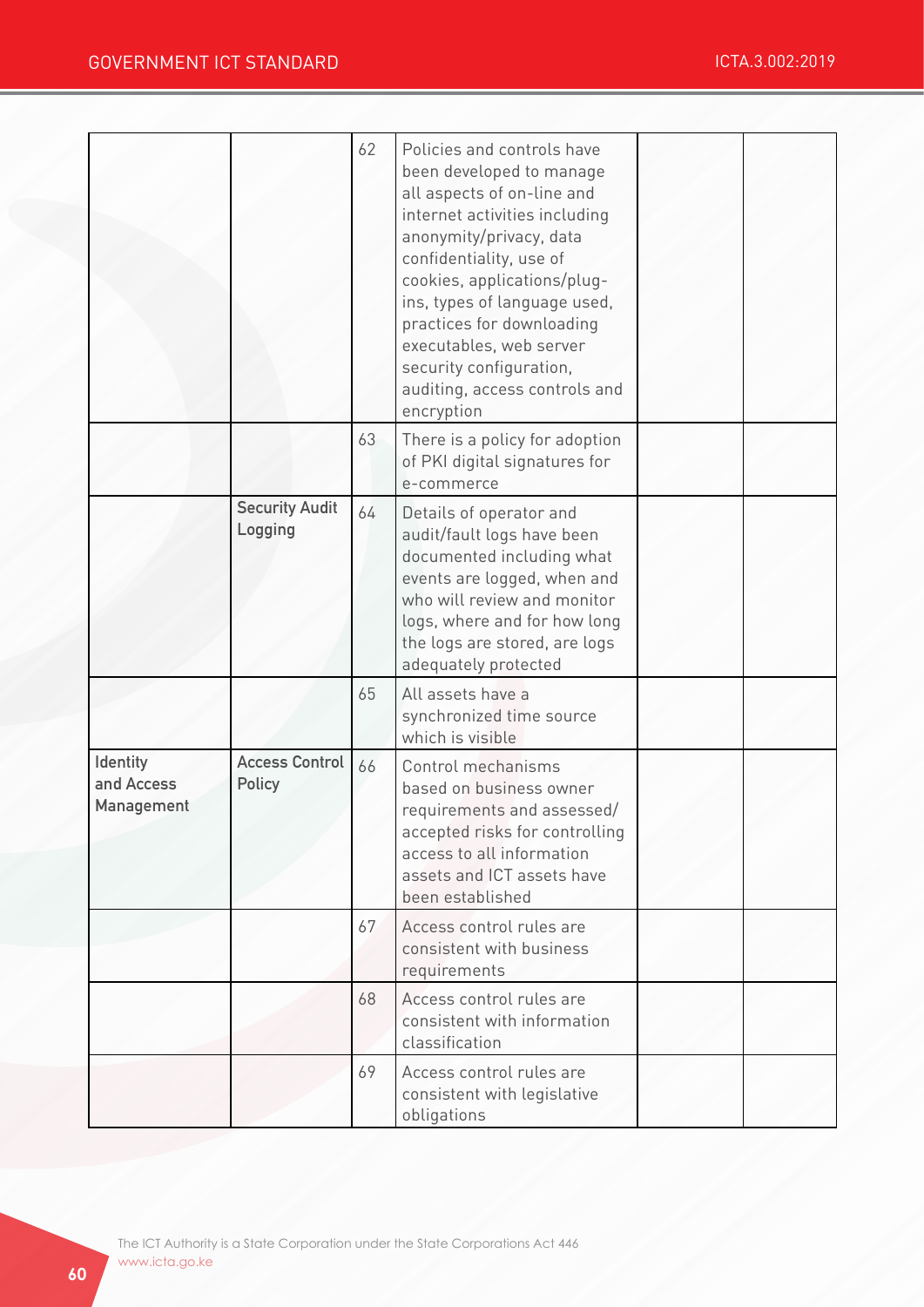| Authentication           | 70 | <b>MCDA</b> records indicate<br>that all authentication<br>requirements have<br>been assessed against<br>the standard. Business<br>requirements for all online<br>transactions and services<br>include consistency with<br>the standard. MCDA<br>records indicate that online<br>transactions and services<br>have been assessed against<br>the standard |  |
|--------------------------|----|----------------------------------------------------------------------------------------------------------------------------------------------------------------------------------------------------------------------------------------------------------------------------------------------------------------------------------------------------------|--|
|                          | 71 | MCDA records indicate that<br>all authentication of users<br>external to the MCDA have<br>been assessed against the<br>standard                                                                                                                                                                                                                          |  |
| <b>User access</b>       | 72 | <b>MCDA</b> information systems<br>cannot be accessed without<br>specific authorisation. MCDA<br>records that may indicate<br>evidence of compliance<br>include completed system<br>access request forms for all<br>users                                                                                                                                |  |
|                          | 73 | MCDA records indicate that<br>each user is issued a unique<br>personal identification<br>code and secure means of<br>authentication                                                                                                                                                                                                                      |  |
| <b>Network</b><br>access | 74 | MCDA records indicate that<br>system and network access<br>and use is logged, monitored<br>and reviewed. Events are<br>recorded                                                                                                                                                                                                                          |  |
|                          | 75 | MCDA records indicate that<br>authorisation has been<br>obtained and documented for<br>new and existing access to<br>networks                                                                                                                                                                                                                            |  |
|                          | 76 | All wireless communications<br>have appropriate configured<br>product security features and<br>afford at least the equivalent<br>level of security of wired<br>communications                                                                                                                                                                            |  |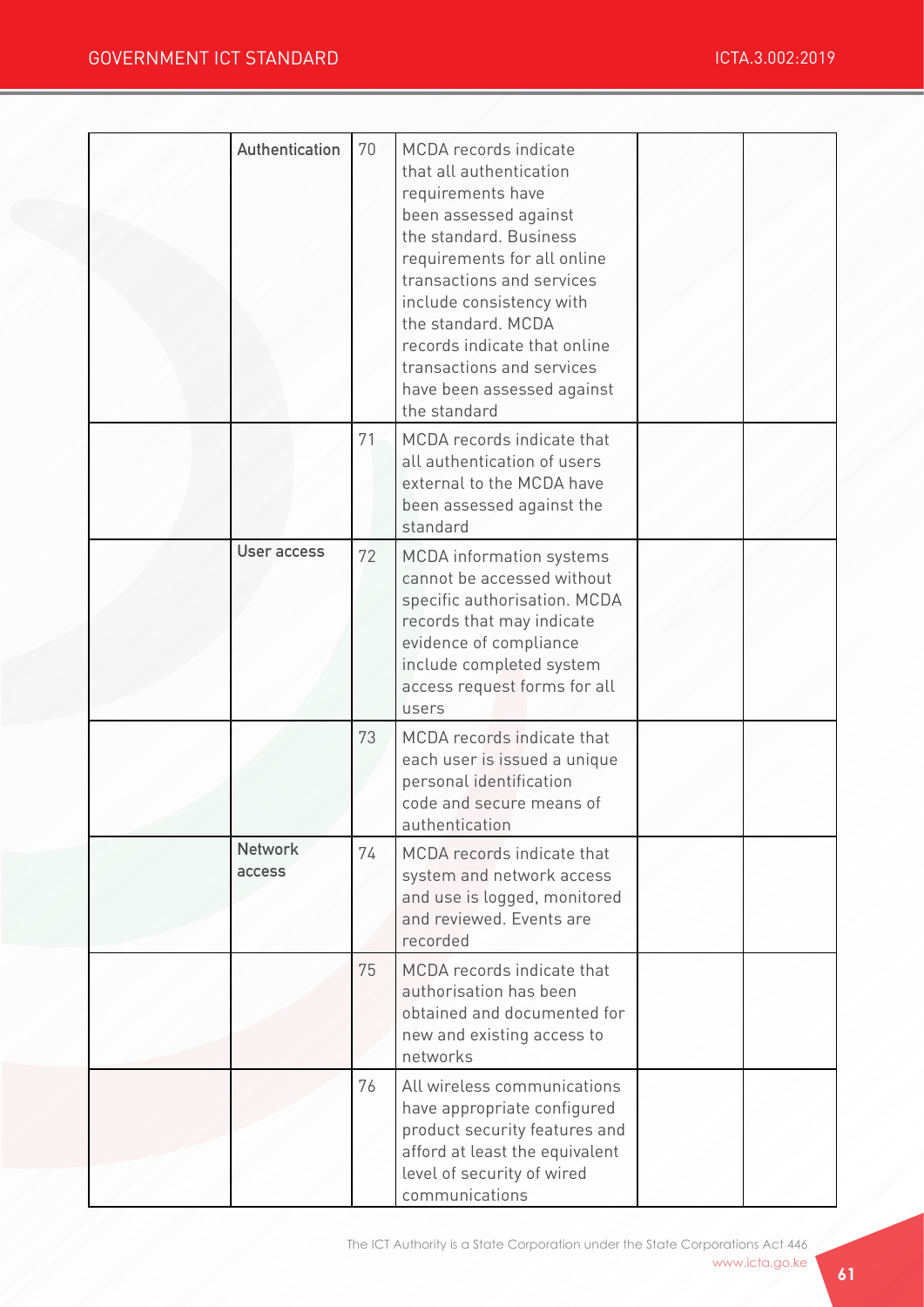|                                                              | 77 | MCDA records indicate that<br>a risk assessment has been<br>performed for all ICT facilities<br>and devices (including non-<br>government equipment)<br>prior to connection. Records<br>all indicate that appropriate<br>controls have been<br>implemented based on this<br>risk assessment |  |
|--------------------------------------------------------------|----|---------------------------------------------------------------------------------------------------------------------------------------------------------------------------------------------------------------------------------------------------------------------------------------------|--|
| <b>Operating</b><br>system access                            | 78 | MCDA has documented and<br>approved access controls<br>for operating systems that<br>cover user registration,<br>authentication, user<br>responsibilities. Access<br>to operating systems is<br>conducted in compliance with<br>these controls                                              |  |
| <b>Mobile</b><br>computing<br>and tele-work<br><b>access</b> | 79 | MCDA records indicate that<br>mobile technologies and<br>tele-working facilities are<br>not introduced unless a<br>risk assessment has been<br>performed                                                                                                                                    |  |
|                                                              | 80 | MCDA has documented<br>and approved processes for<br>mobile technologies and<br>teleworking facilities                                                                                                                                                                                      |  |
|                                                              | 81 | <b>MCDA</b> system security<br>controls are commensurate<br>with the highest level of<br>security classification of<br>the information stored and<br>passing through the system                                                                                                             |  |
|                                                              | 82 | Business requirements for all<br>systems include information<br>security requirements                                                                                                                                                                                                       |  |
|                                                              | 83 | Records of audit results<br>are documented for new<br>or significant changes to<br>financial or critical business<br>information systems                                                                                                                                                    |  |
|                                                              | 84 | Documented system<br>security controls address<br>acquisition, development and<br>maintenance stages                                                                                                                                                                                        |  |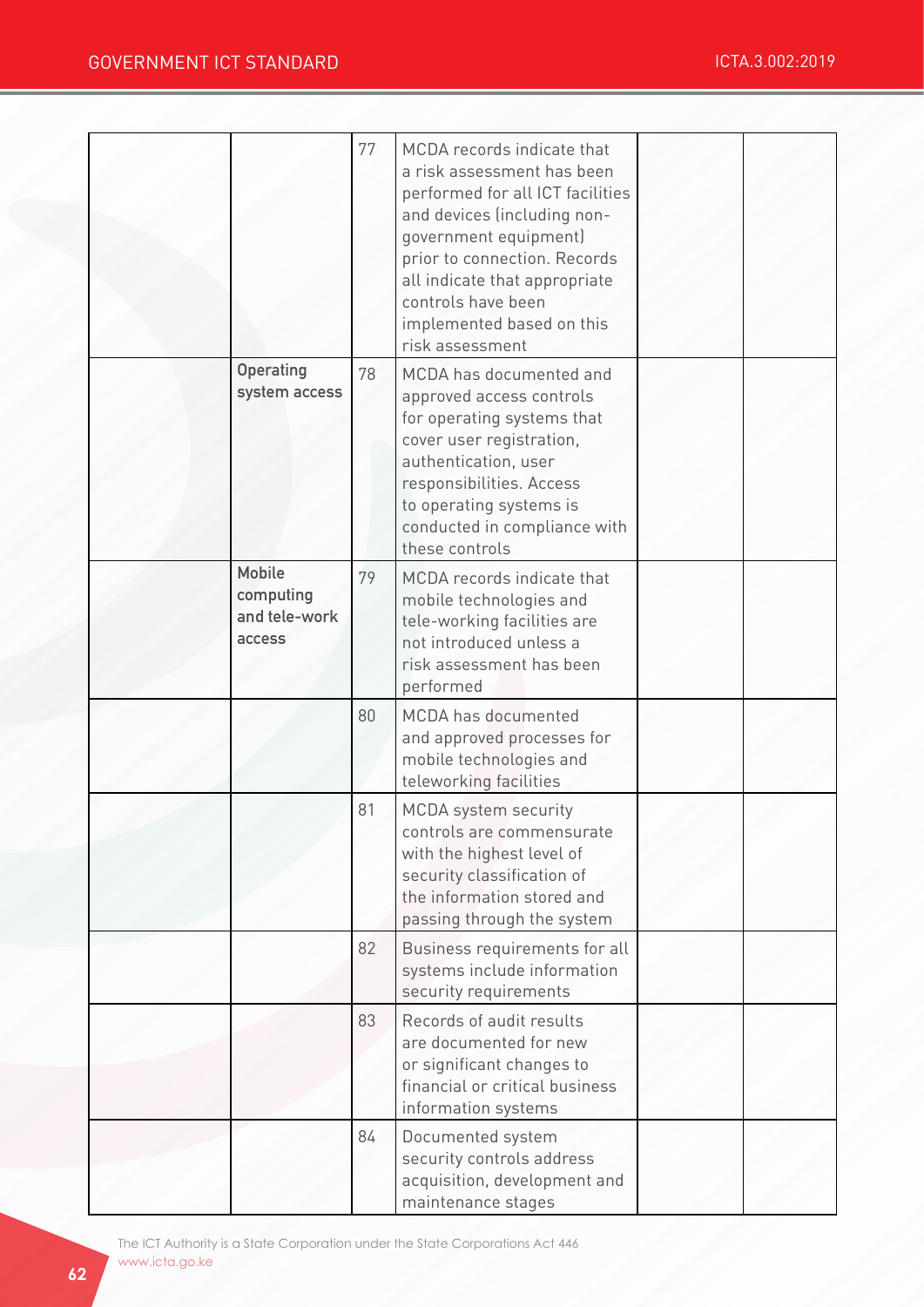|                            |                    | 85<br>86 | MCDA records document<br>change control, acceptance<br>and system testing, planning<br>and migration control<br>measures have been taken<br>when upgrading or installing<br>software<br>MCDA records document |  |
|----------------------------|--------------------|----------|---------------------------------------------------------------------------------------------------------------------------------------------------------------------------------------------------------------|--|
|                            |                    |          | change control, acceptance<br>and system testing, planning<br>and migration control<br>measures have been taken<br>when upgrading or installing<br>software                                                   |  |
|                            |                    | 87       | Access controls have been<br>identified and implemented<br>including access restrictions<br>and segregation/isolation<br>of systems into all<br>infrastructures, business and<br>user developed applications  |  |
|                            |                    | 88       | Cryptographic controls are<br>implemented                                                                                                                                                                     |  |
|                            |                    | 89       | Access controls for system<br>files are documented                                                                                                                                                            |  |
|                            |                    | 90       | Records of the processes for<br>secure development have<br>been documented                                                                                                                                    |  |
|                            |                    | 91       | Audit logs for UNCLASSIFIED<br>and security classified<br>information log activity                                                                                                                            |  |
|                            |                    | 92       | Existence of an audit log for<br>all technical vulnerability<br>procedures undertaken                                                                                                                         |  |
|                            |                    | 93       | Patch management program<br>is implemented and<br>documented including any<br>tests that are carried out                                                                                                      |  |
| Personnel and<br>Awareness | Pre-<br>employment | 94       | Job descriptions include<br>information security<br>requirements                                                                                                                                              |  |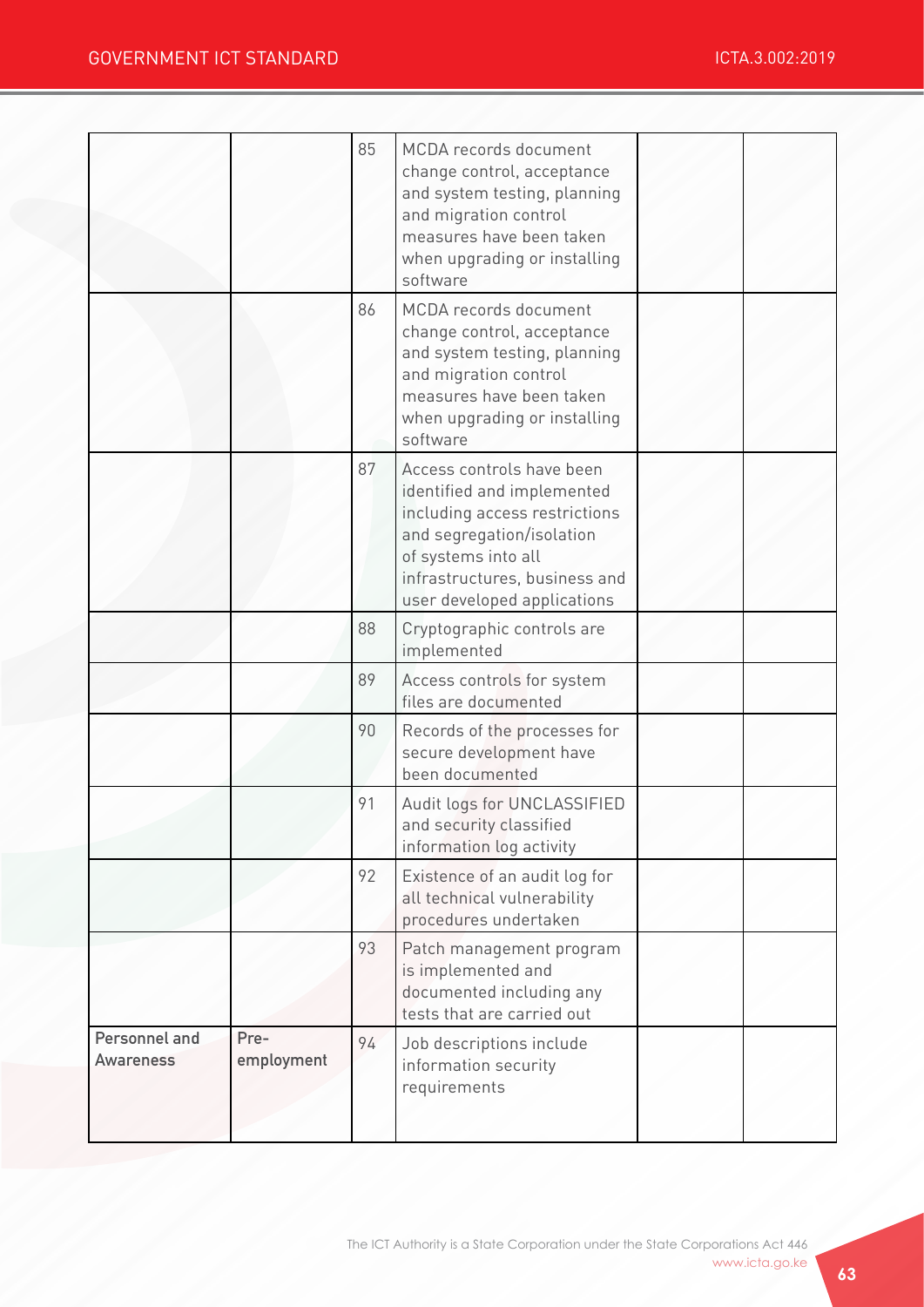|  | 95  | MCDA policies addressing<br>information security issues<br>within human resources<br>have been approved by the<br>senior executive management<br>group/CEO                                                                                                                                                                    |  |
|--|-----|-------------------------------------------------------------------------------------------------------------------------------------------------------------------------------------------------------------------------------------------------------------------------------------------------------------------------------|--|
|  | 96  | Procedures for addressing<br>information security within<br>human resource management<br>have been document and<br>approved                                                                                                                                                                                                   |  |
|  | 97  | Induction program<br>documentation includes<br>information security                                                                                                                                                                                                                                                           |  |
|  | 98  | An information security<br>training plan has been<br>approved by the CEO (note<br>that this may be part of the<br>MCDA's general information<br>security plan). Attendance<br>records for information<br>security training                                                                                                    |  |
|  | 99  | Security awareness programs<br>have been implemented to<br>ensure that employees are<br>aware of and acknowledge<br>their security responsibilities.<br>Example evidence of<br>compliance might include<br>emails, posters, fact sheets,<br>intranet content etc that<br>communicate information<br>security responsibilities |  |
|  | 100 | Induction program<br>documentation includes<br>an overview of the MCDA's<br>information security policies<br>and processes and details of<br>where employees can go to<br>get further information                                                                                                                             |  |
|  | 101 | The information security<br>training plan includes<br>targeted training in the<br>MCDA's information security<br>policies and processes                                                                                                                                                                                       |  |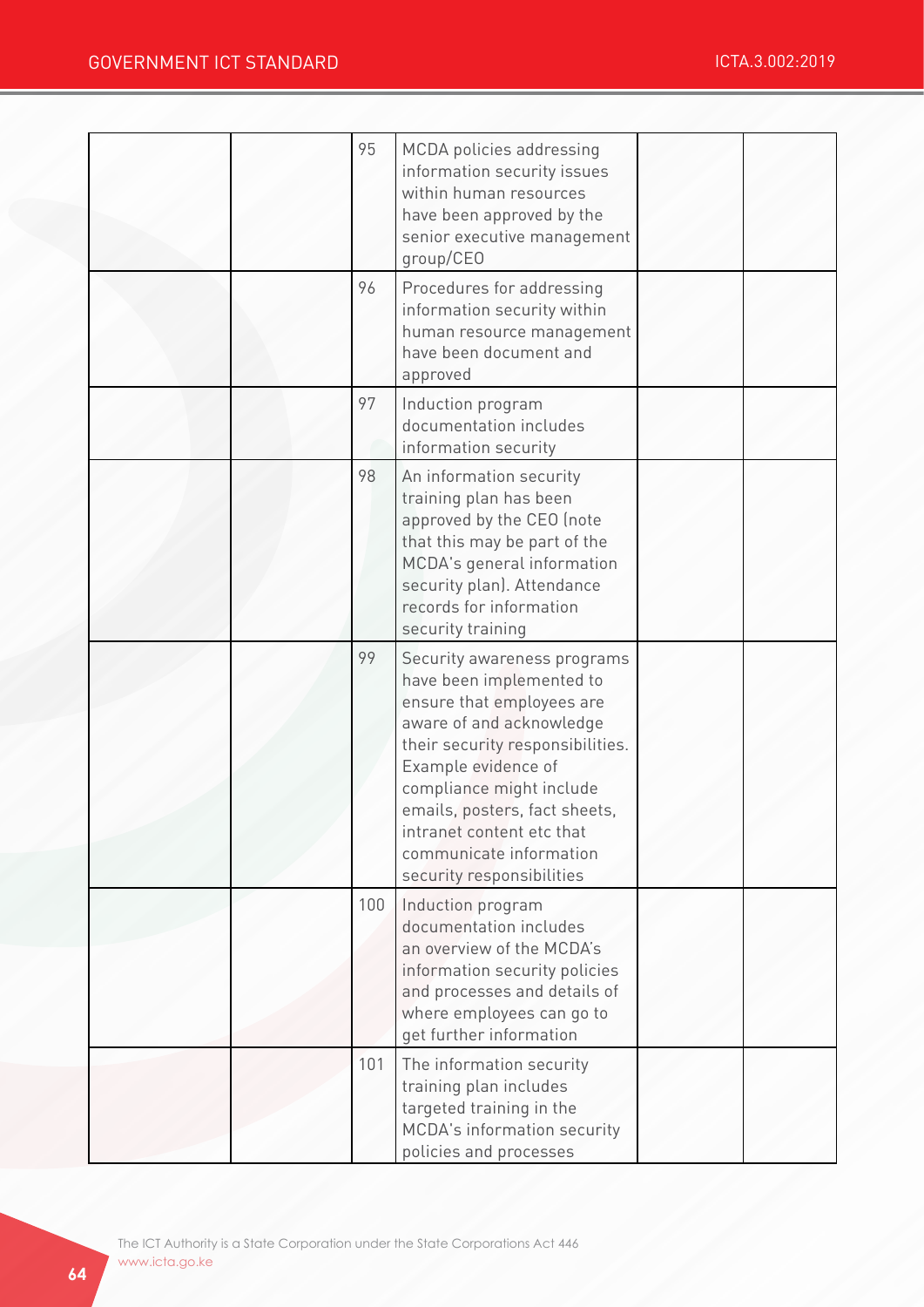|                               |                                           | 102 | Training attendance records<br>or documents signed by all<br>employees that document<br>that they have been shown<br>and understand MCDA<br>information security policies<br>and processes including how<br>to use MCDA ICT assets |  |
|-------------------------------|-------------------------------------------|-----|------------------------------------------------------------------------------------------------------------------------------------------------------------------------------------------------------------------------------------|--|
|                               |                                           | 103 | Information security roles and<br>responsibilities documented<br>and approved by senior<br>executive management                                                                                                                    |  |
|                               |                                           | 104 | Roles and responsibilities<br>have been physically<br>assigned to employees (with<br>appropriate records retained)                                                                                                                 |  |
|                               |                                           | 105 | Employees with information<br>security roles and<br>responsibilities have signed<br>a document stating that they<br>understand their roles and<br>responsibilities                                                                 |  |
|                               | Post-<br>Employment                       | 106 | Procedures for the separation<br>of employees within the<br>MCDA have been approved                                                                                                                                                |  |
|                               |                                           | 107 | MCDA records demonstrate<br>that all employee separations<br>follow the approved procedure                                                                                                                                         |  |
|                               |                                           | 108 | Procedures for the movement<br>of employees within the<br>MCDA have been approved                                                                                                                                                  |  |
|                               |                                           | 109 | MCDA records demonstrate<br>that all employee movements<br>within the MCDA follow the<br>approved procedure                                                                                                                        |  |
| Incident<br><b>Management</b> | Incident<br>Management<br><b>Controls</b> | 110 | Copies of information security<br>incident reports are present.<br>Receipt of incident reports<br>by relevant management<br>channels                                                                                               |  |
|                               |                                           | 111 | Agency records indicate that<br>information security incidents<br>are reported to appropriate<br>authorities (e.g. police) where<br>applicable                                                                                     |  |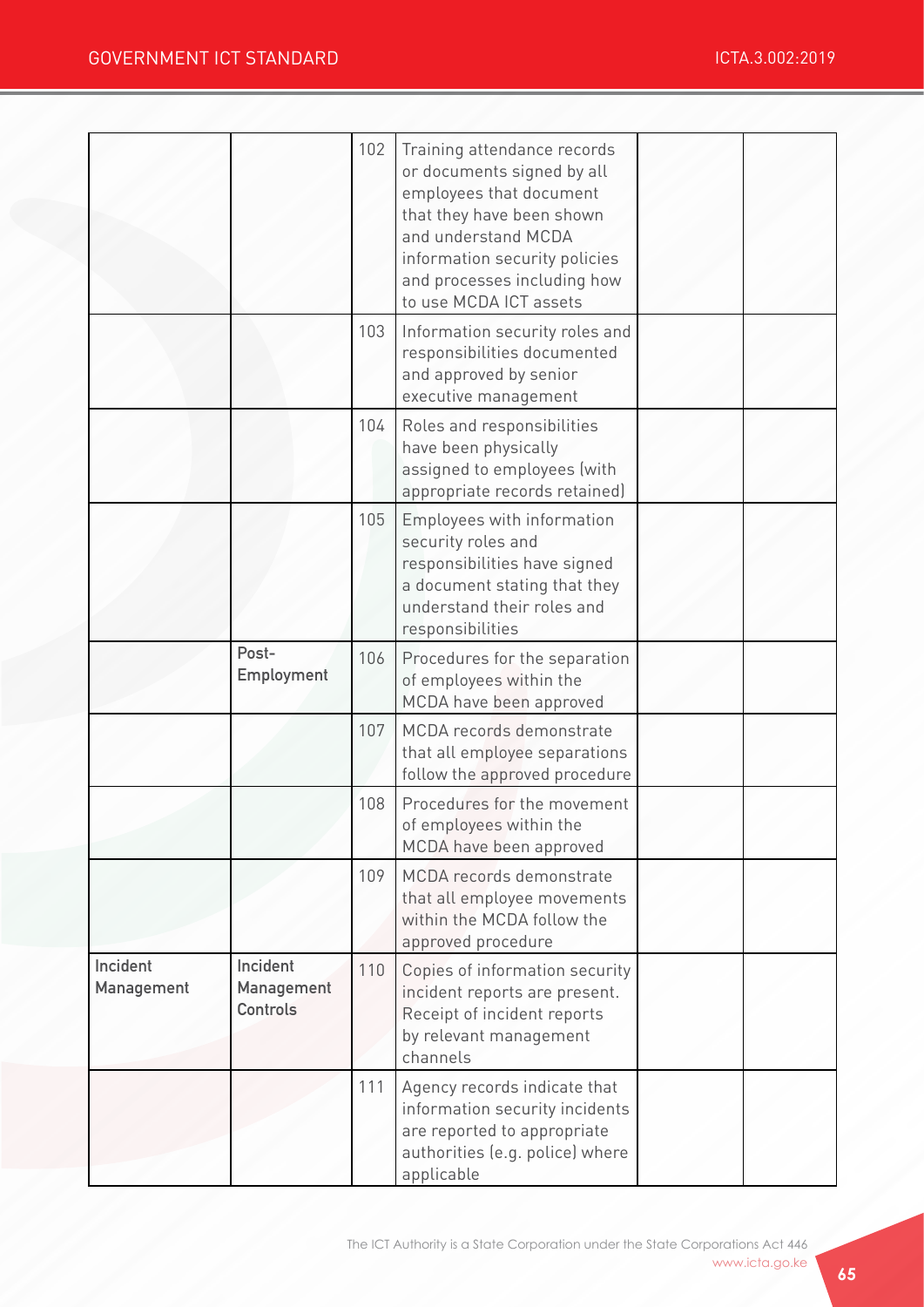|                                             |                               | 112 | Training attendance records<br>or documents signed by all<br>employees, contractors and<br>third parties that document<br>that they understand their<br>responsibilities to report<br>events/weaknesses and<br>incidents                                                                          |  |
|---------------------------------------------|-------------------------------|-----|---------------------------------------------------------------------------------------------------------------------------------------------------------------------------------------------------------------------------------------------------------------------------------------------------|--|
| Incident<br>procedures                      |                               | 113 | Agency information security<br>incident management<br>procedures have been<br>documented and covers the<br>review of and response to<br>incidents                                                                                                                                                 |  |
|                                             |                               | 114 | Records of information<br>security incident reports and<br>corresponding investigations<br>are present.                                                                                                                                                                                           |  |
|                                             |                               | 115 | Disciplinary processes for<br>deliberate violations or<br>breaches of information<br>security policy have been<br>approved by the senior<br>executive management<br>group/CEO. Where these<br>incidents have occurred,<br>agency records demonstrate<br>that these processes have<br>been applied |  |
|                                             |                               | 116 | Existence of a current agency<br>information security incident<br>and response register                                                                                                                                                                                                           |  |
| <b>Business</b><br>Continuity<br>Management | <b>Business</b><br>continuity | 117 | Business continuity plans<br>have been established to<br>enable information and ICT<br>assets to be restored or<br>recovered in the event of a<br>major security failure                                                                                                                          |  |
|                                             |                               | 118 | Processes that enable the<br>information environment<br>to be restored or recovered<br>in the event of a major<br>information security failure<br>have been approved                                                                                                                              |  |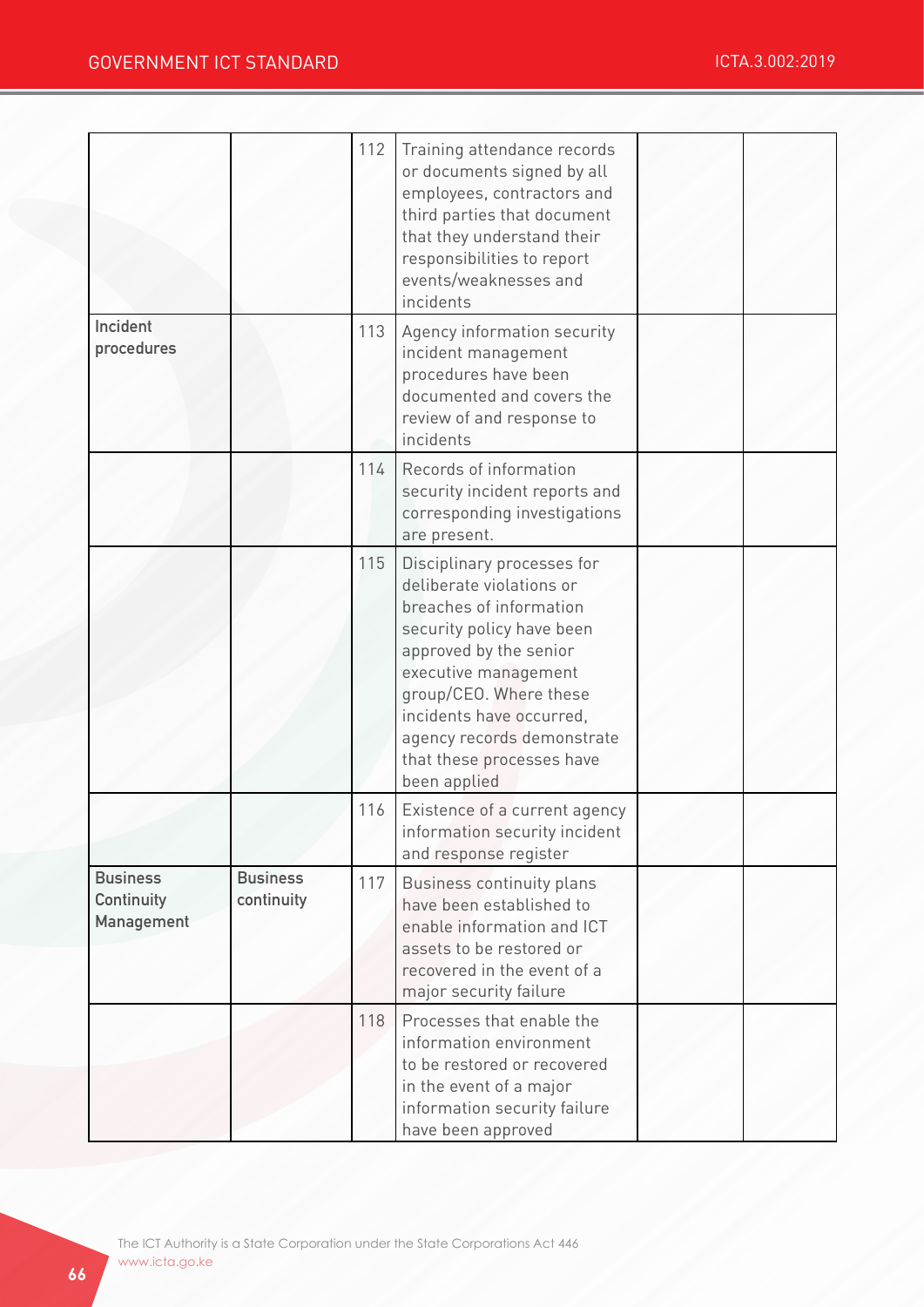|                                 | 119 | Business continuity risk and<br>impact assessment processes<br>have been approved. Agency<br>records indicate that these<br>assessments are made, and<br>inform the development of the<br>agency's business continuity<br>plan |  |
|---------------------------------|-----|--------------------------------------------------------------------------------------------------------------------------------------------------------------------------------------------------------------------------------|--|
|                                 | 120 | Existence of a risk register<br>that documents how known<br>risks will be managed                                                                                                                                              |  |
|                                 | 121 | Business continuity plan is<br>regularly updated. Business<br>continuity tests are conducted<br>and any weaknesses<br>identified as a result are<br>addressed                                                                  |  |
|                                 | 122 | Records show that a business<br>impact analysis has been<br>undertaken, and the results<br>have been used to reduce<br>risks                                                                                                   |  |
| <b>ICT Disaster</b><br>Recovery | 123 | Records show that all critical<br>business processes and<br>associated assets have been<br>identified, prioritised and<br>documented                                                                                           |  |
|                                 | 124 | An information and ICT asset<br>disaster recovery register has<br>been established to assess                                                                                                                                   |  |
|                                 |     | and classify systems to<br>determine their criticality                                                                                                                                                                         |  |
|                                 | 125 | An ICT disaster recovery<br>plan has been established<br>to enable information and<br>ICT assets to be restored or<br>recovered in the event of a<br>disaster                                                                  |  |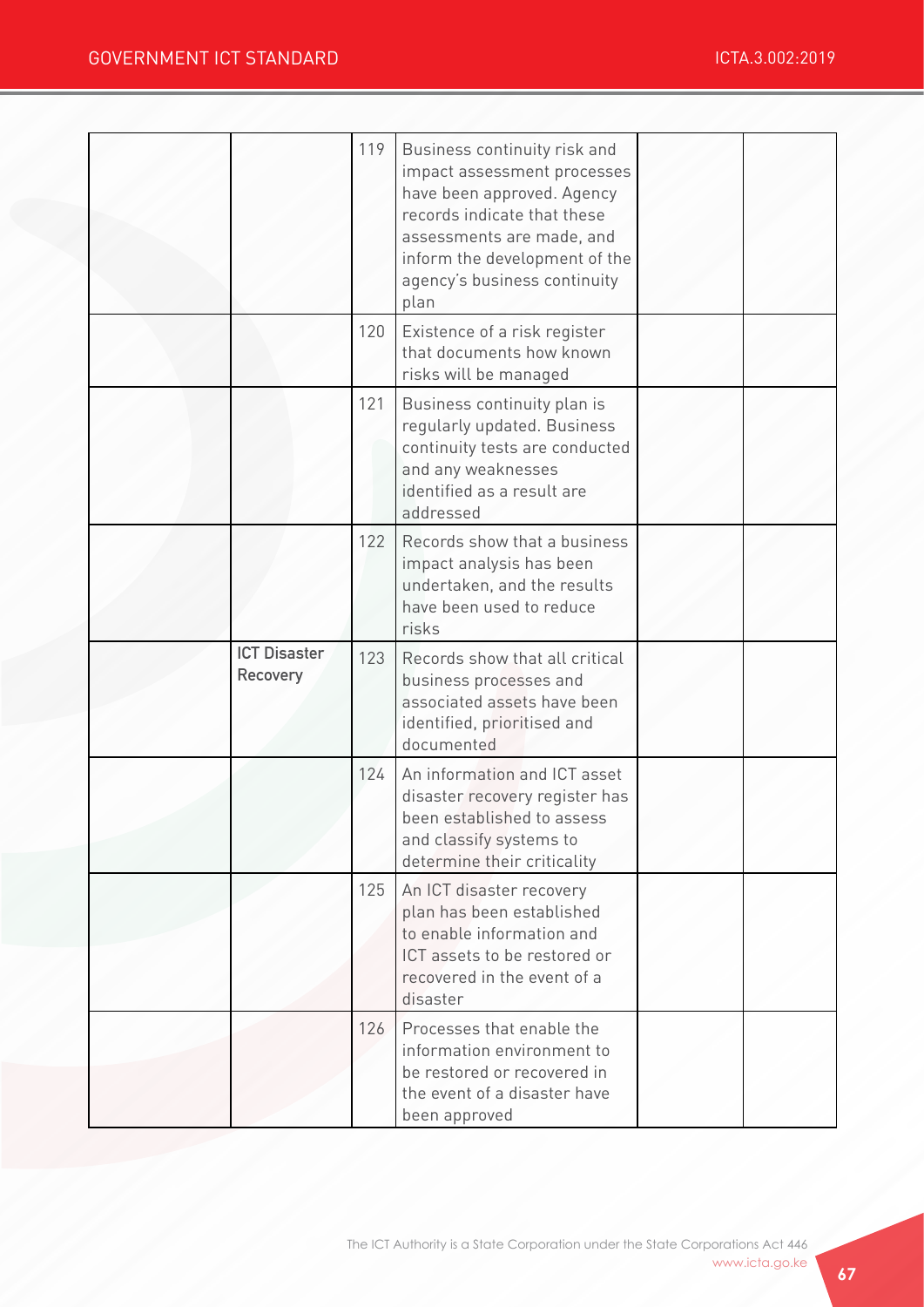|                                     |                       | 127 | Existence of a risk register<br>that documents how known<br>risks will be managed                                                                                                                                         |  |
|-------------------------------------|-----------------------|-----|---------------------------------------------------------------------------------------------------------------------------------------------------------------------------------------------------------------------------|--|
|                                     |                       | 128 | Disaster recovery plan is<br>regularly updated. Disaster<br>recovery tests are conducted<br>and any weaknesses<br>identified as a result are<br>addressed                                                                 |  |
|                                     |                       | 129 | Clearly defined maximum<br>acceptable downtimes are<br>documented within ICT<br>disaster recovery plans                                                                                                                   |  |
|                                     |                       | 130 | Maximum acceptable<br>downtimes for ICT services<br>are documented in all<br>service and operational level<br>agreements with external<br>parties                                                                         |  |
|                                     |                       | 131 | Copies of ICT disaster<br>recovery plans are located in<br>multiple locations including<br>at least one offsite location                                                                                                  |  |
| <b>Monitoring for</b><br>Compliance | Legal<br>requirements | 132 | Agency has identified and<br>documented all its legal<br>obligations relating to<br>information security and its<br>response to these                                                                                     |  |
|                                     |                       | 133 | A list of legislation<br>compliance has been<br>developed and is cross<br>referenced against all<br>information security policies<br>and processes on a regular<br>basis (including when<br>changes to legislation occur) |  |
|                                     |                       | 134 | The results of compliance<br>reviews against information<br>security policies and<br>processes have been reported<br>to appropriate agency<br>management                                                                  |  |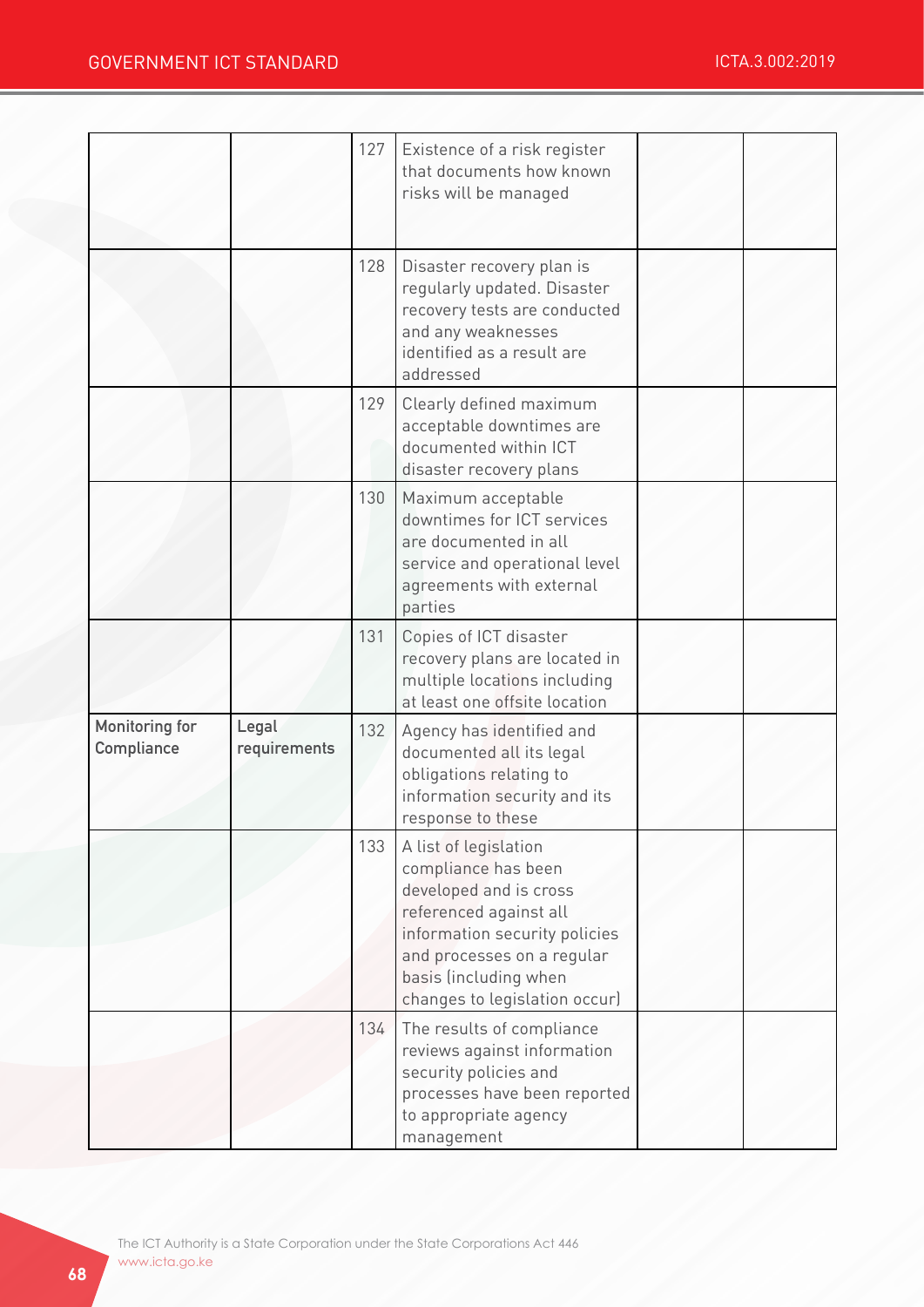|  | 135 | All information security<br>requirements (including<br>contracts with third parties)<br>have been reviewed for<br>legislative compliance on a<br>regular basis                                                            |  |
|--|-----|---------------------------------------------------------------------------------------------------------------------------------------------------------------------------------------------------------------------------|--|
|  | 136 | Agency has identified and<br>documented processes for<br>assessing compliance against<br>its information security<br>related legal obligations.<br>Agency records indicate that<br>these processes are being<br>conducted |  |
|  | 137 | All reporting obligations<br>relating to information<br>security have been<br>complied with and managed<br>appropriately                                                                                                  |  |
|  | 138 | All reasonable steps have<br>been taken to monitor, review<br>and audit agency information<br>security compliance                                                                                                         |  |
|  | 139 | Employees with information<br>security roles and<br>responsibilities have signed<br>a document stating that they<br>are understand their roles<br>and responsibilities                                                    |  |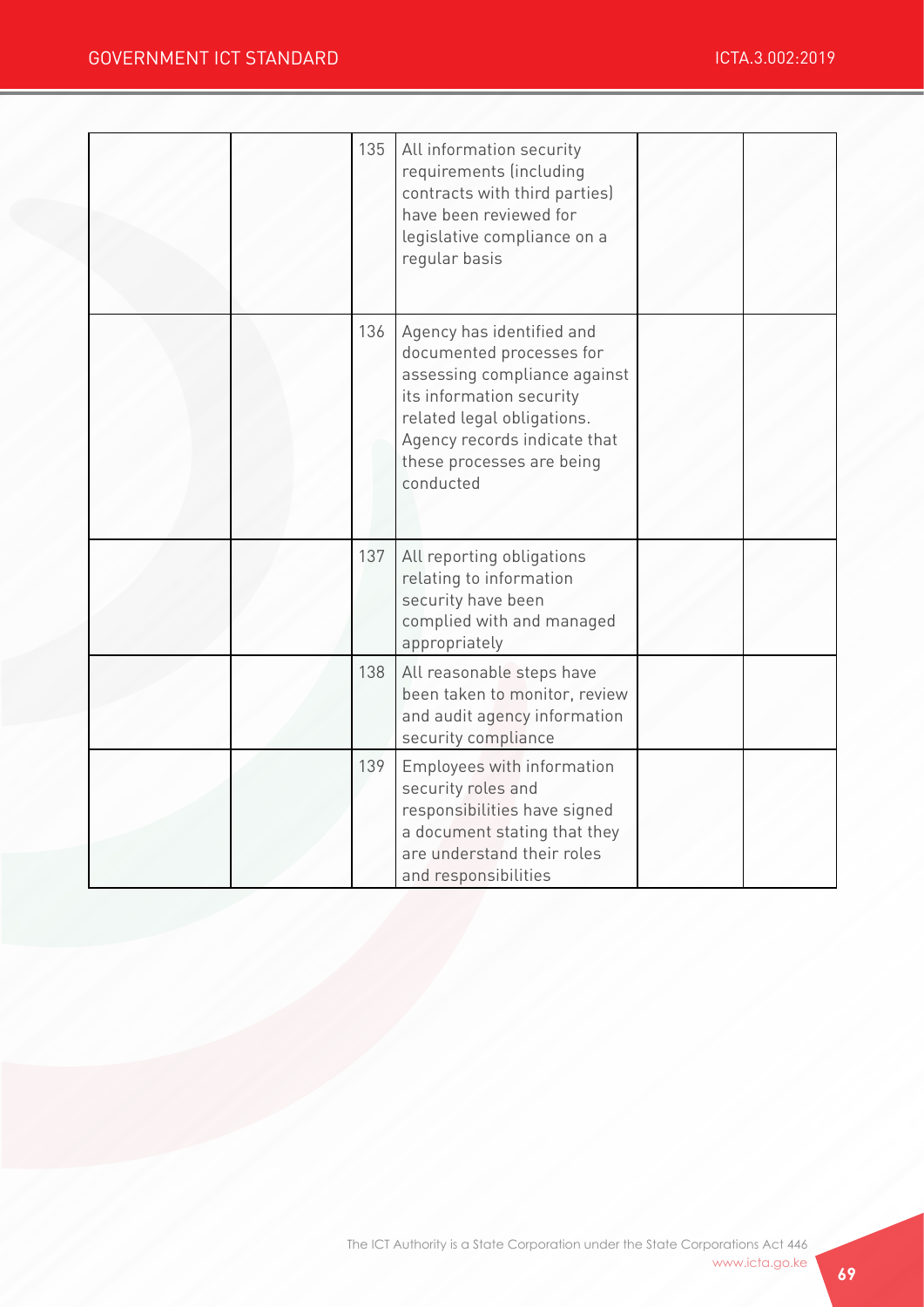# 18.0 Appendix II: Guidelines

| <b>Subject</b>                                 | <b>Requirement</b>                                                                                                                                                                                                                                                                                                                                                                                                                                                                                                                                                                                                                                                                                                                                                              |  |  |  |  |
|------------------------------------------------|---------------------------------------------------------------------------------------------------------------------------------------------------------------------------------------------------------------------------------------------------------------------------------------------------------------------------------------------------------------------------------------------------------------------------------------------------------------------------------------------------------------------------------------------------------------------------------------------------------------------------------------------------------------------------------------------------------------------------------------------------------------------------------|--|--|--|--|
| General                                        | All MCDA computing resources must be used in an acceptable<br>manner consistent with the policy.<br>Use may include, but is not limited to, access of Internet/<br>٠<br>Intranet/Extranet resources via web, email, file transfer or<br>other network-based services, instant messaging, or accessing<br>non- networked resources, such as through dedicated consoles<br>or management systems.<br>The MCDA shall come up with acceptable use of computing<br>resources (assets)                                                                                                                                                                                                                                                                                                |  |  |  |  |
|                                                | Computing resources are defined as all digital or analog<br>computational devices owned by the MCDA.<br>The MCDA owns all computing resources provided. Permission<br>for use of computing resources is granted to employees on<br>an as-needed basis in accordance with this and all other<br>application policies and agreements.<br>These devices may include, but are not limited to, computer<br>equipment, software, operating systems, storage media,<br>network infrastructure, and network or local accounts, such as<br>for access to network- or host-based resources.                                                                                                                                                                                               |  |  |  |  |
| <b>Guidelines for</b><br><b>Acceptable Use</b> | The information security discipline evaluates risks according to the<br>concepts of confidentiality, integrity and availability. The evaluation<br>of risks may also weigh applicable laws and regulations as well as<br>MCDA policies, standards, guidelines and procedures. The following<br>guidelines are provided to assist users in making proper decisions<br>about whether certain uses of computing resources are acceptable.                                                                                                                                                                                                                                                                                                                                          |  |  |  |  |
|                                                | 1.<br>Confidentiality<br>Maintaining the confidentiality of data and people is of the utmost<br>importance. When using computing resources, ask yourself the<br>question: "Am I intentionally violating the confidentiality of the<br>business, corporate data or an individual?" If the answer to this<br>question is "yes" then determine whether or not you are authorized<br>to view the information or data in question. If you are authorized, then<br>determine whether or not you have a need to view the information or<br>data. If you are not authorized to view the data or information, then do<br>not view it. If you believe that you have inappropriate access to data<br>or information, immediately report this finding to the proper owner or<br>management. |  |  |  |  |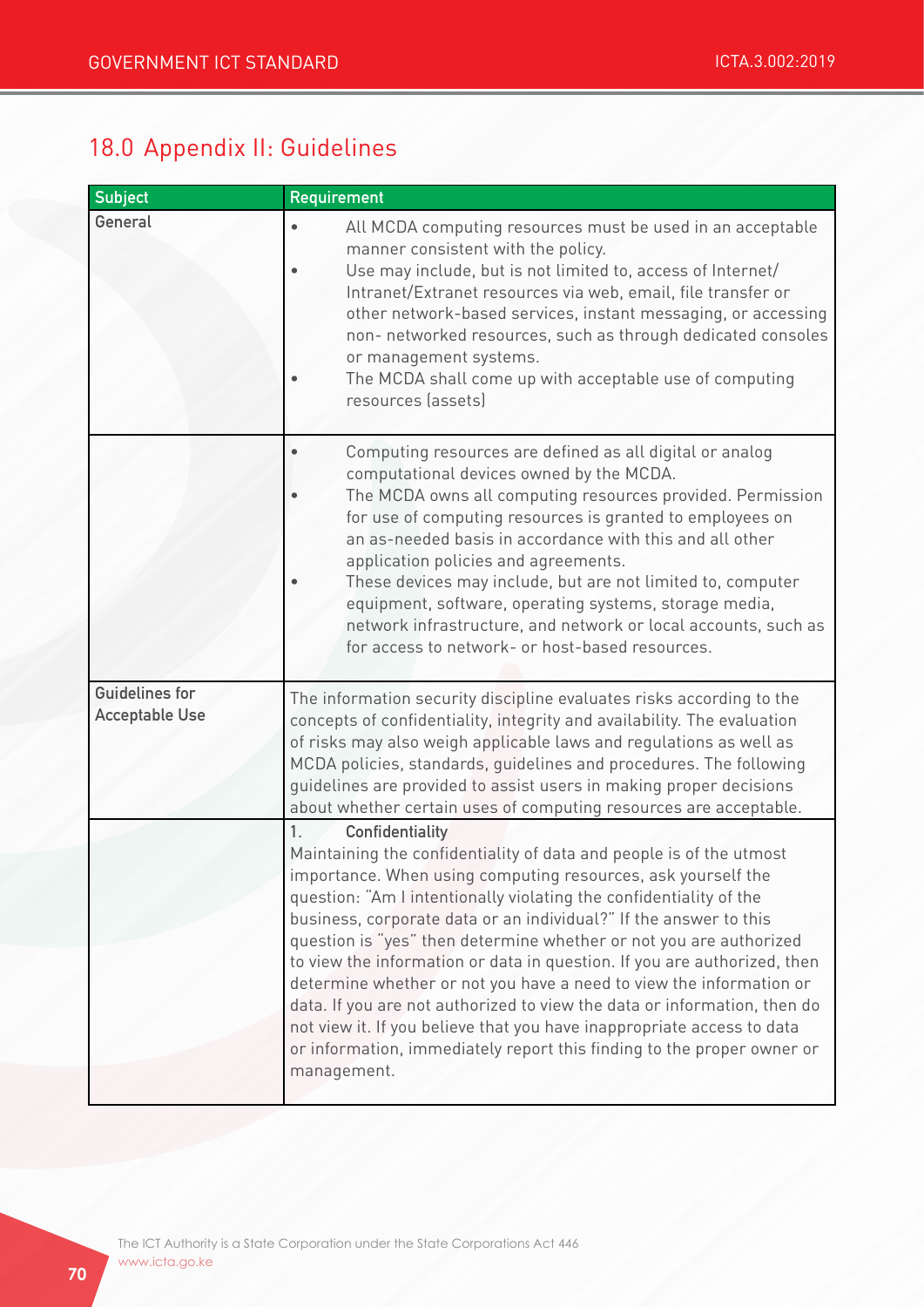| 2. Integrity<br>Integrity is defined as the soundness of data or systems and the<br>certainty that data is authentic and unaltered.<br>Modifying data or information without proper authorization is<br>unacceptable use and a violation of data integrity.<br>Accessing systems without proper authorization or through<br>unapproved methods is also unacceptable and a violation of<br>system integrity.<br>Always access data or systems through approved methods. If<br>you believe that data or systems are accessible through<br>unapproved methods, it is your responsibility to report the<br>error.<br>Violations of integrity may include, but are not limited to,<br>Circumvention of simple controls on data files, access to<br>systems through unapproved methods,<br>Unauthorized escalation of privileges on a system,<br>Modifying data without permission, or<br>Intentionally corrupting data. Violation of data or system<br>integrity on systems external to the MCDA through the use of<br>MCDA assets is also unacceptable use.                                                                                                                                                                                                                                                                                                                                                                                                       |
|---------------------------------------------------------------------------------------------------------------------------------------------------------------------------------------------------------------------------------------------------------------------------------------------------------------------------------------------------------------------------------------------------------------------------------------------------------------------------------------------------------------------------------------------------------------------------------------------------------------------------------------------------------------------------------------------------------------------------------------------------------------------------------------------------------------------------------------------------------------------------------------------------------------------------------------------------------------------------------------------------------------------------------------------------------------------------------------------------------------------------------------------------------------------------------------------------------------------------------------------------------------------------------------------------------------------------------------------------------------------------------------------------------------------------------------------------------------|
| 3. Availability<br>Intentionally denying access to data or systems without authorization,<br>or outside the intended function of an application or system is<br>unacceptable use. Some applications and systems contain locking<br>features designed to control access to data or processes (e.g. version<br>control software). This behavior is expected and acceptable. Use of<br>MCDA computing resources to deny access to internal or external<br>systems is unacceptable use. When accessing data or systems, ask<br>yourself the question: "Am I denying authorized access to data or<br>systems as a result of my actions?" If the answer to this question is<br>yes" then determine whether you are authorized to undertake this<br>action, and then determine whether or not there is a business need for<br>the action.<br>Availability also applies to client-side applications, such as mail<br>readers and web browsers. Intentionally causing an application to<br>crash, lock or otherwise perform errantly is unacceptable use. By<br>extension, knowingly allowing your system to become or remain<br>infected with malicious code may be deemed a violation of this policy.<br>All perceived violations must be reported to the appropriate contact or<br>management immediately. Reporting suspected infections in a timely<br>manner will often exonerate a user from direct responsibility, pending<br>the outcome of an investigation. |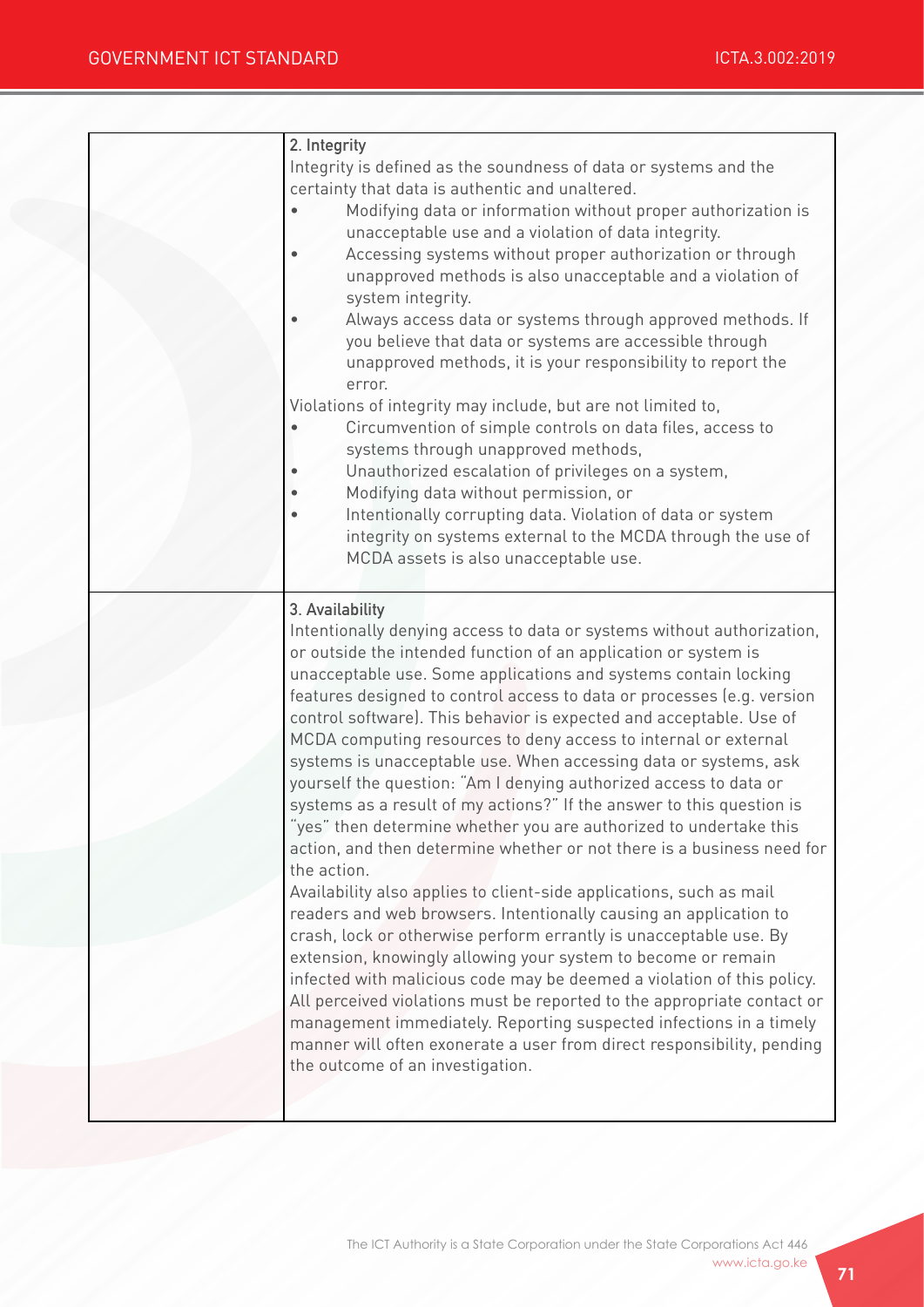| 4. Legal compliance                                                                                                                                                                                                                                                                                                                                                                                                                                                                                                                                                                                                                                                                                                                                                                                                                                                                                                                                                                                                                                                                                                                                                                                                                                                                                                                                                                                                                                                                                      |
|----------------------------------------------------------------------------------------------------------------------------------------------------------------------------------------------------------------------------------------------------------------------------------------------------------------------------------------------------------------------------------------------------------------------------------------------------------------------------------------------------------------------------------------------------------------------------------------------------------------------------------------------------------------------------------------------------------------------------------------------------------------------------------------------------------------------------------------------------------------------------------------------------------------------------------------------------------------------------------------------------------------------------------------------------------------------------------------------------------------------------------------------------------------------------------------------------------------------------------------------------------------------------------------------------------------------------------------------------------------------------------------------------------------------------------------------------------------------------------------------------------|
| It is important to be aware of applicable laws and regulations when<br>accessing or using data or systems that are internal or external to<br>the MCDA. Areas of consideration should include, but are not limited<br>to, copyright, trademark, patent, privacy, wiretap, confidentiality and<br>communication laws and regulations. Use of computing resources<br>to violate laws or regulations represents a violation of this policy,<br>regardless of intent or jurisdiction. Software must be used in<br>accordance with its licensing terms and MCDA policies. Access of<br>systems must not be in contravention of The Computer Fraud and<br>Abuse Act (18 USC 1030) or other applicable laws.<br>Use of systems to send communication in violation of Human<br>Resources (HR) policies and applicable laws will be considered a<br>serious breach of this policy and will be addressed swiftly and strictly.<br>Communication must be appropriate for a business environment and<br>in line with the Professional Standards of Conduct (PSC). All users are<br>expected to act in a professional and courteous manner at all times<br>and in all forms of communication.<br>Suspected violations of this tenet of the policy should be reported to<br>the appropriate contact immediately. The appropriate contact may<br>be a member of management, HR, PSC or Legal. It is recommended<br>that management be approached first, unless the suspected violation<br>directly involves management. |
| 5. Policy compliance<br>All users of computing resources must be familiar with applicable<br>policies, standards, guidelines and procedures. Training and<br>awareness programs will be provided to inform the user of corporate<br>policies and applicable laws in order to ensure the ability of users<br>to comply with acceptable computing policies. If a user is in doubt<br>of whether or not a given action is acceptable, it is that user's<br>responsibility to seek clarification before proceeding.                                                                                                                                                                                                                                                                                                                                                                                                                                                                                                                                                                                                                                                                                                                                                                                                                                                                                                                                                                                          |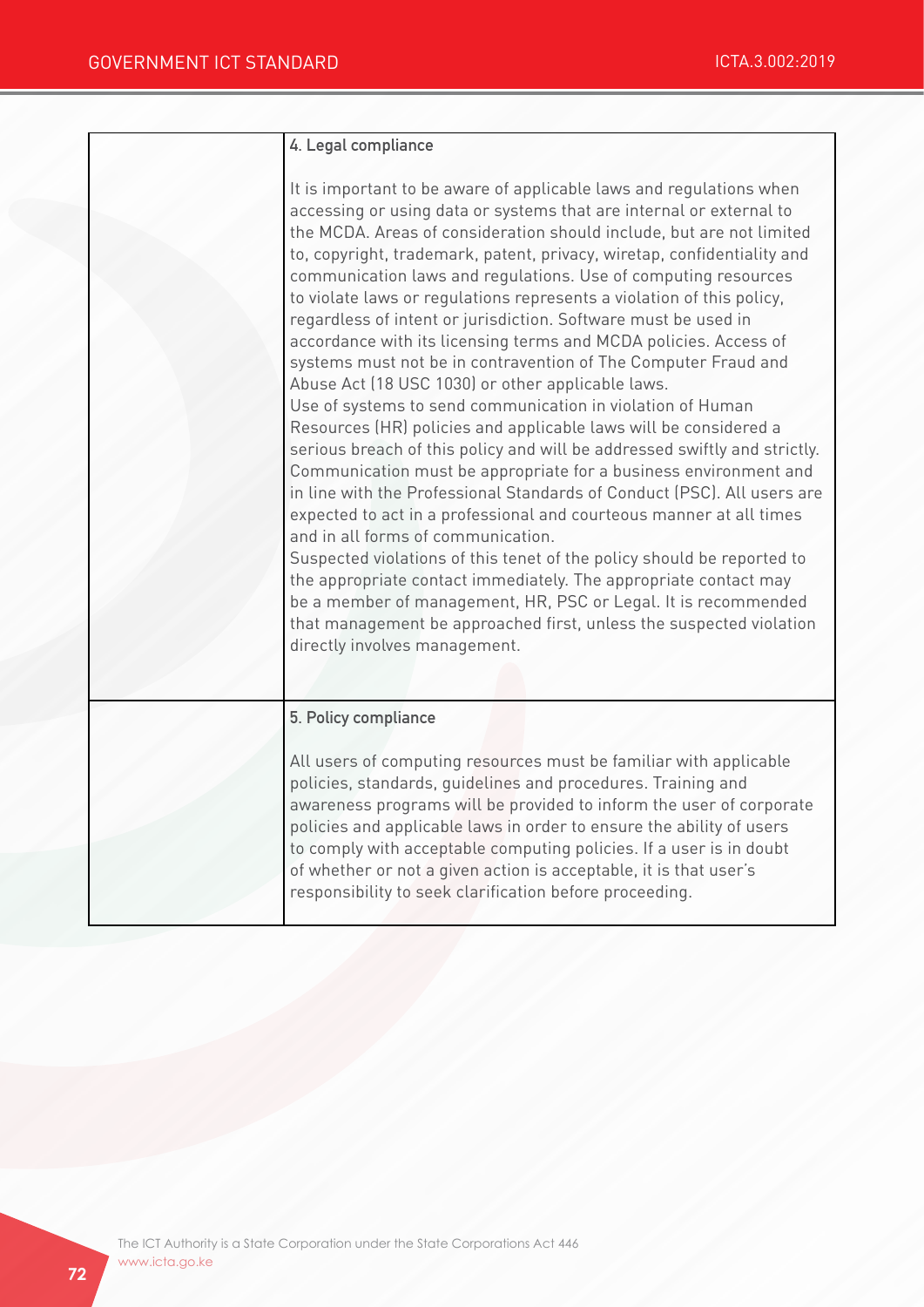| <b>Specific Prohibitions and</b><br><b>Restrictions on Use</b> | Specific Prohibitions and Restrictions on Use<br>The following activities are generally prohibited or restricted.<br>Certain individuals may be exempted from these rules in order to<br>perform their required job responsibilities (e.g., Operations Security<br>is authorized to actively monitor network traffic and respond in a<br>disruptive manner to mitigate a detected threat). Employees are not<br>authorized, under any circumstances, to actively engage in activities<br>deemed illegal under applicable jurisdictions.<br>The list provided below is not comprehensive, but should be used as<br>a baseline for helping determine whether or not a proposed action is<br>unacceptable. Omission of an action from this list does not imply that<br>it is an acceptable use. Any violations of these specific prohibitions<br>and restrictions will be treated severely and may reasonably result in<br>immediate termination of employment.                                                                   |
|----------------------------------------------------------------|--------------------------------------------------------------------------------------------------------------------------------------------------------------------------------------------------------------------------------------------------------------------------------------------------------------------------------------------------------------------------------------------------------------------------------------------------------------------------------------------------------------------------------------------------------------------------------------------------------------------------------------------------------------------------------------------------------------------------------------------------------------------------------------------------------------------------------------------------------------------------------------------------------------------------------------------------------------------------------------------------------------------------------|
|                                                                | 1.Illegal use<br>Computing resources must be used within the confines of the law.<br>Any use of computing resources to infringe intellectual property<br>protections, such as copyrights, trademarks, patents or trade secrets,<br>is prohibited. Infringing acts may include, but are not limited to,<br>unauthorized copying of copyrighted materials, use of a trademark<br>without authorization or exporting software, technical information,<br>encryption or technology in violation of export control laws. Any action,<br>intentional or unintentional, that serves to copy or transmit protected<br>materials without proper authorization is an unacceptable use.                                                                                                                                                                                                                                                                                                                                                   |
|                                                                | 2. Threats, harassment or harm to minors<br>Computing resources must not be used to threaten, harass or harm<br>others. Unauthorized uses of this type may include, but are not limited<br>to:<br>communication that is threatening, abusive, harassing,<br>defamatory, libelous, deceptive, fraudulent, invasive of<br>another's privacy, tortuous, or containing explicit or graphic<br>descriptions or accounts of sexual acts (including but not<br>limited to sexual language of a violent or threatening nature<br>directed at another individual or group of individuals);<br>communication that victimizes, harasses, degrades, or<br>intimidates an individual or group of individuals on the basis of<br>religion, gender, sexual orientation, race, ethnicity, age, or<br>disability;<br>any form of harassment via email, telephone, paging or<br>instant messaging, whether through language, frequency, or<br>size of messages;<br>use of computing resources to harm, or attempt to harm,<br>minors in any way. |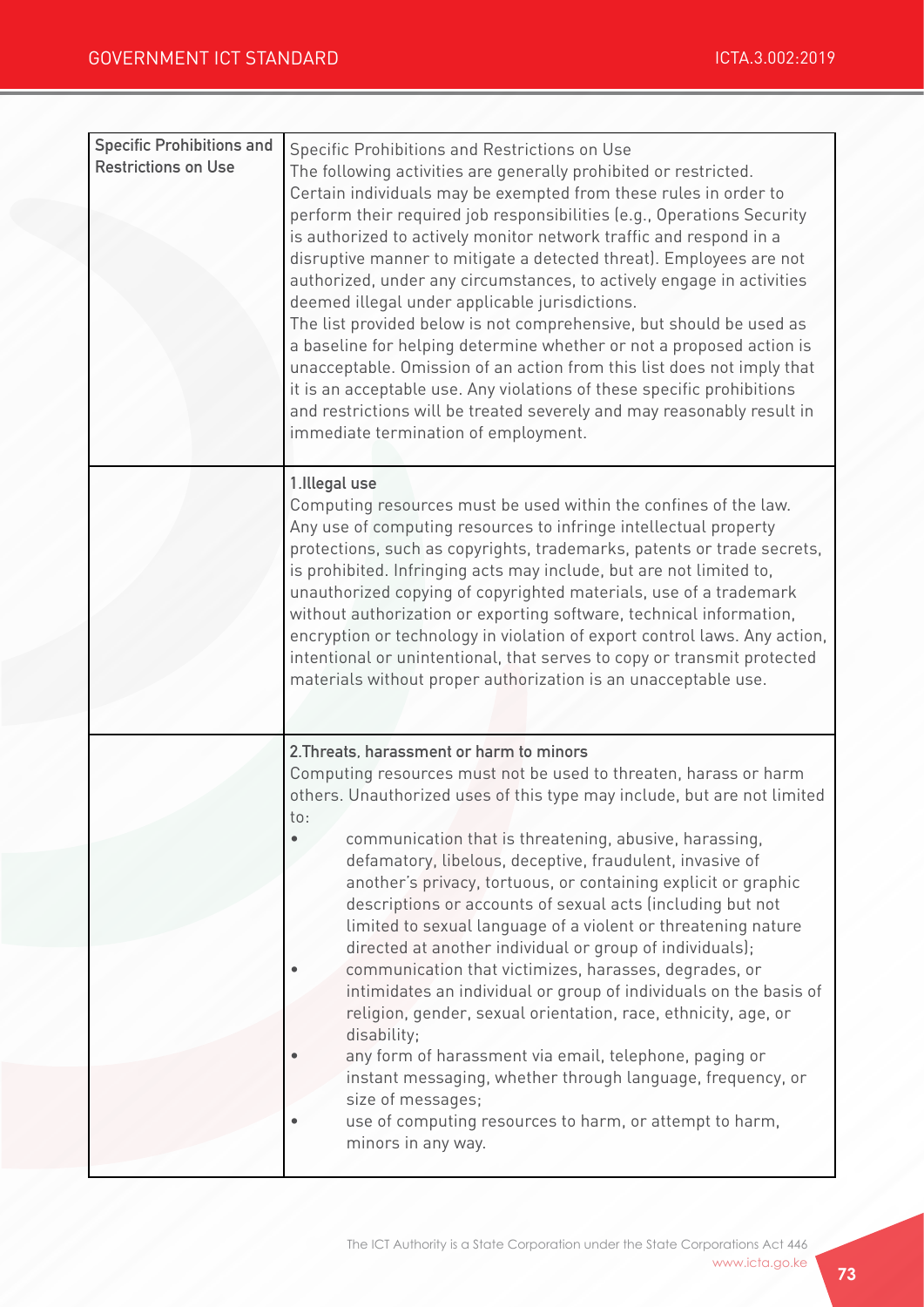| 3. Fraud, forgery or impersonation                                                                                                                                                                                                                                                                                                                                                                                                                                                                                                                                                                                                                                                                                                                                                                                                                                                                                                      |
|-----------------------------------------------------------------------------------------------------------------------------------------------------------------------------------------------------------------------------------------------------------------------------------------------------------------------------------------------------------------------------------------------------------------------------------------------------------------------------------------------------------------------------------------------------------------------------------------------------------------------------------------------------------------------------------------------------------------------------------------------------------------------------------------------------------------------------------------------------------------------------------------------------------------------------------------|
| Any use of computing resources to commit fraud, forgery or<br>impersonation is strictly prohibited. All users must truthfully and<br>accurately represent their identity at all times. Adding, removing<br>or modifying identifying network header information in an effort to<br>deceive or mislead is prohibited. Attempting to impersonate any<br>person by using forged headers, including email header information,<br>or other identifying information is prohibited. Postings to public places<br>intended to mask your employment status and employer, may be<br>allowed.<br>Users may not utilize computing resource to make fraudulent offers<br>to sell or buy products, items, or services or to advance any type of<br>financial scam such as "pyramid schemes," "Ponzi schemes," and<br>"chain letters." Unless part of normal job duties, making statements<br>about warranty, expressly or implied, is also prohibited. |
| 4. SPAM / SPIM<br>Creation, sending and forwarding of unsolicited advertising, junk<br>or bulk email ("SPAM") or instant messages ("SPIM") are strictly<br>prohibited, unless explicitly authorized as part of your normal job<br>duties. Undertaking any activities that serve to facilitate unsolicited<br>commercial email or unsolicited bulk email, whether or not that email<br>is commercial in nature, are prohibited. Use of instant messaging                                                                                                                                                                                                                                                                                                                                                                                                                                                                                 |
| facilities to accomplish the same is also prohibited.<br>5. Unauthorized access or circumvention of access controls                                                                                                                                                                                                                                                                                                                                                                                                                                                                                                                                                                                                                                                                                                                                                                                                                     |
| Any access to systems or data that is not specifically authorized<br>is prohibited. Any circumvention of access controls, whether for<br>accessing systems with or without authorization, is also prohibited.<br>Users may not circumvent authentication or security of any host,<br>network or account.                                                                                                                                                                                                                                                                                                                                                                                                                                                                                                                                                                                                                                |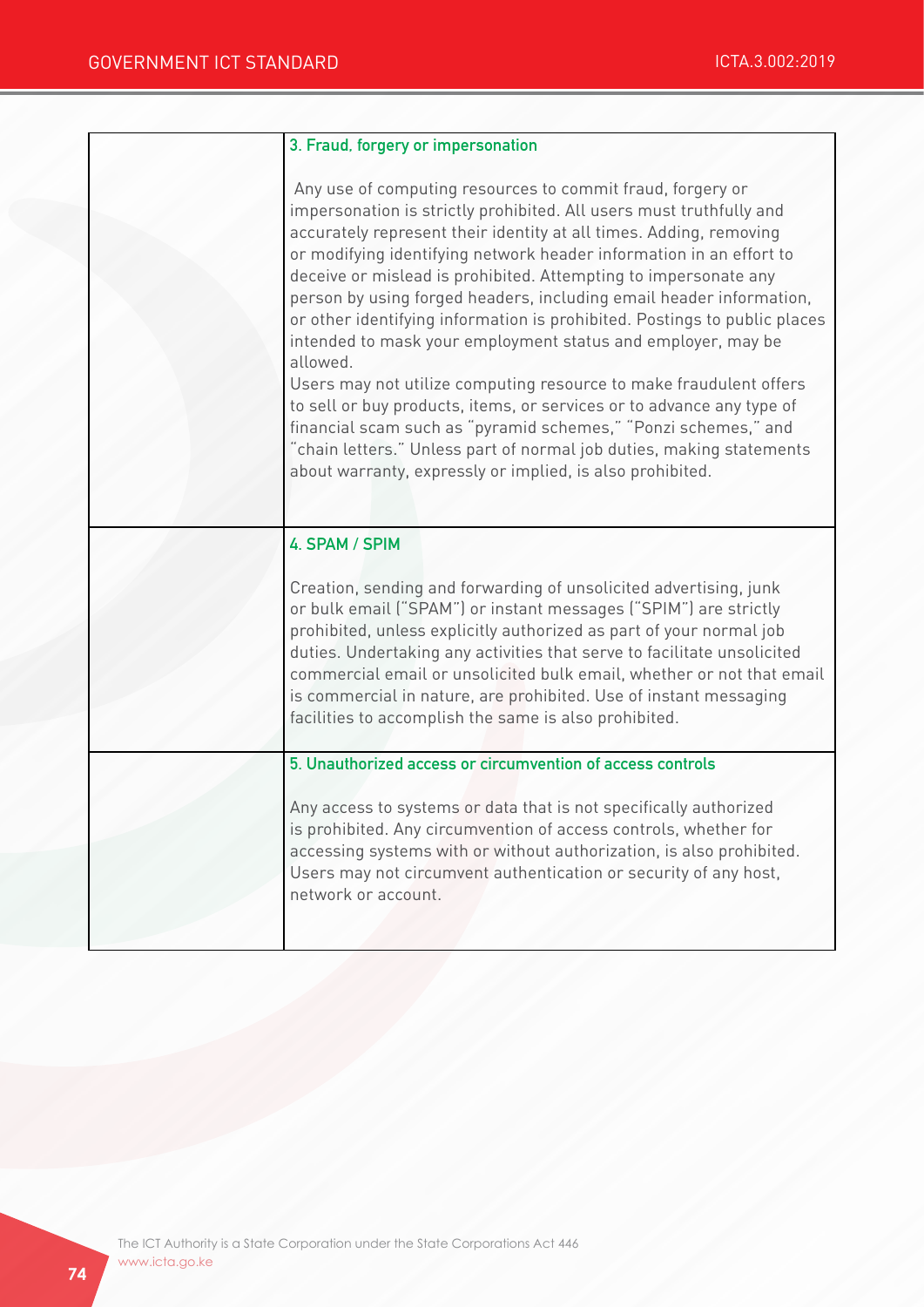| 6. Collection of confidential data                                                                                                                                                                                                                                                                                                                                                                                                                                                                                                                                                                                                                                                                                                                                                                                                                                                                                                                                                                                                                                                                        |
|-----------------------------------------------------------------------------------------------------------------------------------------------------------------------------------------------------------------------------------------------------------------------------------------------------------------------------------------------------------------------------------------------------------------------------------------------------------------------------------------------------------------------------------------------------------------------------------------------------------------------------------------------------------------------------------------------------------------------------------------------------------------------------------------------------------------------------------------------------------------------------------------------------------------------------------------------------------------------------------------------------------------------------------------------------------------------------------------------------------|
| Use of computing resources to collect confidential data, such as about<br>members, employees or intellectual property, is prohibited. Collection,<br>or attempts to collect, personal information about third parties,<br>without their knowledge or consent, is prohibited and may constitute a<br>violation of MCDA privacy policies and agreements. The MCDA strictly<br>limits its liability in cases where individuals act of their own accord<br>and without proper authorization. Any attempts to harvest or collect<br>confidential data without explicit and proper authorization is prohibited<br>and will be subject to severe disciplinary actions, up to and including<br>termination of employment.                                                                                                                                                                                                                                                                                                                                                                                         |
| 7. Disrupting network services or access to data                                                                                                                                                                                                                                                                                                                                                                                                                                                                                                                                                                                                                                                                                                                                                                                                                                                                                                                                                                                                                                                          |
| Rendering systems, networks, applications or data inaccessible<br>or unusable due to an unauthorized disruption or corruption, is<br>prohibited. Such prohibited acts may include, but are not limited to,<br>ping floods, packet spoofing, executing denial of service or distributed<br>denial of service attacks, forging routing information, corrupting data<br>upon which an application or system relies, or removing or disabling<br>a service, such as a process or application, on a host or network. Port<br>or security scanning without prior authorization by Operations Security<br>is strictly prohibited. Using any automated tool, such as a program,<br>script or command, to send any message with the intent to interfere<br>with or disable terminal sessions is not acceptable.                                                                                                                                                                                                                                                                                                    |
| 8. Making public statements under cover of MCDA identity                                                                                                                                                                                                                                                                                                                                                                                                                                                                                                                                                                                                                                                                                                                                                                                                                                                                                                                                                                                                                                                  |
| Individuals making public statements under the cover of their<br>Organization identity, including through email, web postings, instant<br>messaging or public presentations, must seek explicit authorization<br>and approval from management. Communications department is<br>the only department authorized to publish Press Releases and to<br>communicate with members of the journalistic community ("the<br>press"). Any public statement made in contravention of this policy<br>and related policies is expressly prohibited and may result in severe<br>disciplinary action, up to and including termination of employment.<br>"Whistle blowing," or the disclosure of information about questionable<br>internal practices, may be a legally protected form of disclosure.<br>However, these disclosures must not occur in a public arena, but<br>must be limited to specific conversations with law enforcement or<br>regulators. Disclosure of protected information in public under the<br>guise of "whistle blowing" will be subject to legal action against the<br>individual by the MCDA. |
|                                                                                                                                                                                                                                                                                                                                                                                                                                                                                                                                                                                                                                                                                                                                                                                                                                                                                                                                                                                                                                                                                                           |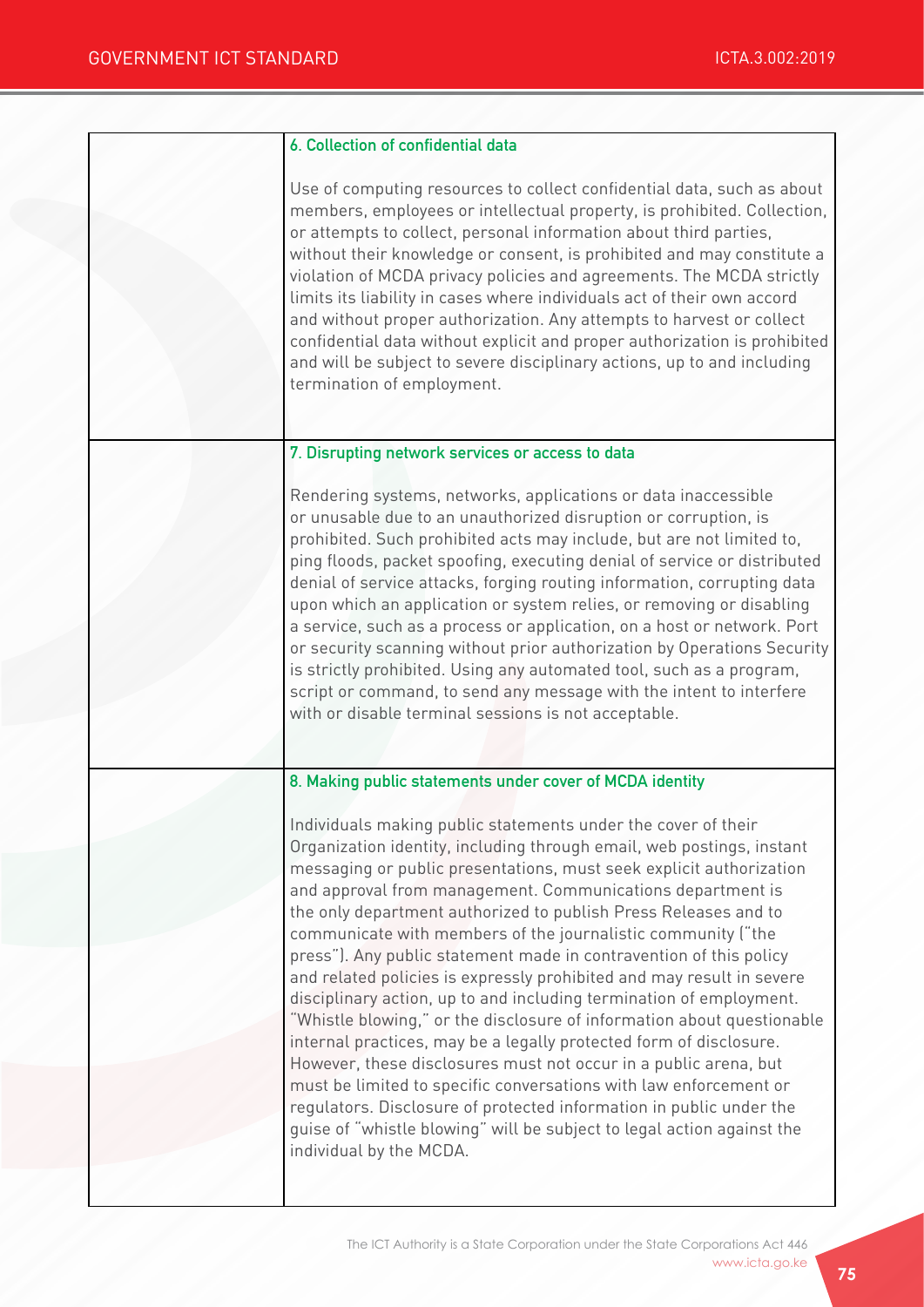| 9. Disclosure of protected information                                                                                                          |
|-------------------------------------------------------------------------------------------------------------------------------------------------|
| Disclosing MCDA confidential information is prohibited. Disclosures                                                                             |
| may include, but are not limited to, unique account names, account                                                                              |
| passwords or lists of employees, contractors, consultants, vendors or                                                                           |
| products. All information must be treated as confidential and protected                                                                         |
| unless labeled otherwise, in accordance with the Confidentiality,                                                                               |
| Non-Competition and Proprietary Rights Agreement. Certain                                                                                       |
| information may be disclosed, including email address, assigned desk                                                                            |
| phone number, fax number, mailing address or title.                                                                                             |
| 10. Monitoring or interception of network traffic                                                                                               |
|                                                                                                                                                 |
| Monitoring or intercepting any form of network traffic or data not                                                                              |
| intended for your own host is prohibited, unless authorized as part of                                                                          |
| your normal job duties. Monitoring or intercepting network traffic may<br>violate the privacy or confidentiality of the data being transmitted. |
|                                                                                                                                                 |
| 12. Introduction of network services or routing configurations                                                                                  |
| The introduction of routing patterns or network services that are                                                                               |
| inconsistent with established patterns or services and/or that may                                                                              |
| disrupt or interfere with the intended patterns or services are                                                                                 |
| expressly prohibited. Examples of unacceptable use include, but are                                                                             |
| not limited to, broadcasting routing information, providing Dynamic                                                                             |
| Host Control Protocol (DHCP) services in conflict with authorized                                                                               |
| services, or sending network messages designed to terminate                                                                                     |
| network connections (such as TCP RST packets, or "sniping").                                                                                    |
| 13. Use of MCDA resources to conduct non-MCDA business                                                                                          |
| MCDA resources may not be put to use for any business purpose                                                                                   |
| outside of government business. These includes, but is not limited                                                                              |
| to, the use of MCDA computers to store, forward, copy or manage                                                                                 |
| information for any other MCDA; the use of MCDA equipment to                                                                                    |
| produce printed or electronic documents for any other MCDA or                                                                                   |
| MCDA; or the use of any MCDA resources, including personnel time,                                                                               |
| for the furtherance of any other MCDA or MCDA. Specific exemptions                                                                              |
| to this policy may be granted by management for specific charitable,                                                                            |
| promotional, or in-kind business partnerships, but such exemptions                                                                              |
| must be specifically authorized and must comply with all relevant laws                                                                          |
| and regulations.                                                                                                                                |
| 14. Release of information regarding security incidents                                                                                         |
| Authorization to release information regarding security incidents                                                                               |
| involving the MCDA is restricted solely to management and its                                                                                   |
| assigned agents (e.g. legal counsel or public relations agents). In the                                                                         |
| event of a security incident involving the MCDA, individuals are not                                                                            |
| authorized to communicate news of such incidents to any outside                                                                                 |
| party. It is solely the MCDA's responsibility to appropriately notify                                                                           |
| public MCDA of security incidents in compliance with state and federal                                                                          |
| regulations.                                                                                                                                    |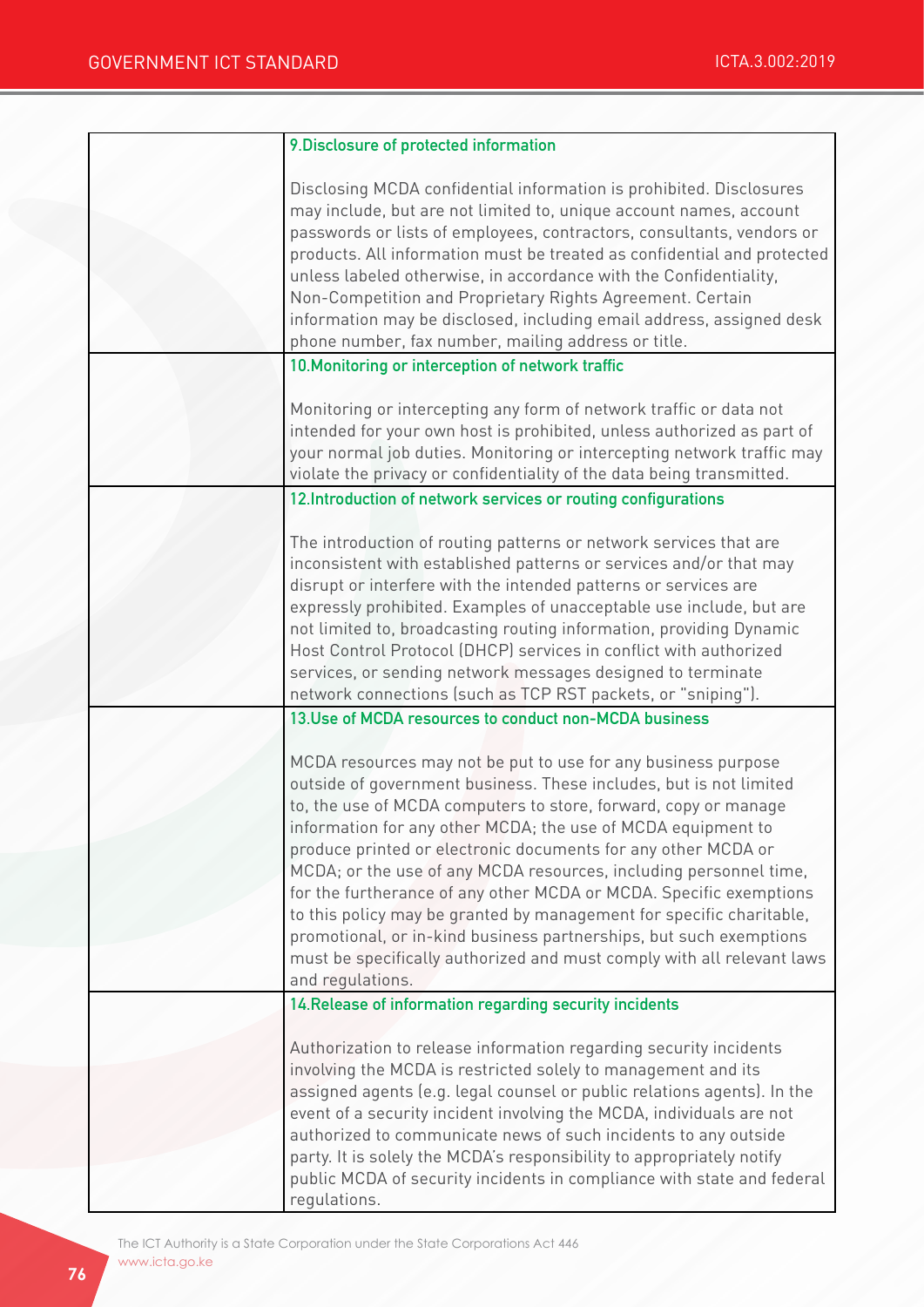| <b>Policy Enforcement and</b><br><b>Limitation of Liability to</b><br>the MCDA | The MCDA will take all reasonable measures to ensure that<br>compliance with all applicable laws occurs with respect to the<br>acceptable use of computing resources. The MCDA will also undertake<br>training and awareness programs to ensure that all employees,<br>contractors, temporaries and vendors are informed of this, and other,<br>policies. The MCDA is responsible for the disclosure of expected<br>performance with respect to acceptable use of computing resources.<br>Any failure of an individual to comply with this policy, despite the<br>reasonable efforts of the MCDA to inform and educate, are the sole<br>responsibility of the individual. Any violations that result from an<br>internal or external investigation and that may include legal actions<br>are strictly assigned to the individual. |
|--------------------------------------------------------------------------------|-----------------------------------------------------------------------------------------------------------------------------------------------------------------------------------------------------------------------------------------------------------------------------------------------------------------------------------------------------------------------------------------------------------------------------------------------------------------------------------------------------------------------------------------------------------------------------------------------------------------------------------------------------------------------------------------------------------------------------------------------------------------------------------------------------------------------------------|
|                                                                                | 1. Reporting violations or seeking clarification                                                                                                                                                                                                                                                                                                                                                                                                                                                                                                                                                                                                                                                                                                                                                                                  |
|                                                                                | All suspected violations of this policy must be reported to<br>management or through the communication methods provided by<br>the MCDA. Failure to report knowledge of a suspected policy violation<br>will itself be considered a violation and will be subject to disciplinary<br>review and action. It is the responsibility of all employees to help<br>minimize risk to the MCDA as a whole.                                                                                                                                                                                                                                                                                                                                                                                                                                 |
|                                                                                | 2. Automated methods for policy enforcement                                                                                                                                                                                                                                                                                                                                                                                                                                                                                                                                                                                                                                                                                                                                                                                       |
|                                                                                | The MCDA will implement automated methods for monitoring MCDA<br>assets for unacceptable use and abuse. These automated methods<br>will assist the MCDA in taking reasonable measures to ensure that<br>violations do not occur. Disabling or tampering with these automated<br>methods is strictly prohibited and may result in disciplinary action.<br>These tools are intended strictly to monitor MCDA assets for<br>acceptable use of computing resources. These tools are not intended<br>as a method for "spying" on employees or to violate any privacy<br>protections afforded employees.                                                                                                                                                                                                                                |
|                                                                                | 3. Procedures for remediation of violations                                                                                                                                                                                                                                                                                                                                                                                                                                                                                                                                                                                                                                                                                                                                                                                       |
|                                                                                | All potential violations will be considered through due process.<br>Ownership for the violation will be determined and the need for<br>disciplinary review and action will be addressed. If the MCDA finds<br>that it is in violation of this policy, immediate actions will be taken to<br>bring the MCDA into compliance. If the MCDA finds that the violation<br>is the result of individual actions that were not properly authorized,<br>the individual or individuals directly responsible will be referred for<br>disciplinary review.                                                                                                                                                                                                                                                                                     |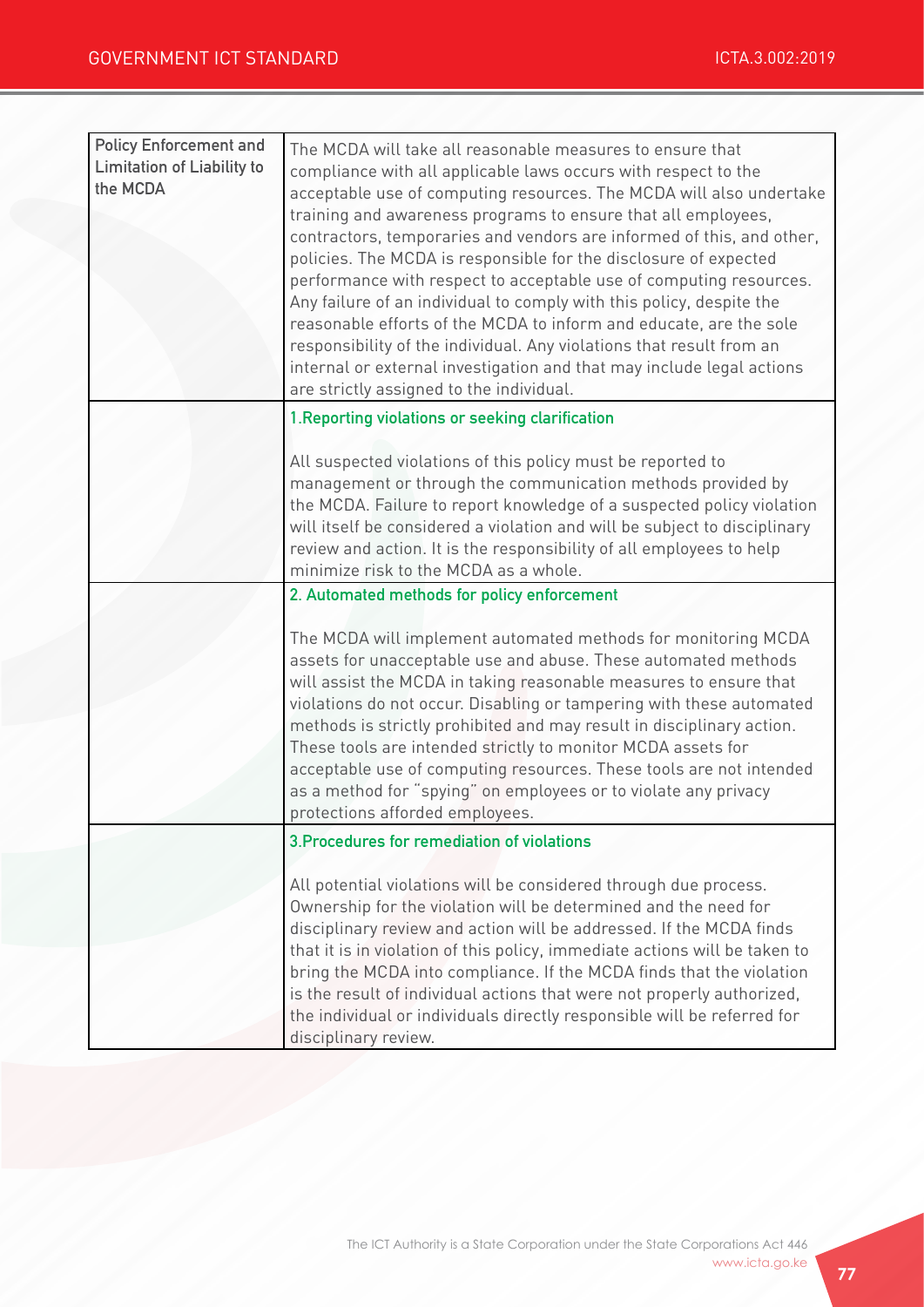| 4. Process for levying disciplinary action                                                                                                                                                                                                                                                                                                                                                                                                                                                                                                                                                                                                                                                      |
|-------------------------------------------------------------------------------------------------------------------------------------------------------------------------------------------------------------------------------------------------------------------------------------------------------------------------------------------------------------------------------------------------------------------------------------------------------------------------------------------------------------------------------------------------------------------------------------------------------------------------------------------------------------------------------------------------|
| Once a determination is made that a violation has occurred as a result<br>of the actions of an individual or individuals, management will refer<br>the matter to Human Resources for consideration and action under<br>the disciplinary plan. Disciplinary actions may include, but are not<br>limited to, levying of fines, suspension or termination of employment.<br>In all cases, the violating behavior must be immediately stopped.<br>If a determination is made that the MCDA caused or authorized the<br>violation, a decision will have to be made about whether or not the<br>offending action should be halted or permitted.                                                       |
| 5. Periodic policy review                                                                                                                                                                                                                                                                                                                                                                                                                                                                                                                                                                                                                                                                       |
| This document will be periodically reviewed, no less than annually,<br>and suggestions for changes will be reviewed and voted upon by a<br>Policy Review Committee to be assigned by the Board of Directors.<br>This committee will collect comments and suggestions for policy<br>change between meetings, and will decide upon suggestions in a<br>timely fashion. Legal must review all policy changes before they can<br>be accepted and implemented. Changes to policy will be announced to<br>the MCDA through appropriate channels, including but not limited to,<br>MCDA wide electronic mail, announcement at MCDA meetings, and the<br>distribution of updated MCDA policy documents. |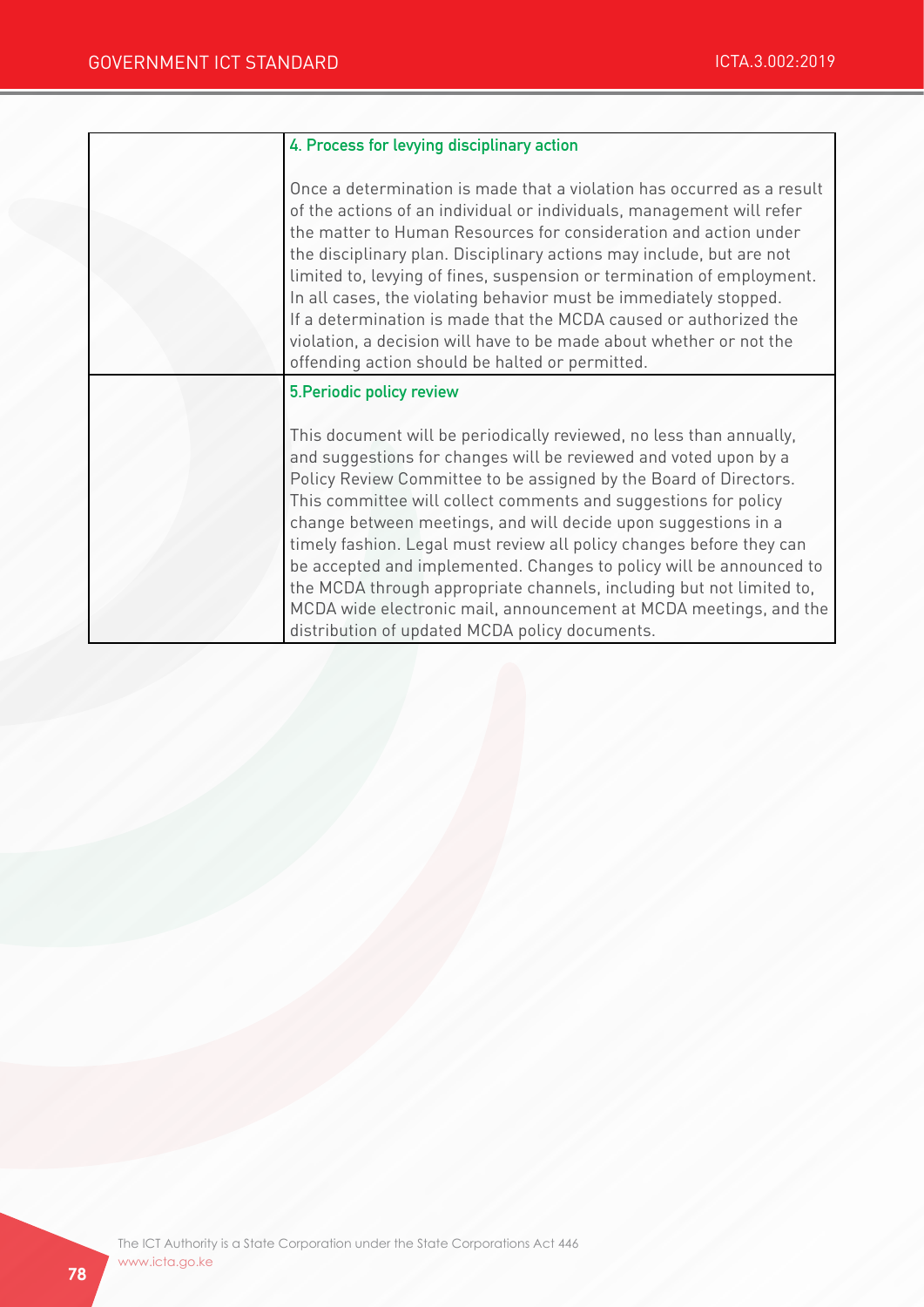| Agreement to and<br><b>Acceptance of this Policy</b>                                          | By accepting employment with the MCDA and using computing<br>resources owned by the MCDA, the user is accepting the terms<br>of this policy and agreeing to abide by its provisions.<br>The following signature by the user signifies acceptance of<br>this policy in its entirety and represents a commitment to make<br>use of computing resources in an acceptable and responsible<br>manner.<br>Failure to comply with this policy may result in disciplinary<br>action, up to and including termination of employment. The<br>signature of a witness affirms that the user has been apprised<br>of this policy and been given an opportunity to voice questions<br>or concerns up front.<br>Sample employer agreement form<br>I, the below signed, agree to the requirements and guidelines set<br>forth in this, the "Acceptable Use of Computing Resources" policy,<br>and promise to use computing resources, provided by the MCDA to<br>perform my job duties, in an acceptable, appropriate and professional<br>manner. Furthermore, I waive my right to privacy, except for those<br>rights specifically guaranteed by the law, and accept that the MCDA<br>may monitor and respond to my use of computing resources in<br>accordance with this, and other, MCDA policies.<br>Signature: New York Signature:<br>Date:<br>I, the below signed, have witnessed the signing of this agreement. I<br>have ensured that the above-signed has received a current copy of<br>the "Acceptable Use of Computing Resources" policy and that I have<br>answered or referred for answer any questions or concerns that the<br>above-signed has expressed.<br>Name:<br>Employee ID:<br>Signature:<br>Date:<br>Legal and HR should be consulted to ensure that this agreement is<br>allowable under applicable laws. Also, it may be wise to add language<br>stating that, should any part of the policy be deemed illegal, the rest of<br>the policy will remain intact and valid. |
|-----------------------------------------------------------------------------------------------|----------------------------------------------------------------------------------------------------------------------------------------------------------------------------------------------------------------------------------------------------------------------------------------------------------------------------------------------------------------------------------------------------------------------------------------------------------------------------------------------------------------------------------------------------------------------------------------------------------------------------------------------------------------------------------------------------------------------------------------------------------------------------------------------------------------------------------------------------------------------------------------------------------------------------------------------------------------------------------------------------------------------------------------------------------------------------------------------------------------------------------------------------------------------------------------------------------------------------------------------------------------------------------------------------------------------------------------------------------------------------------------------------------------------------------------------------------------------------------------------------------------------------------------------------------------------------------------------------------------------------------------------------------------------------------------------------------------------------------------------------------------------------------------------------------------------------------------------------------------------------------------------------------------------------------------------------------------------------------|
| Ethical, moral and<br>legal implications of<br>the "acceptable use of<br>computing resources" | Policy must consider the ethical, moral and legal implications of its<br>provisions and entirety. The primary focus of the policy is to outline<br>expected patterns of behavior and professional conduct with respect to<br>use of computing resources. Furthermore, provisions within the policy<br>set expectations for monitoring and enforcement of the policy, as well<br>as to document potential disciplinary actions.                                                                                                                                                                                                                                                                                                                                                                                                                                                                                                                                                                                                                                                                                                                                                                                                                                                                                                                                                                                                                                                                                                                                                                                                                                                                                                                                                                                                                                                                                                                                                   |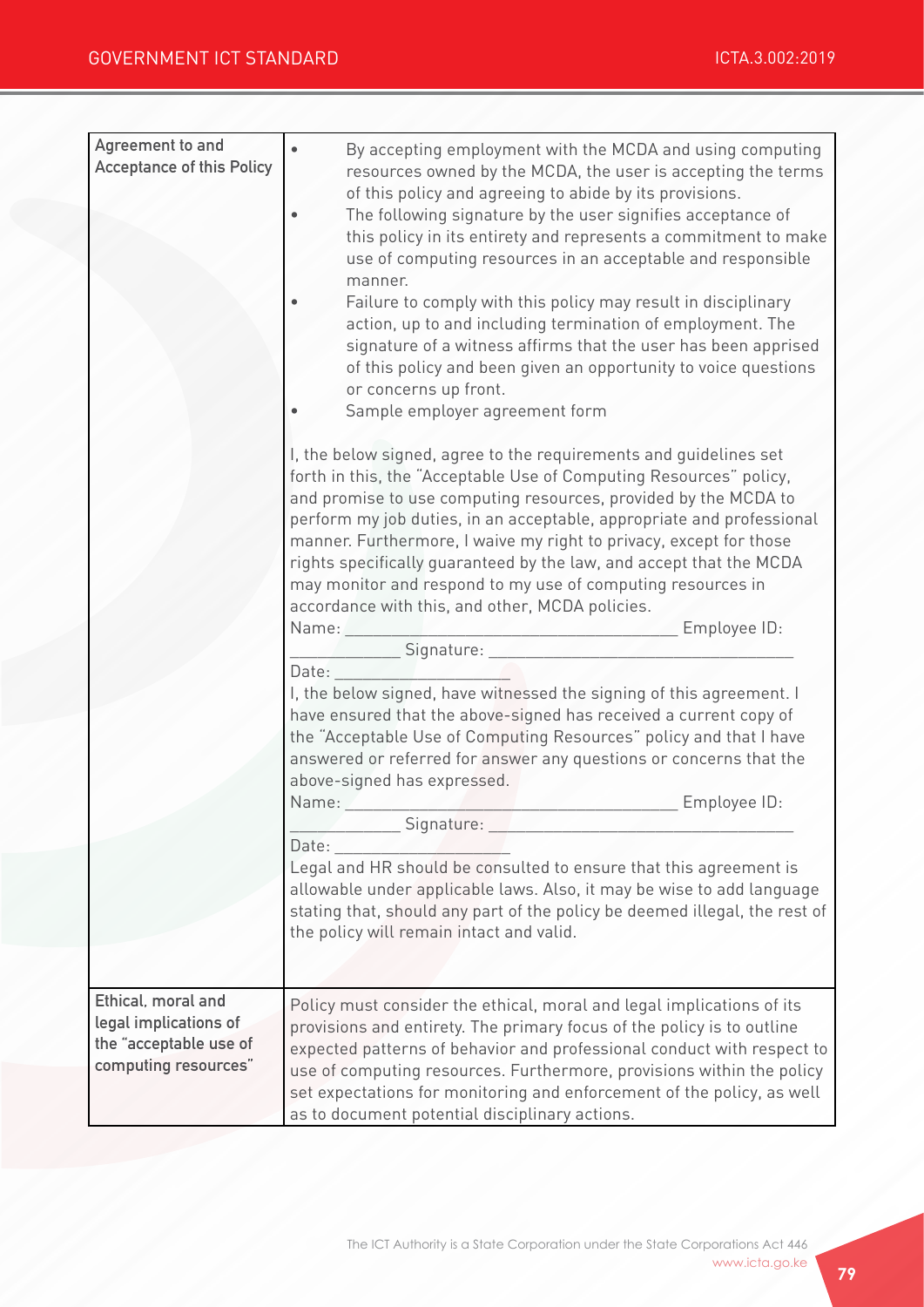| A. | <b>Ethical Implications: Fairness</b>                                                                                                                                                                                                                                                                                                                                                                                                                                                                                                                                                                                                                                                                                                 |
|----|---------------------------------------------------------------------------------------------------------------------------------------------------------------------------------------------------------------------------------------------------------------------------------------------------------------------------------------------------------------------------------------------------------------------------------------------------------------------------------------------------------------------------------------------------------------------------------------------------------------------------------------------------------------------------------------------------------------------------------------|
|    | An ethical analysis of a policy must consider the fairness of<br>the rules of behavior codified in the policy. The concept of<br>fairness, in this case, pertains to whether or not the MCDA is<br>fairly allowing and limiting access to and use of computing<br>resources. Specifically, there is an inherent contradiction in the<br>requirement of employees to have access to computing<br>resources and the desire of the business to limit use and abuse<br>of these resources.<br>From the standpoint of fairness, the policy should provide a<br>general quideline for acceptable use, while adding specific<br>prohibitions and restrictions that are considered unacceptable<br>use under most, if not all, circumstances. |
| А. | <b>Moral Implications: Right vs. Wrong</b>                                                                                                                                                                                                                                                                                                                                                                                                                                                                                                                                                                                                                                                                                            |
|    | MCDA are not allowed to promote illegal or illicit activity and<br>are constrained to ensure, within reason, that their employees<br>are compliant with the requirements. In limiting the ability and<br>permission of employees to use computing resources, the<br>business will exceed reasonable restrictions and should<br>stipulate limits on use that are not only legal, but quite possibly<br>protected or necessary.<br>Situations where an action falls into the gap between<br>acceptable and unacceptable use, the right and reasonable<br>approach is for the user to seek clarification before<br>undertaking the action.                                                                                               |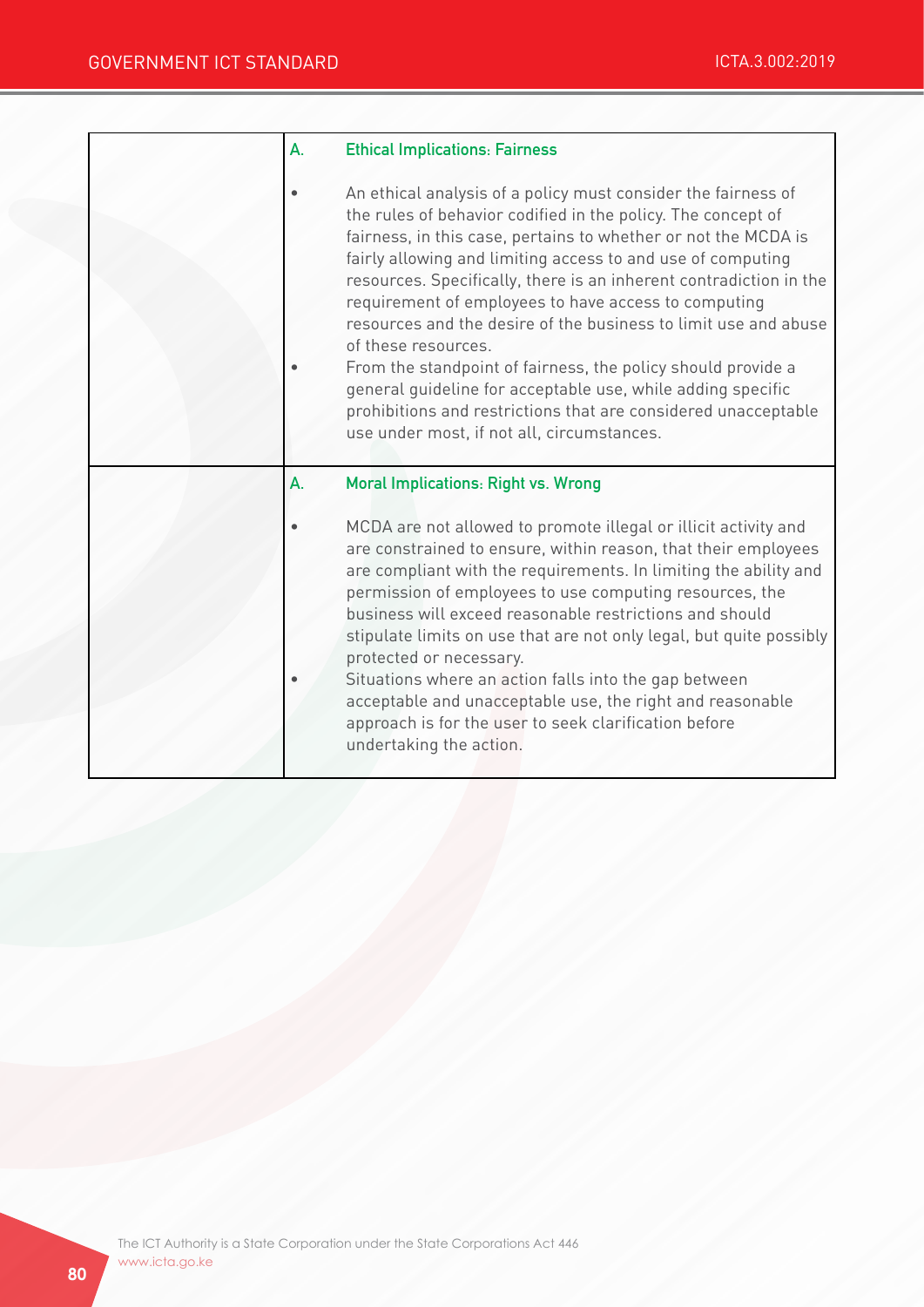| А. | <b>Legal Implications: Indemnification Against Direct Liability</b>                                                                                                                                                                                                                                                                                                                                                                                                                                                                                                                                                                                                                                                                                                                                                                                                                                                                                                                                                                                                                                                                                                                                                                                                                                                                                                                                            |
|----|----------------------------------------------------------------------------------------------------------------------------------------------------------------------------------------------------------------------------------------------------------------------------------------------------------------------------------------------------------------------------------------------------------------------------------------------------------------------------------------------------------------------------------------------------------------------------------------------------------------------------------------------------------------------------------------------------------------------------------------------------------------------------------------------------------------------------------------------------------------------------------------------------------------------------------------------------------------------------------------------------------------------------------------------------------------------------------------------------------------------------------------------------------------------------------------------------------------------------------------------------------------------------------------------------------------------------------------------------------------------------------------------------------------|
|    | The creation and promotion of policies, standards, guidelines<br>and procedures are used by MCDA to limit the liability they<br>might otherwise incur in instances where bad things have<br>happened.<br>In this specific case, one of the primary objectives of the policy<br>is to clearly define legal behavior as acceptable and illegal<br>behavior as unacceptable.<br>Coupled with an active training and awareness program, the<br>policy serves to transfer some, if not most, of the responsibility<br>for illegal behavior onto the individual.<br>The MCDA bears the responsibility of proving that due<br>diligence has been performed with respect to monitoring<br>and enforcement of the policy, implementation and<br>maintenance of access controls, and implementation and<br>maintenance of security countermeasures.<br>By reading and agreeing to the policy, the employee accepts<br>responsibility for their actions and indemnifies the MCDA<br>against being held directly responsible for the actions of an<br>individual.<br>By defining the expectations for disciplinary action as a result<br>of violating this policy, the MCDA protects itself against<br>lawsuits from terminated employees in which this policy will<br>have been used as the basis for the disciplinary action.<br>Automated and manual monitoring and response tactics must<br>be developed and deployed. |
| А. | <b>Legal Implications: Fairness and Due Process</b><br>This has to do with the fair and consistent application of rules<br>to all employees without discrimination.<br>Rules must be applied to every employee in the MCDA,<br>regardless of title, race, gender, etc. If the policy is not applied<br>fairly and consistently, then the legal issue of discrimination<br>may arise.<br>To recapitulate, this policy must be applied fairly and without<br>discrimination. All resulting actions, whether for monitoring<br>and enforcement or a resulting disciplinary action, must be<br>undertaken in an objective manner that does not target the<br>individual out of context, but instead considers the situation<br>objectively and within the full context.                                                                                                                                                                                                                                                                                                                                                                                                                                                                                                                                                                                                                                            |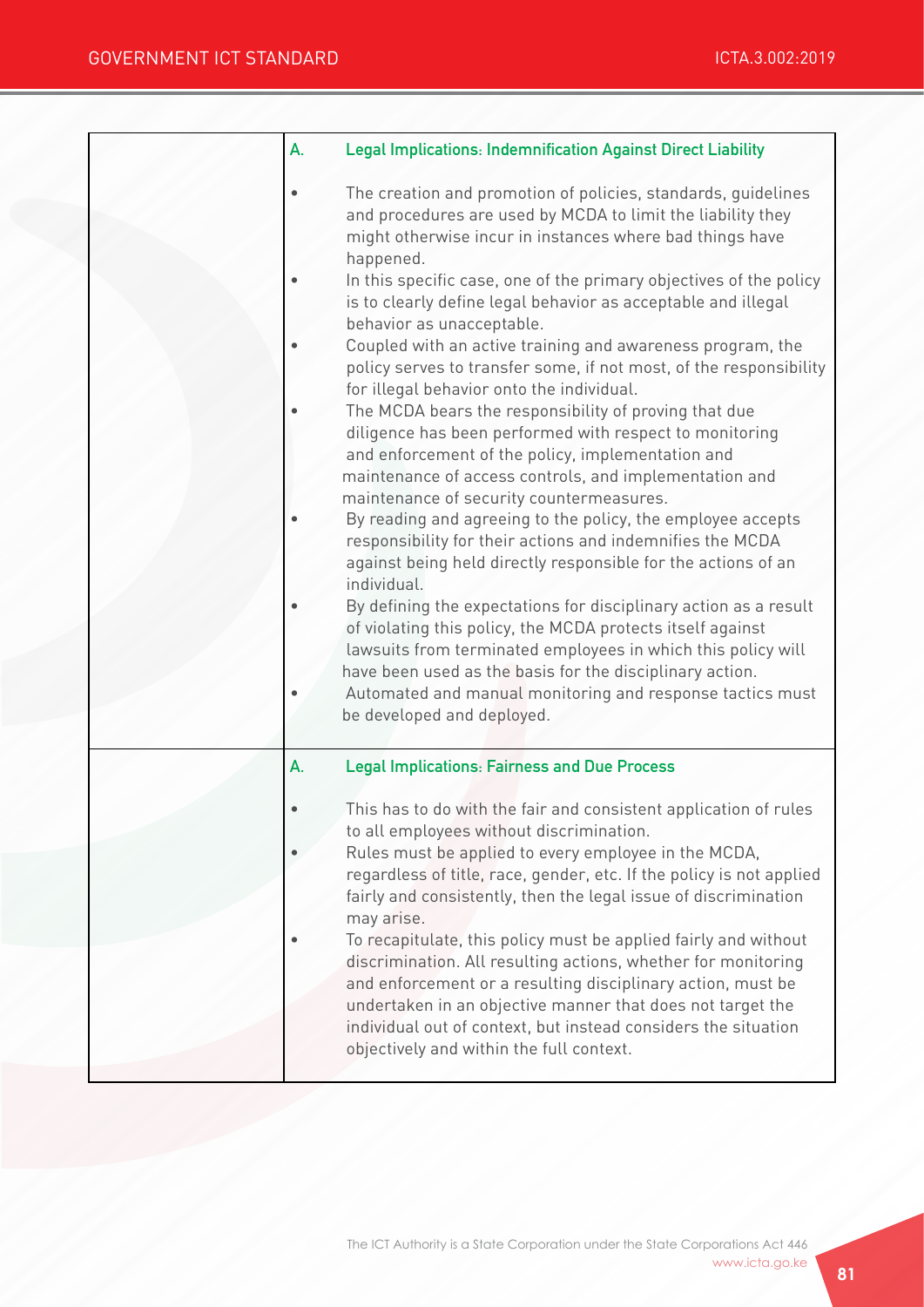| А. | <b>Legal Implications: Adequate Training and Awareness</b>                                                                                                                                                                                                                                                                                      |
|----|-------------------------------------------------------------------------------------------------------------------------------------------------------------------------------------------------------------------------------------------------------------------------------------------------------------------------------------------------|
|    | A comprehensive training and awareness program is<br>fundamental to the success of policies like the acceptable use<br>policy. Responsibility is placed on the MCDA to fully educate<br>its users about the hazards of interconnected computing and<br>how to make use of computing resources in an acceptable,<br>responsible and safe manner. |
|    |                                                                                                                                                                                                                                                                                                                                                 |
|    |                                                                                                                                                                                                                                                                                                                                                 |
|    |                                                                                                                                                                                                                                                                                                                                                 |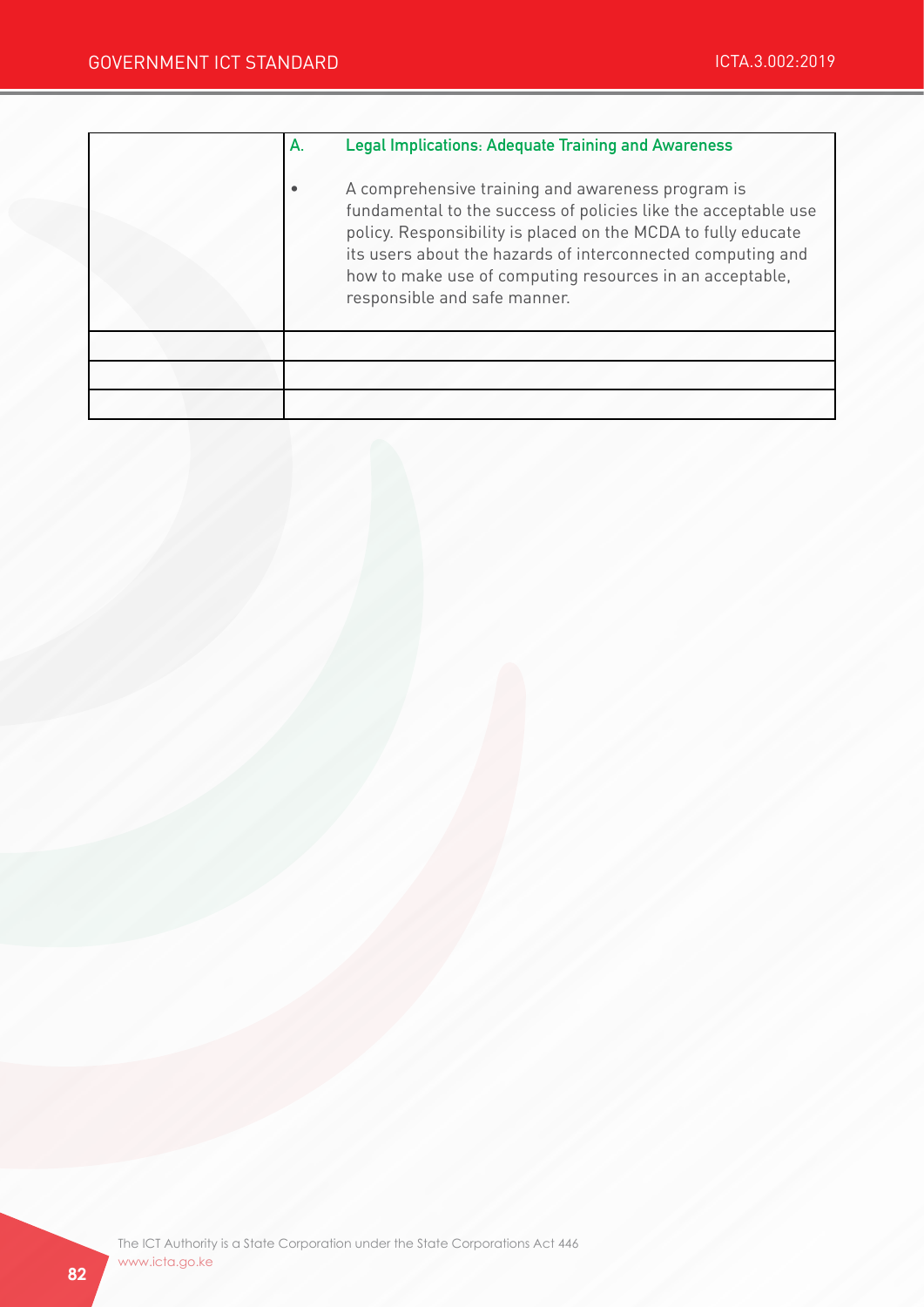## INFORMATION SECURITY STANDARD WORKING GROUP

EDMOND WANDERA- ICTA

MICHAEL ODHIAMBO-KWS

ANDREW WAMBUA- ICTA

NANCY WAMBUGU- NIB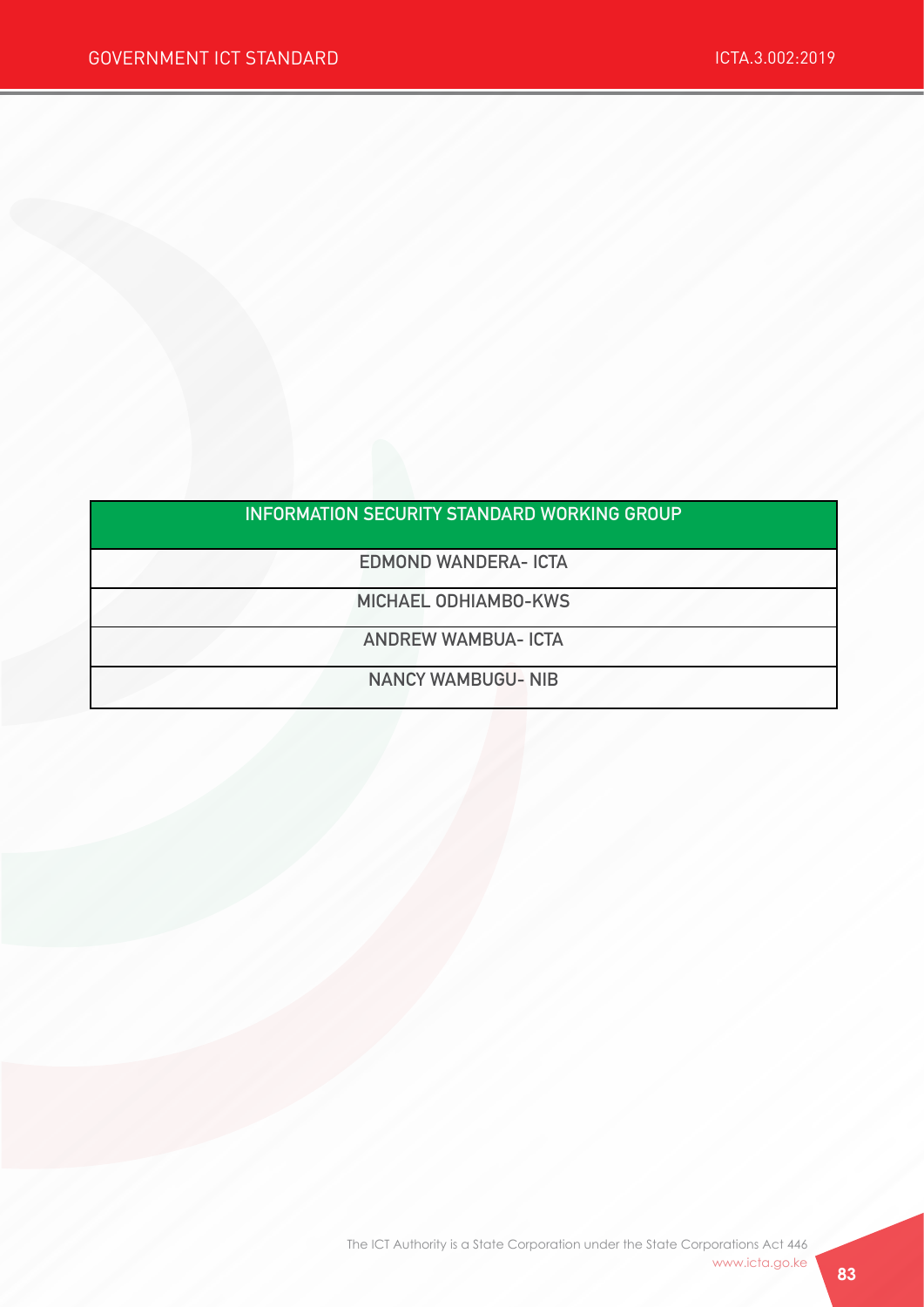**ICT Authority Telposta Towers, 12th Floor, Kenyatta Ave P.O. Box 27150 - 00100 Nairobi, Kenya t: + 254-020-2211960/62 Email: info@ict.go.ke or communications@ict.go.ke or standards@ict.go.ke Visit: www.icta.go.ke Become a fan: www.facebook.com/ICTAuthorityKE Follow us on twitter: @ICTAuthorityKE**